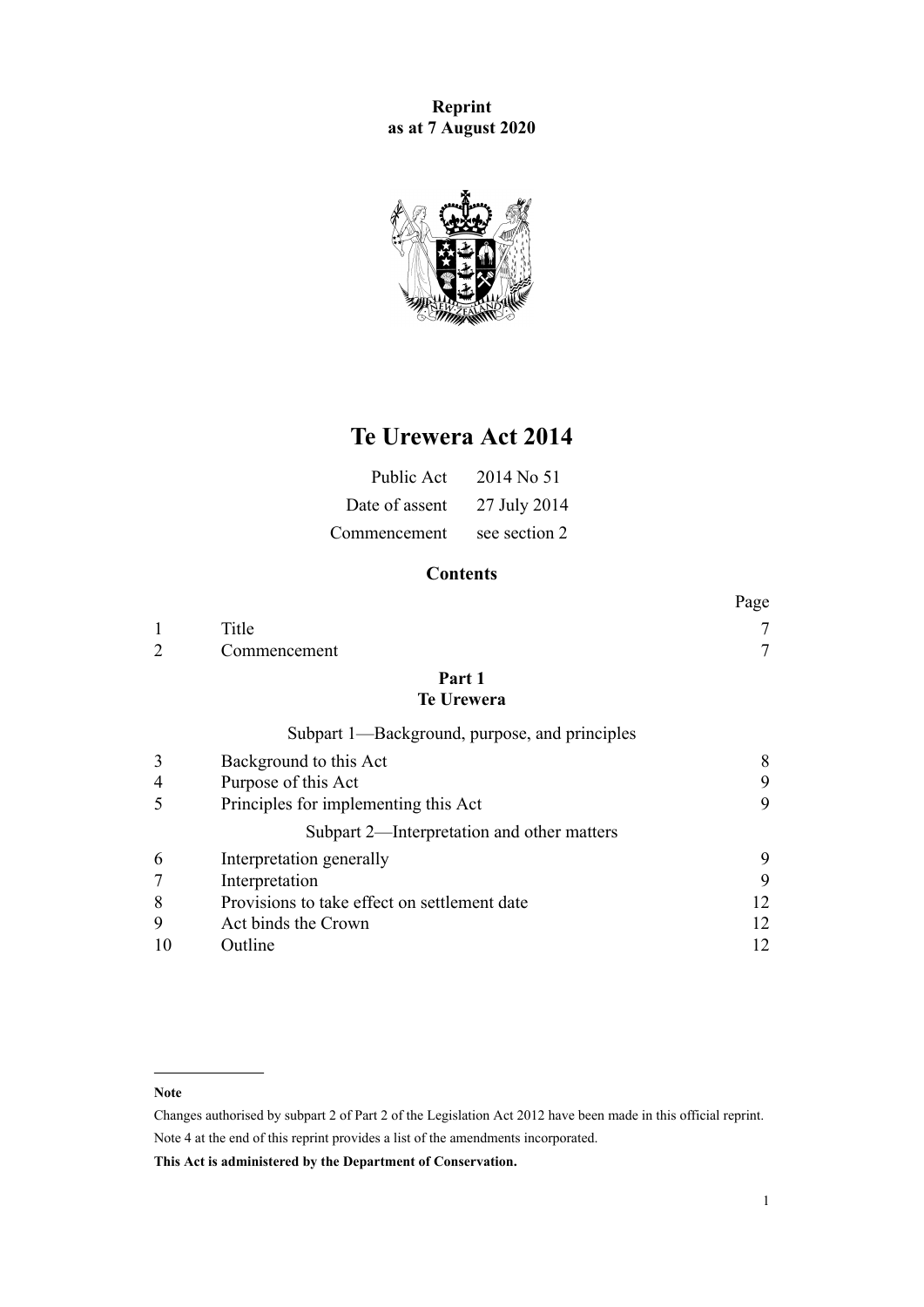|          | Te Urewera Act 2014                                                        | Reprinted as at<br>7 August 2020 |
|----------|----------------------------------------------------------------------------|----------------------------------|
|          | Subpart 3—Legal identity of Te Urewera and vesting of Te<br>Urewera land   |                                  |
|          | Legal entity                                                               |                                  |
| 11       | Te Urewera declared to be legal entity                                     | 14                               |
|          | Te Urewera establishment land vested in Te Urewera                         |                                  |
| 12<br>13 | Vesting of Te Urewera establishment land<br>Te Urewera land inalienable    | 15<br>15                         |
|          | Amendment of other enactments                                              |                                  |
| 14<br>15 | National Parks Act 1980 amended<br>Public Finance Act 1989 amended         | 15<br>15                         |
|          | Part 2                                                                     |                                  |
|          | Governance and management of Te Urewera                                    |                                  |
|          | Subpart 1—Te Urewera Board                                                 |                                  |
|          | <b>Board established</b>                                                   |                                  |
| 16       | Board established                                                          | 16                               |
|          | Purposes, functions, and powers of Board                                   |                                  |
| 17       | Purposes of Board                                                          | 16                               |
| 18       | <b>Functions of Board</b>                                                  | 16                               |
| 19       | General powers of Board                                                    | 17                               |
| 20       | Decision making affecting relationship of iwi and haput with Te<br>Urewera | 18                               |
|          | Membership of Board                                                        |                                  |
| 21       | Appointment of members of Board                                            | 18                               |
| 22       | Disqualification                                                           | 19                               |
| 23       | Declaration required as condition of appointment                           | 20                               |
|          | Chair and deputy chair of Board                                            |                                  |
| 24       | Chair                                                                      | 20                               |
| 25       | Deputy chair                                                               | 20                               |
|          | Terms for Board and members                                                |                                  |
| 26<br>27 | First and subsequent terms of Board                                        | 21<br>21                         |
|          | Term for which members appointed                                           |                                  |
|          | <b>Vacancies</b>                                                           |                                  |
| 28<br>29 | Removal of member<br>Vacancies                                             | 21<br>22                         |
|          |                                                                            |                                  |
|          | Liability                                                                  |                                  |
| 30       | Liability of members                                                       | 22                               |
|          | Decision making                                                            |                                  |
| 31       | Obligations of members of Board in decision making                         | 22                               |

2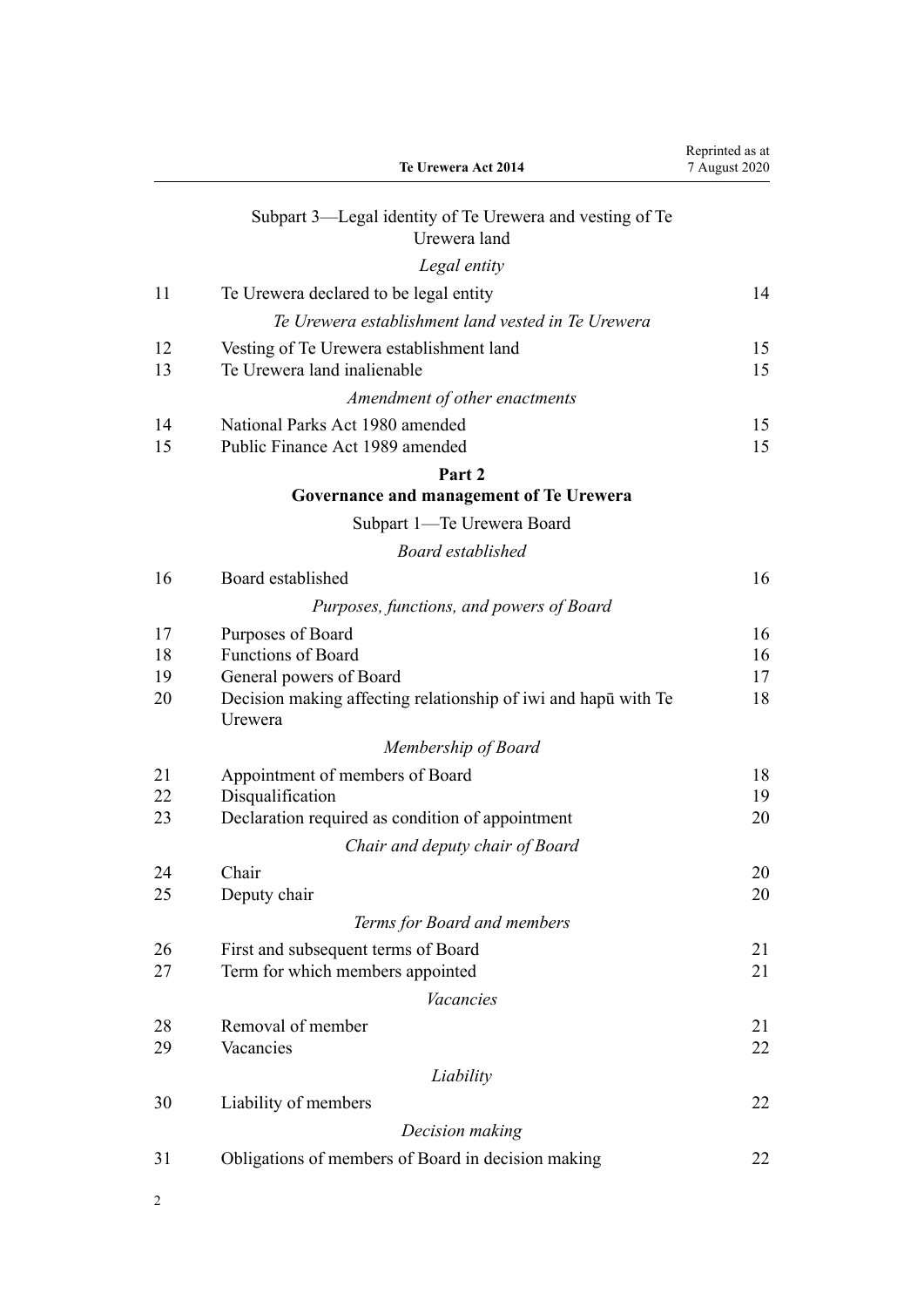| 7 August 2020 | Te Urewera Act 2014                                                          |    |
|---------------|------------------------------------------------------------------------------|----|
| 32            | Role of chair in decision making                                             | 22 |
| 33            | Unanimous decisions                                                          | 23 |
| 34            | Consensus decisions                                                          | 23 |
| 35            | Mediation                                                                    | 24 |
| 36            | Decision by voting                                                           | 24 |
| 37            | Decisions by committee                                                       | 24 |
|               | <b>Financial provisions</b>                                                  |    |
| 38            | <b>Budget of Board</b>                                                       | 24 |
| 39            | Revenue                                                                      | 24 |
|               | <b>Taxation</b>                                                              |    |
| 40            | Tax treatment of Te Urewera and Board                                        | 25 |
|               | Application of other Acts                                                    |    |
| 41            | Other statutory powers not affected                                          | 25 |
| 42            | Application of certain Acts                                                  | 26 |
| 43            | Application of Resource Management Act 1991                                  | 26 |
|               | Subpart 2-Te Urewera management plan                                         |    |
|               | Preparation, approval, purpose, and scope of plan                            |    |
| 44            | Obligation on Board to prepare and approve management plan for<br>Te Urewera | 26 |
| 45            | Purpose of Te Urewera management plan                                        | 26 |
| 46            | Contents of Te Urewera management plan                                       | 27 |
| 47            | Relationship between management plan and conservation planning<br>documents  | 28 |
|               | Review of management plan                                                    |    |
| 48            | Review and amendment of management plan                                      | 28 |
|               | Transitional                                                                 |    |
| 49            | <b>Transitional provision</b>                                                | 28 |
|               | Subpart 3—Operational management of Te Urewera                               |    |
| 50            | Responsibilities of chief executive and Director-General                     | 28 |
| 51            | Board's statement of priorities                                              | 29 |
| 52            | Powers and obligations                                                       | 29 |
| 53            | Annual operational plan                                                      | 29 |
| 54            | Kaimahi                                                                      | 30 |
|               | Subpart 4—Authorisation of certain activities in Te Urewera                  |    |
| 55            | Categories of activity                                                       | 31 |
| 56            | Activities for which no authorisation required                               | 31 |
| 57            | Requirements applying to authorisations                                      | 32 |
|               | <b>Activity permits</b>                                                      |    |
| 58            | Activities requiring activity permit                                         | 32 |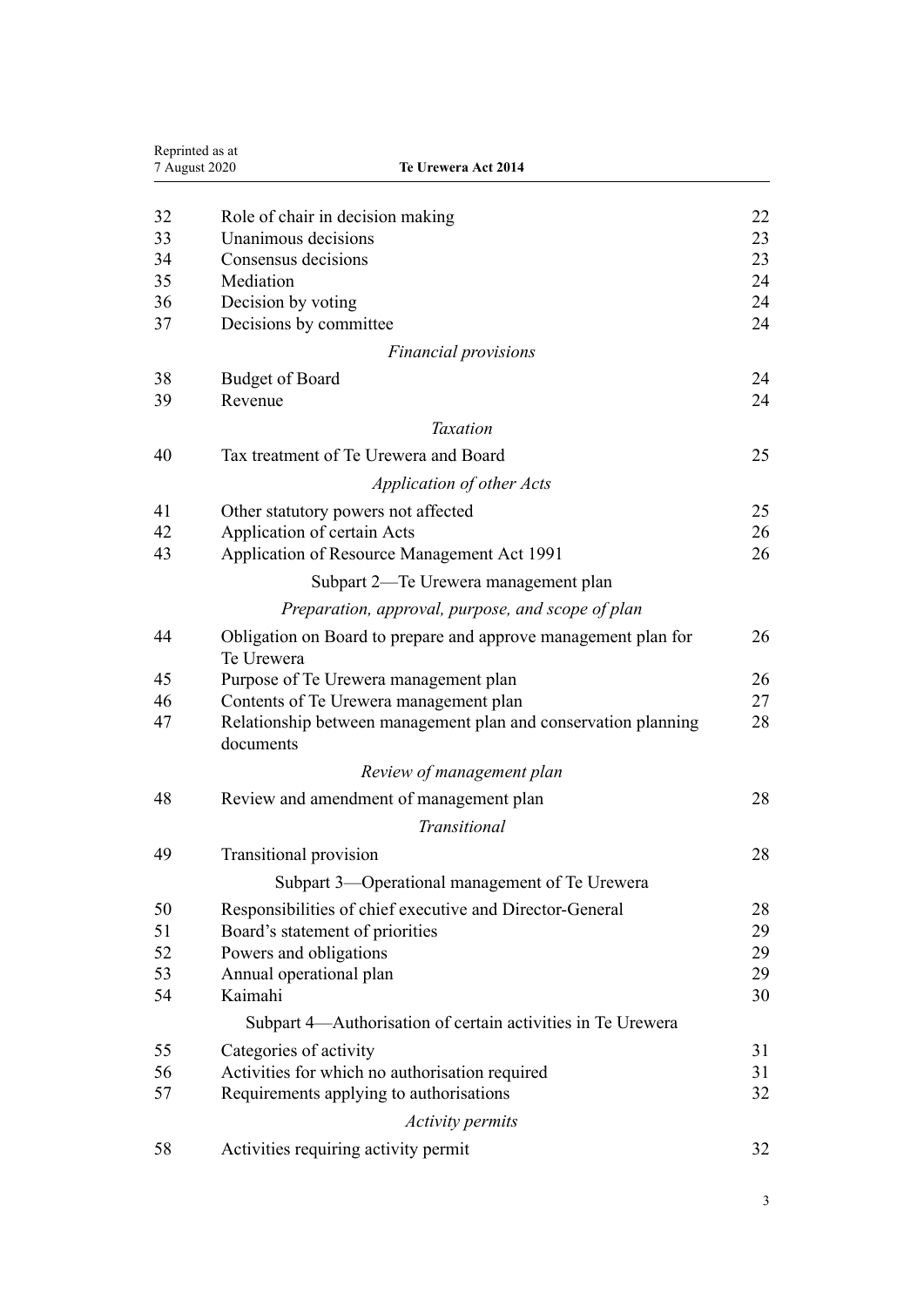|    | Te Urewera Act 2014                                                                     | Reprinted as at<br>7 August 2020 |
|----|-----------------------------------------------------------------------------------------|----------------------------------|
| 59 | Process for determining applications for activity permits                               | 32                               |
| 60 | Application of Wildlife Act 1953                                                        | 33                               |
| 61 | Relationship with Fish and Game Council                                                 | 33                               |
|    | Concessions                                                                             |                                  |
| 62 | Activities requiring concessions                                                        | 33                               |
|    | Authorisation for biological control                                                    |                                  |
| 63 | Introduction of biological control organisms                                            | 34                               |
| 64 | Crown Minerals Act 1991                                                                 | 34                               |
|    | Subpart 5—Review of governance and management of Te Urewera                             |                                  |
| 65 | Independent review to be undertaken                                                     | 34                               |
| 66 | Appointment of reviewer or review panel                                                 | 35                               |
| 67 | Obligations of reviewer                                                                 | 35                               |
| 68 | Response on review report                                                               | 35                               |
| 69 | Costs                                                                                   | 36                               |
|    | Subpart 6—Bylaws, compliance and enforcement, offences,<br>penalties, and other matters |                                  |
|    | <b>Bylaws</b>                                                                           |                                  |
| 70 | Board may make bylaws                                                                   | 36                               |
|    | Compliance and enforcement                                                              |                                  |
| 71 | Compliance and enforcement policy and training                                          | 38                               |
| 72 | Warranting                                                                              | 38                               |
| 73 | Powers of warranted officers                                                            | 39                               |
| 74 | Constables                                                                              | 39                               |
| 75 | Warrants under other legislation                                                        | 39                               |
|    | <i><b>Offences</b></i>                                                                  |                                  |
| 76 | Offences in Te Urewera                                                                  | 39                               |
| 77 | Offences against warranted officers                                                     | 41                               |
|    | Penalties                                                                               |                                  |
| 78 | Penalties for specified offences                                                        | 41                               |
| 79 | Penalties not otherwise prescribed                                                      | 42                               |
| 80 | Penalties for offences committed for commercial gain                                    | 42                               |
|    | Proceedings                                                                             |                                  |
| 81 | Proceedings in respect of offences                                                      | 42                               |
| 82 | Limitation period for filing charging document                                          | 42                               |
| 83 | Presumptions relating to offences                                                       | 43                               |
|    | Control of dogs in Te Urewera                                                           |                                  |
| 84 | Control of dogs                                                                         | 43                               |
| 85 | Dog control permits                                                                     | 43                               |
| 86 | Offences in relation to dogs                                                            | 44                               |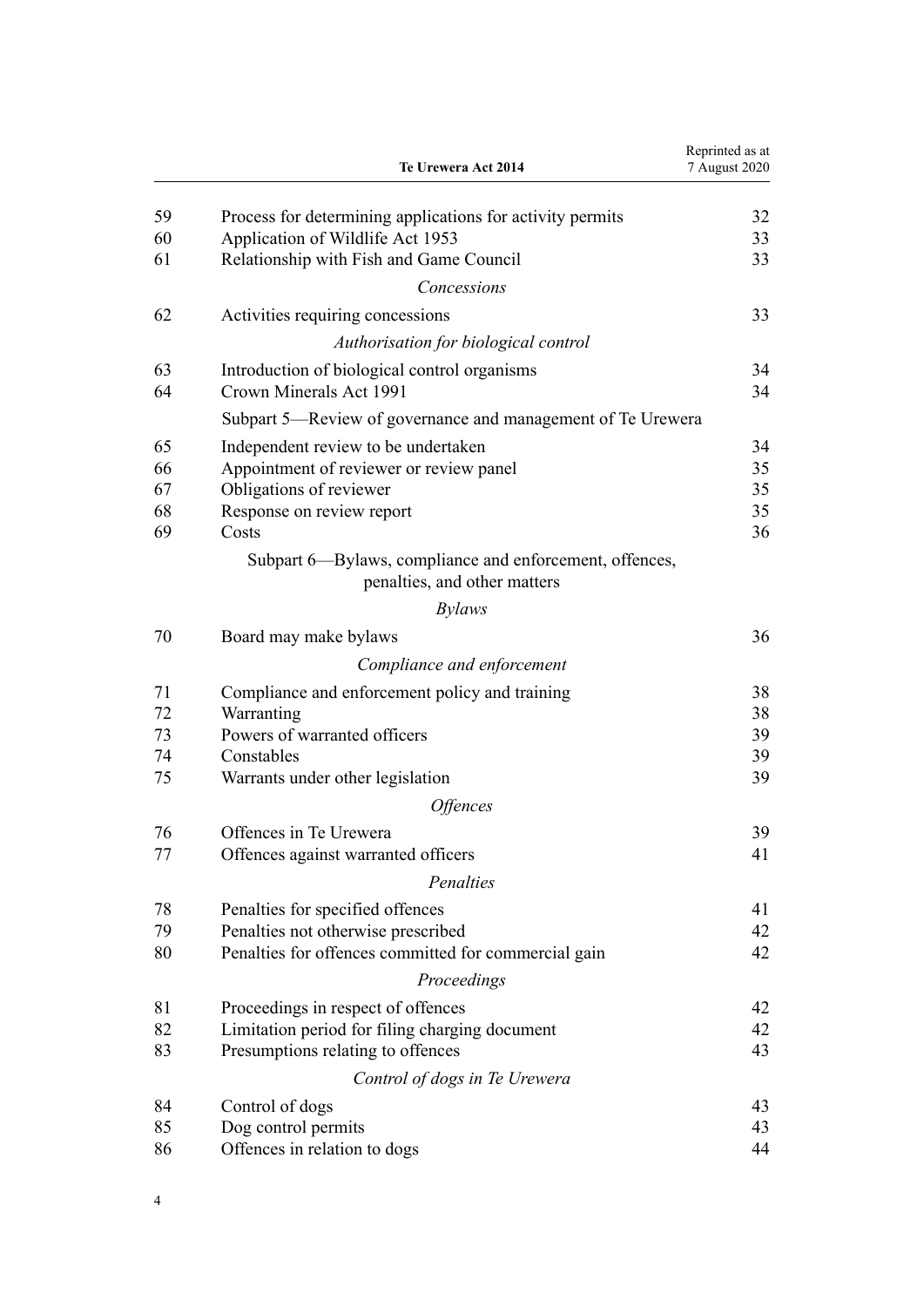| Reprinted as at<br>7 August 2020 | Te Urewera Act 2014                                                                        |          |
|----------------------------------|--------------------------------------------------------------------------------------------|----------|
|                                  | Fines payable to Board                                                                     |          |
| 87                               | Board to receive fines                                                                     | 44       |
|                                  | Part 3                                                                                     |          |
|                                  | Te Urewera land and related matters                                                        |          |
|                                  | Interpretation                                                                             |          |
| 88                               | Interpretation                                                                             | 44       |
|                                  | Subpart 1—Provisions for registration and other matters relating to<br>Te Urewera land     |          |
| 89                               | Registration of Te Urewera establishment land in Te Urewera                                | 45       |
| 90                               | Resumptive memorials to be cancelled                                                       | 46       |
| 91                               | Interests of registered proprietors of adjacent land not affected                          | 46       |
| 92                               | Existing interests to continue                                                             | 46<br>47 |
| 93                               | Application of other enactments                                                            |          |
|                                  | Official geographic names                                                                  |          |
| 94                               | Official geographic names discontinued                                                     | 47       |
|                                  | Improvements                                                                               |          |
| 95                               | Ownership of improvements                                                                  | 47       |
|                                  | Liabilities                                                                                |          |
| 96                               | Certain liabilities excluded                                                               | 48       |
| 97                               | Costs of meeting any liability                                                             | 48       |
|                                  | Easements required                                                                         |          |
| 98                               | Easement over former Kainaha historic reserve                                              | 49       |
| 99                               | Waikaremoana easements                                                                     | 49       |
|                                  | Subpart 2—Land added to, or removed from, Te Urewera or<br>interests acquired              |          |
| 100                              | Land added to Te Urewera                                                                   | 50       |
| 101                              | Criteria for adding land                                                                   | 50       |
| 102                              | Other interests may be acquired                                                            | 51       |
| 103                              | Relevant considerations for determining whether land may be<br>added or interests acquired | 51       |
|                                  | Addition of private land                                                                   |          |
| 104<br>105                       | Proposal to add private land to Te Urewera<br>Minister's obligations                       | 52<br>52 |
|                                  | Addition of public conservation land                                                       |          |
| 106                              | Board's obligations                                                                        | 53       |
| 107                              | Minister's obligations                                                                     | 54       |
|                                  | Registration of land added to Te Urewera                                                   |          |
| 108                              | Registration of land added to Te Urewera                                                   | 55       |
|                                  |                                                                                            |          |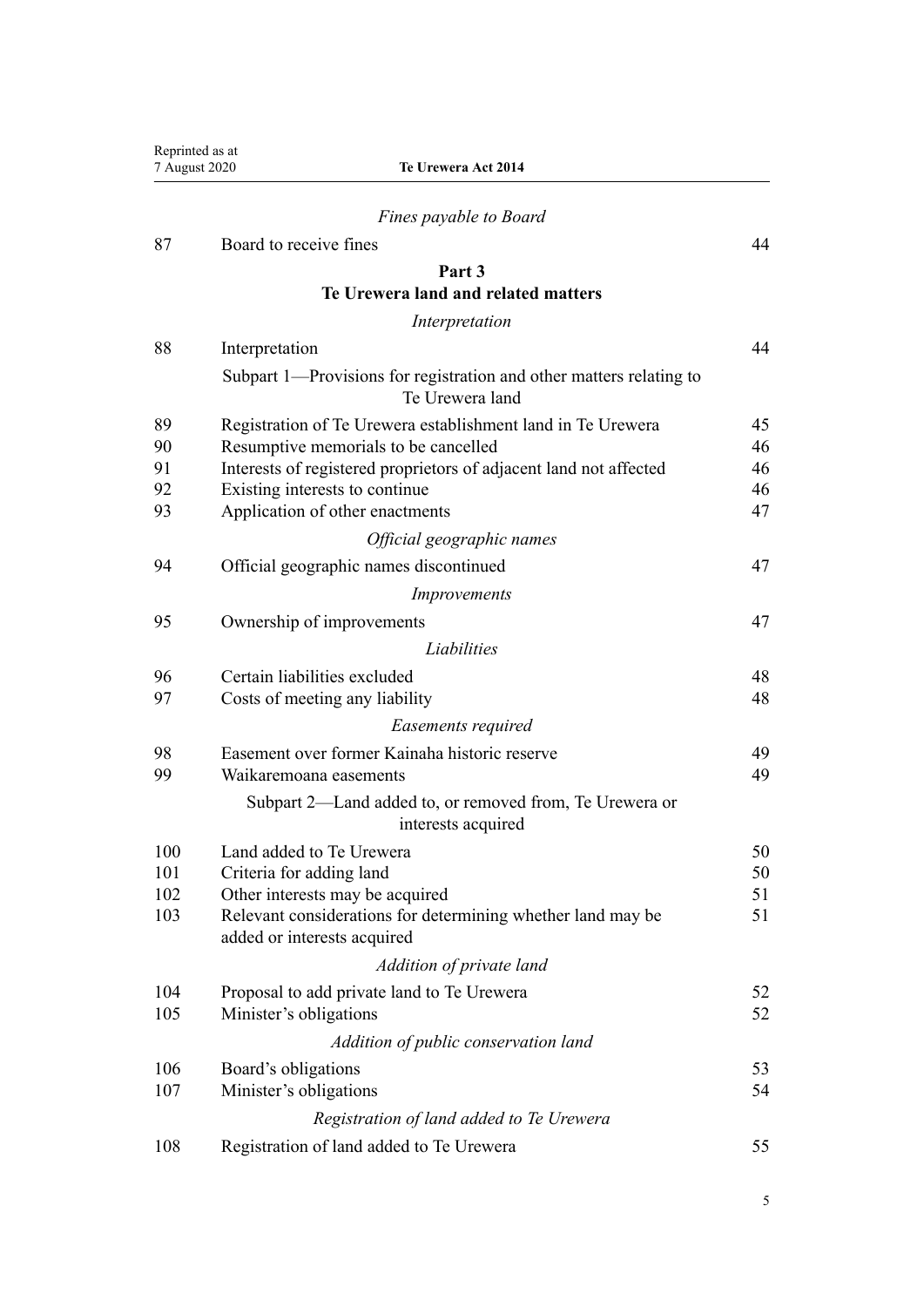|            | Te Urewera Act 2014                                                                                       | Reprinted as at<br>7 August 2020 |
|------------|-----------------------------------------------------------------------------------------------------------|----------------------------------|
|            | <b>Unformed</b> roads                                                                                     |                                  |
| 109        | Stopping certain unformed roads adjoining Te Urewera land                                                 | 56                               |
| 110        | Registration of land added to Te Urewera if road stopped                                                  | 56                               |
|            | Removal of land from Te Urewera                                                                           |                                  |
| 111<br>112 | Circumstances when land may be removed from Te Urewera<br>Registration after land removed from Te Urewera | 57<br>58                         |
|            | Subpart 3—Powers to establish special areas and to enter into<br>covenants                                |                                  |
|            | Establishment of special areas within Te Urewera                                                          |                                  |
| 113        | Recommendation to establish special areas in Te Urewera                                                   | 59                               |
| 114        | Criteria for recommendations to establish special areas                                                   | 59                               |
| 115        | Determination of recommendation to establish special areas                                                | 60                               |
| 116        | Management of areas established under this subpart                                                        | 60                               |
| 117        | Minister may propose establishing specially protected area                                                | 61                               |
|            | Specially protected areas                                                                                 |                                  |
| 118        | Authorisation of activities in specially protected areas                                                  | 61                               |
|            | Wilderness areas                                                                                          |                                  |
| 119        | Restrictions on activities in wilderness areas                                                            | 61                               |
| 120        | Criteria for authorising activities in wilderness areas                                                   | 61                               |
|            | Amenity areas                                                                                             |                                  |
| 121        | Limitation on purpose and principles                                                                      | 62                               |
|            | Power to covenant land                                                                                    |                                  |
| 122        | Board may enter into covenants                                                                            | 62                               |
| 123        | Scope of covenants                                                                                        | 62                               |
| 124        | Compliance and enforcement                                                                                | 63                               |
| 125        | Legal effect and registration of covenant                                                                 | 63                               |
|            | Subpart 4—Provisions relating to certain parts of Te Urewera                                              |                                  |
|            | Ruakituri Wilderness Area                                                                                 |                                  |
| 126        | Ruakituri Wilderness Area                                                                                 | 63                               |
|            | Te Whāiti                                                                                                 |                                  |
| 127        | Status of Te Whaiti changed                                                                               | 63                               |
|            | Onepoto                                                                                                   |                                  |
| 128        | <b>Status of Onepoto changed</b>                                                                          | 64                               |
|            | Tāwhiuau Maunga and Ngāti Manawa interests in western parts of<br>Te Urewera                              |                                  |
| 129        | Interpretation                                                                                            | 64                               |
| 130        | Vesting of Tāwhiuau Maunga in name of Tangiharuru                                                         | 65                               |
| 131        | Registration of Tāwhiuau Maunga in name of Tangiharuru                                                    | 65                               |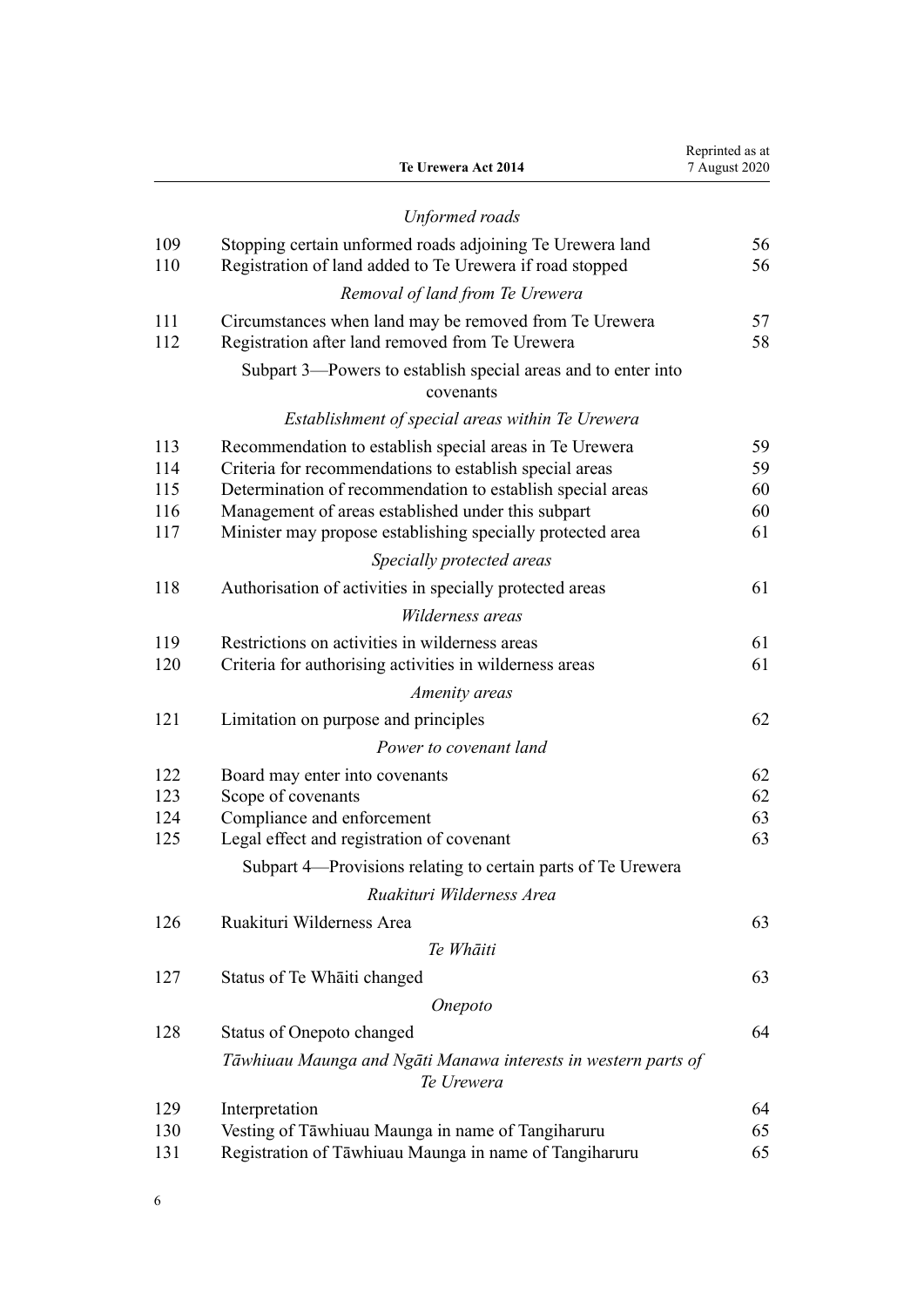<span id="page-6-0"></span>

| Reprinted as at<br>7 August 2020 | Te Urewera Act 2014                                                                              | s <sub>2</sub> |
|----------------------------------|--------------------------------------------------------------------------------------------------|----------------|
| 132                              | Role of trustees of Te Rūnanga o Ngāti Manawa                                                    | 66             |
| 133                              | Management of Tāwhiuau area                                                                      | 66             |
| 134                              | Agreement between trustees of Te Rūnanga o Ngāti Manawa and<br>Te Urewera Board                  | 67             |
| 135                              | Application of other provisions                                                                  | 67             |
|                                  | Interests of Ngāti Whare in certain parts of Te Urewera                                          |                |
| 136                              | Agreement between trustees of Te Rūnanga o Ngāti Whare and Te<br>Urewera Board                   | 68             |
|                                  | Interests of Ngāti Ruapani ki Waikaremoana in Waikaremoana<br>area                               |                |
| 137                              | Interests of Ngati Ruapani ki Waikaremoana in Waikaremoana area                                  | 68             |
|                                  | Subpart 5—Consequential amendments to other Acts                                                 |                |
| 138                              | Amendment to other Acts                                                                          | 68             |
|                                  | <b>Schedule 1</b>                                                                                | 69             |
|                                  | <b>Land descriptions</b>                                                                         |                |
|                                  | <b>Schedule 2</b>                                                                                | 70             |
|                                  | <b>Further provisions relating to Board</b>                                                      |                |
|                                  | <b>Schedule 3</b><br>Further provisions relating to authorisations and<br>administrative matters | 81             |
|                                  | <b>Schedule 4</b><br>Further provisions relating to compliance and enforcement                   | 100            |
|                                  | <b>Schedule 5</b><br><b>Consequential amendments to other Acts</b>                               | 113            |

## **The Parliament of New Zealand enacts as follows:**

**1 Title**

This Act is the Te Urewera Act 2014.

## **2 Commencement**

This Act comes into force on the day after the date on which it receives the Royal assent.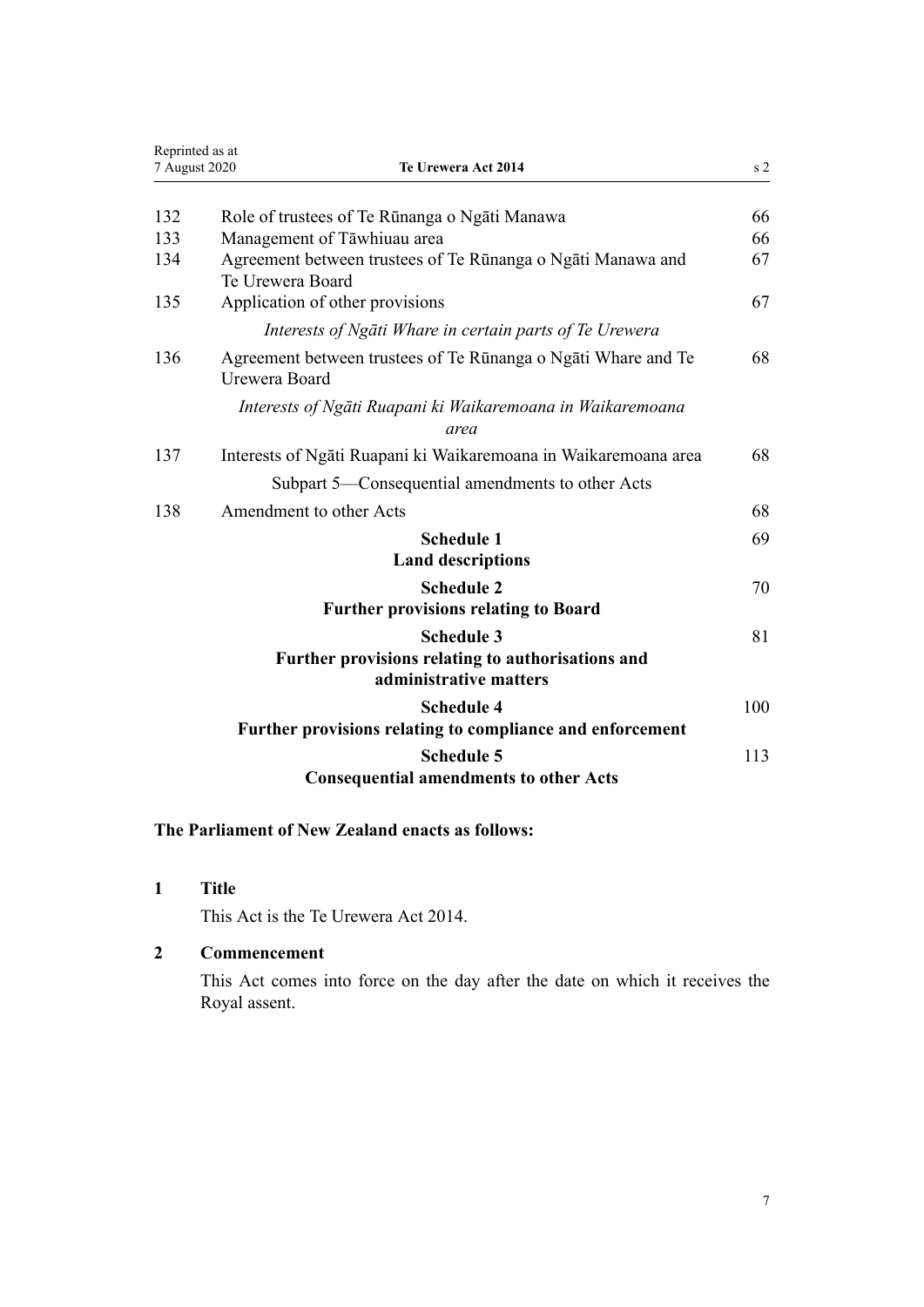# **Part 1 Te Urewera**

## Subpart 1—Background, purpose, and principles

#### <span id="page-7-0"></span>**3 Background to this Act**

### *Te Urewera*

- (1) Te Urewera is ancient and enduring, a fortress of nature, alive with history; its scenery is abundant with mystery, adventure, and remote beauty.
- (2) Te Urewera is a place of spiritual value, with its own mana and mauri.
- (3) Te Urewera has an identity in and of itself, inspiring people to commit to its care.

*Te Urewera and Tūhoe*

- (4) For Tūhoe, Te Urewera is Te Manawa o te Ika a Māui; it is the heart of the great fish of Maui, its name being derived from Murakareke, the son of the ancestor Tūhoe.
- (5) For Tūhoe, Te Urewera is their ewe whenua, their place of origin and return, their homeland.
- (6) Te Urewera expresses and gives meaning to Tūhoe culture, language, customs, and identity. There Tūhoe hold mana by ahikāroa; they are tangata whenua and kaitiaki of Te Urewera.

*Te Urewera and all New Zealanders*

- (7) Te Urewera is prized by other iwi and hapū who have acknowledged special associations with, and customary interests in, parts of Te Urewera.
- (8) Te Urewera is also prized by all New Zealanders as a place of outstanding national value and intrinsic worth; it is treasured by all for the distinctive natural values of its vast and rugged primeval forest, and for the integrity of those values; for its indigenous ecological systems and biodiversity, its historical and cultural heritage, its scientific importance, and as a place for outdoor recreation and spiritual reflection.

*Tūhoe and the Crown: shared views and intentions*

- (9) Tūhoe and the Crown share the view that Te Urewera should have legal recognition in its own right, with the responsibilities for its care and conservation set out in the law of New Zealand. To this end, Tūhoe and the Crown have together taken a unique approach, as set out in this Act, to protecting Te Urewera in a way that reflects New Zealand's culture and values.
- (10) The Crown and Tūhoe intend this Act to contribute to resolving the grief of Tūhoe and to strengthening and maintaining the connection between Tūhoe and Te Urewera.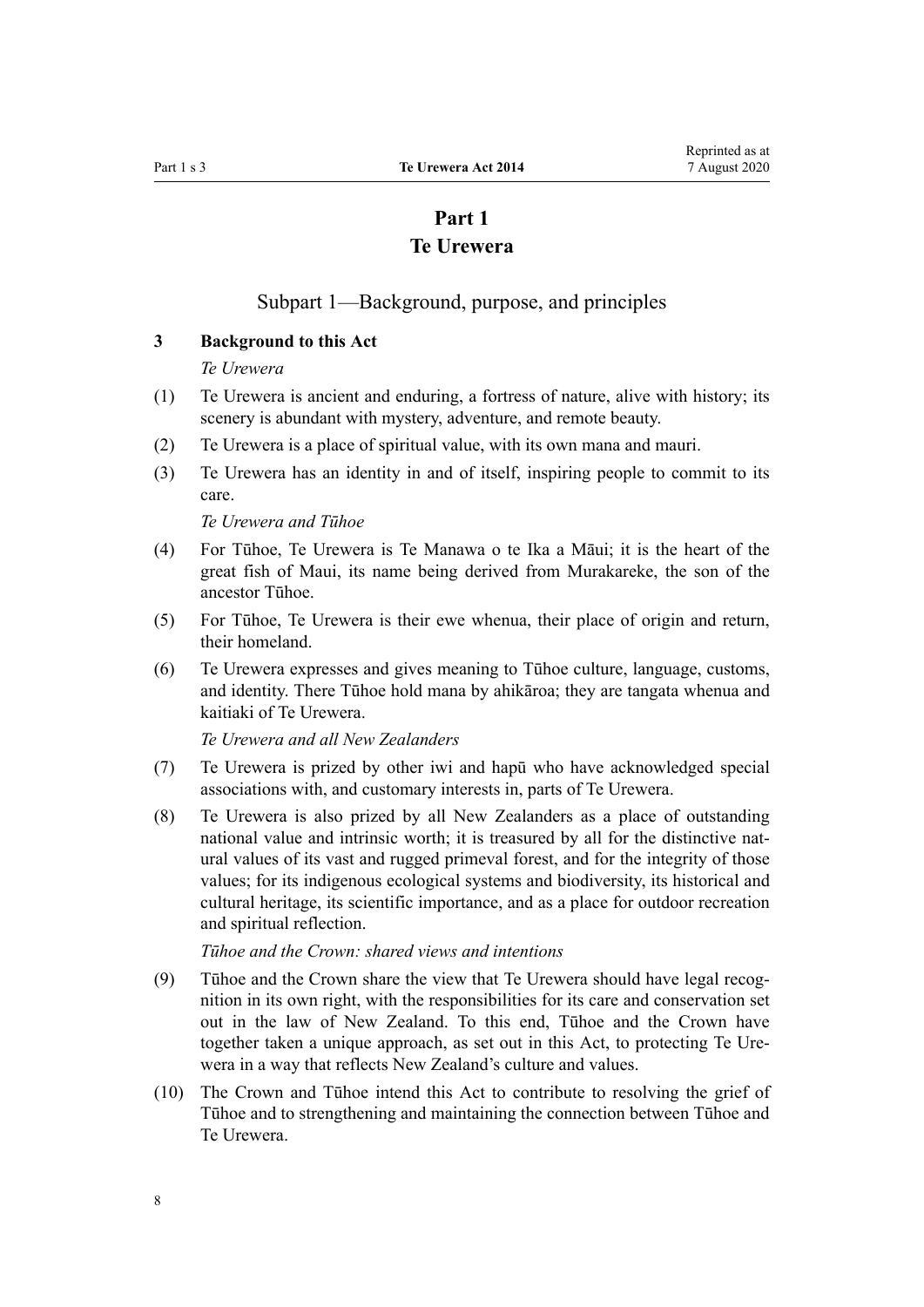## <span id="page-8-0"></span>**4 Purpose of this Act**

The purpose of this Act is to establish and preserve in perpetuity a legal identity and protected status for Te Urewera for its intrinsic worth, its distinctive natural and cultural values, the integrity of those values, and for its national importance, and in particular to—

- (a) strengthen and maintain the connection between Tūhoe and Te Urewera; and
- (b) preserve as far as possible the natural features and beauty of Te Urewera, the integrity of its indigenous ecological systems and biodiversity, and its historical and cultural heritage; and
- (c) provide for Te Urewera as a place for public use and enjoyment, for recreation, learning, and spiritual reflection, and as an inspiration for all.

### **5 Principles for implementing this Act**

- (1) In achieving the purpose of this Act, all persons performing functions and exercising powers under this Act must act so that, as far as possible,—
	- (a) Te Urewera is preserved in its natural state:
	- (b) the indigenous ecological systems and biodiversity of Te Urewera are preserved, and introduced plants and animals are exterminated:
	- (c) Tūhoetanga, which gives expression to Te Urewera, is valued and respected:
	- (d) the relationship of other iwi and hapū with parts of Te Urewera is recognised, valued, and respected:
	- (e) the historical and cultural heritage of Te Urewera is preserved:
	- (f) the value of Te Urewera for soil, water, and forest conservation is maintained:
	- (g) the contribution that Te Urewera can make to conservation nationally is recognised.
- (2) In achieving the purpose of this Act, all persons performing functions and exercising powers under this Act must act so that the public has freedom of entry and access to Te Urewera, subject to any conditions and restrictions that may be necessary to achieve the purpose of this Act or for public safety.

## Subpart 2—Interpretation and other matters

#### **6 Interpretation generally**

It is the intention of Parliament that the provisions of this Act are interpreted in a manner that best furthers the agreements expressed in the deed of settlement.

#### **7 Interpretation**

In this Act, unless the context otherwise requires,—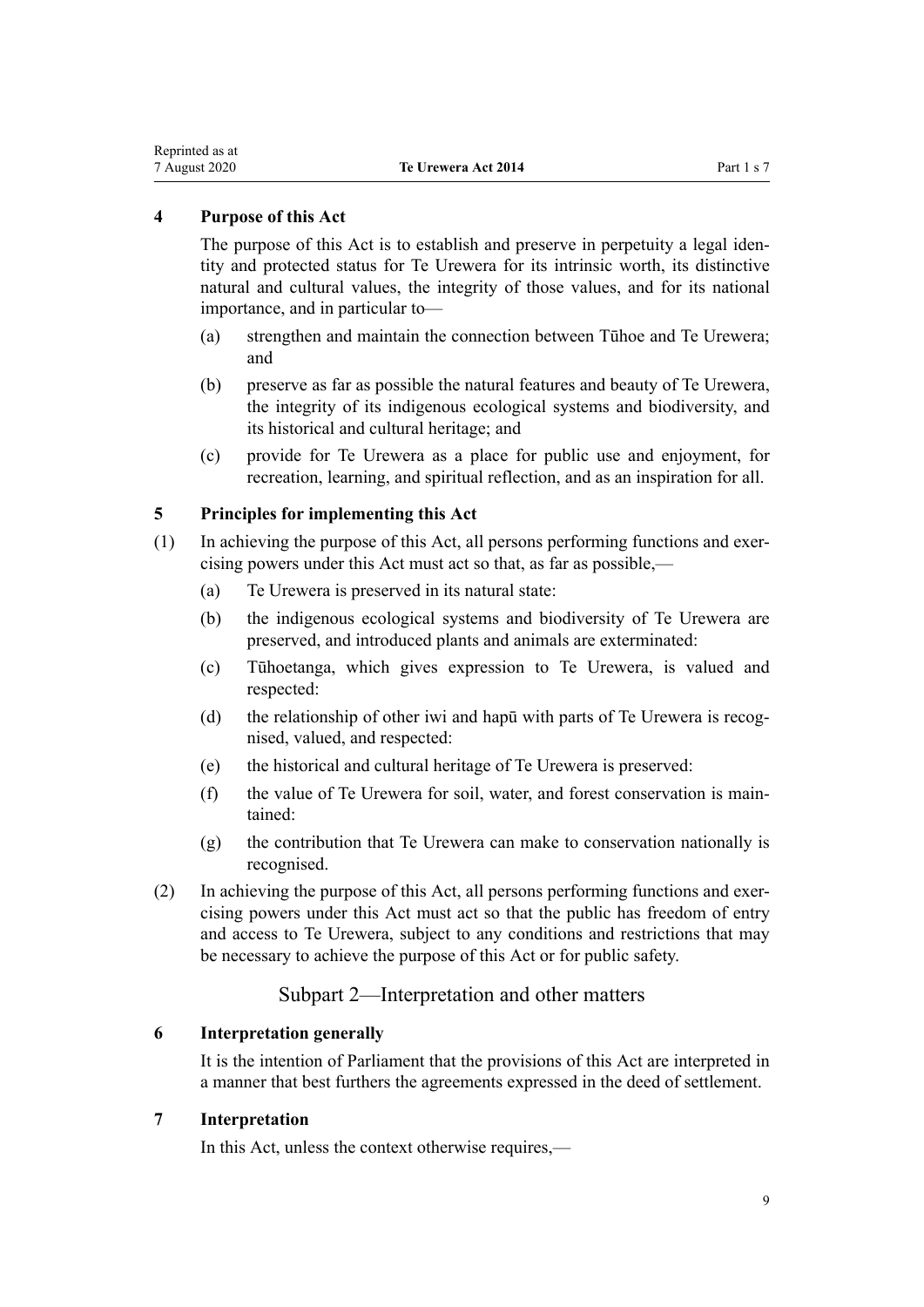**activity permit** means an authorisation required under [section 58](#page-31-0)

**amenity area** means a part of Te Urewera set apart as an amenity area under [section 113](#page-58-0)

**appointers** has the meaning given in [section 21\(7\)](#page-17-0)

**attachments** means the attachments in the deed of settlement

**authorisation** means an activity permit, concession, or other form of permission granted under this Act for activities to be undertaken in, or in respect of, Te Urewera

**Board** means Te Urewera Board

**chief executive** means (unless otherwise specified) the chief executive of Tūhoe Te Uru Taumatua

**committee** means a committee of Te Urewera Board

**computer freehold register** and **computer register** have the meanings given in [section 4](http://legislation.govt.nz/pdflink.aspx?id=DLM140144) of the Land Transfer (Computer Registers and Electronic Lodgement) Amendment Act 2002

**concession** means an authorisation required by [section 62](#page-32-0)

**consensus** means the absence of a formally recorded dissent from a member present at a Board meeting

**conservation legislation** means the [Conservation Act 1987](http://legislation.govt.nz/pdflink.aspx?id=DLM103609) and the enactments listed in [Schedule 1](http://legislation.govt.nz/pdflink.aspx?id=DLM107200) of that Act

#### **conservation planning document**—

- (a) means—
	- (i) a statement of general policy approved for national parks under the [National Parks Act 1980:](http://legislation.govt.nz/pdflink.aspx?id=DLM36962)
	- (ii) a conservation management strategy approved under the [Conser](http://legislation.govt.nz/pdflink.aspx?id=DLM103609)[vation Act 1987](http://legislation.govt.nz/pdflink.aspx?id=DLM103609); and
- (b) for the purposes of section  $47(2)$ , includes a sports fish and game management plan to the extent that it relates to Te Urewera

#### **deed of settlement**—

- (a) means the deed of settlement dated 4 June 2013 and signed by—
	- (i) the Right Honourable John Key, Prime Minister of New Zealand, the Honourable Christopher Finlayson, Minister for Treaty of Waitangi Negotiations, the Honourable Simon William English, Minister of Finance, and the Honourable Dr Pita Sharples, Minister of Māori Affairs for and on behalf of the Crown; and
	- (ii) Tāmati Kruger, Īharāira Tēmara, Irene Williams, Hinerangi Biddle, Tāhae Doherty, Clifford Ākuhata, Matthew Te Pou, Lorna Taylor, Kuini Beattie, Hārata Williams, Titia Graham, Waereti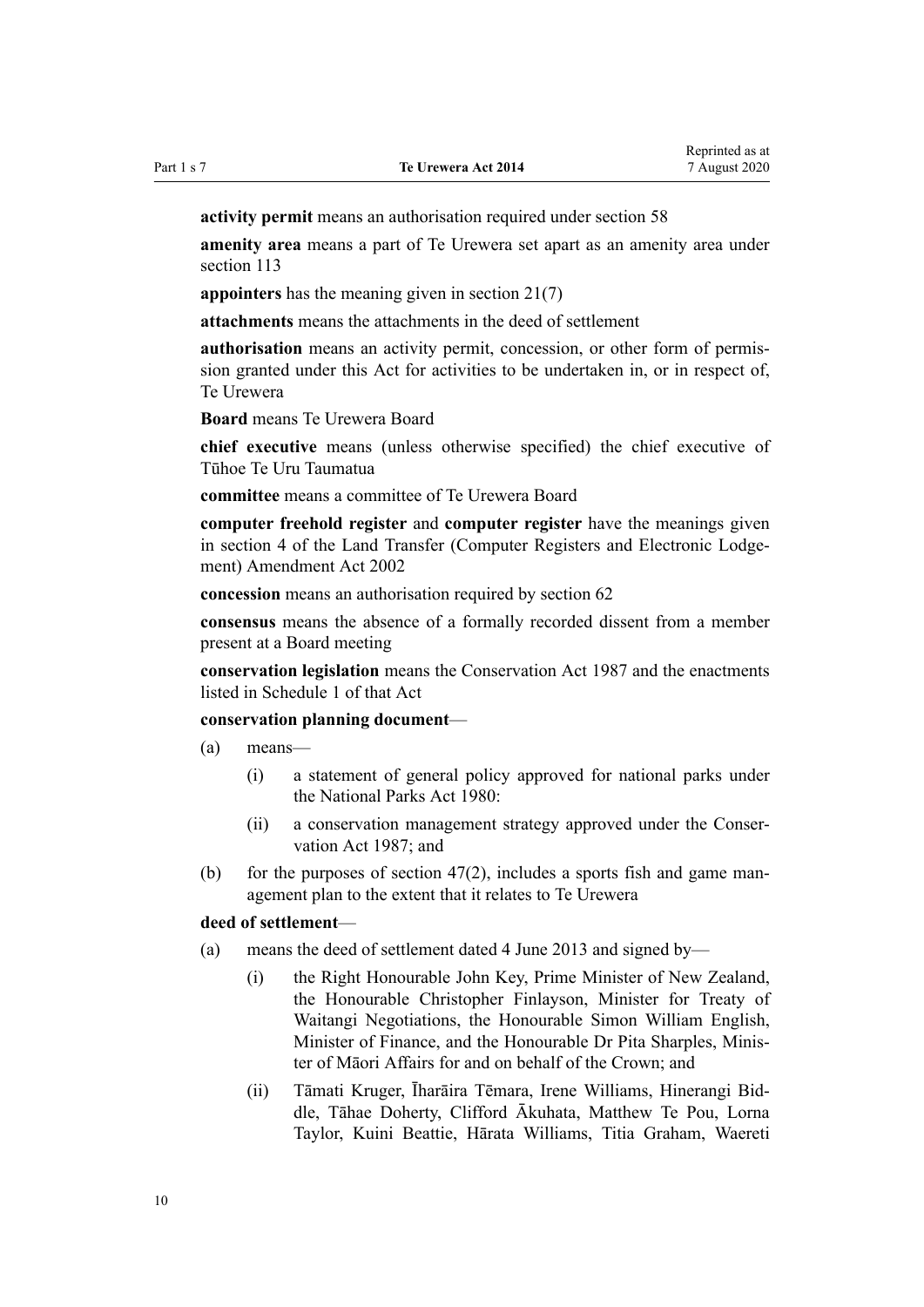Tait-Rolleston, Rāwinia Higgins, and Rangihau Te Moana for and on behalf of Tūhoe; and

- (iii) Tāmati Kruger, Te Tokawhakaea Tēmara, Patrick McGarvey, Tāmati Cairns, Martin Rakuraku, Matthew Te Pou, and Lorna Taylor, being the trustees of Tūhoe Te Uru Taumatua; and
- (b) includes—
	- (i) the schedules of, and attachments to, the deed; and
	- (ii) any amendments to the deed or its schedules and attachments

**Director-General** means the Director-General of Conservation within the meaning of [section 2\(1\)](http://legislation.govt.nz/pdflink.aspx?id=DLM103616) of the Conservation Act 1987

**Fish and Game Council** has the meaning given in [section 2\(1\)](http://legislation.govt.nz/pdflink.aspx?id=DLM103616) of the Conservation Act 1987

**interest** means a lease, licence, licence to occupy, easement, covenant, or other right or obligation relating to Te Urewera land

**management plan** means Te Urewera management plan

**Minister** means the Minister of Conservation

**New Zealand Conservation Authority** has the meaning given in [section 2\(1\)](http://legislation.govt.nz/pdflink.aspx?id=DLM103616) of the Conservation Act 1987

**New Zealand Fish and Game Council** has the meaning given in [section 2\(1\)](http://legislation.govt.nz/pdflink.aspx?id=DLM103616) of the Conservation Act 1987

**operational plan** means the annual operational plan for Te Urewera provided for under [subpart 3](#page-27-0) of Part 2

**public conservation land** means land held under conservation legislation

**Registrar-General** means the Registrar-General of Land appointed under [sec](http://legislation.govt.nz/pdflink.aspx?id=DLM270019)[tion 4](http://legislation.govt.nz/pdflink.aspx?id=DLM270019) of the Land Transfer Act 1952

**resource consent** has the meaning given in [section 2\(1\)](http://legislation.govt.nz/pdflink.aspx?id=DLM230272) of the Resource Management Act 1991

**settlement date** means the date that is 40 working days after the date on which this Act comes into force

**specially protected area** means a part of Te Urewera set apart as a specially protected area under [section 113](#page-58-0)

**sports fish** has the meaning given in [section 2\(1\)](http://legislation.govt.nz/pdflink.aspx?id=DLM103616) of the Conservation Act 1987

**sports fish and game management plan** has the meaning given in [section](http://legislation.govt.nz/pdflink.aspx?id=DLM103616) [2\(1\)](http://legislation.govt.nz/pdflink.aspx?id=DLM103616) of the Conservation Act 1987

**taonga tūturu** has the meaning given in [section 2\(1\)](http://legislation.govt.nz/pdflink.aspx?id=DLM432125) of the Protected Objects Act 1975 and includes ngā taonga tūturu

**Te Urewera** means the legal entity created by [section 11](#page-13-0) or, as the context requires, the place encompassing Te Urewera land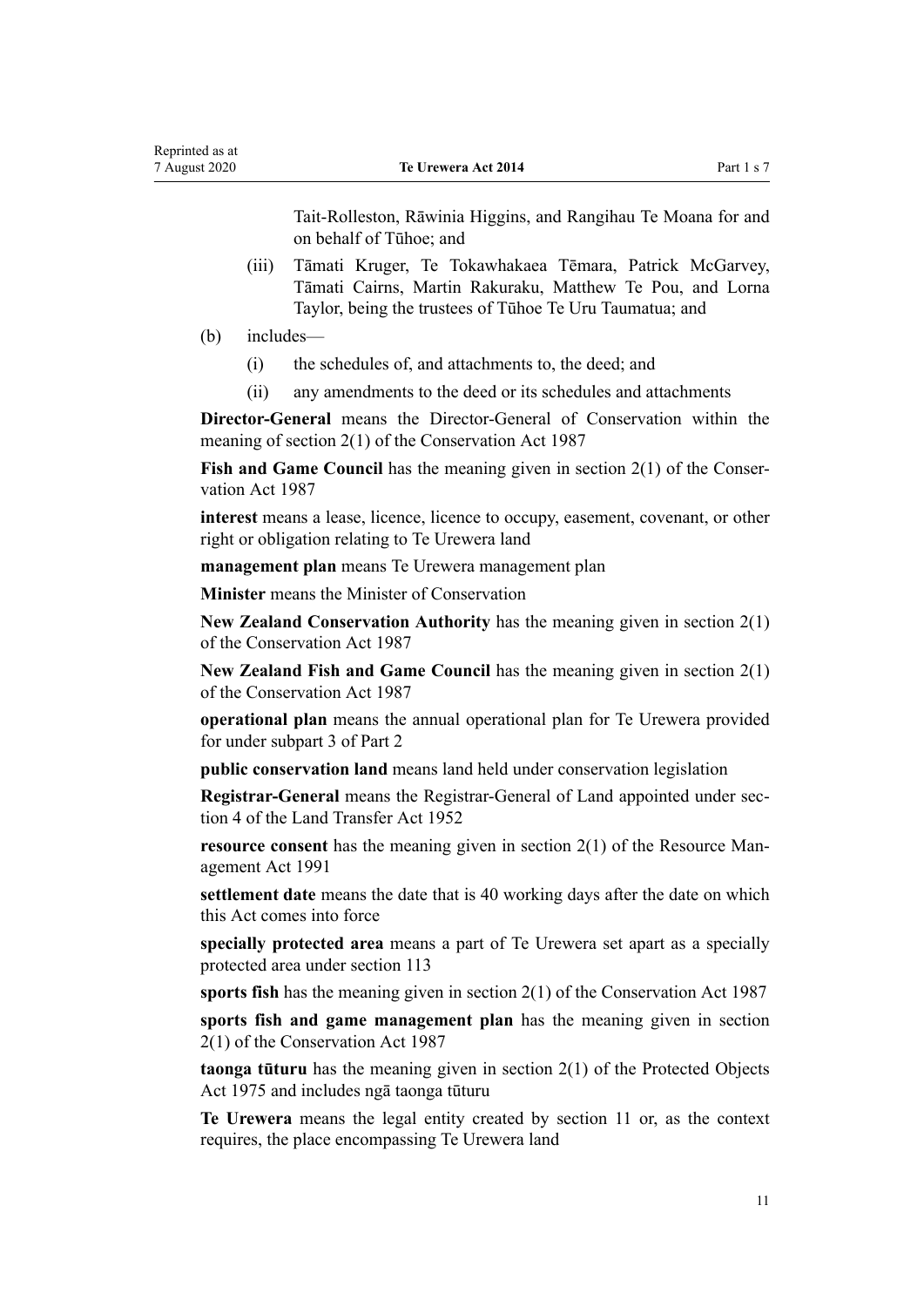<span id="page-11-0"></span>

**Te Urewera Board** and **Board** mean the Board established by [section 16](#page-15-0)

**Te Urewera establishment land** and **establishment land** mean the land vested by [section 12\(3\)](#page-14-0) and described in [Part 1](#page-68-0) of Schedule 1

**Te Urewera land** means the land held from time to time in the name of Te Urewera and subject to this Act

**Te Urewera management plan** means the management plan for Te Urewera prepared and approved under [subpart 2](#page-25-0) of Part 2

**Te Urewera volunteer** means a person appointed for the purposes of [section](#page-29-0) [54](#page-29-0)

**trustees** means the trustees, acting in their capacity as trustees, of Tūhoe Te Uru Taumatua

**Tūhoe** has the meaning given in [section 13](http://legislation.govt.nz/pdflink.aspx?id=DLM5481318) of the Tūhoe Claims Settlement Act 2014

**Tūhoe Te Uru Taumatua** means the Tūhoe Trust established by trust deed dated 5 August 2011

**warranted officer** means a person described in [section 71\(5\)](#page-37-0) who has been issued with a warrant under [section 72,](#page-37-0) and includes, as the context requires, an honorary warranted officer

**wilderness area** means a part of Te Urewera set apart as a wilderness area under [section 113.](#page-58-0)

## **8 Provisions to take effect on settlement date**

- (1) The provisions of this Act take effect on the settlement date, unless stated otherwise.
- (2) Before the date on which a provision takes effect, a person may prepare or sign a document or do anything else that is required for—
	- (a) the provision to have full effect on that date; or
	- (b) a power to be exercised under the provision on that date; or
	- (c) a duty to be performed under the provision on that date.

## **9 Act binds the Crown**

This Act binds the Crown.

#### **10 Outline**

- (1) This section is a guide to the overall scheme and effect of this Act, but does not affect the interpretation or application of the other provisions of this Act or of the deed of settlement.
- (2) In this Part,—
	- (a) [subpart 1](#page-7-0) sets out the background to this Act, its purpose, and the principles for implementing it: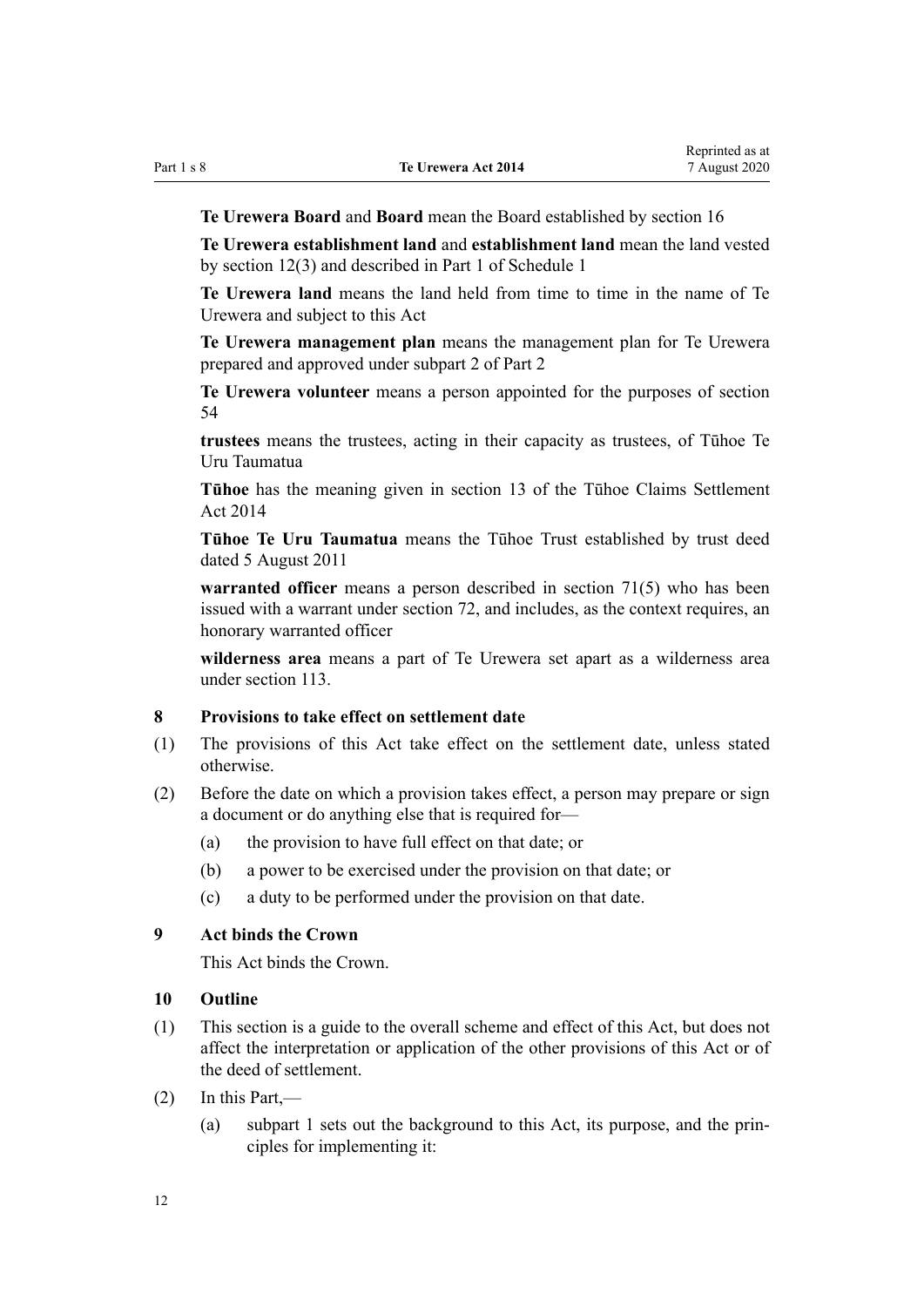- (b) this subpart includes the definitions applying in this Act, the general rule as to when provisions take effect, and the fact that this Act binds the Crown:
- (c) [subpart 3](#page-13-0) creates the legal entity of Te Urewera, vests Te Urewera establishment land in Te Urewera, stipulates that, except if authorised by an Act of Parliament, Te Urewera land is inalienable, amends the [National](http://legislation.govt.nz/pdflink.aspx?id=DLM36962) [Parks Act 1980](http://legislation.govt.nz/pdflink.aspx?id=DLM36962) to remove Te Urewera from the jurisdiction of that Act, and amends the [Public Finance Act 1989](http://legislation.govt.nz/pdflink.aspx?id=DLM160808) to recognise Te Urewera as a legal entity for certain purposes under that Act.
- $(3)$  In [Part 2,](#page-15-0)
	- (a) [subpart 1](#page-7-0) establishes the Board that provides all the governance functions for Te Urewera, setting out its purposes, functions, and powers, and the process for the appointment of its members, as well as stating how the Board and the entity are to be treated for taxation purposes; further provisions relating to the Board are contained in [Part 1](#page-70-0) of Schedule 2:
	- (b) [subpart 2](#page-25-0) and [Part 2](#page-76-0) of Schedule 2 set out the requirements for the contents, preparation, and approval of the Te Urewera management plan:
	- (c) [subpart 3](#page-27-0) and [Part 3](#page-79-0) of Schedule 2 set out the requirements for the operational management of Te Urewera:
	- (d) [subpart 4](#page-30-0) and Schedule 3 set out the bases for activities that may be carried out in Te Urewera, whether as of right or by virtue of the grant of an activity permit or concession, including how the Minister of Conservation may authorise activities relating to biological control in Te Urewera and the status of Te Urewera under the [Crown Minerals Act 1991](http://legislation.govt.nz/pdflink.aspx?id=DLM242535):
	- (e) [subpart 5](#page-33-0) provides for review of the governance and management of Te Urewera:
	- (f) [subpart 6](#page-35-0) and [Schedule 4](#page-99-0) set out how compliance and enforcement are to be conducted in relation to Te Urewera.
- $(4)$  In [Part 3,](#page-43-0)
	- (a) [subpart 1](#page-44-0) provides for the registration of Te Urewera establishment land and certain other matters that apply to all Te Urewera land, and also secures certain easements:
	- (b) [subpart 2](#page-49-0) sets out the circumstances when private or public conservation land may be added to Te Urewera, makes provision for registration of that land, and also provides that land may be removed from Te Urewera, but only by an Act of Parliament:
	- (c) [subpart 3](#page-58-0) gives powers to establish specially protected, wilderness, and amenity areas within Te Urewera and to covenant land:
	- (d) [subpart 4—](#page-62-0)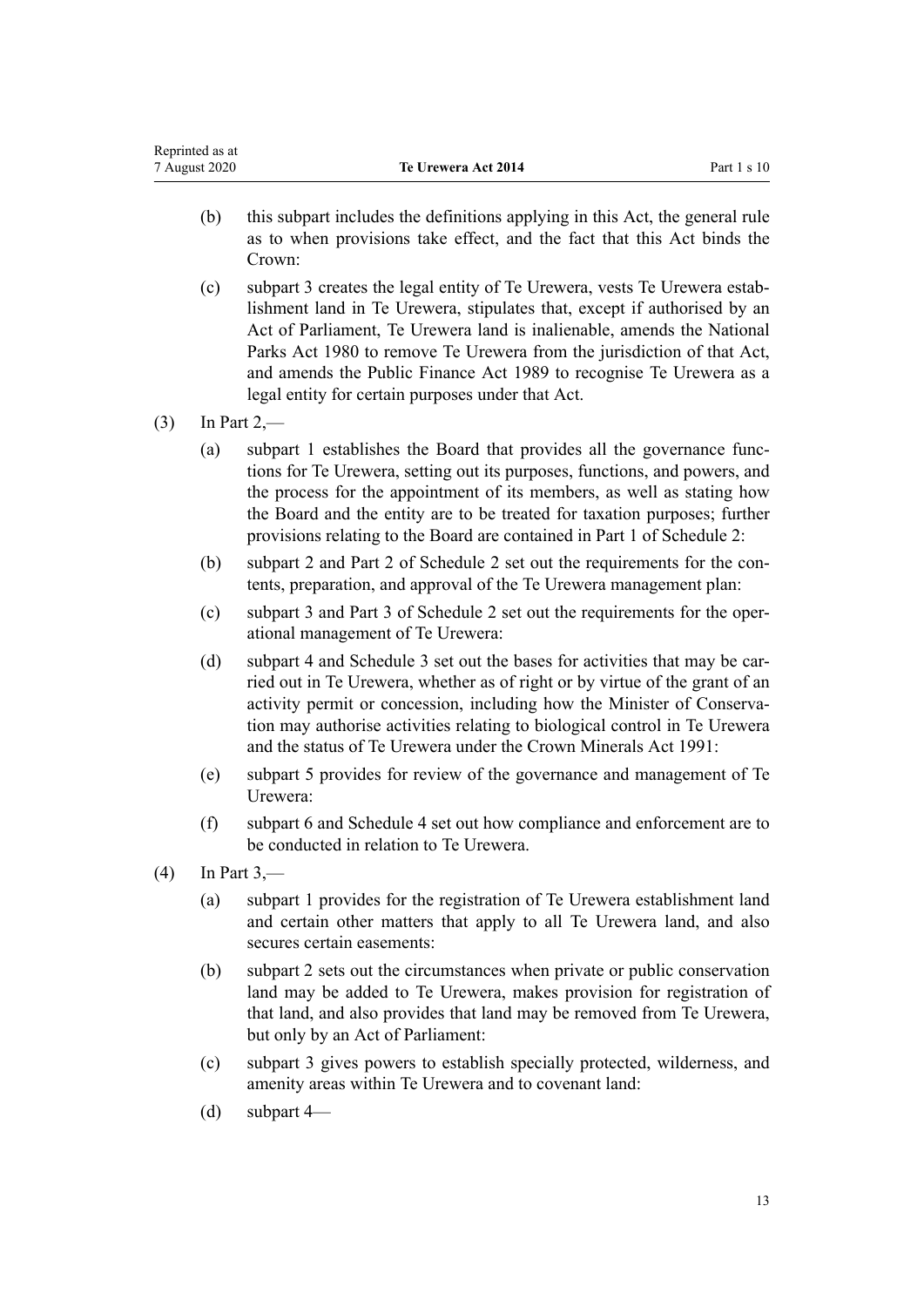- <span id="page-13-0"></span>(i) makes provision for the status of certain areas within Te Urewera, namely Ruakituri (to remain a wilderness area but under this Act), Te Whāiti (declared a conservation area and part of the Whirinaki Te Pua-a-Tāne Conservation Park), and Onepoto (declared a conservation area but protected as if it were a national park); and
- (ii) by agreement with the trustees of Te Rūnanga o Ngāti Manawa, removes the area defined as Tāwhiuau Maunga from Te Urewera National Park, excludes it from Te Urewera, and vests it inalienably in the name of Tangiharuru, a Ngāti Manawa ancestor. This subpart also provides that for management purposes, Tāwhiuau Maunga is to be treated as if it were part of Te Urewera. The wider area defined as Tāwhiuau, which is within Te Urewera, is also within the jurisdiction of the Te Urewera Board, which must fulfil its obligations mindful of Ngāti Manawa values and that Tāwhiuau Maunga is vested in Tangiharuru; and
- (iii) provides for an agreement to be entered into between the Board and the trustees of Te Rūnanga o Ngāti Whare to provide for recognition of the special association and customary interest of Ngāti Whare in parts of Te Urewera.
- (5) There are 5 schedules relating to this Act, setting out,—
	- (a) in [Schedule 1,](#page-68-0) the legal descriptions of Te Urewera settlement land and of Tāwhiuau Maunga:
	- (b) in [Schedule 2](#page-69-0), provisions applying to the Board and its obligations under this Act:
	- (c) in [Schedule 3,](#page-80-0) provisions relating to authorisations for activities and other administrative matters:
	- (d) in [Schedule 4,](#page-99-0) provisions relating to compliance and enforcement:
	- (e) in [Schedule 5,](#page-112-0) consequential amendments to other Acts.

Subpart 3—Legal identity of Te Urewera and vesting of Te Urewera land

#### *Legal entity*

### **11 Te Urewera declared to be legal entity**

- (1) Te Urewera is a legal entity, and has all the rights, powers, duties, and liabilities of a legal person.
- (2) However,—
	- (a) the rights, powers, and duties of Te Urewera must be exercised and performed on behalf of, and in the name of, Te Urewera—
		- (i) by Te Urewera Board; and
		- (ii) in the manner provided for in this Act; and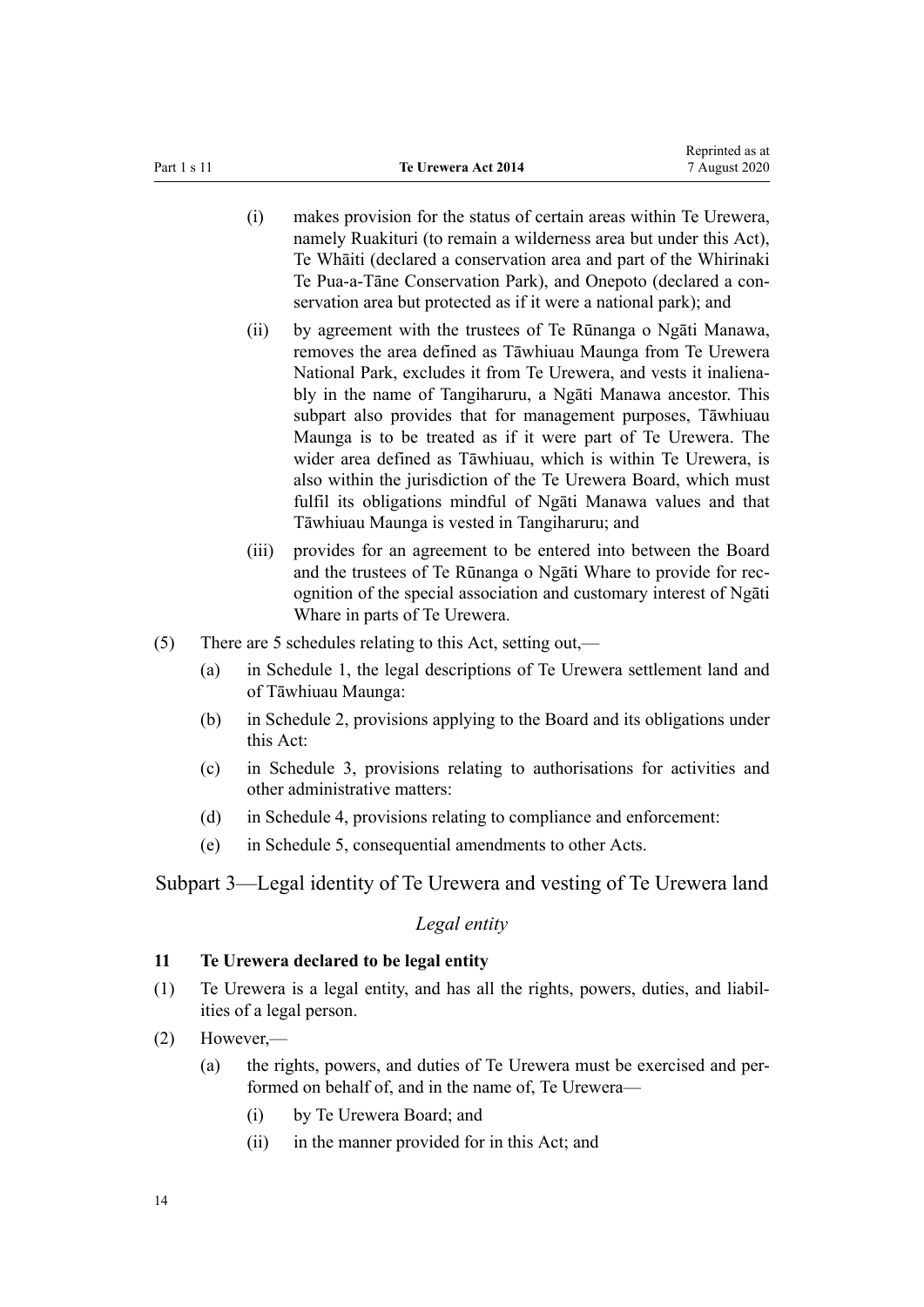<span id="page-14-0"></span>(b) the liabilities are the responsibility of Te Urewera Board, except as provided for in [section 96.](#page-47-0)

## *Te Urewera establishment land vested in Te Urewera*

#### **12 Vesting of Te Urewera establishment land**

- (1) Te Urewera establishment land ceases to be vested in the Crown.
- (2) Any part of the establishment land that is—
	- (a) a conservation area under the [Conservation Act 1987](http://legislation.govt.nz/pdflink.aspx?id=DLM103609) ceases to be a conservation area:
	- (b) Crown land under the [Land Act 1948](http://legislation.govt.nz/pdflink.aspx?id=DLM250585) ceases to be Crown land:
	- (c) a national park under the [National Parks Act 1980](http://legislation.govt.nz/pdflink.aspx?id=DLM36962) ceases to be a national park:
	- (d) a reserve under the [Reserves Act 1977](http://legislation.govt.nz/pdflink.aspx?id=DLM444304) has the reserve status revoked.
- (3) The fee simple estate in the establishment land vests in Te Urewera and is held under, and in accordance with, this Act.

## **13 Te Urewera land inalienable**

Te Urewera land must not be alienated, mortgaged, charged, or otherwise disposed of, except—

- (a) in accordance with [section 111;](#page-56-0) or
- (b) if a lease or an easement is granted under section  $62(1)$ .

#### *Amendment of other enactments*

## **14 National Parks Act 1980 amended**

- (1) This section amends the [National Parks Act 1980](http://legislation.govt.nz/pdflink.aspx?id=DLM36962).
- (2) Repeal section  $6(1)(g)$  and (4).

#### **15 Public Finance Act 1989 amended**

- (1) This section amends the [Public Finance Act 1989.](http://legislation.govt.nz/pdflink.aspx?id=DLM160808)
- (2) In [section 27\(3\)](http://legislation.govt.nz/pdflink.aspx?id=DLM162017), after paragraph (ba), insert: (bb) all legal entities named or described in Schedule 6:
- (3) After [Schedule 5](http://legislation.govt.nz/pdflink.aspx?id=DLM163652), insert:

# **Schedule 6 Legal entities created by Treaty of Waitangi settlement Acts**

s 27(3)

Te Urewera Te Urewera Act 2014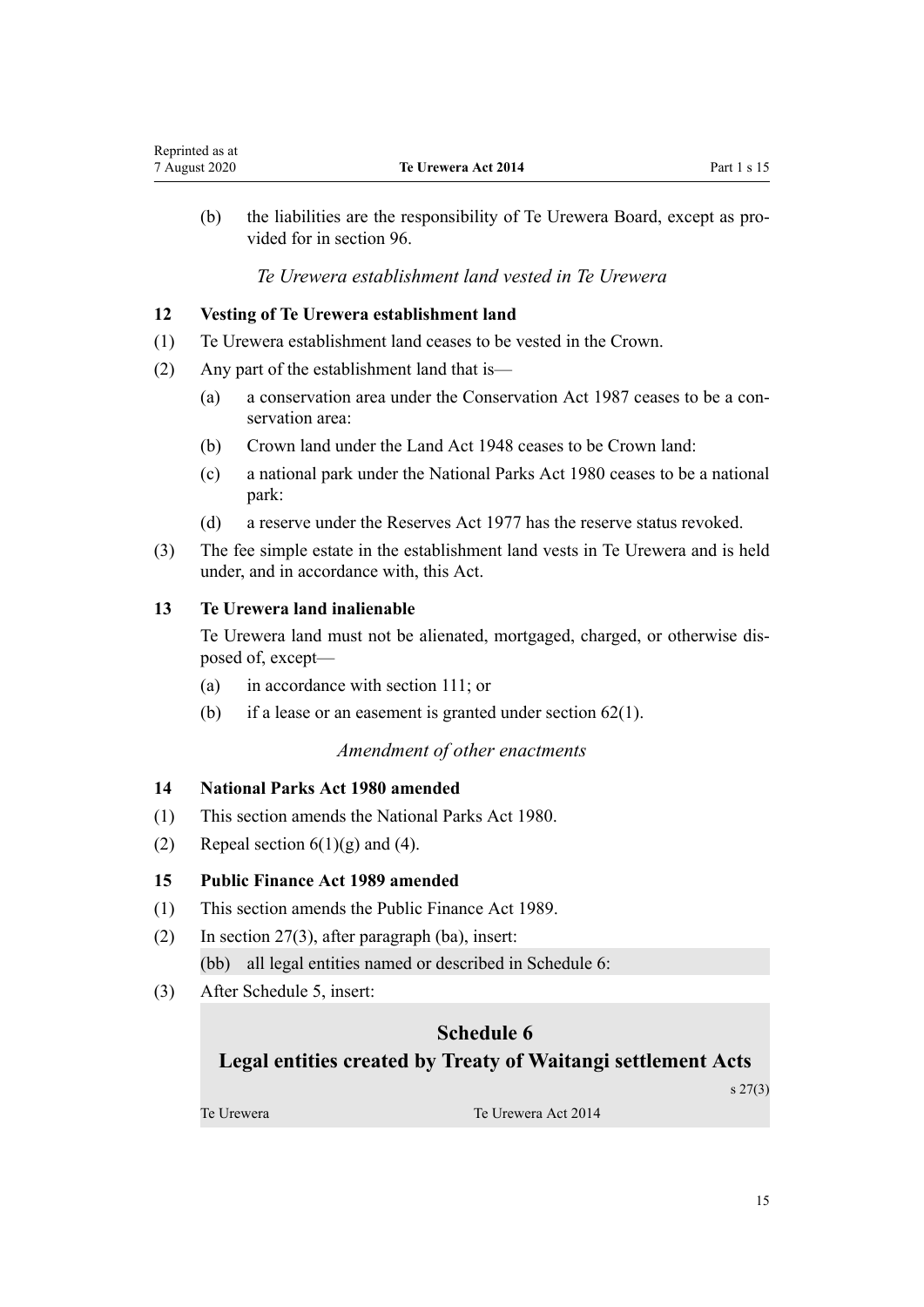<span id="page-15-0"></span>(4) The [Public Finance Act 1989](http://legislation.govt.nz/pdflink.aspx?id=DLM160808) is consequentially amended in the manner shown in [Schedule 5.](#page-112-0)

## **Part 2**

## **Governance and management of Te Urewera**

## Subpart 1—Te Urewera Board

## *Board established*

#### **16 Board established**

- (1) Te Urewera Board is established.
- (2) Further provision is made for matters relevant to the Board in [Part 1](#page-70-0) of Schedule 2.

## *Purposes, functions, and powers of Board*

## **17 Purposes of Board**

The purposes of the Board are—

- (a) to act on behalf of, and in the name of, Te Urewera; and
- (b) to provide governance for Te Urewera in accordance with this Act.

#### **18 Functions of Board**

- (1) The functions of the Board are—
	- (a) to prepare and approve Te Urewera management plan; and
	- (b) to advise the persons managing Te Urewera on the implementation of the management plan, including by means such as—
		- (i) issuing an annual statement of priorities for implementing the management plan:
		- (ii) undertaking any specified functions in relation to the annual operational plan for Te Urewera:
		- (iii) monitoring the implementation of the annual operational plan; and
	- (c) to initiate proposals and make recommendations for—
		- (i) adding land to, or removing land from, Te Urewera; and
		- (ii) acquiring interests in land; and
		- (iii) establishing specially protected areas, wilderness areas, and amenity areas within Te Urewera; and
	- (d) to make bylaws for Te Urewera; and
	- (e) to authorise activities that must not otherwise be undertaken in Te Urewera without an authorisation under Part 2; and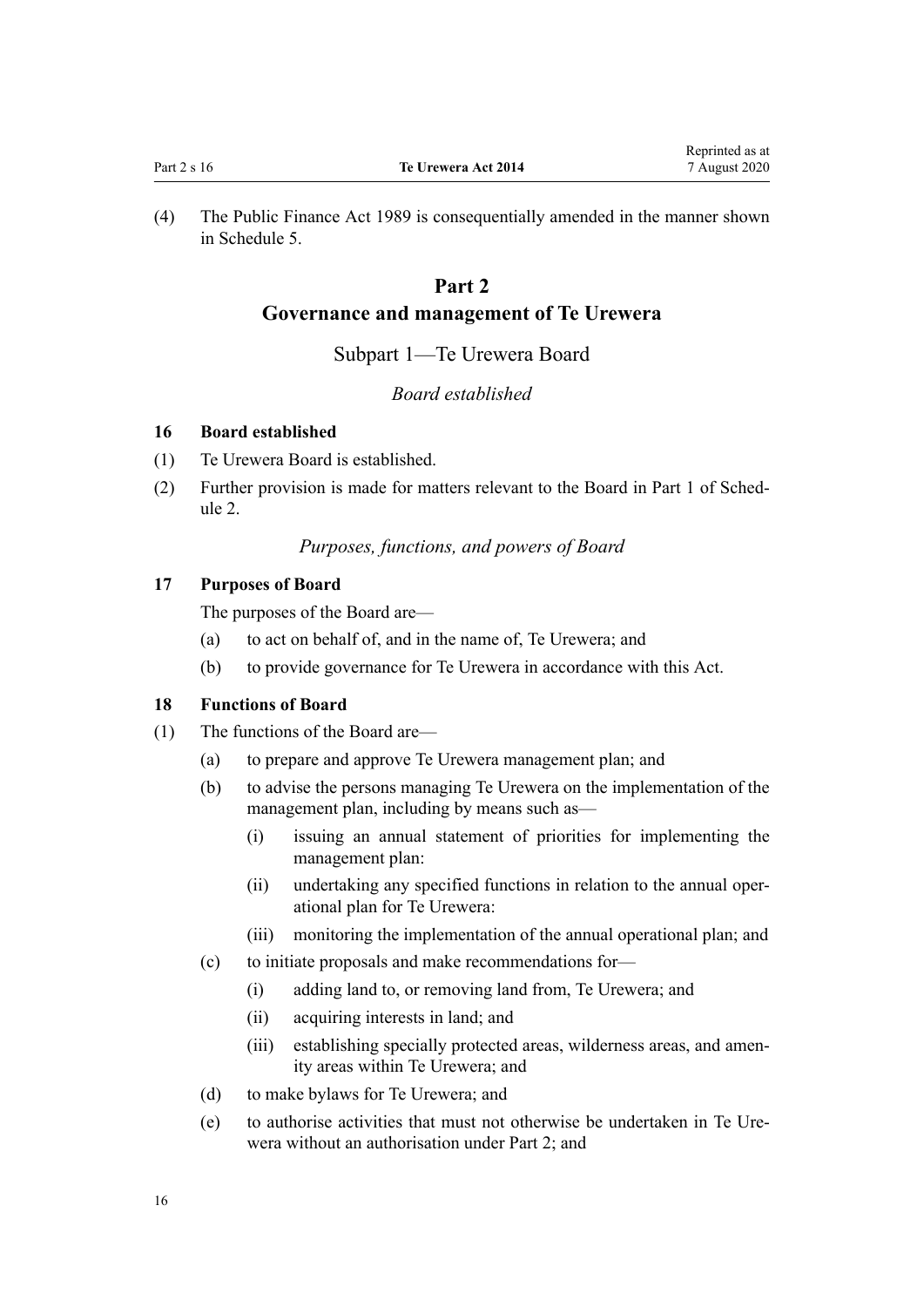|     | (f)                                                                                              |                                                                                                                                                   | to prepare or commission reports, advice, or recommendations on mat-<br>ters relevant to the purposes of the Board; and                                                                                                          |    |  |  |
|-----|--------------------------------------------------------------------------------------------------|---------------------------------------------------------------------------------------------------------------------------------------------------|----------------------------------------------------------------------------------------------------------------------------------------------------------------------------------------------------------------------------------|----|--|--|
|     | (g)                                                                                              |                                                                                                                                                   | to promote or advocate for the interests of Te Urewera in any statutory<br>process or at any public forum; and                                                                                                                   |    |  |  |
|     | (h)                                                                                              | to liaise with, advise, or seek advice from any agency, local authority, or<br>other entity on matters relevant to the purposes of the Board; and |                                                                                                                                                                                                                                  |    |  |  |
|     | (i)                                                                                              |                                                                                                                                                   | to perform any other function of the Board specified in this Act or in any<br>other enactment; and                                                                                                                               |    |  |  |
|     | (j)                                                                                              |                                                                                                                                                   | to take any other action that the Board considers to be relevant and<br>appropriate in achieving its purposes.                                                                                                                   |    |  |  |
| (2) |                                                                                                  |                                                                                                                                                   | In performing its functions, the Board may consider and give expression to-                                                                                                                                                      |    |  |  |
|     | (a)                                                                                              |                                                                                                                                                   | Tūhoetanga:                                                                                                                                                                                                                      |    |  |  |
|     | (b)                                                                                              |                                                                                                                                                   | Tūhoe concepts of management such as—                                                                                                                                                                                            |    |  |  |
|     |                                                                                                  | (i)                                                                                                                                               | rāhui:                                                                                                                                                                                                                           |    |  |  |
|     |                                                                                                  | (ii)                                                                                                                                              | tapu me noa:                                                                                                                                                                                                                     |    |  |  |
|     |                                                                                                  | (iii)                                                                                                                                             | mana me mauri:                                                                                                                                                                                                                   |    |  |  |
|     |                                                                                                  | (iv)                                                                                                                                              | tohu.                                                                                                                                                                                                                            |    |  |  |
| (3) |                                                                                                  | In this section, in accordance with the understanding of Tunnoe,—                                                                                 |                                                                                                                                                                                                                                  |    |  |  |
|     |                                                                                                  |                                                                                                                                                   | mana me mauri conveys a sense of the sensitive perception of a living and<br>spiritual force in a place                                                                                                                          |    |  |  |
|     | rāhui conveys the sense of the prohibition or limitation of a use for an appro-<br>priate reason |                                                                                                                                                   |                                                                                                                                                                                                                                  |    |  |  |
|     | respect                                                                                          |                                                                                                                                                   | tapu means a state or condition that requires certain respectful human conduct,<br>including raising awareness or knowledge of the spiritual qualities requiring                                                                 |    |  |  |
|     |                                                                                                  |                                                                                                                                                   | tapu me noa conveys, in tapu, the concept of sanctity, a state that requires<br>respectful human behaviour in a place; and in noa, the sense that when the tapu<br>is lifted from the place, the place returns to a normal state |    |  |  |
|     | <b>tohu</b> connotes the metaphysical or symbolic depiction of things.                           |                                                                                                                                                   |                                                                                                                                                                                                                                  |    |  |  |
| 19  |                                                                                                  |                                                                                                                                                   | <b>General powers of Board</b>                                                                                                                                                                                                   |    |  |  |
| (1) |                                                                                                  |                                                                                                                                                   | The Board has full capacity and all the powers reasonably necessary to achieve<br>its purposes and perform its functions.                                                                                                        |    |  |  |
| (2) |                                                                                                  |                                                                                                                                                   | In performing its functions, the Board must act consistently with-                                                                                                                                                               |    |  |  |
|     | (a)                                                                                              |                                                                                                                                                   | this Act; and                                                                                                                                                                                                                    |    |  |  |
|     | (b)                                                                                              |                                                                                                                                                   | Te Urewera management plan; and                                                                                                                                                                                                  |    |  |  |
|     | (c)                                                                                              |                                                                                                                                                   | any other lawful requirement.                                                                                                                                                                                                    |    |  |  |
| (3) |                                                                                                  |                                                                                                                                                   | Except as provided in this Act, the Board may determine its own procedure.                                                                                                                                                       |    |  |  |
|     |                                                                                                  |                                                                                                                                                   |                                                                                                                                                                                                                                  |    |  |  |
|     |                                                                                                  |                                                                                                                                                   |                                                                                                                                                                                                                                  | 17 |  |  |

**Te Urewera Act 2014** Part 2 s 19

<span id="page-16-0"></span>Reprinted as at<br>7 August 2020

17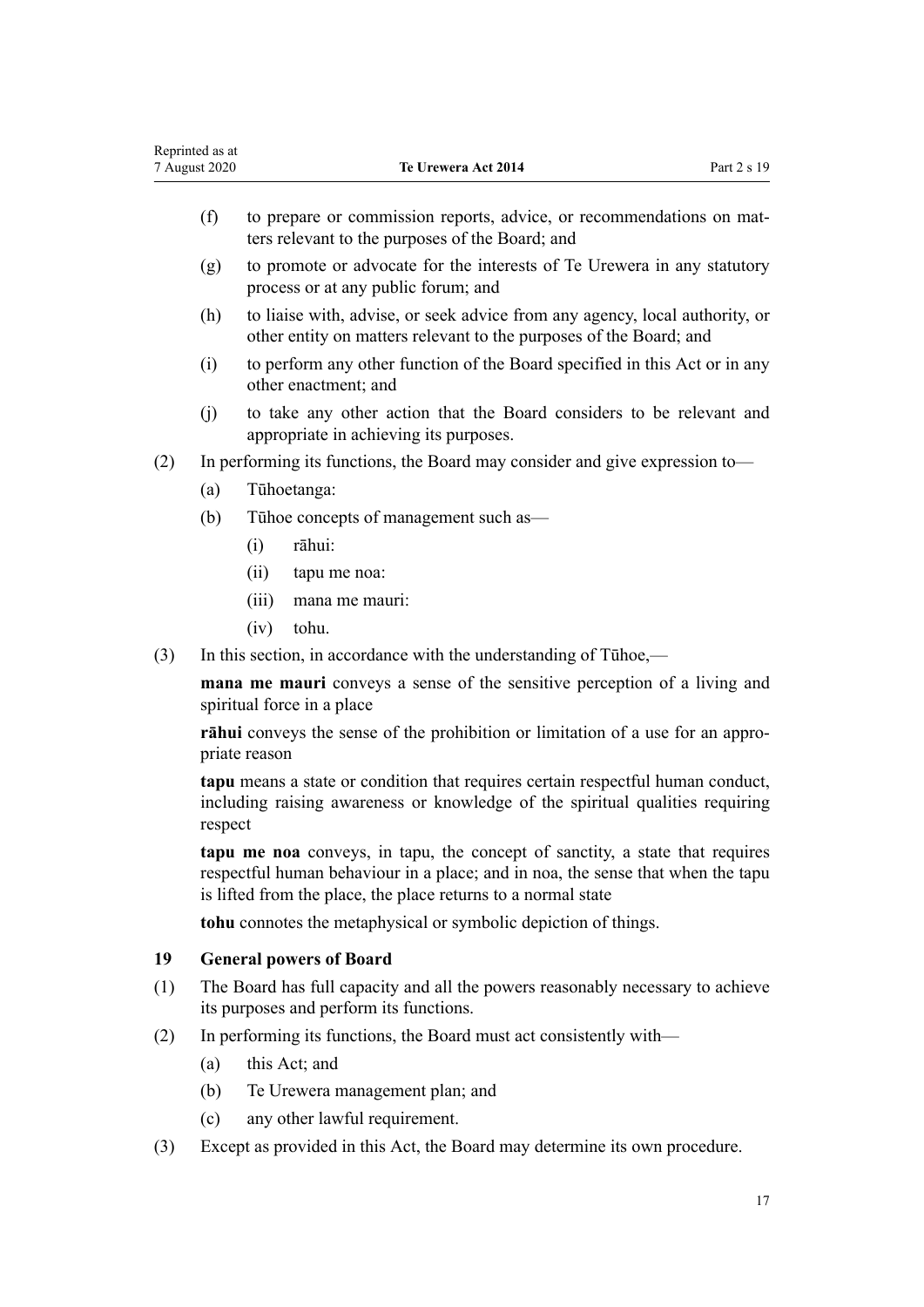## <span id="page-17-0"></span>**20 Decision making affecting relationship of iwi and hapū with Te Urewera**

- (1) The Board must consider and provide appropriately for the relationship of iwi and hapū and their culture and traditions with Te Urewera when making decisions, including—
	- (a) the approval of Te Urewera management plan; and
	- (b) the adoption of the Board's annual statement of priorities; and
	- (c) the acceptance of the annual operational plan; and
	- (d) the making of a recommendation to add land to Te Urewera or remove land from Te Urewera; and
	- (e) the making of a recommendation to establish a specially protected area, a wilderness area, or an amenity area; and
	- (f) the grant of an activity permit or a concession in Te Urewera; and
	- (g) the imposition of controls on access to parts of Te Urewera; and
	- (h) the making of bylaws.
- (2) The purpose of subsection (1) is to recognise and reflect—
	- (a) Tūhoetanga; and
	- (b) the Crown's responsibility under the Treaty of Waitangi (Te Tiriti o Waitangi).

## *Membership of Board*

#### **21 Appointment of members of Board**

- (1) For the first 3 years after the settlement date, the Board consists of 8 members, appointed as follows:
	- (a) 4 members appointed by the trustees of Tūhoe Te Uru Taumatua; and
	- (b) 4 members appointed jointly by the Minister and the Minister for Treaty of Waitangi Negotiations (the **Ministers**).
- (2) From the third anniversary of the settlement date, the Board is to consist of 9 members, appointed as follows:
	- (a) 6 members appointed by the trustees of Tūhoe Te Uru Taumatua; and
	- (b) 3 members appointed by the Minister.
- (3) In making an appointment, an appointer must consider whether the proposed member has the mana, standing in the community, skills, knowledge, or experience—
	- (a) to participate effectively in the Board; and
	- (b) to contribute to achieving the purposes of the Board.
- (4) Before making any appointment, each appointer must—
	- (a) notify the other appointer of the proposed appointment; and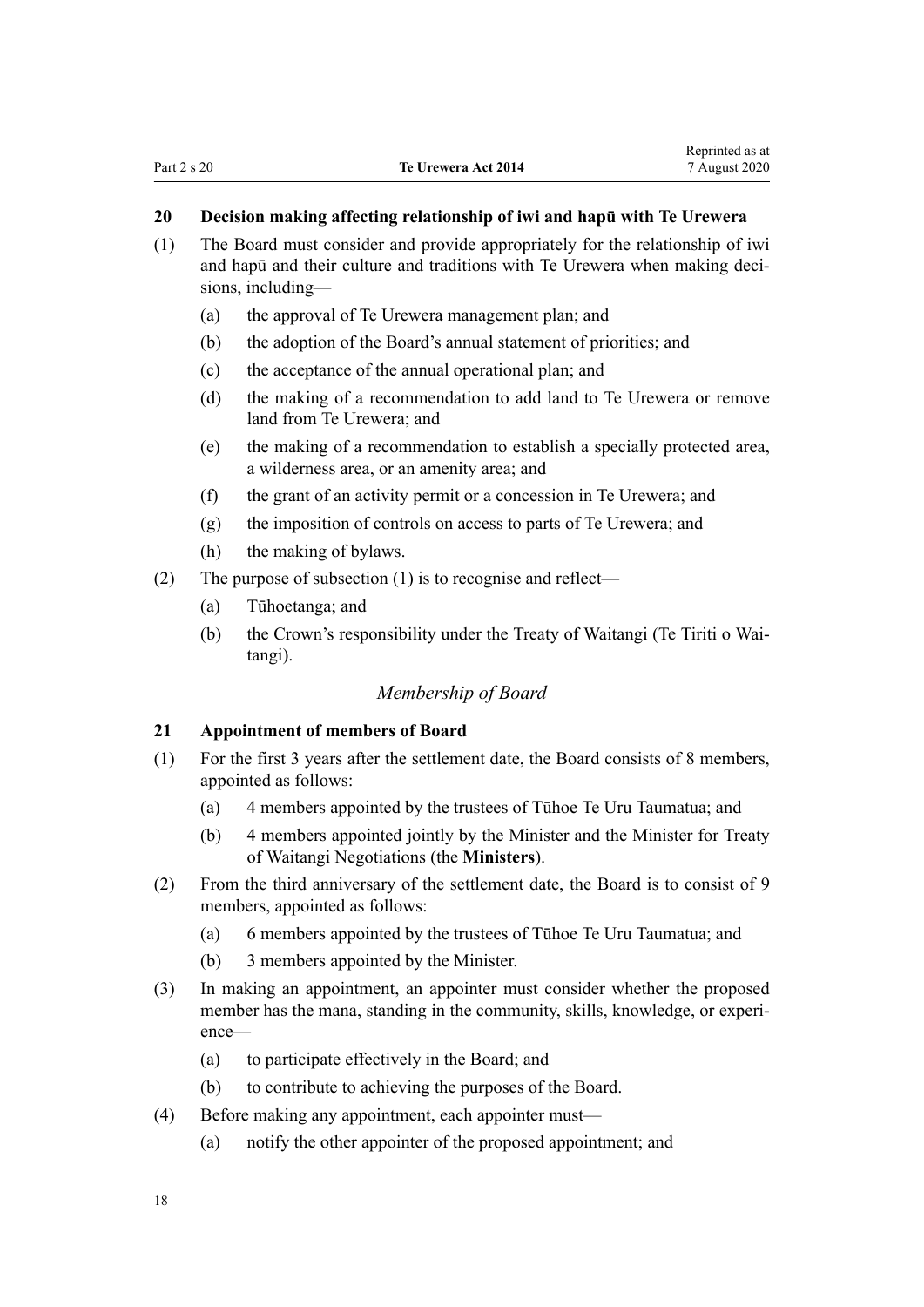- <span id="page-18-0"></span>(b) seek the views of the other appointer as to whether the proposed member meets the criteria of subsection (3); and
- (c) consider the views expressed by the other appointer.
- (5) Before appointments are made under subsection (1)(b) or (2)(b), the Minister must seek a recommendation from the New Zealand Conservation Authority in relation to 1 of the members to be appointed by the Ministers or Minister, as appropriate.
- (6) Any recommendation received under subsection (5) must be considered by the Minister, but the Minister—
	- (a) is not obliged to give effect to the recommendation; and
	- (b) may consider a recommendation from any other person.
- (7) In this subpart, **appointers** means,—
	- (a) in relation to the first term of the Board, the trustees of Tūhoe Te Uru Taumatua and the Ministers:
	- (b) in relation to the subsequent terms of the Board, the trustees of Tūhoe Te Uru Taumatua and the Minister.

### **22 Disqualification**

- (1) A natural person who is a disqualified person must not be appointed as a member of the Board.
- (2) In subsection (1), a **disqualified person** is a person—
	- (a) who is an undischarged bankrupt; or
	- (b) who is prohibited from being a director or promoter of, or being concerned or taking part in the management of, an incorporated or unincorporated body under the [Companies Act 1993,](http://legislation.govt.nz/pdflink.aspx?id=DLM319569) or the [Securities Act 1978](http://legislation.govt.nz/pdflink.aspx?id=DLM25999), or the [Securities Markets Act 1988,](http://legislation.govt.nz/pdflink.aspx?id=DLM139726) or the [Takeovers Act 1993](http://legislation.govt.nz/pdflink.aspx?id=DLM325508); or
	- (c) who is subject to a property order under the [Protection of Personal and](http://legislation.govt.nz/pdflink.aspx?id=DLM126527) [Property Rights Act 1988](http://legislation.govt.nz/pdflink.aspx?id=DLM126527); or
	- (d) in respect of whom a personal order has been made under the [Protection](http://legislation.govt.nz/pdflink.aspx?id=DLM126527) [of Personal and Property Rights Act 1988](http://legislation.govt.nz/pdflink.aspx?id=DLM126527) that reflects adversely on the person's—
		- (i) competence to manage his or her own affairs in relation to his or her property; or
		- (ii) capacity to make or to communicate decisions relating to any particular aspect or aspects of his or her personal care and welfare; or
	- (e) who has been convicted of an offence punishable by imprisonment for a term of 2 years or more, or who has been sentenced to imprisonment for any other offence, unless that person has obtained a pardon, served the sentence, or otherwise suffered the penalty imposed on the person; or
	- (f) who is a member of Parliament; or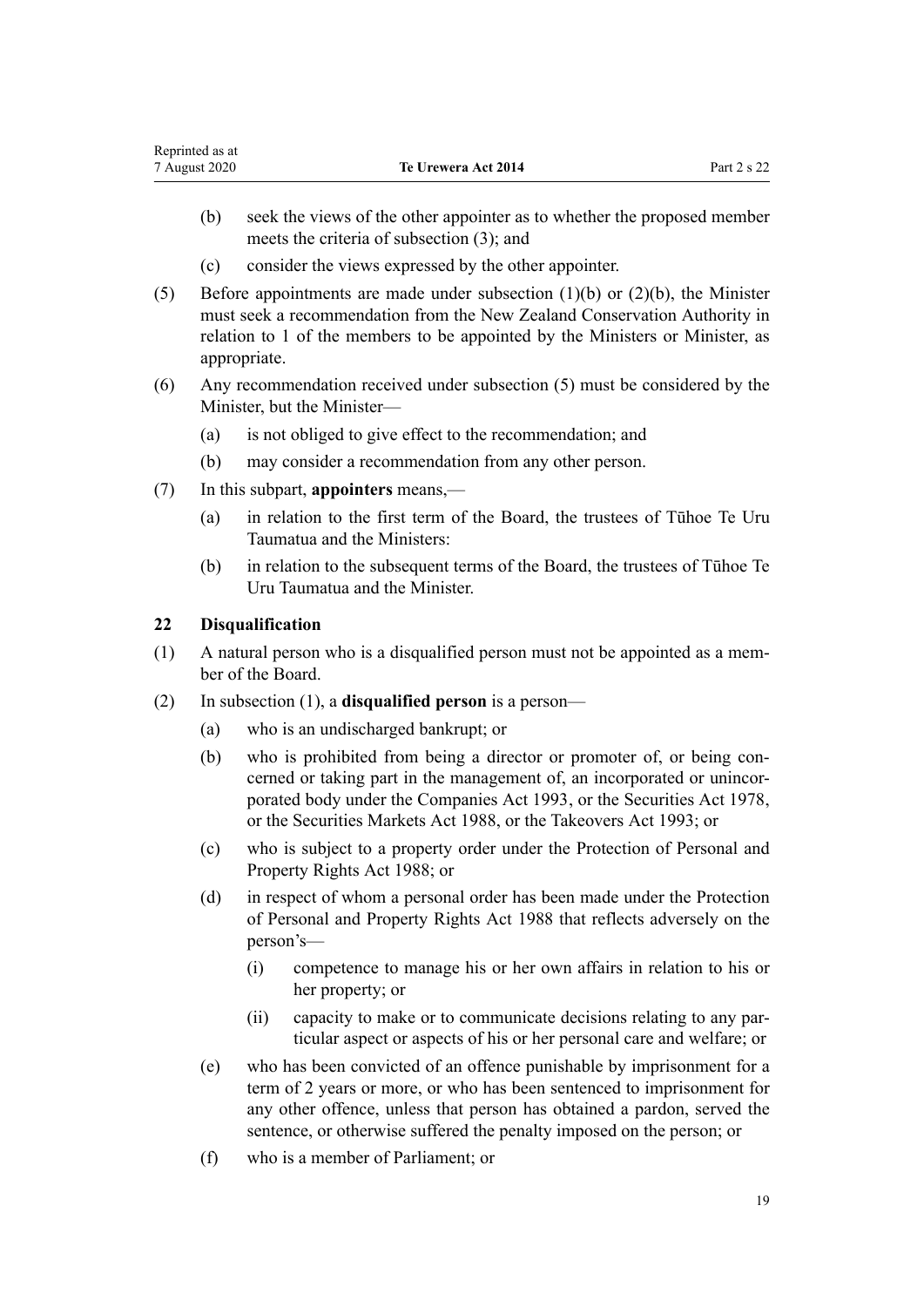<span id="page-19-0"></span>(g) who is disqualified under another Act.

#### **23 Declaration required as condition of appointment**

Before an appointment made under [section 21](#page-17-0) takes effect, a proposed member must make a declaration in writing to confirm that the member will, if appointed,—

- (a) act in a manner that achieves the purposes of the Board and for no other purpose; and
- (b) act in good faith and not pursue his or her own interests at the expense of the interests of Te Urewera or the Board; and
- (c) work with the other members to assist the Board to strive for unanimous or consensus decision making, as the context requires; and
- (d) act with honesty and integrity as a member of the Board; and
- (e) exercise the care, diligence, and skill that a reasonable person would exercise in the same circumstances; and
- (f) promote the highest level of collaboration among the members of the Board, in accordance with paragraphs (a) to (e); and
- (g) not contravene, cause the contravention of, or agree to the Board contravening this Act.

#### *Chair and deputy chair of Board*

#### **24 Chair**

- (1) The members of the Board must appoint a member appointed by the trustees to be the chair of the Board.
- (2) The chair is appointed for the same 3-year term as the members of the Board, unless the chair resigns, is removed from that office by the Board, or otherwise vacates the office.
- (3) A chair may be reappointed as chair, but for not more than 3 consecutive terms.
- (4) However, a chair may hold that office for more than 3 terms, as long as the office is not held by the same person for more than 3 consecutive terms.
- (5) If a chair is absent from 3 consecutive meetings, the Board must, in accordance with subsection (1), appoint a member appointed by the trustees to be the acting chair to act instead of the chair for the subsequent 3 meetings.
- (6) If a chair is absent for 6 consecutive meetings, the office of the chair is vacated and the Board must appoint a member appointed by the trustees to be the new chair.

#### **25 Deputy chair**

(1) The members of the Board must appoint a member to be the deputy chair of the Board.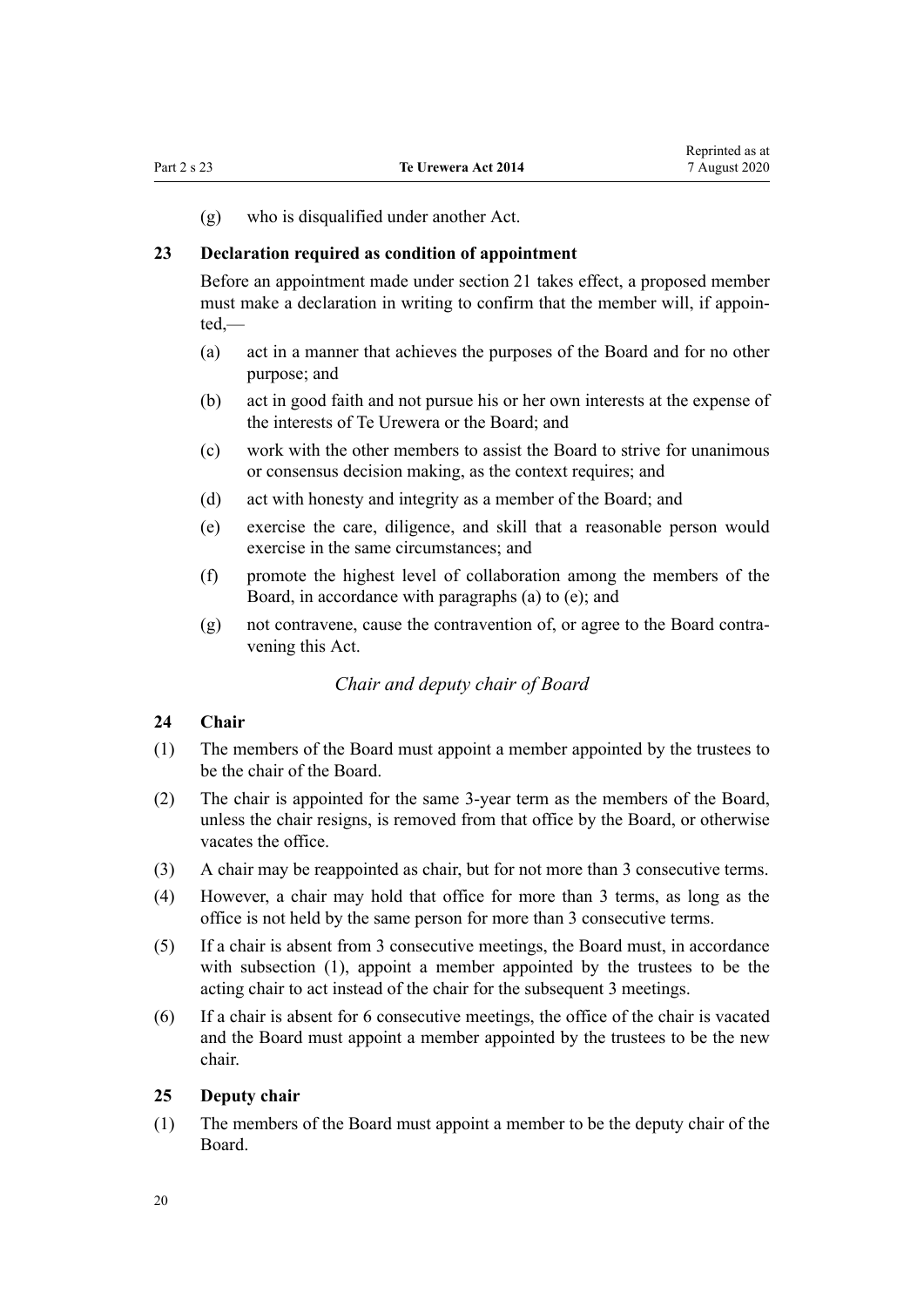<span id="page-20-0"></span>

| Reprinted as at |                     |             |
|-----------------|---------------------|-------------|
| 7 August 2020   | Te Urewera Act 2014 | Part 2 s 28 |

- (2) The deputy chair is appointed for the same 3-year term as the members of the Board, unless the deputy chair resigns, is removed from that office by the Board, or otherwise vacates the office.
- (3) A deputy chair may be reappointed as deputy chair, but for not more than 3 consecutive terms.
- (4) However, a deputy chair may hold that office for more than 3 terms, as long as the office is not held by the same person for more than 3 consecutive terms.

## *Terms for Board and members*

## **26 First and subsequent terms of Board**

- (1) The first term of the Board—
	- (a) commences on the settlement date; and
	- (b) ends on the day immediately before the third anniversary of the settlement date.
- (2) Each subsequent term of the Board—
	- (a) commences on the third anniversary of the date on which the previous term commenced; and
	- (b) ends on the day immediately before the third anniversary of the commencement of that term.

## **27 Term for which members appointed**

- (1) The members of the Board are appointed for a term of 3 years from the commencement of a term of the Board, unless a member resigns, is removed from office by the appointer of that member, or otherwise vacates office.
- (2) A member may be reappointed, but for no more than 3 consecutive terms.
- (3) However, a member may be appointed for more than 3 terms, as long as the member is not appointed for more than 3 consecutive terms.

#### *Vacancies*

#### **28 Removal of member**

- (1) A member of the Board may be removed by, and at the sole discretion of, the appointer of that member.
- (2) If a member becomes disqualified under [section 22\(2\),](#page-18-0) that person is no longer a member of the Board.
- (3) Written notice of the removal of a member must be given,—
	- (a) in the case of a removal under subsection (1), by the relevant appointer to—
		- (i) the member removed; and
		- (ii) the Board; and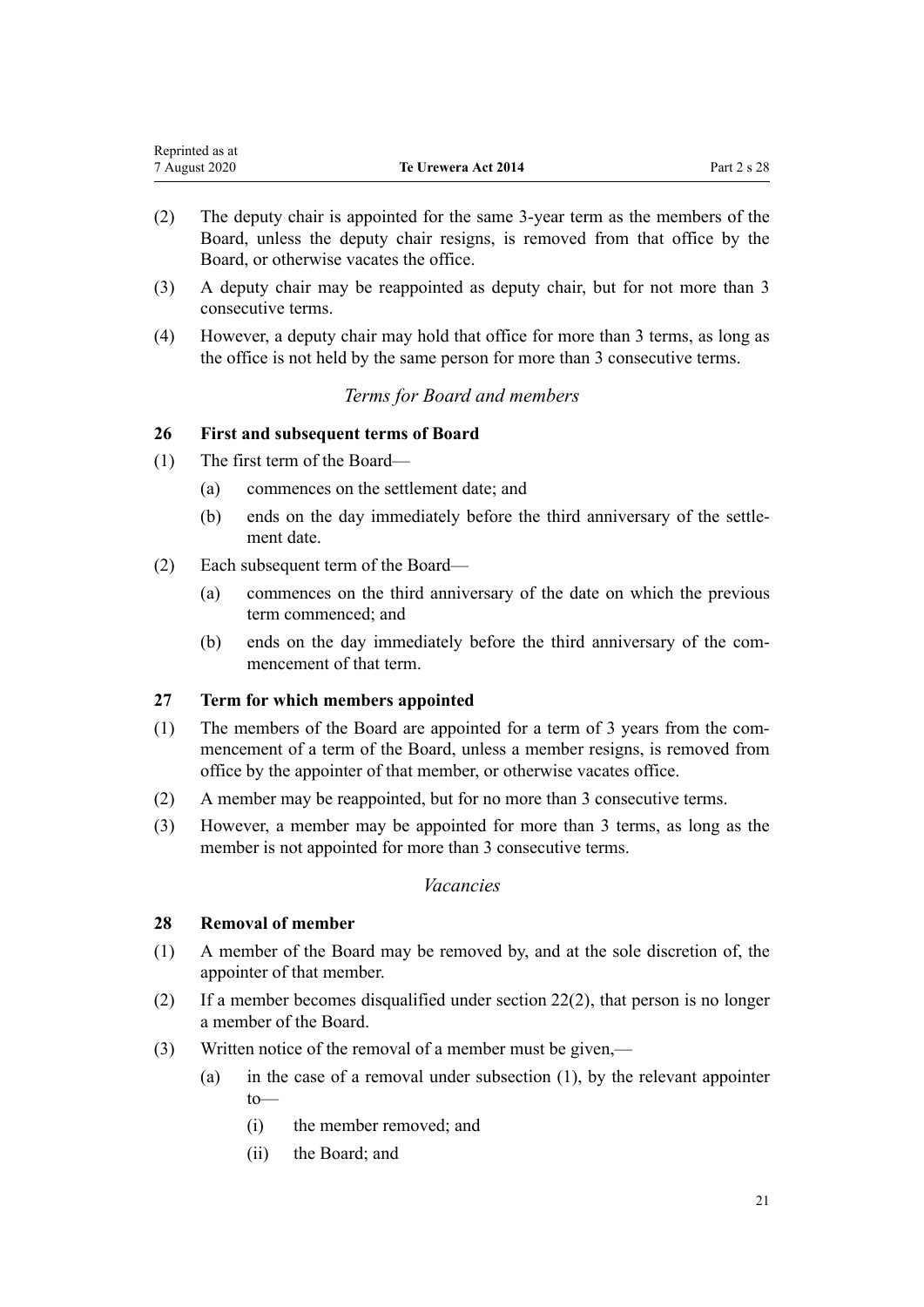(iii) the other appointer; and

- <span id="page-21-0"></span>(b) in the case of a removal under subsection (2), by the Board to—
	- (i) the member; and
	- (ii) both appointers.
- (4) A member may resign by written notice to the appointer of the member and to the Board.

#### **29 Vacancies**

- (1) If a member is removed or resigns, or the office of a member otherwise becomes vacant, there is an extraordinary vacancy on the Board.
- (2) An extraordinary vacancy must be filled in the same manner as the appointment giving rise to the vacancy was made, except that the replacement appointment is for the remainder of the term of the Board to which the vacating member was appointed.
- (3) The ability of the Board to exercise its functions is not affected by—
	- (a) an extraordinary vacancy; or
	- (b) a failure by an appointer to make an appointment or a replacement appointment.

#### *Liability*

#### **30 Liability of members**

A member of the Board who has acted in good faith in the course of the Board performing its functions is not personally liable for any act or omission of the Board or of any member of the Board.

#### *Decision making*

#### **31 Obligations of members of Board in decision making**

- (1) In participating in any decision making, every member of the Board must—
	- (a) act for no other purpose than to achieve the purposes of the Board; and
	- (b) promote unanimous or consensus decision making, as the context requires; and
	- (c) promote the highest level of collaboration among the members of the Board.
- (2) All decisions of the Board must be made at a meeting of the Board.

#### **32 Role of chair in decision making**

In relation to the Board's decisions, the chair's role includes—

(a) the provision of leadership; and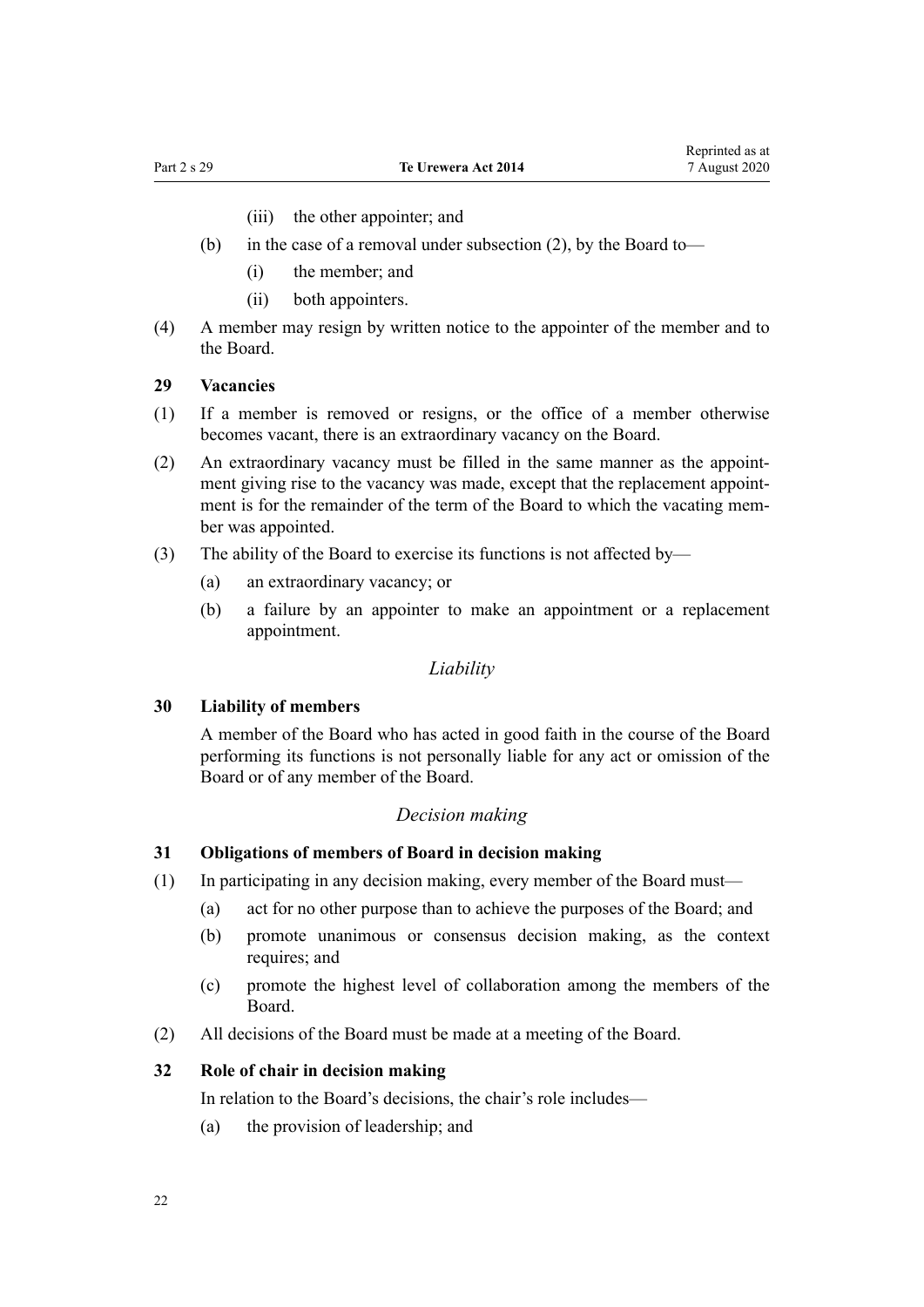- <span id="page-22-0"></span>(b) the promotion of unanimous or consensus decision making, as the context requires; and
- (c) the promotion of the highest level of collaboration among the members of the Board; and
- (d) at the sole discretion of the chair, initiation of—
	- (i) mediation or other process to assist in decision making; and
	- (ii) the process for voting under [section 36](#page-23-0).

## **33 Unanimous decisions**

- (1) The Board must strive to make the following decisions by unanimous agreement:
	- (a) the appointment of the chair and deputy chair of the Board; and
	- (b) the approval of Te Urewera management plan and any amendment to it; and
	- (c) the delegation of the Board's functions and powers; and
	- (d) the adoption of the Board's annual statement of priorities; and
	- (e) the acceptance by the Board of the annual operational plan; and
	- (f) a recommendation by the Board to add land to Te Urewera; and
	- (g) a recommendation by the Board to remove land from Te Urewera; and
	- (h) a recommendation by the Board to establish a specially protected area, wilderness area, or amenity area in Te Urewera; and
	- (i) the appointment or revocation of appointment of a committee; and
	- (j) the replacement or amendment of the terms of an appointment of a committee; and
	- (k) the making of bylaws.
- (2) If, after reasonable discussion, the chair considers that it is not practicable to reach a unanimous decision, the chair may, at his or her sole discretion, declare that the Board's decision is to be made as a consensus decision in accordance with section 34.

## **34 Consensus decisions**

- (1) The Board must strive to make the following decisions by consensus:
	- (a) a decision of a kind not referred to in section  $33(1)$ ; and
	- (b) a decision declared to require a consensus decision under section 33(2).
- (2) If, after reasonable discussion, the chair considers that it is not practicable for the Board to reach a consensus decision, the chair may, at his or her sole discretion, declare that the decision will be made by a vote of the Board.
- (3) However, the chair may, at his or her sole discretion, at any time in the decision-making process,—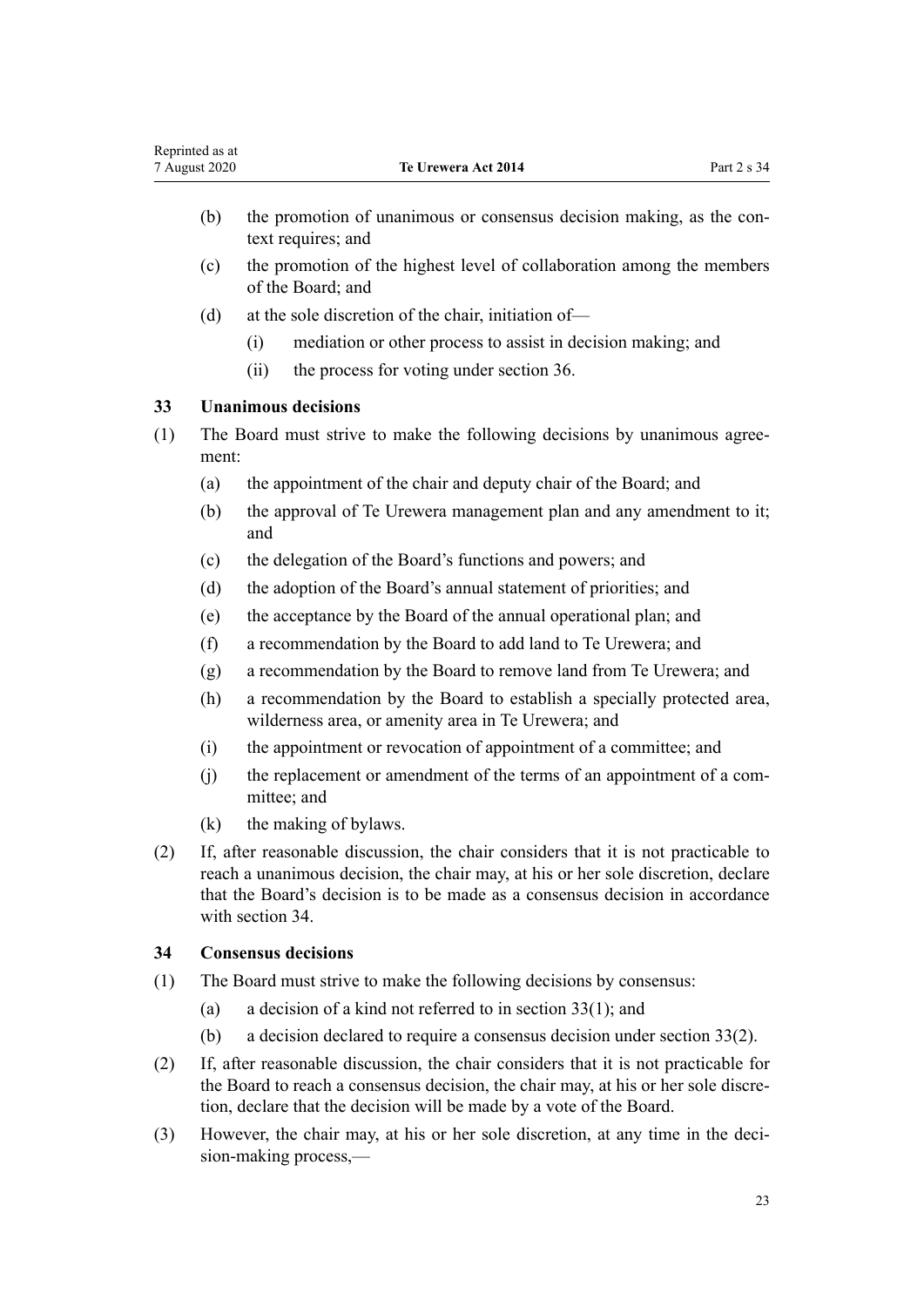- <span id="page-23-0"></span>(a) appoint a mediator to assist the Board to make a decision:
- (b) initiate any other process or take any other action to assist the Board to make a decision.

#### **35 Mediation**

If the chair initiates mediation under section  $32(d)(i)$ , the chair must notify the Board and the mediator of—

- (a) the mediation process to be adopted; and
- (b) the time within which the mediation process must be undertaken.

#### **36 Decision by voting**

- (1) If the chair declares that it is not practicable to reach a consensus decision after reasonable discussion, a decision may be made by voting, with the support of—
	- (a) a minimum of 80% of the members present and voting at a meeting of the Board; and
	- (b) not fewer than 2 members appointed by the Minister or Ministers, as appropriate.
- (2) The chair (or the deputy chair, if the chair is not present) has a deliberative vote, but not a casting vote.

## **37 Decisions by committee**

- (1) The Board may delegate decision making to a committee of the Board set up in accordance with [Part 1](#page-70-0) of Schedule 2.
- (2) The Board must specify the terms of appointment of a committee, including whether, and in what circumstances, the committee must refer a decision to the Board for confirmation or for a final decision.

#### *Financial provisions*

#### **38 Budget of Board**

- (1) Before the beginning of each financial year, the Board, the chief executive, and the Director-General must develop and agree a budget for the performance of the powers of the Board and the exercise of its powers for that financial year.
- (2) The chief executive and the Director-General must contribute equally to the costs provided for in the budget, unless both agree to a different contribution.

#### **39 Revenue**

(1) All revenue received by the Board must be paid into a bank account of the Board and applied, as directed by the Board, for achieving the purpose of this Act.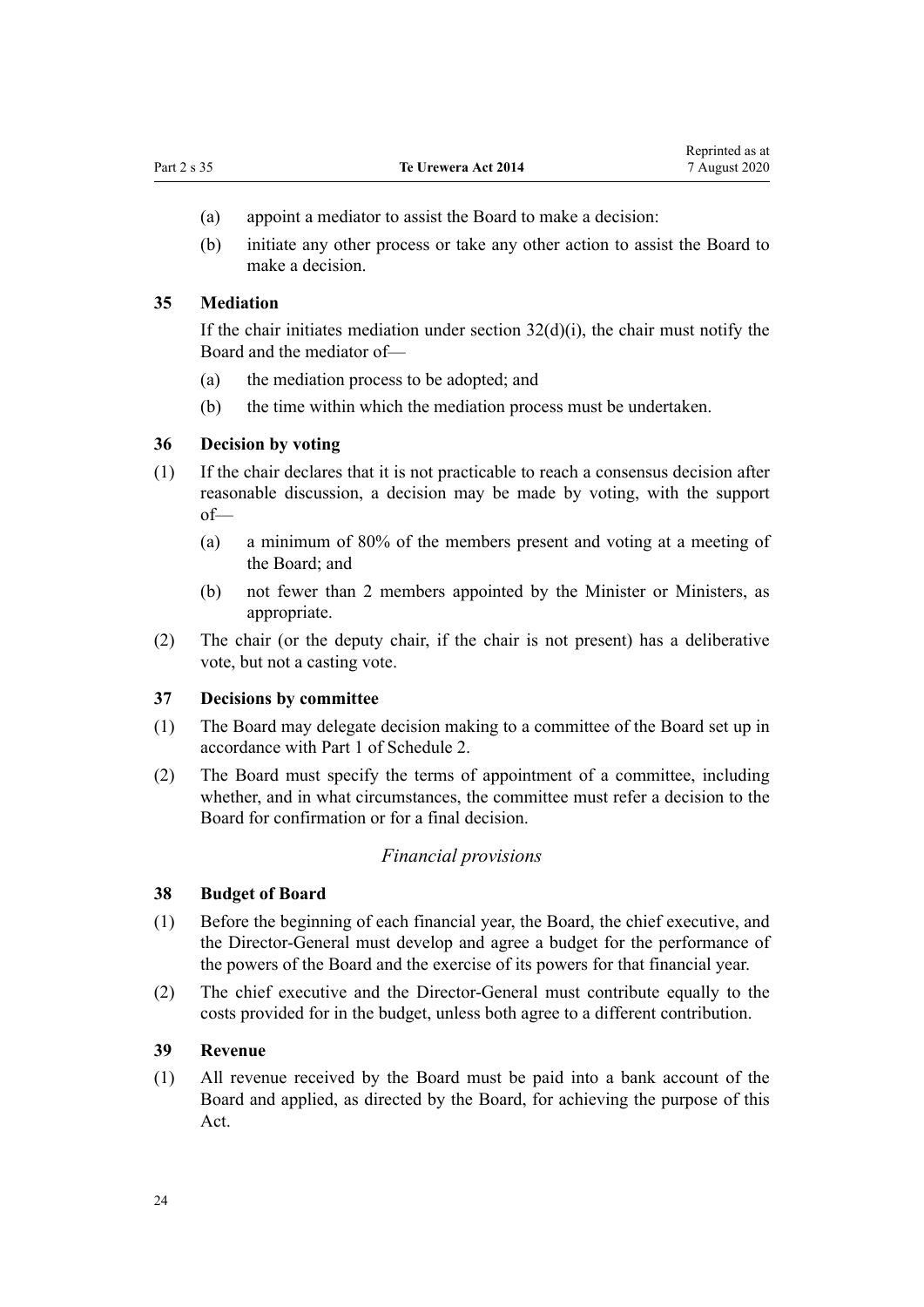<span id="page-24-0"></span>(2) Money received by the Board as a gift or bequest must be applied in accordance with any directions from the gifter or bequestor for its use or for a particular purpose in Te Urewera, but otherwise must be used in accordance with subsection  $(1)$ .

## *Taxation*

### **40 Tax treatment of Te Urewera and Board**

- (1) In this section, **Inland Revenue Acts** has the meaning given in [section 3\(1\)](http://legislation.govt.nz/pdflink.aspx?id=DLM348353) of the Tax Administration Act 1994.
- (2) For the purposes of the Inland Revenue Acts and the liabilities and obligations placed on a person under those Acts, Te Urewera and the Board are deemed to be the same person.
- (3) In particular (and to avoid doubt),—
	- (a) income derived by Te Urewera is treated as income derived by the Board; and
	- (b) expenditure incurred by Te Urewera is treated as expenditure incurred by the Board; and
	- (c) the application of funds attributable to Te Urewera is treated as the application of funds attributable to the Board; and
	- (d) goods and services supplied by Te Urewera are treated as goods and services supplied by the Board; and
	- (e) good and services acquired by Te Urewera are treated as goods and services acquired by the Board; and
	- (f) obligations placed on Te Urewera under [section 15B](http://legislation.govt.nz/pdflink.aspx?id=DLM350173) of the Tax Administration Act 1994 are treated as obligations placed on the Board.
- (4) A notice issued by the Commissioner of Inland Revenue to Te Urewera is treated for the purposes of the Inland Revenue Acts as a notice to the Board.
- (5) Despite subsections (2) to (4), Te Urewera and the Board are jointly and severally liable under the Inland Revenue Acts.
- (6) The [Income Tax Act 2007](http://legislation.govt.nz/pdflink.aspx?id=DLM1512300) is consequentially amended in the manner shown in [Schedule 5.](#page-112-0)

## *Application of other Acts*

#### **41 Other statutory powers not affected**

Except as expressly provided in this Act, this Act and the deed of settlement do not limit—

- (a) any enactment or rule of law; or
- (b) the statutory functions and powers exercised by a body within Te Urewera, including the statutory powers and functions of—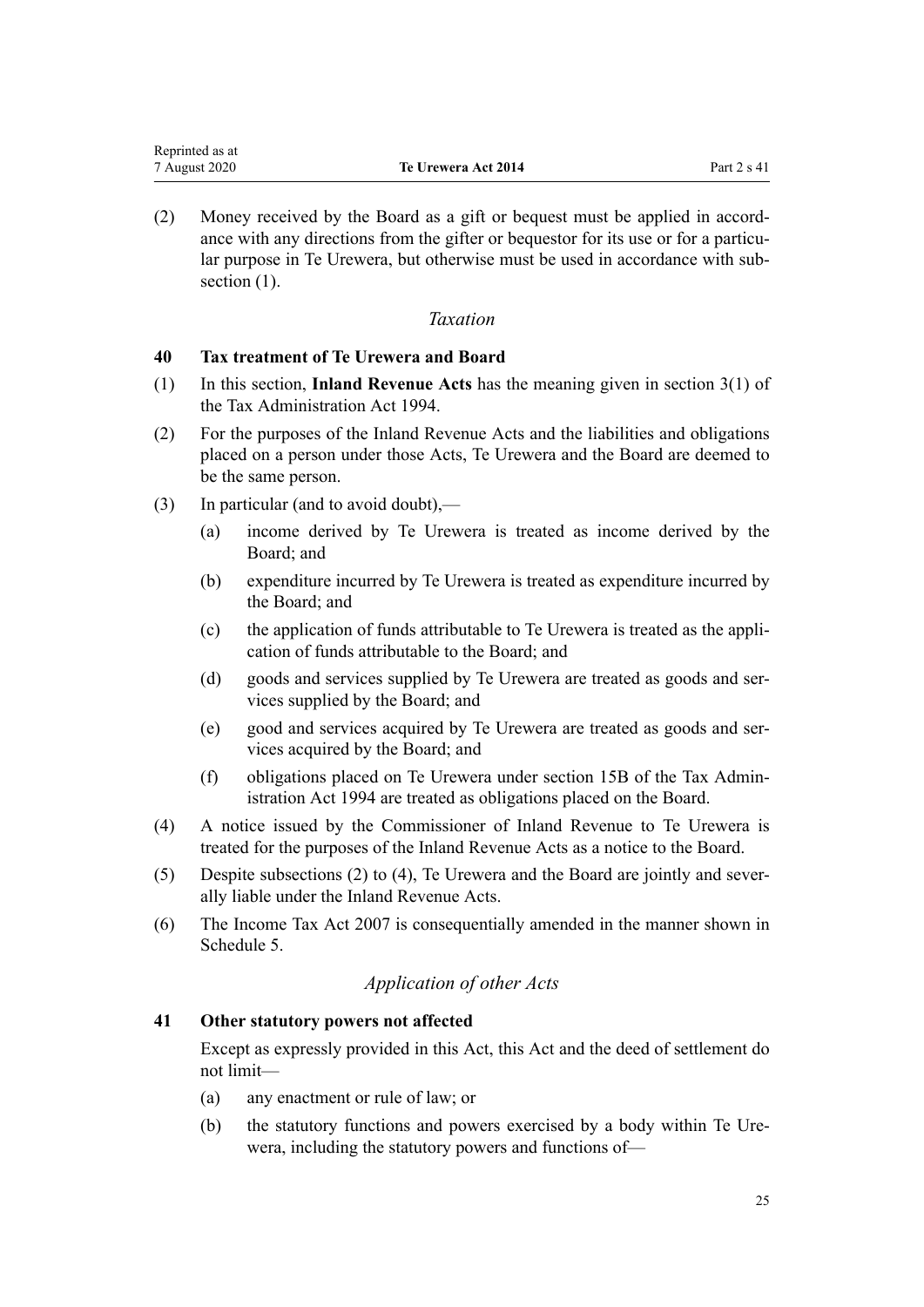- <span id="page-25-0"></span>(i) a local authority; or
- (ii) the New Zealand Fish and Game Council; or
- (iii) a Fish and Game Council with jurisdiction in the locality of Te Urewera.

## **42 Application of certain Acts**

The following Acts apply to the Board:

- (a) the [Official Information Act 1982;](http://legislation.govt.nz/pdflink.aspx?id=DLM64784) and
- (b) the [Ombudsmen Act 1975](http://legislation.govt.nz/pdflink.aspx?id=DLM430983); and
- (c) the [Public Audit Act 2001.](http://legislation.govt.nz/pdflink.aspx?id=DLM88540)

#### **43 Application of Resource Management Act 1991**

Despite [section 41](#page-24-0),—

- (a) work undertaken within Te Urewera by the Board, chief executive, or Director-General does not require a resource consent under [section 9\(3\)](http://legislation.govt.nz/pdflink.aspx?id=DLM231918) of the Resource Management Act 1991 if that work—
	- (i) is for the purpose of managing Te Urewera under this Act; and
	- (ii) is consistent with this Act and the management plan; and
	- (iii) does not have a significant adverse effect on the environment beyond the boundary of Te Urewera; and
- (b) [section 11](http://legislation.govt.nz/pdflink.aspx?id=DLM231942) and [Part 10](http://legislation.govt.nz/pdflink.aspx?id=DLM236786) of the Resource Management Act 1991 do not apply to leases over Te Urewera granted by the Board under this Act.

Subpart 2—Te Urewera management plan

*Preparation, approval, purpose, and scope of plan*

#### **44 Obligation on Board to prepare and approve management plan for Te Urewera**

- (1) The Board must prepare and approve Te Urewera management plan in accordance with this subpart.
- (2) Public notice, as required by clause  $19(1)(c)$  of Schedule 2, must be given not later than 1 year after the settlement date that a draft management plan is to be prepared.
- (3) Further provision is made for the preparation, notification, consideration, and approval of the management plan in [Part 2](#page-76-0) of Schedule 2.

#### **45 Purpose of Te Urewera management plan**

The purpose of Te Urewera management plan is—

(a) to identify how the purpose of this Act is to be achieved through the management of Te Urewera; and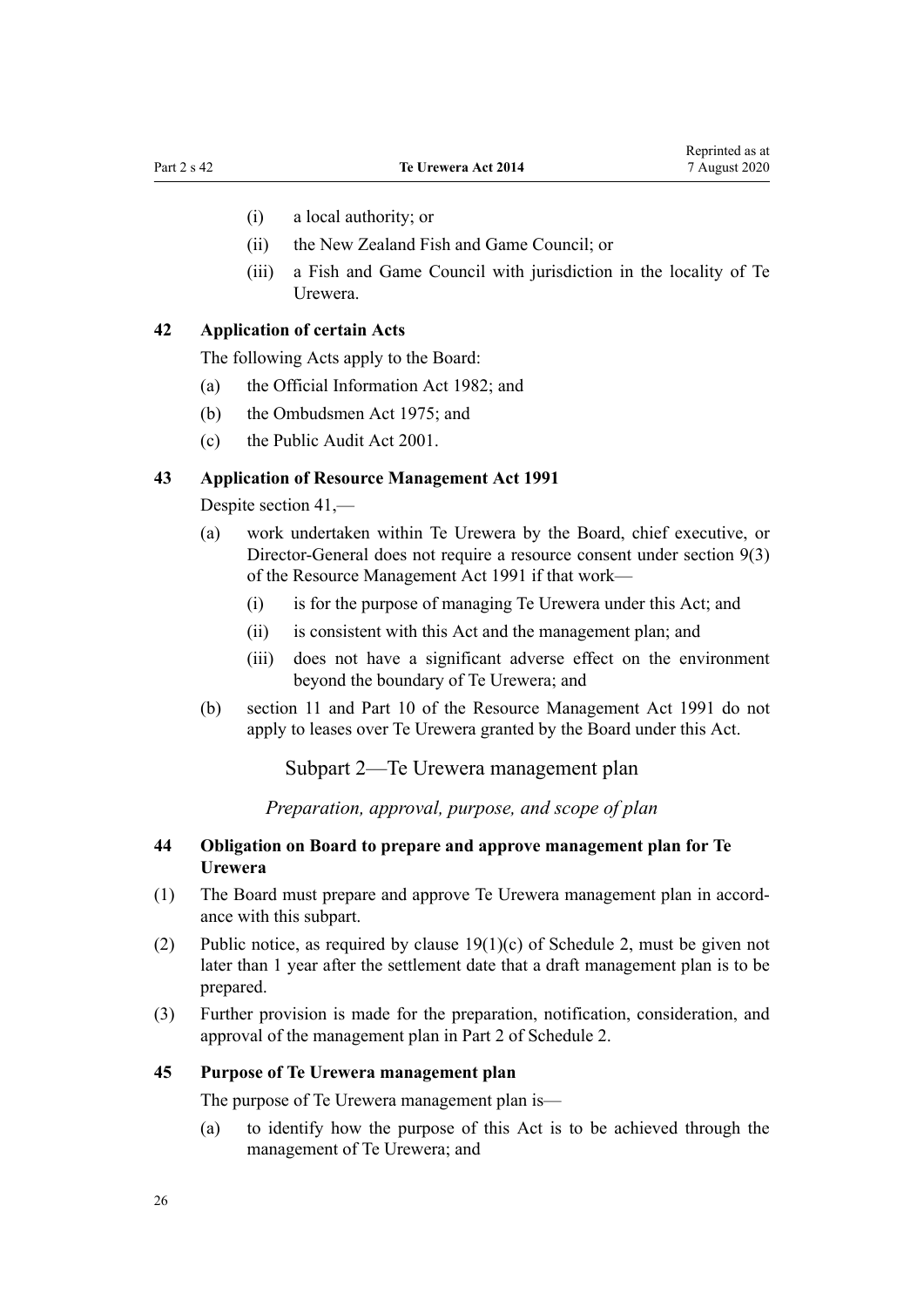<span id="page-26-0"></span>(b) to set objectives and policies for Te Urewera.

#### **46 Contents of Te Urewera management plan**

- (1) The management plan must—
	- (a) state the objectives and policies for the integrated management of Te Urewera; and
	- (b) identify relevant values at places within Te Urewera, including values relating to—
		- (i) indigenous species, habitats, and ecosystems; and
		- (ii) cultural and historical heritage; and
		- (iii) recreational values; and
		- (iv) scenic, geological, soil, and landform features; and
		- (v) freshwater fisheries and freshwater fish habitats; and
	- (c) identify the outcomes planned for specified places within Te Urewera—
		- (i) that are consistent with the values under paragraph (b); and
		- (ii) that take into account relevant national species recovery and management objectives; and
	- (d) explain how any conflicts between planned outcomes will be resolved; and
	- (e) identify any effects of activities undertaken within Te Urewera and explain how adverse effects are to be minimised; and
	- (f) identify any places in Te Urewera that have been given international recognition in agreements ratified or given legal standing in New Zealand and provide for the management of those places accordingly, where this is consistent with the purpose of this Act; and
	- (g) identify whether there is a need to create specially protected areas, wilderness areas, or amenity areas; and
	- (h) identify the criteria for decision making in respect of Te Urewera, including decisions on applications for activity permits and concessions; and
	- (i) identify what regular monitoring and evaluation of Te Urewera ought to be undertaken; and
	- (j) identify the matters proposed to be regulated by bylaws.
- (2) The management plan may address any other matters relevant to achieving the purpose of this Act.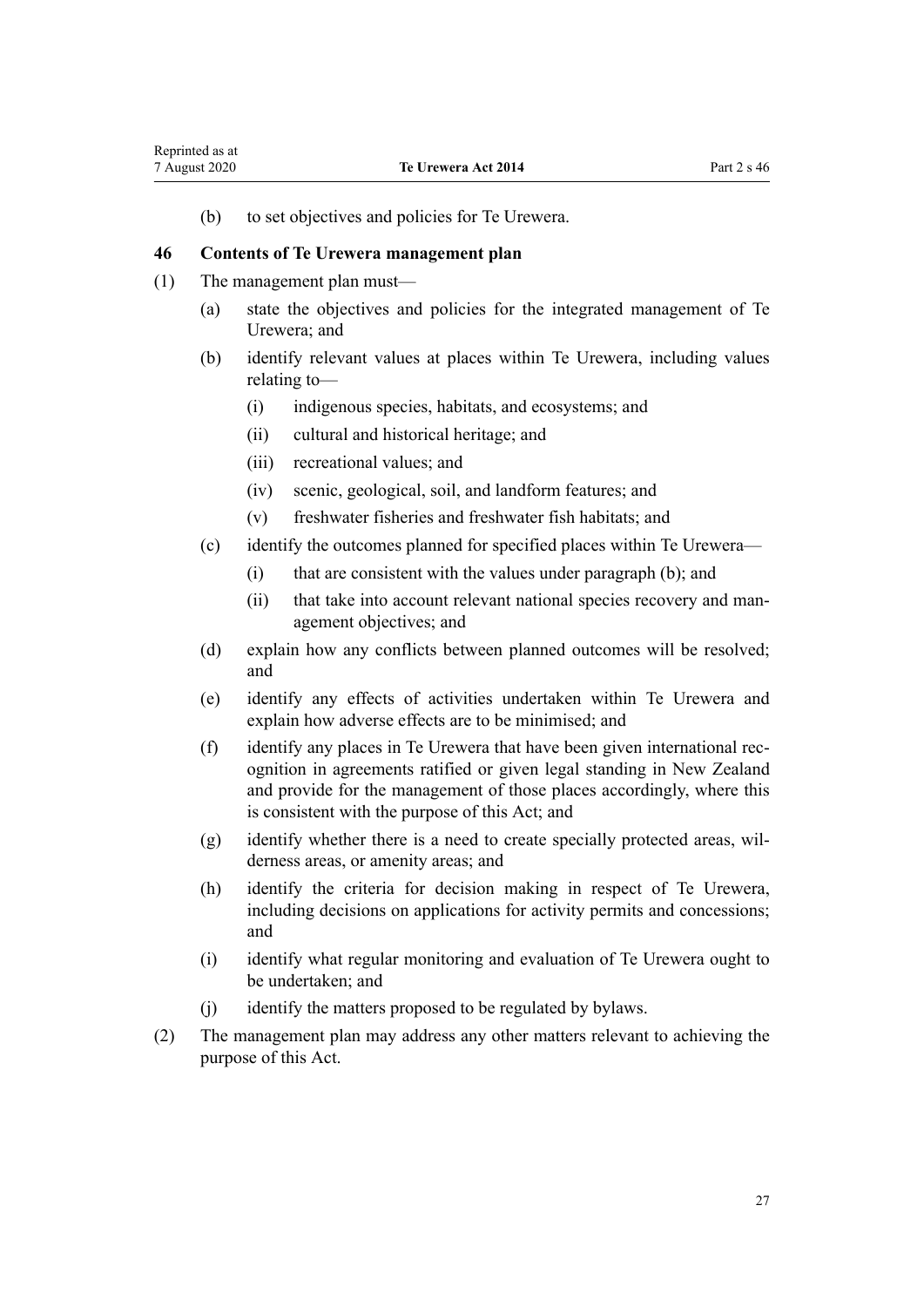## <span id="page-27-0"></span>**47 Relationship between management plan and conservation planning documents**

- (1) Every person or entity that prepares, approves, or reviews the management plan may have regard to any relevant conservation planning document.
- (2) Every person or entity that prepares, approves, or reviews a conservation planning document that is relevant to Te Urewera must have regard to the management plan.

## *Review of management plan*

## **48 Review and amendment of management plan**

- (1) The Board must commence a review of the management plan not later than 10 years after the date of the previous approval of that plan.
- (2) Despite subsection (1), the Board may undertake a review of the management plan, in whole or in part, and amend it if, at any time, it considers that it is necessary or desirable to ensure that the plan takes account of increased knowledge or changing circumstances.
- (3) Amendments must be made in accordance with section 47(1) and the process set out in [Part 2](#page-76-0) of Schedule 2.
- (4) However, the provisions of [clauses 22\(4\)](#page-77-0) and [23](#page-78-0) of Schedule 2 may be followed for making an amendment if the Board considers the amendment to be such that it does not materially affect—
	- (a) the objectives and policies expressed in the management plan; or
	- (b) the public interest in Te Urewera.

## *Transitional*

## **49 Transitional provision**

- (1) Until the date when the management plan required by [section 44](#page-25-0) is approved under this Part, the Te Urewera National Park management plan approved on 12 February 2003 under [section 48](http://legislation.govt.nz/pdflink.aspx?id=DLM38214) of the National Parks Act 1980 applies to Te Urewera, to the extent that it is not inconsistent with [sections 4](#page-8-0) and [5,](#page-8-0) as if that plan were approved for Te Urewera.
- (2) To avoid doubt, section 48 applies to the Te Urewera National Park management plan, with the necessary modifications, until the date when the management plan required by [section 44](#page-25-0) is approved under this Part.

## Subpart 3—Operational management of Te Urewera

#### **50 Responsibilities of chief executive and Director-General**

(1) The chief executive and the Director-General are responsible for the operational management of Te Urewera.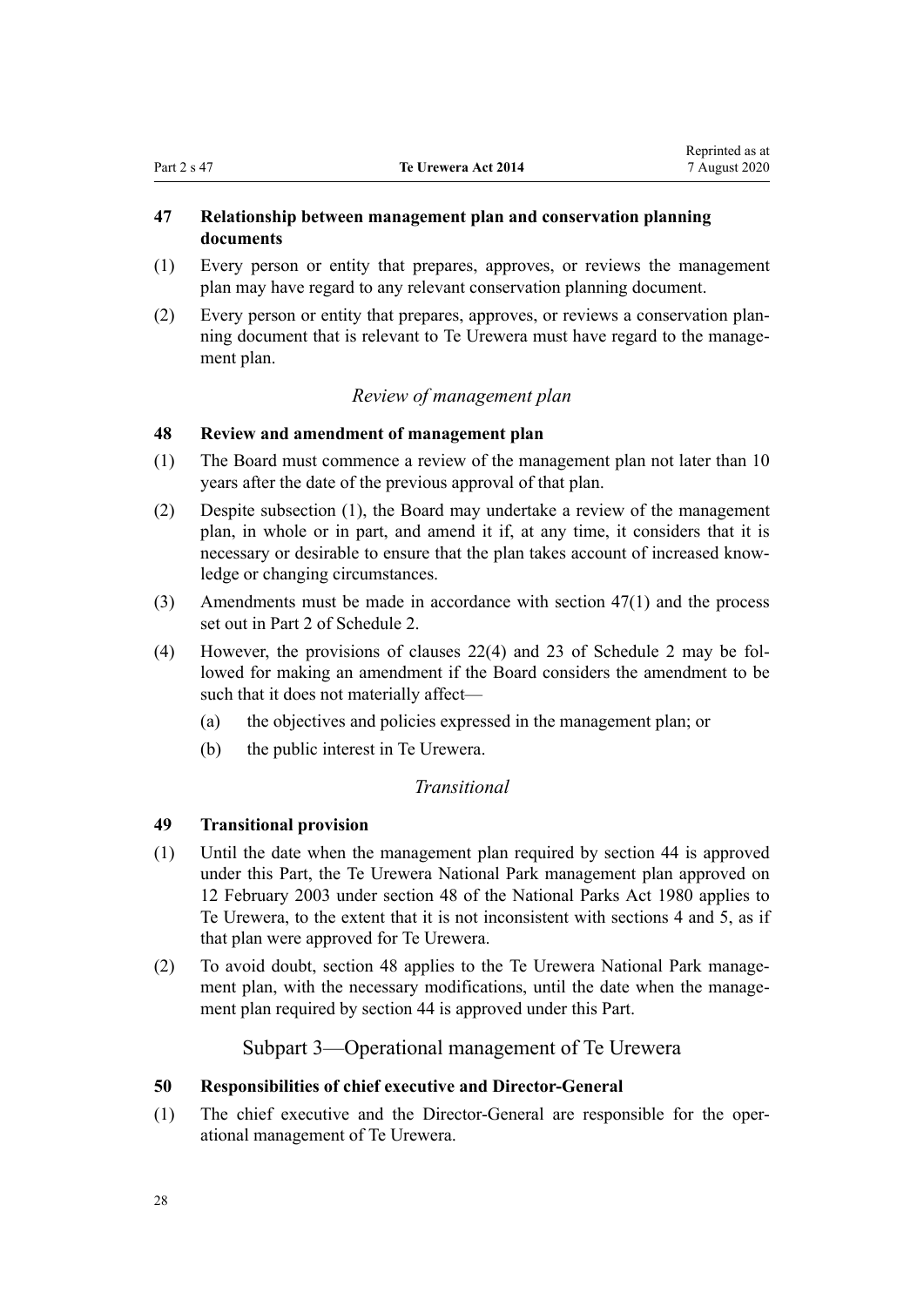- <span id="page-28-0"></span>(2) The operational management of Te Urewera must be in accordance with—
	- (a) this Act; and
	- (b) Te Urewera management plan; and
	- (c) the Board's statement of priorities; and
	- (d) the annual operational plan.
- (3) The process for preparing an operational plan is set out in [Part 3](#page-79-0) of Schedule 2.

## **51 Board's statement of priorities**

- (1) Each year the Board must adopt and issue a statement of priorities for implementing the management plan in the following year.
- (2) The Board must—
	- (a) give public notice, in whatever manner it considers appropriate, of its adoption of the statement of priorities; and
	- (b) provide a copy of the statement of priorities to the chief executive and the Director-General.

## **52 Powers and obligations**

- (1) The Director-General and every other person who performs functions and exercises powers and duties under the [Conservation Act 1987](http://legislation.govt.nz/pdflink.aspx?id=DLM103609) has the powers that are necessary or expedient for the performance of the functions and exercise of the powers and duties under this Act.
- (2) Those functions, powers, and duties must be performed and exercised in accordance with—
	- (a) this Act; and
	- (b) the [Conservation Act 1987.](http://legislation.govt.nz/pdflink.aspx?id=DLM103609)
- (3) Subsection  $(2)(b)$  does not limit subsection  $(2)(a)$ .

## **53 Annual operational plan**

- (1) Each year the chief executive and the Director-General must prepare an annual operational plan for the operational management of Te Urewera in the following year.
- (2) The operational plan must—
	- (a) reflect the purpose of this Act; and
	- (b) as far as practicable, implement the management plan; and
	- (c) as far as practicable, implement the Board's statement of priorities for the relevant year; and
	- (d) identify the funding for the management of Te Urewera for the relevant year that is available from—
		- (i) the chief executive; and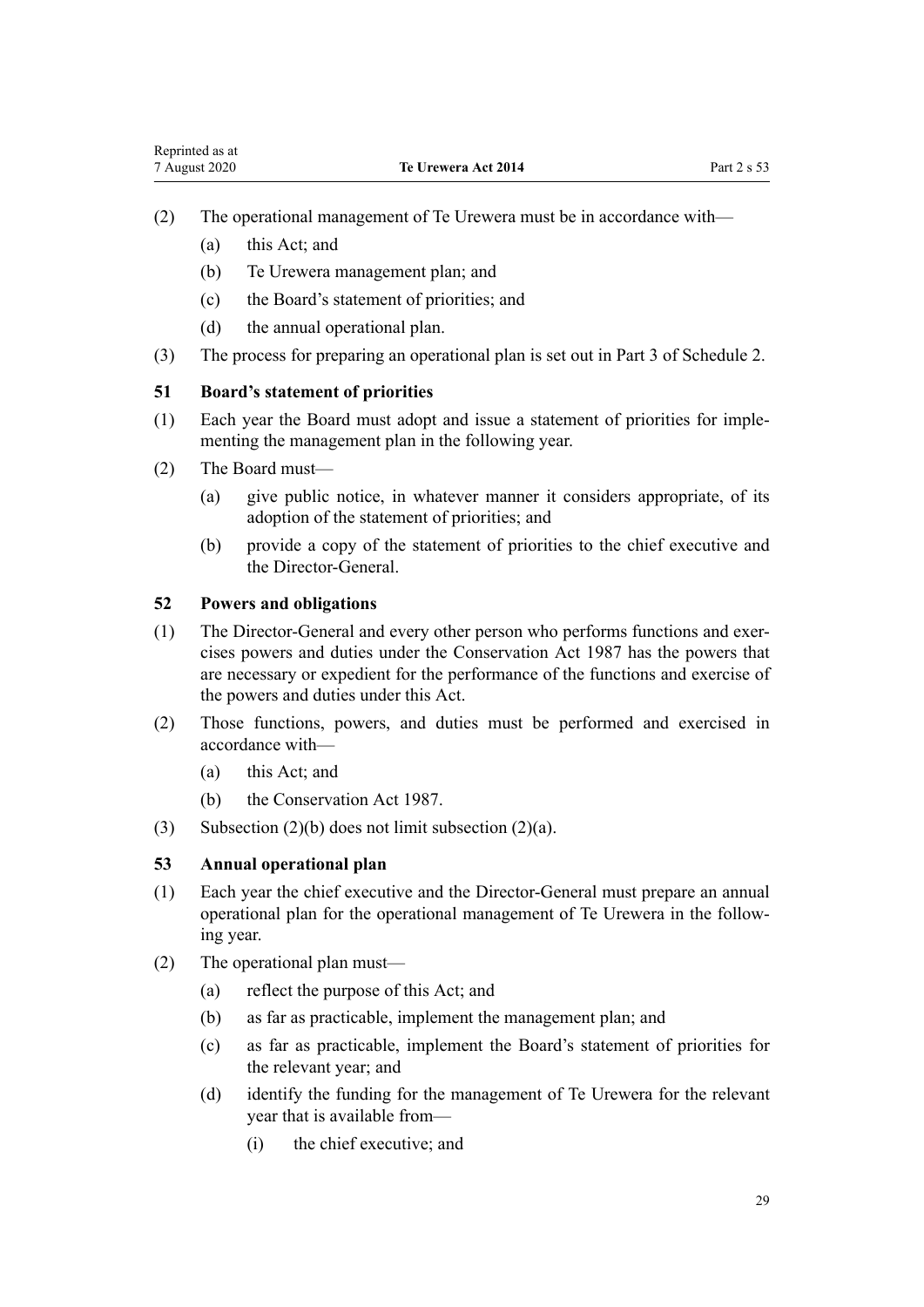- (ii) the Director-General; and
- <span id="page-29-0"></span>(e) describe the management activities that are planned for Te Urewera, including—
	- (i) capital and operational projects; and
	- (ii) policy and planning projects; and
	- (iii) projects spanning more than 1 financial year; and
	- (iv) restoration and maintenance activities; and
	- (v) contracts for management activities; and
	- (vi) the processing of applications for concessions and activity permits; and
	- (vii) the monitoring of activities undertaken under activity permits and concessions; and
- (f) identify the responsibility of the chief executive and the Director-General for particular management activities; and
- (g) identify opportunities for members of Tūhoe to carry out or participate in management activities; and
- (h) identify priorities and actions for building Tūhoe capability to undertake operational management in Te Urewera; and
- (i) include any other information relevant to the operational management of Te Urewera.
- (3) The annual operational plan may refer to funding that extends over more than 1 year.
- (4) The nature and extent of funding referred to in subsection (2)(d) is solely at the discretion of the body or person providing that funding.
- (5) Implementation of the matters identified under subsection (2)(b), (c), and (e) is required only to the extent that funding and other resources make that practicable.

#### **54 Kaimahi**

- (1) The chief executive or the Director-General may appoint persons to act in an honorary capacity as kaimahi for the purposes of operational management in Te Urewera.
- (2) Persons appointed under subsection (1)—
	- (a) may be appointed for a term of not more than 3 years, but may be reappointed; and
	- (b) are not employed, or deemed to be employed, in the service of the Sovereign for the purposes of—
		- (i) the [Public Service Act 2020](http://legislation.govt.nz/pdflink.aspx?id=LMS106157):
		- (ii) the [Government Superannuation Fund Act 1956.](http://legislation.govt.nz/pdflink.aspx?id=DLM446000)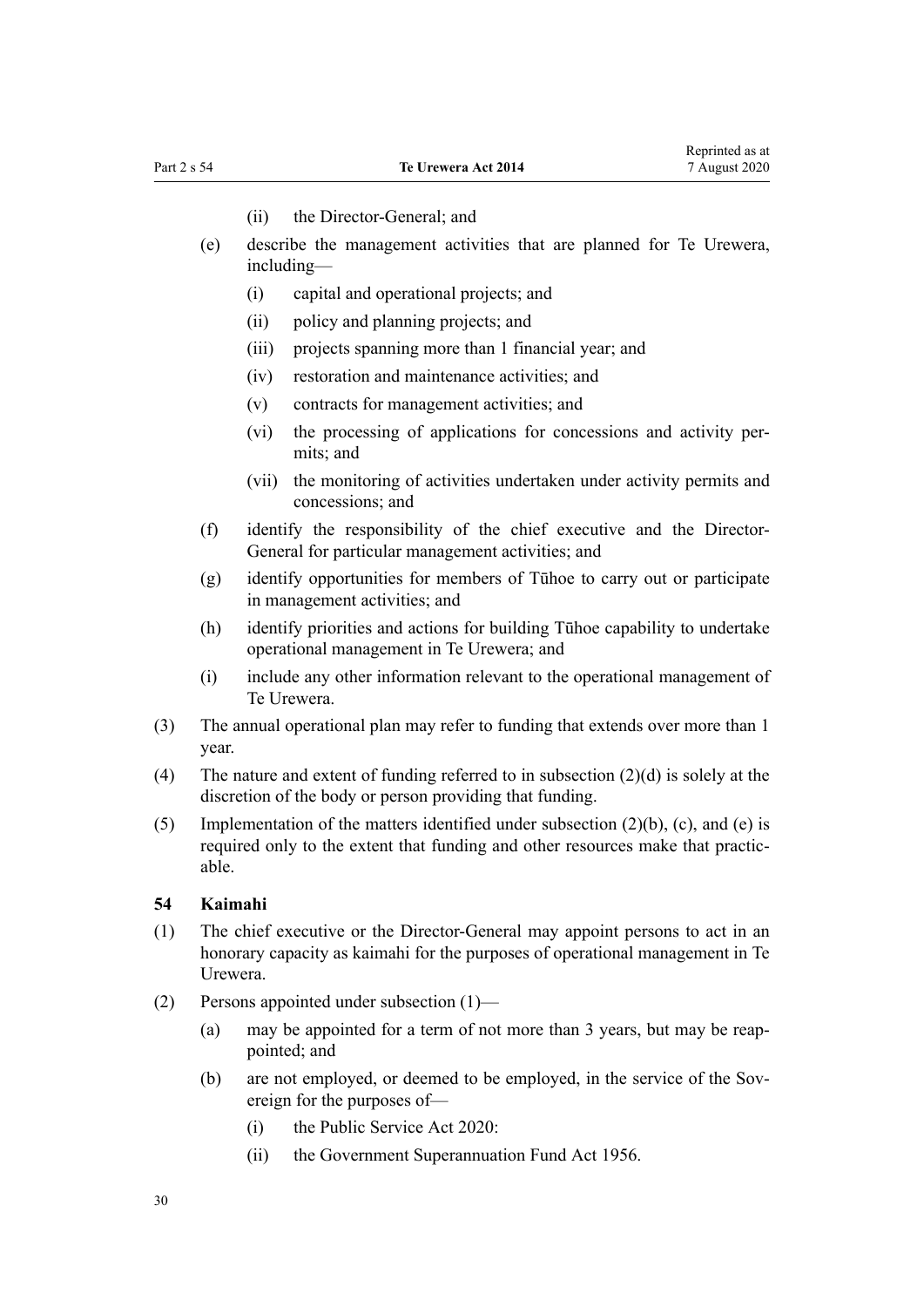<span id="page-30-0"></span>Section 54(2)(b)(i): amended, on 7 August 2020, by [section 135](http://legislation.govt.nz/pdflink.aspx?id=LMS176959) of the Public Service Act 2020 (2020 No 40).

## Subpart 4—Authorisation of certain activities in Te Urewera

#### **55 Categories of activity**

- (1) There are 4 categories of activity that may be undertaken in Te Urewera, as follows:
	- (a) activities described in section 56 (activities for which no authorisation is required):
	- (b) activities described in [section 58](#page-31-0) (activities which may only be undertaken if authorised by an activity permit granted by the Board):
	- (c) activities (including a trade, business, or occupation) authorised by a concession granted by the Board under [section 62](#page-32-0):
	- (d) activities otherwise authorised by or under this Act.
- (2) An activity permit or concession obtained from the Board under this subpart does not exempt a person from obtaining any other authorisation required by any other enactment.
- (3) Further provision is made in [Schedule 3](#page-80-0) for the granting and operating of activity permits and concessions.

#### **56 Activities for which no authorisation required**

The following classes of activity may be undertaken in Te Urewera without authorisation:

- (a) a cultural, recreational, or educational activity that—
	- (i) is undertaken by an individual or group without any specific gain or reward for that activity, whether pecuniary or otherwise (other than a reasonable charge to recover the reasonable expenses of organising the activity); and
	- (ii) otherwise complies with this Act:
- (b) a mining activity that is authorised under the [Crown Minerals Act 1991:](http://legislation.govt.nz/pdflink.aspx?id=DLM242535)
- (c) an activity carried out by or on behalf of the Board, the chief executive, or the Director-General in relation to the management of Te Urewera under this Act, the management plan, and the annual operational plan:
- (d) an activity that is necessary to—
	- (i) save or protect human life or health; or
	- (ii) prevent serious damage to property; or
	- (iii) avoid an actual or likely adverse effect on the environment within Te Urewera.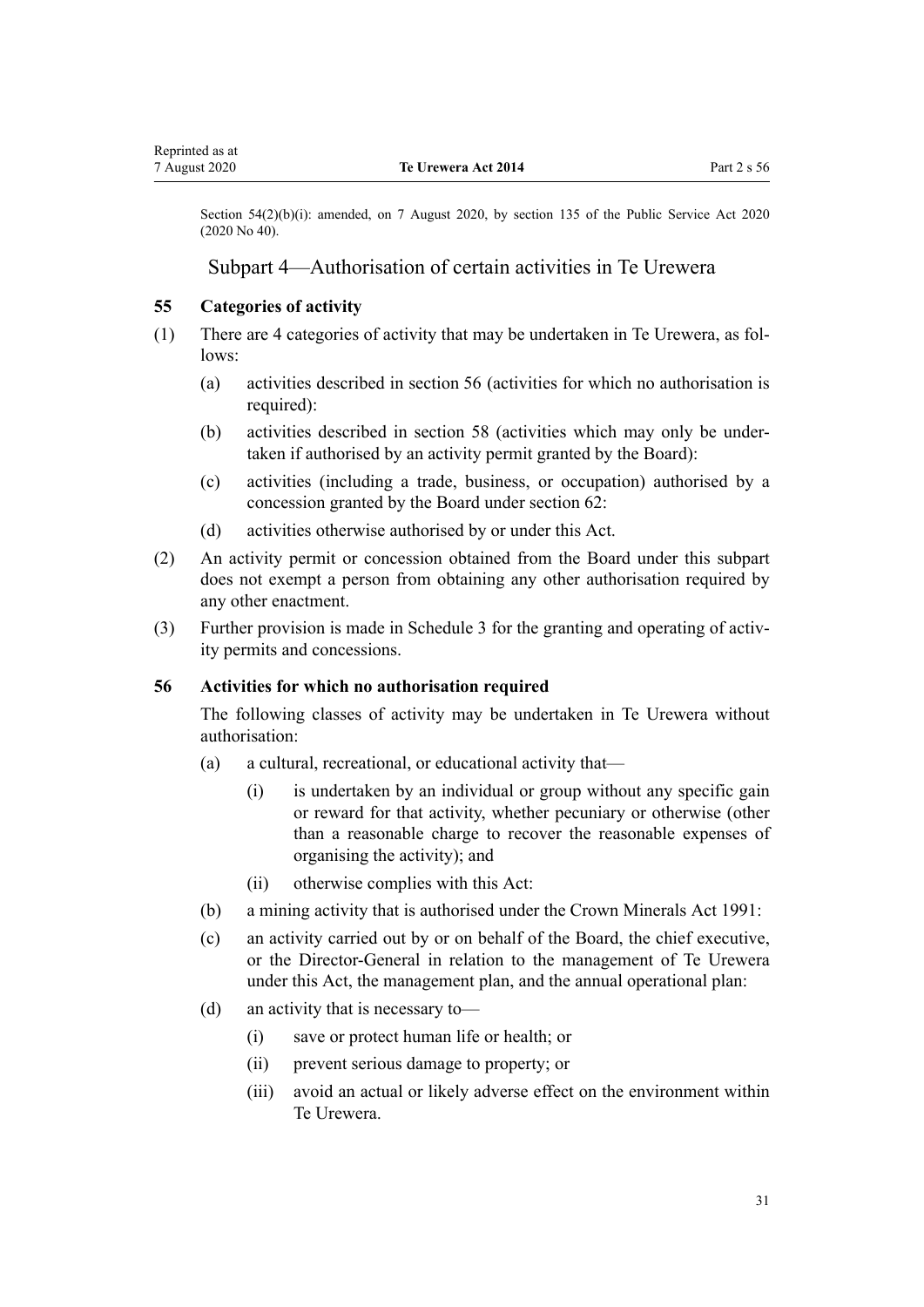## <span id="page-31-0"></span>**57 Requirements applying to authorisations**

- (1) Any person may apply to the Board for authorisation of an activity under an activity permit or a concession, as relevant.
- (2) In determining an application, the Board must be satisfied—
	- (a) that a proposed activity is not contrary to this Act; and
	- (b) in the case of the activities described in [clauses 1 to 6](#page-81-0) of Schedule 3, that the requirements of those clauses are complied with.

### *Activity permits*

#### **58 Activities requiring activity permit**

The following activities must not be undertaken in Te Urewera unless they are authorised by an activity permit issued by the Board:

- (a) taking, cutting, or destroying any plant, whether indigenous or exotic:
- (b) disturbing, trapping, taking, hunting, or killing any animal, whether indigenous or exotic (other than sports fish):
- (c) possessing dead protected wildlife for any cultural or other purpose:
- (d) entering specially protected areas:
- (e) making a road or altering an existing road:
- (f) establishing accommodation:
- (g) farming:
- (h) recreational hunting:
- (i) any activity that would otherwise be an offence under this Act.

#### **59 Process for determining applications for activity permits**

- (1) The Board must develop and make publicly available, in whatever manner it considers appropriate, a process and procedures for receiving, processing, and determining applications for activity permits.
- (2) The process must accord with good administrative practice and must cover such matters as—
	- (a) the power of the Board to request further information or commission reports:
	- (b) the power of the Board to set fees for processing applications or for the use of facilities and structures, as provided for in [clause 34](#page-97-0) of Schedule 3:
	- (c) criteria for when it will be appropriate to give public notice, as provided for in [clause 35](#page-98-0) of Schedule 3, in relation to an application, accepting public submissions, and conducting a public hearing: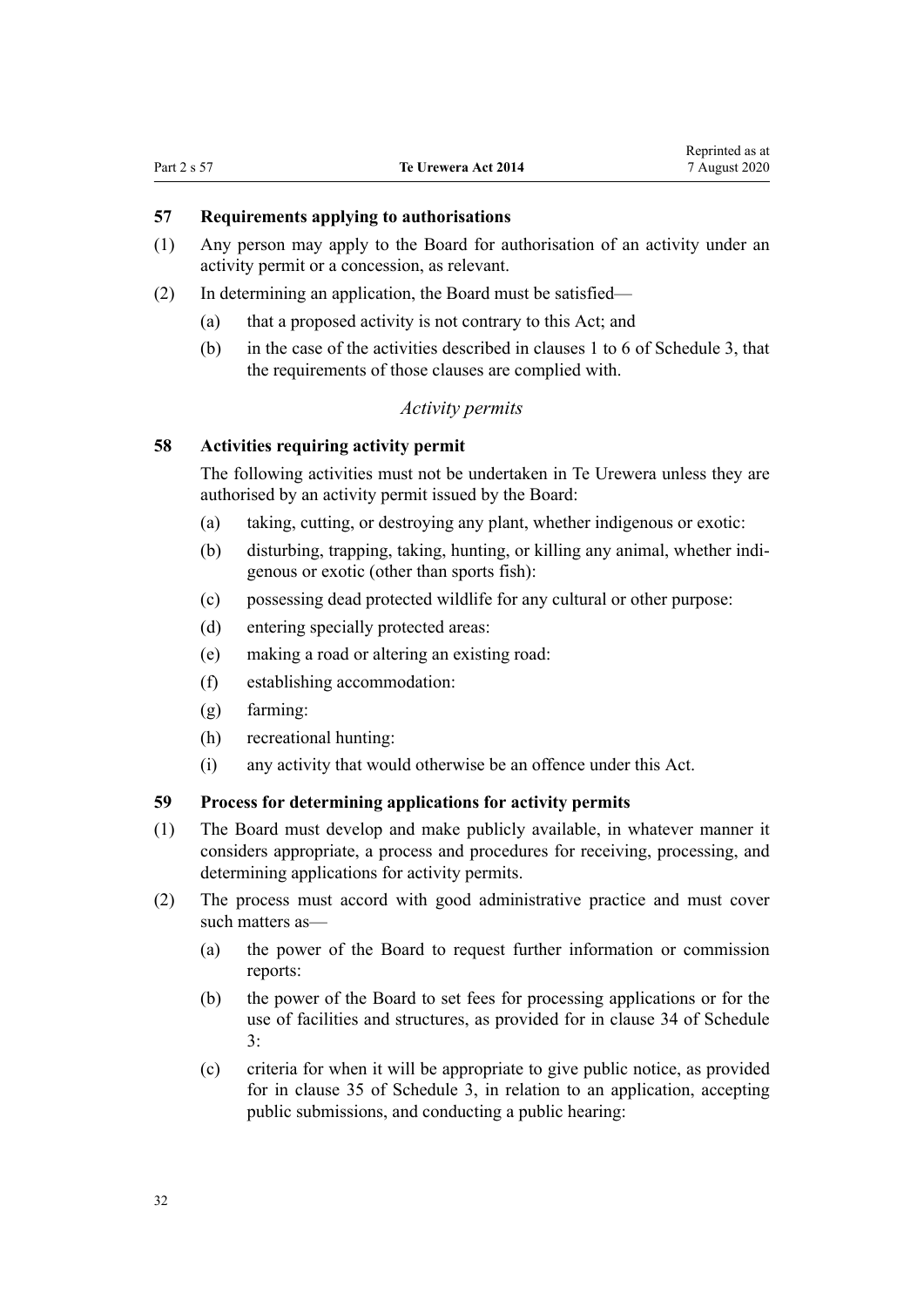- <span id="page-32-0"></span>(d) the power of the Board to reject an application as being incomplete or inconsistent with this Act or the management plan:
- (e) the power of the Board to impose conditions on an activity permit.

## **60 Application of Wildlife Act 1953**

- (1) The Board and the Director-General must jointly develop and make available a process for dealing with applications for authorisations that are required under both this subpart and the [Wildlife Act 1953](http://legislation.govt.nz/pdflink.aspx?id=DLM276813).
- (2) The process required by subsection (1) must—
	- (a) promote an efficient processing and determination of those applications; and
	- (b) preserve the ability of each statutory decision maker to determine an application in accordance with the relevant enactment.
- (3) The Board may grant an activity permit to possess, for cultural purposes, dead protected wildlife found and lawfully taken in Te Urewera.
- (4) If the Board has granted an activity permit under subsection (3), a permit is not required under the [Wildlife Act 1953](http://legislation.govt.nz/pdflink.aspx?id=DLM276813) for that activity.

## **61 Relationship with Fish and Game Council**

As soon as is reasonably practicable after the settlement date, the Board and the Fish and Game Council with jurisdiction in the locality of Te Urewera must commence discussions for the purpose of entering into a memorandum of understanding that records how the Board and the relevant Council will work together in a co-ordinated and co-operative way to ensure that they carry out their statutory functions under this Act and the [Conservation Act 1987](http://legislation.govt.nz/pdflink.aspx?id=DLM103609).

## *Concessions*

## **62 Activities requiring concessions**

- (1) The Board may grant concessions in the form of a lease, licence, permit, or easement, but only if the activity to which the concession relates is not inconsistent with the management plan.
- (2) Every activity that is or includes a trade, business, or occupation undertaken for specific gain or other reward, whether pecuniary or otherwise, must be authorised by a concession.
- (3) Application must not be made for a concession if the Board has exercised a power under [clause 30](#page-95-0) of Schedule 3 to initiate a process and the application would be inconsistent with that process.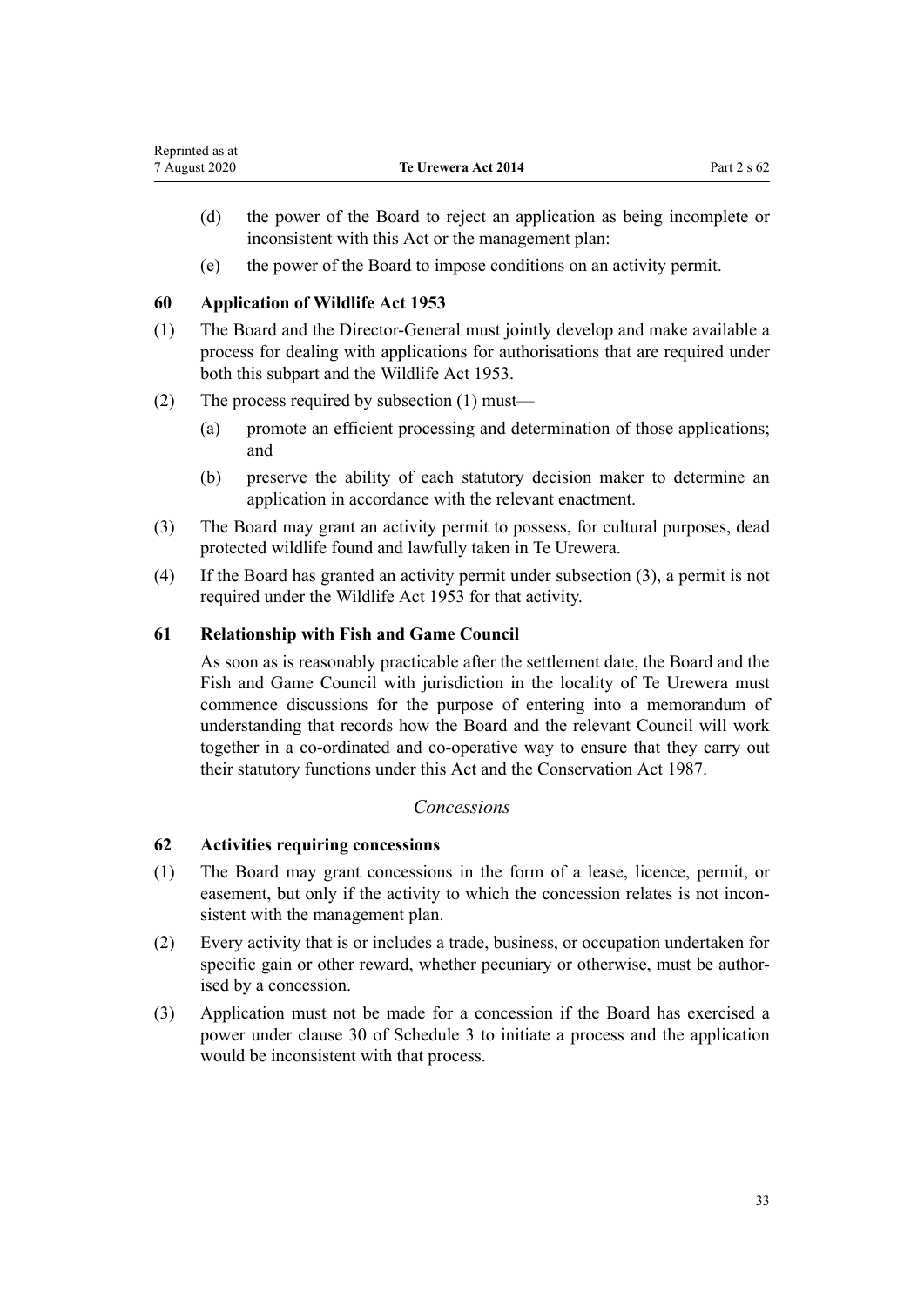### *Authorisation for biological control*

#### <span id="page-33-0"></span>**63 Introduction of biological control organisms**

- (1) In order to control wild animals, animal pests, or plant pests in Te Urewera, the Minister may approve the introduction of any biological control organism into Te Urewera.
- (2) Before granting an approval, the Minister must—
	- (a) consult the Board and have regard to its views; and
	- (b) undertake a risk assessment, including an assessment of alternative methods of control, based on scientific advice supported by research; and
	- (c) have regard to whether—
		- (i) a biological control organism, if introduced into Te Urewera, would itself become a problem or adversely affect any indigenous organism; and
		- (ii) there is sufficient scientific advice supported by research to indicate that the adverse impacts described in subparagraph (i) would occur.
- (3) The Minister must not grant an approval under subsection (1) that is inconsistent with—
	- (a) any relevant enactment, including this Act; or
	- (b) the management plan; or
	- (c) any relevant conservation planning document.

#### **64 Crown Minerals Act 1991**

- (1) Despite anything in this Act, Te Urewera land is to be treated as if it were Crown land described in [Schedule 4](http://legislation.govt.nz/pdflink.aspx?id=DLM247378) of the Crown Minerals Act 1991.
- (2) [Section 61](http://legislation.govt.nz/pdflink.aspx?id=DLM246714) of the Crown Minerals Act 1991 applies to the Board as if references to the appropriate Minister or Minister of Conservation in that section were references to the Board.

## Subpart 5—Review of governance and management of Te Urewera

#### **65 Independent review to be undertaken**

- (1) An independent review of the governance and management of Te Urewera must be undertaken, commencing on the fifth anniversary of the settlement date.
- (2) The purpose of the review is to review—
	- (a) the extent to which the purpose of this Act is being achieved; and
	- (b) without limiting the generality of paragraph  $(a)$ ,—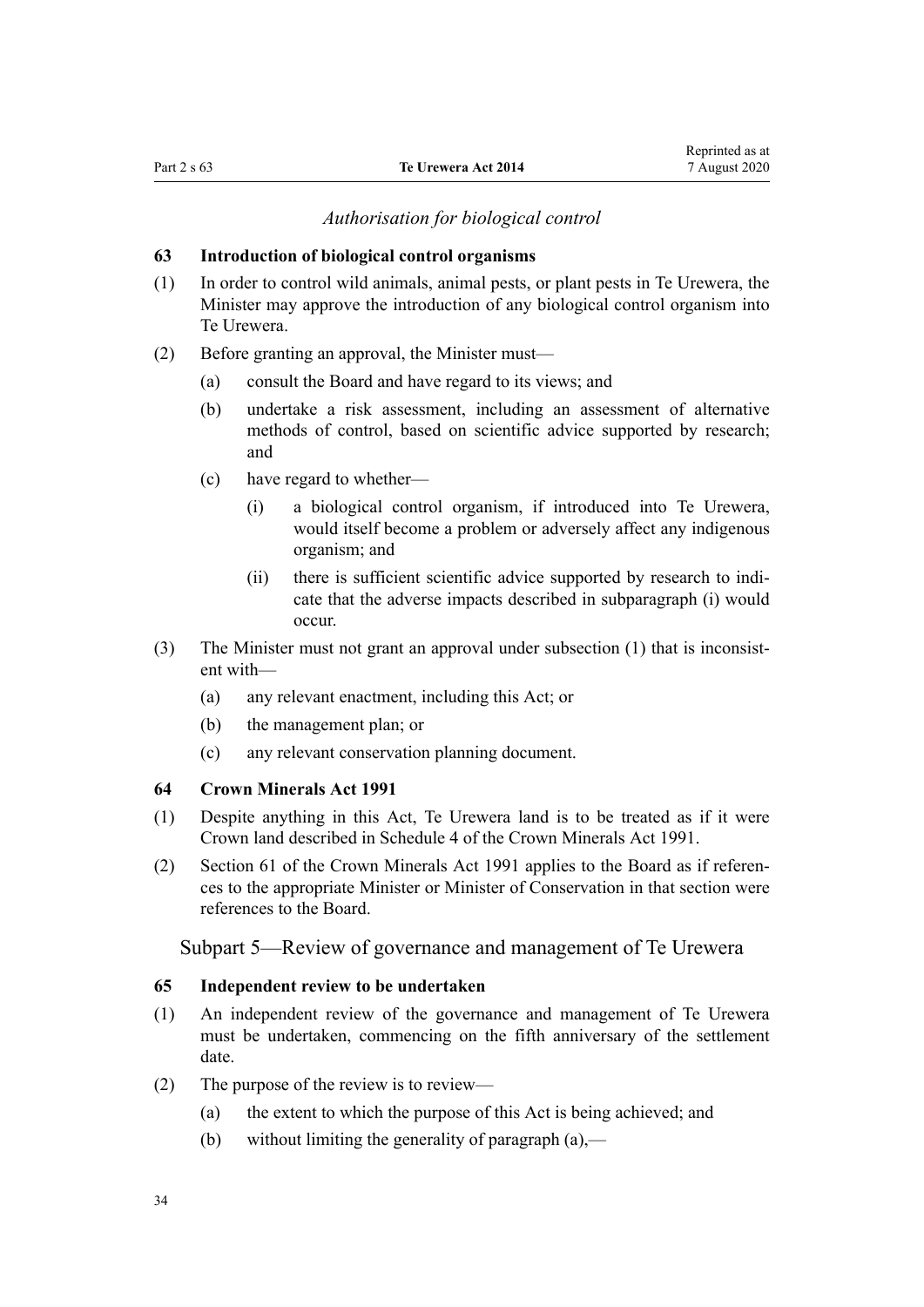- <span id="page-34-0"></span>(i) the functioning of the Board; and
- (ii) the decision-making process of the Board, including the voting process provided for by [section 36;](#page-23-0) and
- (iii) the structure and functioning of any committees; and
- (iv) the funding for the governance and management of Te Urewera.
- (3) The review must provide recommendations, if appropriate, to the appointers on any matter considered in the review.
- (4) Further reviews may be conducted at any later date by agreement of the relevant appointers.

#### **66 Appointment of reviewer or review panel**

- (1) The chair of the trustees and the Minister must jointly appoint a reviewer for the purpose of [section 65,](#page-33-0) or may appoint more than 1 reviewer as a review panel.
- (2) The appointment must include the terms of reference.
- (3) The reviewer must act in accordance with the terms of reference.
- (4) In this section and sections 67 and 68, **reviewer** includes a review panel of more than 1 reviewer.

#### **67 Obligations of reviewer**

- (1) In undertaking the review, the reviewer must discuss matters that the reviewer considers relevant to the review with—
	- (a) the Board; and
	- (b) the chief executive and the Director-General; and
	- (c) other persons or entities that the reviewer considers appropriate.
- (2) The Board, the chief executive, and the Director-General must—
	- (a) co-operate with and assist the reviewer in undertaking the review; and
	- (b) provide information that is reasonably requested by the reviewer if it is reasonably practicable to do so.
- (3) The reviewer must provide a draft report to the Board, the chair of the trustees, and the Minister, who may provide comments to the reviewer.
- (4) The reviewer must consider those comments and supply the final report to those persons.

### **68 Response on review report**

- (1) The chair of the trustees and the Minister must, as soon as is reasonably practicable, consider and agree their response to the findings and recommendations of the reviewer set out in the final review report.
- (2) The final review report must be—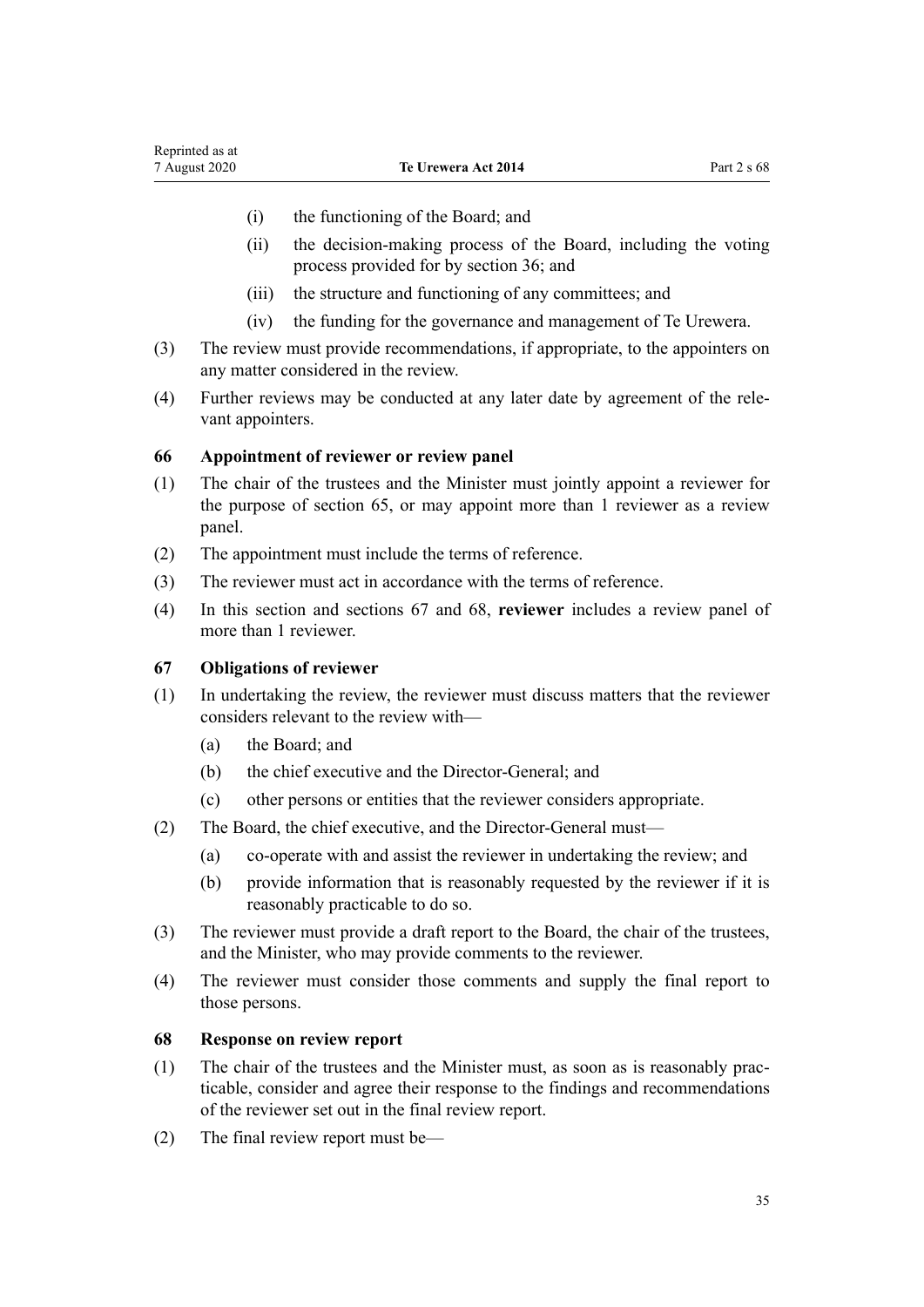- <span id="page-35-0"></span>(a) made publicly available by the chair of the trustees and the Minister; and
- (b) presented to the House of Representatives by that Minister.
- (3) The chair of the trustees and the Minister must work together to implement their agreed response to the final review report.

#### **69 Costs**

The costs of the independent review conducted under this subpart must be met equally by the persons appointing the reviewer.

## Subpart 6—Bylaws, compliance and enforcement, offences, penalties, and other matters

#### *Bylaws*

## **70 Board may make bylaws**

- (1) The Board may make bylaws to regulate conduct, including bylaws for any of the following purposes:
	- (a) the management, safety, and preservation of Te Urewera and the safety and preservation of the indigenous plants and animals in Te Urewera:
	- (b) the safety and protection of the public using Te Urewera:
	- (c) excluding the public from any specified part of Te Urewera:
	- (d) prescribing the conditions on which persons may—
		- (i) have access to, or be excluded from, any part of Te Urewera:
		- (ii) use any building or facility in Te Urewera:
	- (e) prescribing charges for the admission of persons to any part of Te Urewera set apart for a specified purpose of public recreation or for the use of any building or facility:
	- (f) prescribing conditions on which persons may be permitted to enter, or remain in, a wilderness area within Te Urewera:
	- (g) prescribing conditions for the use of camping sites or picnic places in Te Urewera and fixing charges for their use:
	- (h) prohibiting or regulating the use or parking of vehicles or the use or mooring of boats in Te Urewera:
	- (i) setting apart parking areas within Te Urewera, prescribing conditions and fixing charges for their use, and providing for the removal of motor vehicles that are parked in breach of the conditions:
	- (j) prohibiting or regulating the use of internal combustion engines in Te Urewera, whether or not the engine is the means of propulsion of a vehicle, boat, machine, or appliance: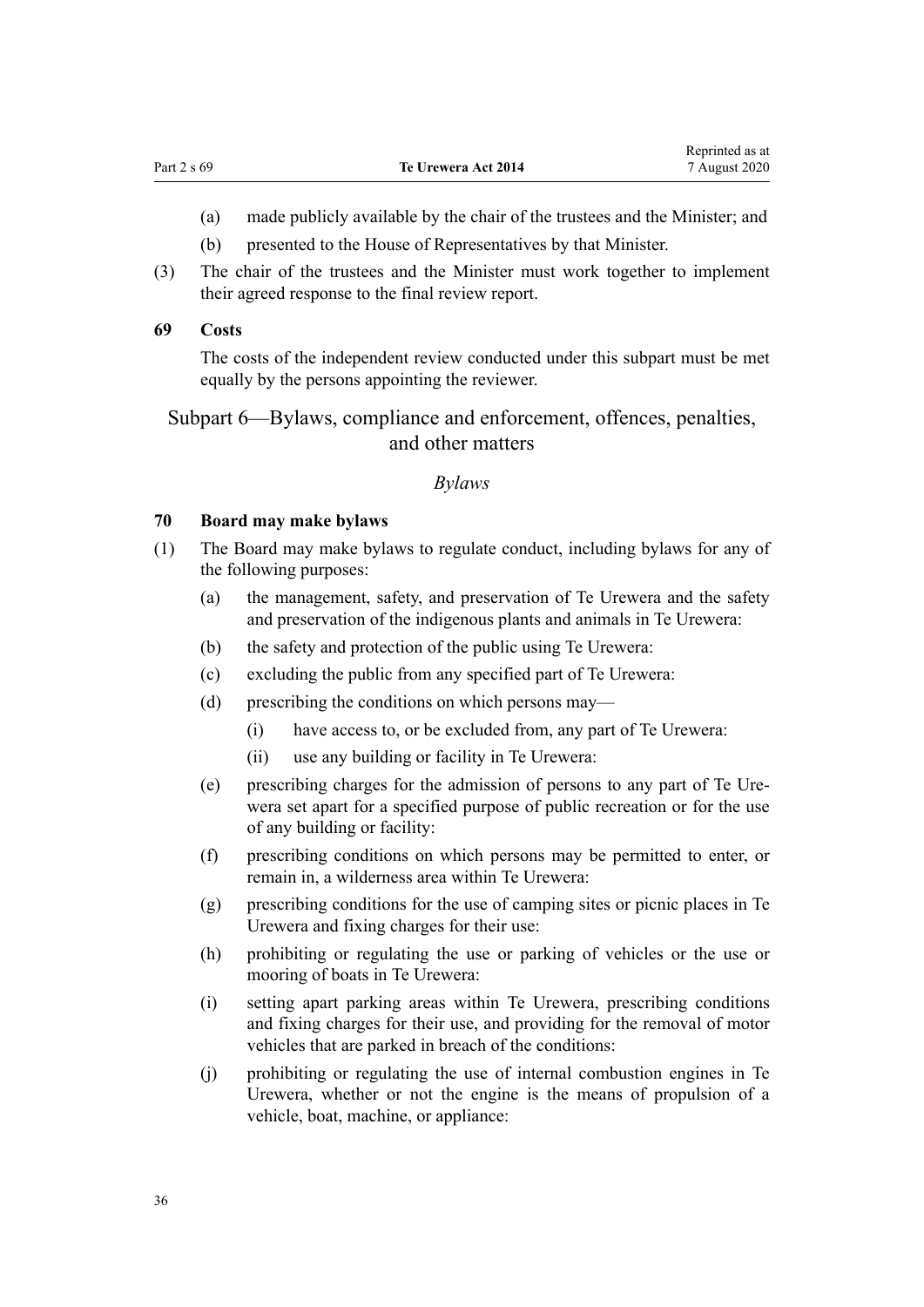the operation and maintenance of the machinery or device: (l) prohibiting aircraft from hovering over or landing on any part of Te Urewera:

made, or a lease or licence granted, by the Board, including regulation of

- (m) prescribing conditions on which operators and pilots in command of aircraft may land, take off, or set down, pick up, or recover within Te Urewera any person, livestock, carcass, or article of any kind:
- (n) prohibiting or restricting animals from being taken into, or used in, Te Urewera:
- (o) prescribing, for the breach of any bylaw made under this section, fines not exceeding—
	- (i) \$10,000 in any 1 case in respect of a breach of bylaws prescribed under paragraphs (l) or (m):
	- (ii) \$5,000 in any 1 case in respect of any other bylaws made under this section.
- (2) If the Board intends to make a bylaw under this section, the Board—
	- (a) must seek advice on the content of the proposed bylaw from the chief executive and the Director-General and may seek comments from other persons or organisations that the Board considers appropriate; and
	- (b) must, together with the chief executive and the Director-General, prepare a draft set of bylaws to submit to the Minister for approval.
- (3) Bylaws made under this section—

Reprinted as at

- (a) must be consistent with this Act and the management plan; and
- (b) must be approved by the Minister and, once approved, notified in the *Gazette* by the Minister; and
- (c) take effect on the date specified in the *Gazette* notice.
- (4) Despite any other enactment, bylaws made under this section are disallowable instruments but not legislative instruments for the purpose of the [Legislation](http://legislation.govt.nz/pdflink.aspx?id=DLM2997643) [Act 2012](http://legislation.govt.nz/pdflink.aspx?id=DLM2997643) and must be presented to the House of Representatives under [section](http://legislation.govt.nz/pdflink.aspx?id=DLM2998573) [41](http://legislation.govt.nz/pdflink.aspx?id=DLM2998573) of that Act.
- (5) Bylaws made under the [National Parks Act 1980](http://legislation.govt.nz/pdflink.aspx?id=DLM36962) and applying immediately before the settlement date to Te Urewera land remain in force until they expire or are revoked under the National Parks Act 1980.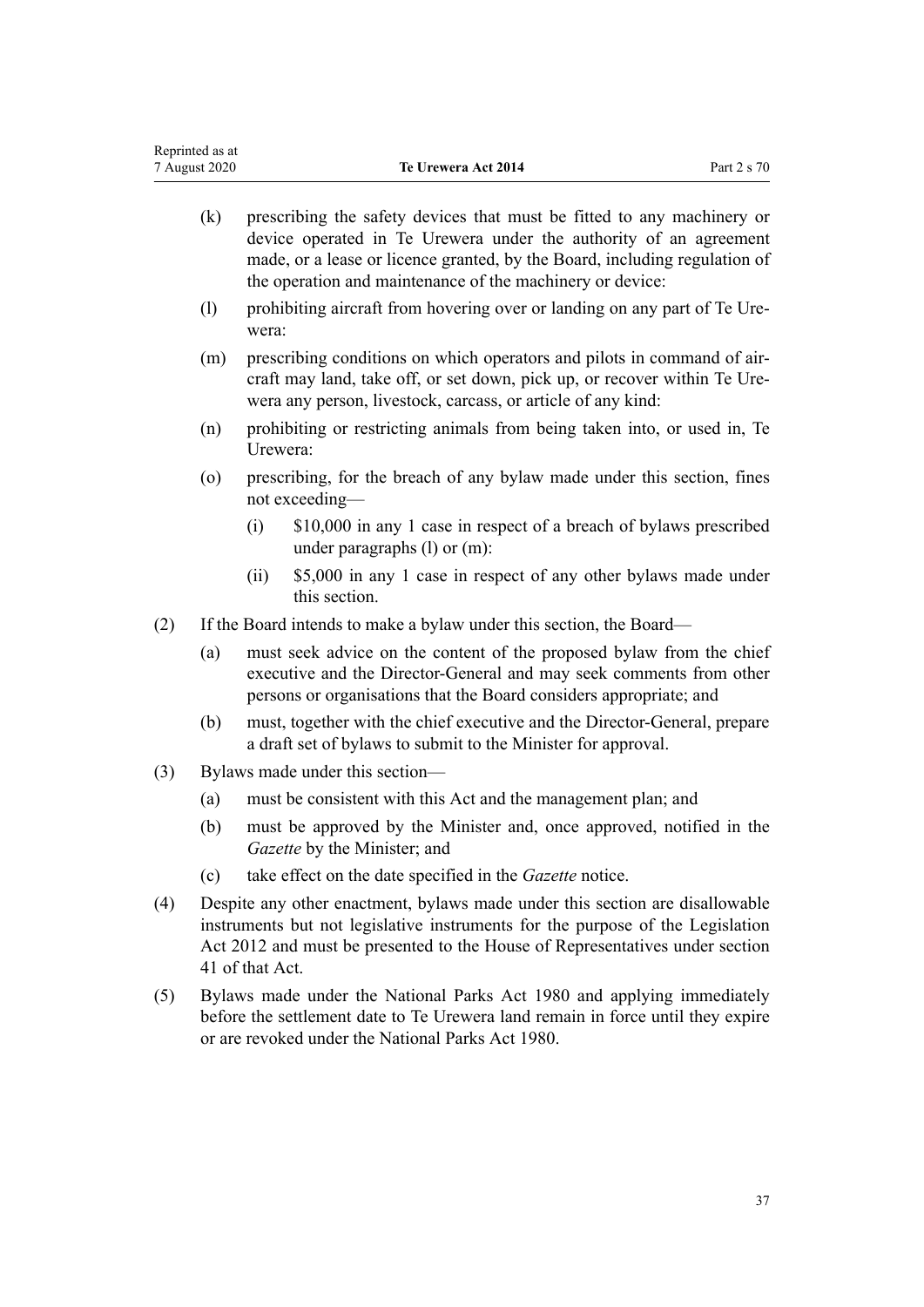### *Compliance and enforcement*

#### **71 Compliance and enforcement policy and training**

- (1) The Board may prepare and approve a compliance and enforcement policy for Te Urewera.
- (2) For the purpose of undertaking compliance and enforcement under this subpart, the chief executive and the Director-General must—
	- (a) agree the content of training that is appropriate for the exercise of the compliance and enforcement powers and duties of warranted officers; and
	- (b) make provision for such training.
- (3) All persons responsible for undertaking compliance and enforcement duties must have regard to any compliance and enforcement policy approved by the Board.
- (4) The chief executive and the Director-General must—
	- (a) co-ordinate the exercise of compliance and enforcement powers conferred by this Act; and
	- (b) jointly submit to the Board an annual report on the compliance and enforcement undertaken in Te Urewera.
- (5) In this section, **warranted officer** means a person who is issued with a written warrant under section 72, whether that person is—
	- (a) employed by the chief executive or the Director-General for compliance and enforcement duties under this Act; or
	- (b) engaged in an honorary capacity by the chief executive or the Director-General for compliance and enforcement duties under this Act.

## **72 Warranting**

- (1) The chief executive and the Director-General may jointly issue a written warrant to a person if the chief executive and the Director-General—
	- (a) agree that the person is a fit and proper person to exercise and perform the powers and duties of a warranted officer; and
	- (b) are satisfied that the person has—
		- (i) received the appropriate training; and
		- (ii) received the required qualification associated with that training.
- (2) A warrant issued under this section—
	- (a) must state the powers that the person is authorised to exercise:
	- (b) may be issued for a term not exceeding 3 years and may be renewed:
	- (c) may be surrendered voluntarily by written notice to the chief executive or Director-General, as appropriate: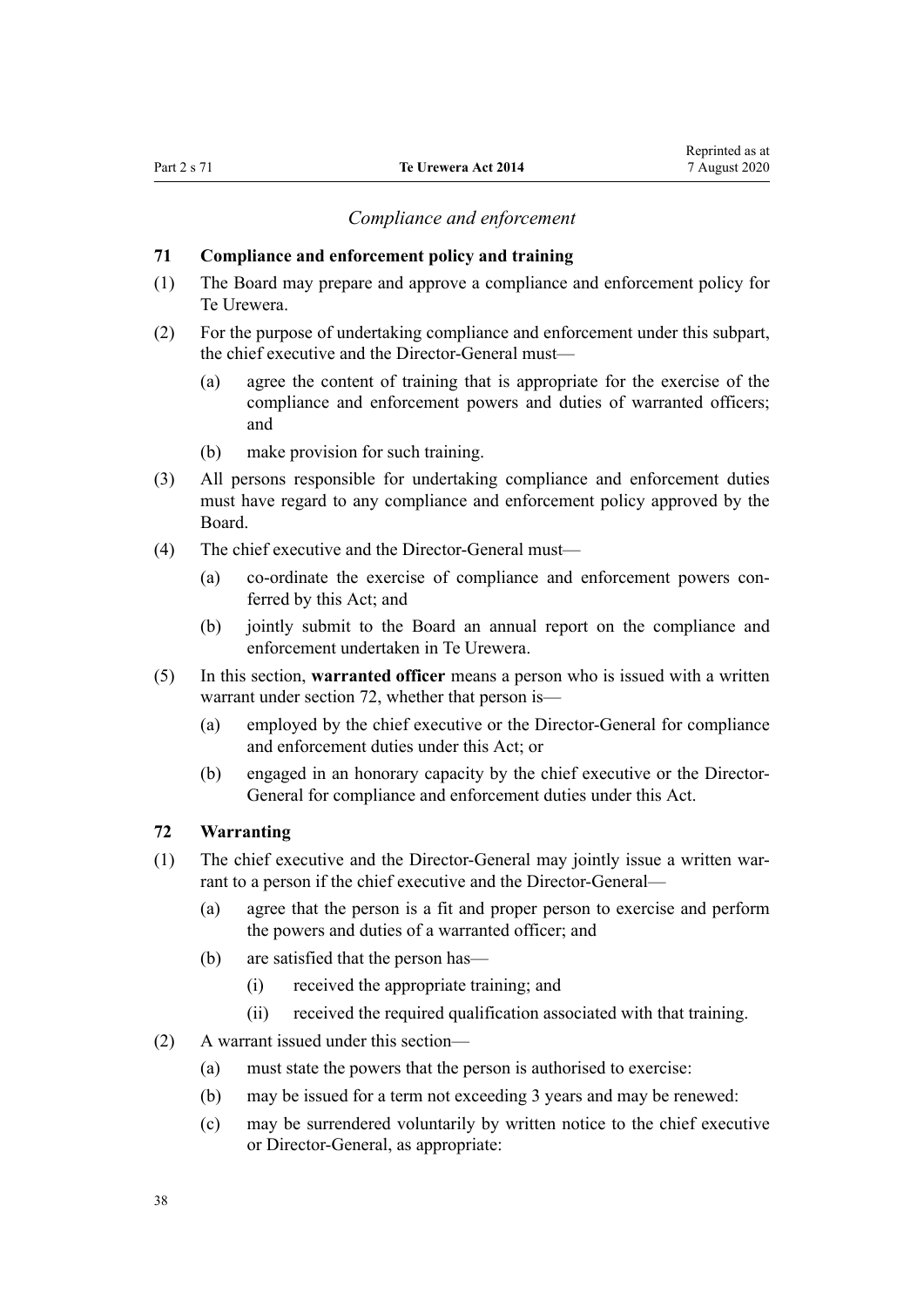<span id="page-38-0"></span>(d) must be surrendered to the chief executive or Director-General, as appropriate, when the term of appointment ends or the person ceases to be warranted for any reason.

# **73 Powers of warranted officers**

A warranted officer may exercise the powers conferred by this Act.

# **74 Constables**

Every constable has the powers of a warranted officer for the purposes of compliance and enforcement under this Act.

# **75 Warrants under other legislation**

- (1) The following persons may exercise, within Te Urewera, the powers and duties conferred on them by or under other legislation:
	- (a) rangers appointed under [section 38\(1\)](http://legislation.govt.nz/pdflink.aspx?id=DLM277803) of the Wildlife Act 1953; and
	- (b) fish and game rangers appointed under [section 26FA](http://legislation.govt.nz/pdflink.aspx?id=DLM104989) of the Conservation Act 1987, in respect of sports fish and game birds; and
	- (c) fishery officers and honorary fishery officers appointed under [Part 11](http://legislation.govt.nz/pdflink.aspx?id=DLM398399) of the Fisheries Act 1996, in respect of freshwater fisheries.
- (2) [Clauses 4](#page-101-0) and [5](#page-101-0) of Schedule 4 apply to existing and temporary warrants issued under the [Conservation Act 1987.](http://legislation.govt.nz/pdflink.aspx?id=DLM103609)

# *Offences*

# **76 Offences in Te Urewera**

- (1) Every person commits an offence who, without being authorised under this Act, the [Crown Minerals Act 1991,](http://legislation.govt.nz/pdflink.aspx?id=DLM242535) or any bylaw made under [section 70](#page-35-0),—
	- (a) causes or allows an animal owned by, or under the control of, that person to trespass on Te Urewera; or
	- (b) takes an animal into, or liberates an animal in, Te Urewera; or
	- (c) plants a plant, or sows or scatters the seed of a plant, or introduces any substance that the person knows or ought to have known is injurious to plant or animal life, in Te Urewera; or
	- (d) removes or wilfully damages any, or any part of, any plant, stone, mineral, gravel, kauri gum, or protected New Zealand object in Te Urewera; or
	- (e) wilfully digs, cuts, excavates, or damages the turf in Te Urewera; or
	- (f) occupies or uses any land in Te Urewera for cultivation or any other purpose; or
	- (g) wilfully damages or defaces a fence, a building, or any apparatus in Te Urewera; or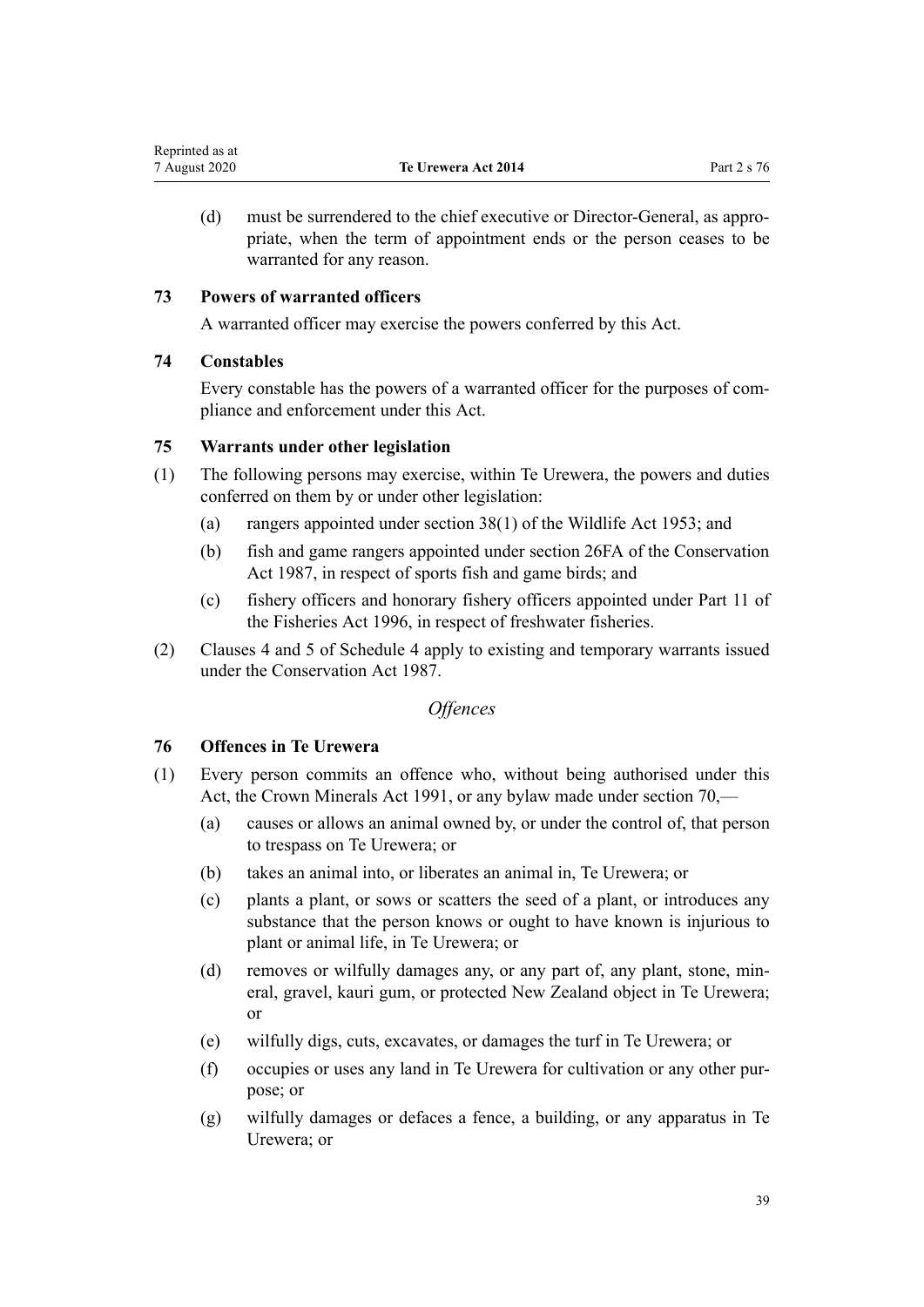Reprinted as at

- feres with, an indigenous animal or the nest or eggs of an indigenous animal in Te Urewera; or
- (i) erects a building, a sign, a hoarding, or any apparatus in Te Urewera; or
- (j) does anything in Te Urewera that requires a lawful authority under this Act—
	- (i) without an authority; or
	- (ii) in breach of the authority; or
- (k) in any way interferes with or damages a natural or historic feature of Te Urewera; or
- (l) refuses to give the information when requested under [clause 6](#page-101-0) of Schedule 4; or
- (m) after being asked to desist or stop under [clause 7](#page-101-0) or [8](#page-102-0) of Schedule 4, fails to do so.
- (2) Every person commits an offence against this Act who,—
	- (a) when required by notice from the chief executive or the Director-General to remove from Te Urewera an animal owned by, or under the control of, that person, fails to do so within the period specified in the notice:
	- (b) being the driver of a vehicle or the pilot of an aircraft or the person in charge of a boat that is illegally in Te Urewera or part of it, fails or refuses to remove that vehicle, aircraft, or boat when required to do so by a warranted officer:
	- (c) without a concession or other right or authority, does or causes something to be done for which a concession or other right or authority is required by this Act:
	- (d) unlawfully alters, obliterates, defaces, pulls up, removes, interferes with, or destroys boundary marks, or a stamp, mark, sign, poster, intentions book, concession, or right or authority issued by the Board, the chief executive, or the Director-General.
- (3) Every person commits an offence against this Act who uses, receives, sells, or otherwise disposes of an item specified in subsection (1)(d) or (h) knowing it to have been removed unlawfully from Te Urewera.
- (4) Every person commits an offence against this Act who, without being authorised under this Act,—
	- (a) is in possession of a chainsaw, firearm, trap, net, or other like object in Te Urewera; or
	- (b) discharges a firearm in Te Urewera; or
	- (c) from outside Te Urewera, shoots at an animal or other object or thing inside Te Urewera with a firearm.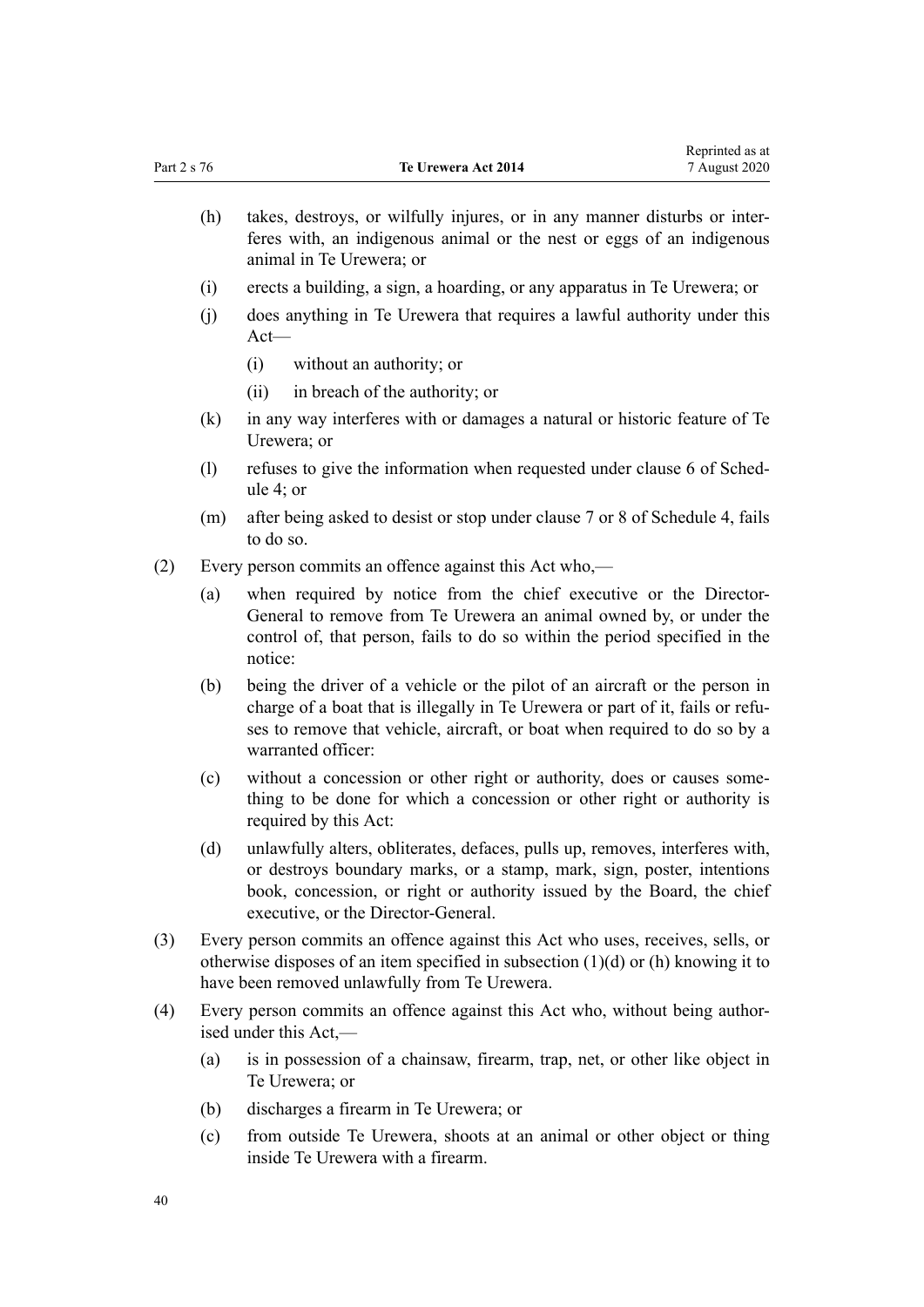<span id="page-40-0"></span>

| Reprinted as at |                            |             |
|-----------------|----------------------------|-------------|
| 7 August 2020   | <b>Te Urewera Act 2014</b> | Part 2 s 78 |

- (5) If a person is found discharging a firearm in breach of subsection (4), [clause](#page-102-0) [11\(8\)](#page-102-0) of Schedule 4 applies to that firearm as if it were illegally in the possession of that person in Te Urewera.
- (6) Every person commits an offence against this Act who breaches a bylaw made under [section 70](#page-35-0) and is liable on conviction to the penalty prescribed under section  $70(1)(o)$ .
- (7) In addition to any penalty for which the person may be liable, a person convicted of an offence under this section is liable to pay the cost of any loss or damage, or expenses caused by or arising from the action constituting the offence (which may include salaries, wages, and incidental expenses incurred in investigating the offence or in remedying the loss or damage caused by that action).
- (8) The proof of authorisation for the purposes of subsection (1) or (4) must be established by the person charged.
- (9) For the purpose of subsection (7), the cost or value must be assessed by a District Court Judge and is recoverable as if it were incurred as a fine.

# **77 Offences against warranted officers**

Every person commits an offence against this Act who—

- (a) wilfully obstructs a warranted officer acting in the execution of any of the functions, powers, or duties conferred or imposed by or under this subpart:
- (b) not being a warranted officer, represents that he or she is such an officer.

# *Penalties*

# **78 Penalties for specified offences**

- (1) Every person who commits an offence against any of the provisions listed in subsection (2) is liable on conviction to the penalties prescribed in subsection (3).
- (2) The provisions are—
	- (a) section  $76(1)(a)$  to (i) and (k):
	- (b) section  $76(2)(a)$  and (b):
	- (c) section  $76(4)(b)$  and (c):
	- (d) section  $77(a)$ .
- (3) The penalties are,—
	- (a) in the case of an individual, imprisonment for a term not exceeding 2 years or a fine not exceeding \$100,000, or both:
	- (b) in the case of a body corporate, a fine not exceeding \$200,000: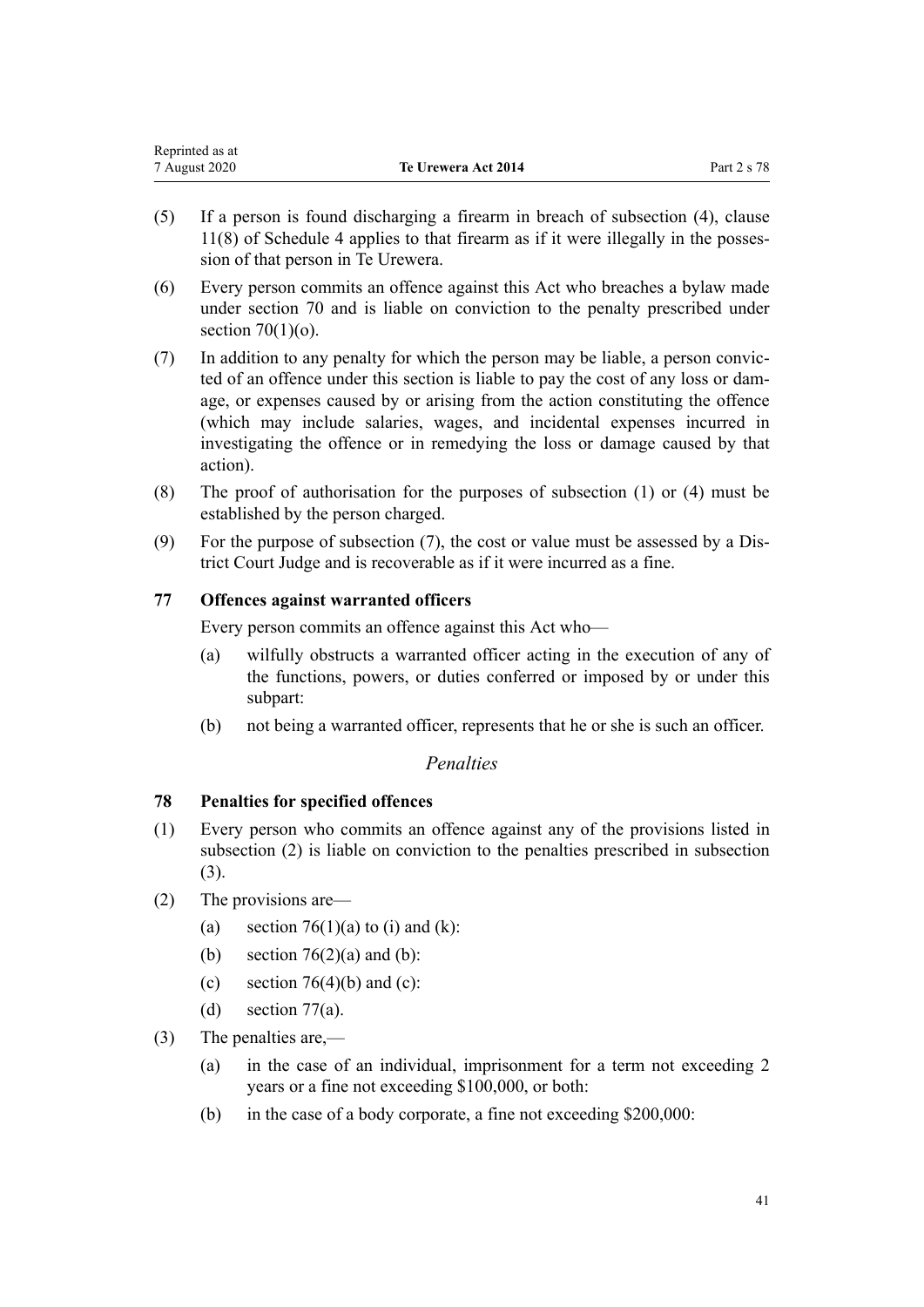(c) in any case where the offence is a continuing one, a further fine not exceeding \$10,000 for every day on which the offence continues.

#### **79 Penalties not otherwise prescribed**

Every person who commits an offence against this Act for which no penalty is prescribed elsewhere in this Act is liable, on conviction, to,—

- (a) in the case of an individual, imprisonment for a term not exceeding 1 year or a fine not exceeding \$100,000, or both:
- (b) in the case of a body corporate, a fine not exceeding \$200,000:
- (c) in any case where the offence is a continuing one, a further fine not exceeding \$10,000 for every day on which the offence continues.

# **80 Penalties for offences committed for commercial gain**

- (1) If a person is convicted of an offence against this Act, and it is proved beyond reasonable doubt on sentencing that the offence was committed for the purpose of commercial gain or reward (whether or not any gain or reward is realised), the person is liable, in place of any penalty otherwise prescribed,—
	- (a) in the case of an individual, to imprisonment for a term not exceeding 5 years or to a fine not exceeding \$300,000, or both:
	- (b) in the case of a body corporate, to a fine not exceeding \$300,000:
	- (c) in any case, if the offence is a continuing one, a further fine not exceeding \$20,000 for every day on which the offence continues.
- (2) Subsection (1) is not limited by any other provisions in this subpart.

# *Proceedings*

# **81 Proceedings in respect of offences**

- (1) Any person may commence a proceeding under this Act.
- (2) If the Board, the chief executive, or the Director-General proposes to commence a proceeding under this Act, that person must inform the others of—
	- (a) the particulars of the offence; and
	- (b) the nature of the proposed proceeding, including the time when that person intends to commence it.
- (3) There is no duty on any person, other than those referred to in subsection (2), to inform any person of the intention to commence a proceeding.

# **82 Limitation period for filing charging document**

Despite anything to the contrary in section 25 of the Criminal Procedure Act 2011, the limitation period in respect of offences against this Act ends on the day that is 12 months from the date of the discovery of the offence.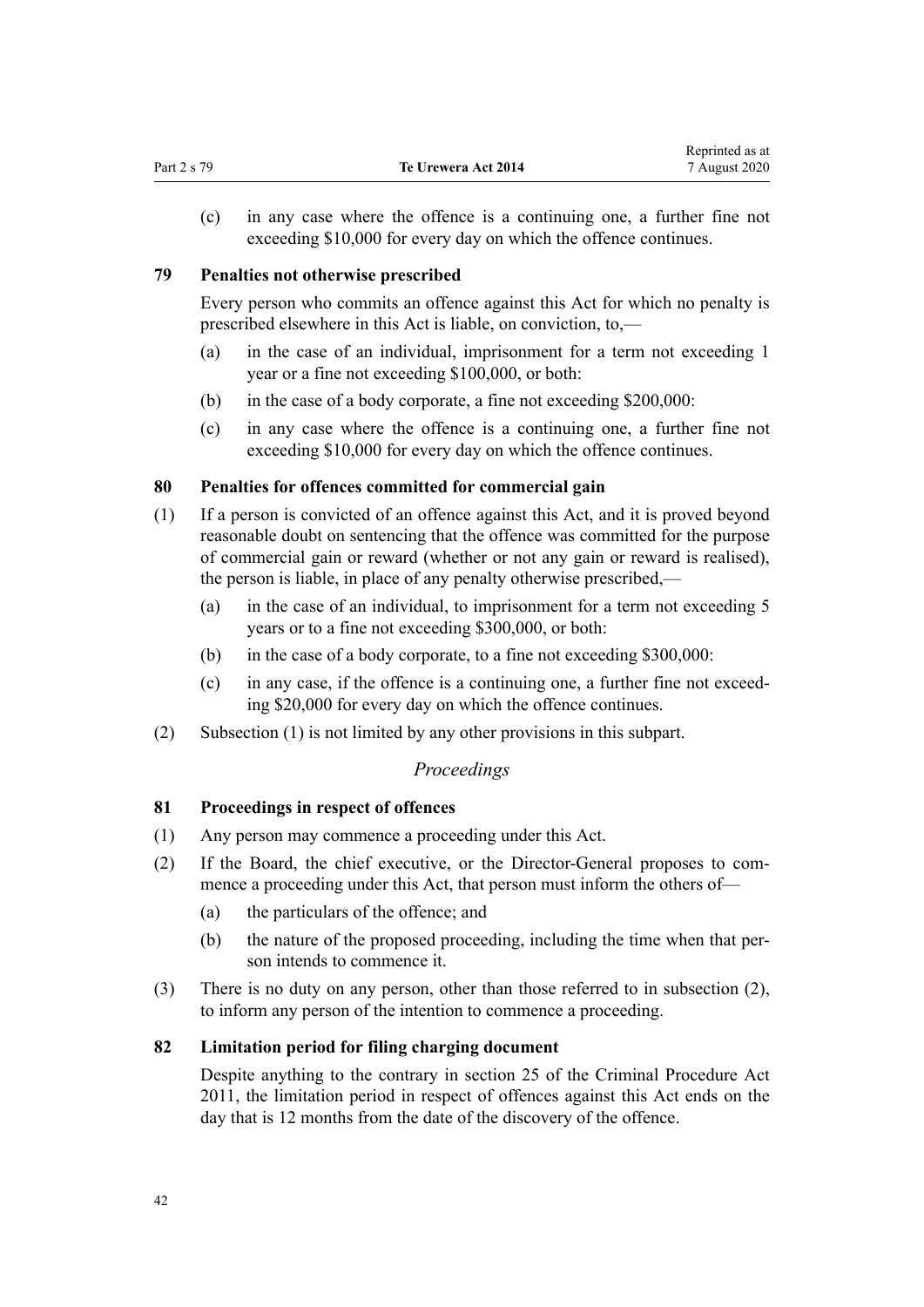# <span id="page-42-0"></span>**83 Presumptions relating to offences**

- (1) If a person is found in possession of a plant, stone, mineral, egg, nest, animal, taonga tūturu, or part of any similar thing in the vicinity of Te Urewera, and fails or refuses to give a satisfactory account, when asked by a warranted officer, as to how the thing has come to be in that person's possession, that is to be treated as evidence that the person removed it from Te Urewera.
- (2) In a proceeding for an offence against this Act or against a bylaw made under [section 70](#page-35-0), unless there is proof to the contrary, it is presumed that a map or plan specifying the location where the offence is alleged to have taken place, if signed by the chief executive of Land Information New Zealand, is sufficient evidence that the location is within Te Urewera without the personal attendance of that chief executive or proof of his or her signature.

# *Control of dogs in Te Urewera*

# **84 Control of dogs**

- (1) No person who owns or is in charge of a dog may allow the dog to be in Te Urewera unless permitted by or under this Act or by a bylaw made under [sec](#page-35-0)[tion 70](#page-35-0).
- (2) Provision is made in [Part 2](#page-107-0) of Schedule 4 for further matters relevant to dog control in Te Urewera.

#### **85 Dog control permits**

- (1) Subject to [clause 13](#page-104-0) of Schedule 4, the Board may from time to time issue a dog control permit to allow the owner or person in charge of a dog to take the dog into Te Urewera or the part of Te Urewera specified in the permit.
- (2) Without limiting subsection (1), the Board may refuse to issue a dog control permit if the permit is sought—
	- (a) for a dog that is classified as a dangerous dog under [section 31](http://legislation.govt.nz/pdflink.aspx?id=DLM374887) of the Dog Control Act 1996 or is not registered under that Act; or
	- (b) by a person who—
		- (i) is classified under section  $21(1)$  of the Dog Control Act 1996 as a probationary owner; or
		- (ii) is disqualified under [section 25](http://legislation.govt.nz/pdflink.aspx?id=DLM374853) of the Dog Control Act 1996 from being the owner of any dog; or
		- (iii) has been convicted of an offence under the Dog Control and Hydatids Act 1982; or
		- (iv) has been convicted of an offence against [section 86](#page-43-0) or under [sec](http://legislation.govt.nz/pdflink.aspx?id=DLM106092)[tion 26ZZP](http://legislation.govt.nz/pdflink.aspx?id=DLM106092) or [26ZZQ](http://legislation.govt.nz/pdflink.aspx?id=DLM106094) of the Conservation Act 1987; or
		- (v) has been convicted of an offence against the [Wildlife Act 1953](http://legislation.govt.nz/pdflink.aspx?id=DLM276813), the [Marine Mammals Protection Act 1978](http://legislation.govt.nz/pdflink.aspx?id=DLM25110), or the [Trade in Endan-](http://legislation.govt.nz/pdflink.aspx?id=DLM145965)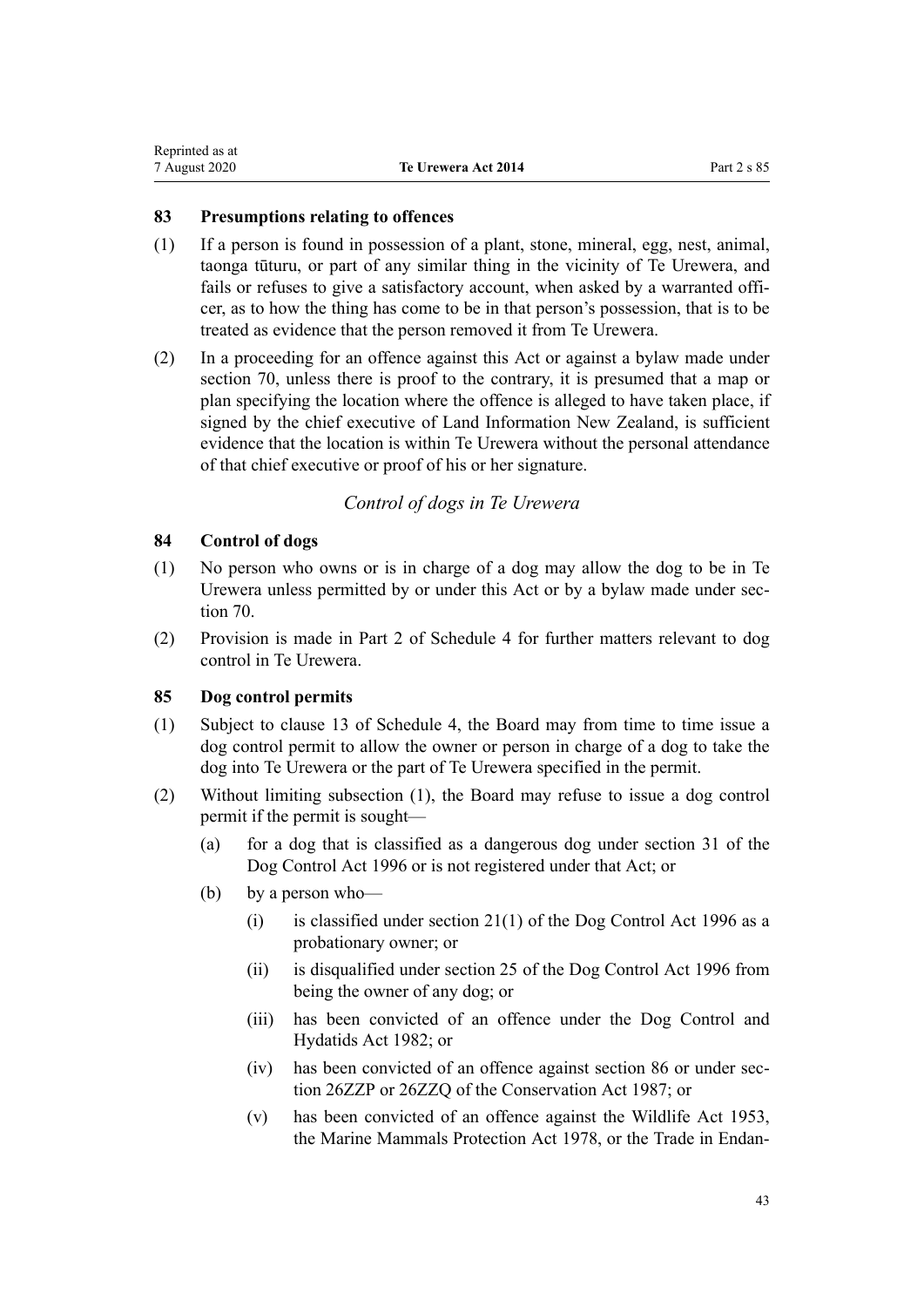[gered Species Act 1989](http://legislation.govt.nz/pdflink.aspx?id=DLM145965), or against regulations made under any of those Acts.

- <span id="page-43-0"></span>(3) Every dog control permit issued under subsection (1) is subject to—
	- (a) the condition that the holder carry the permit on his or her person whenever the holder is in Te Urewera and is accompanied by the dog; and
	- (b) other conditions that the Board thinks fit to impose.
- (4) Every dog control permit issued under subsection (1) must state the activity and purpose for which it is issued.

#### **86 Offences in relation to dogs**

- (1) Every person commits an offence against this Act and is liable on conviction to imprisonment for a term not exceeding 12 months or to a fine not exceeding \$10,000 or to both who—
	- (a) is the owner of a dog or person in charge of a dog and who allows the dog, contrary to [section 84](#page-42-0), to be in Te Urewera; or
	- (b) is a person authorised by or under this Act to take a dog into Te Urewera, but fails to keep the dog under proper control; or
	- (c) is the owner of a dog or person in charge of a dog, but fails to comply with any condition of a dog control permit.
- (2) Without limiting subsection (1)(b), for the purpose of this Act, a dog is not under proper control if it is found at large in Te Urewera.

#### *Fines payable to Board*

#### **87 Board to receive fines**

- (1) Fines imposed and recovered in any proceedings under this subpart must be paid to the Board.
- (2) Money received by the Board under this section is subject to—
	- (a) section  $39(1)$ ; and
	- (b) [section 73](http://legislation.govt.nz/pdflink.aspx?id=DLM163137) of the Public Finance Act 1989.

# **Part 3**

# **Te Urewera land and related matters**

#### *Interpretation*

#### **88 Interpretation**

In this Part, unless the context requires otherwise,—

**Crown improvements** means the improvements—

(a) attached to Te Urewera establishment land; and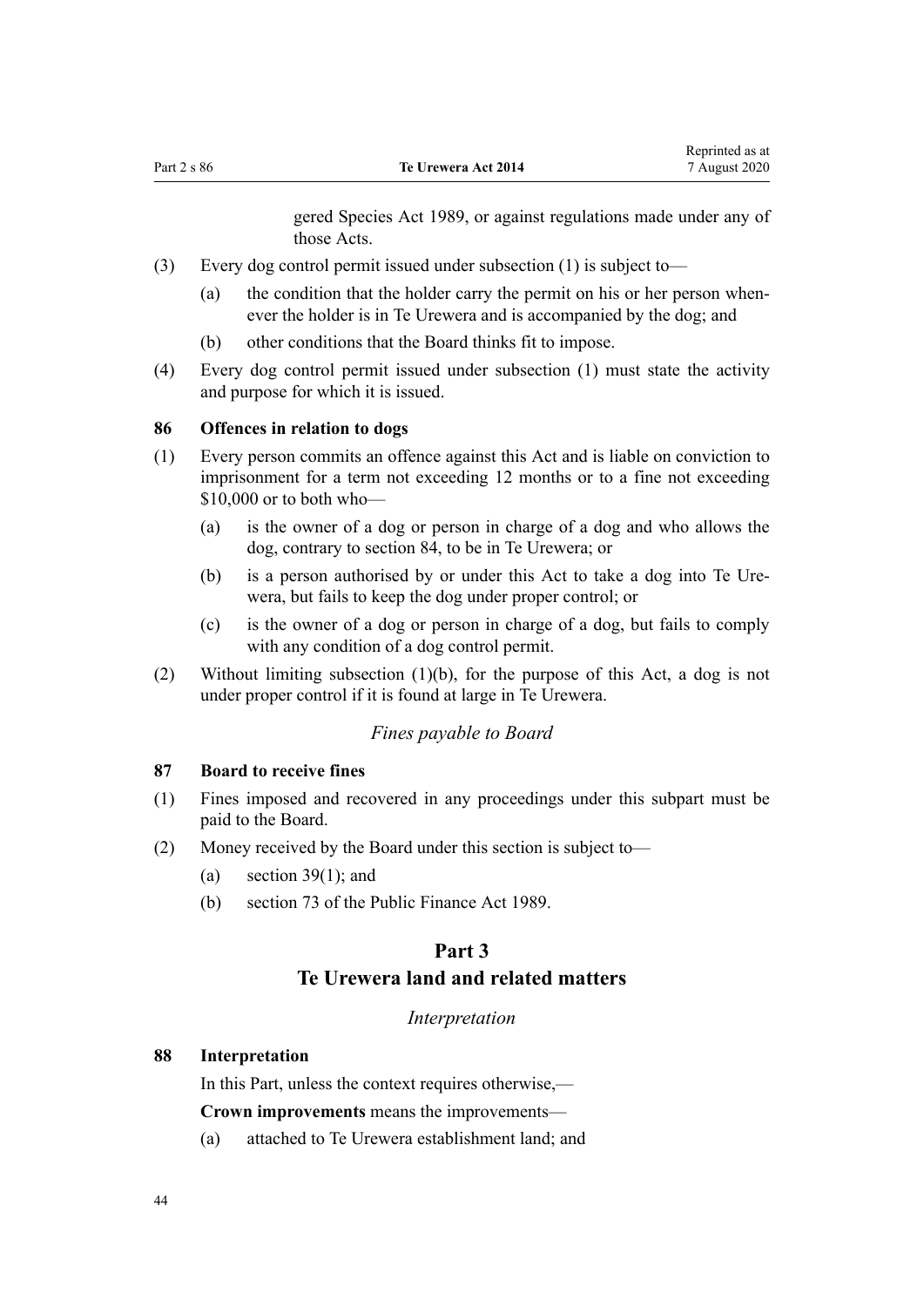(b) owned by the Crown immediately before the settlement date

**historical Treaty claim** has the meaning given in [section 2](http://legislation.govt.nz/pdflink.aspx?id=DLM435375) of the Treaty of Waitangi Act 1975

**LINZ** means Land Information New Zealand

**Māori freehold land** has the meaning given in [section 4](http://legislation.govt.nz/pdflink.aspx?id=DLM289897) of Te Ture Whenua Maori Act 1993

**private land** means land that is held in fee simple by any person other than the Sovereign, and includes Māori freehold land

**Te Urewera easements** means—

- (a) the right of way easement created by Transfer H731315.3 registered on computer freehold registers SA27A/847 and SA38D/87; and
- (b) the right of way easement created by Transfer H679634.3 registered on computer freehold register SA49A/375; and
- (c) the easements referred to in [section 99](#page-48-0) if the required easements are registered by the Crown before the settlement date.

Subpart 1—Provisions for registration and other matters relating to Te Urewera land

# **89 Registration of Te Urewera establishment land in Te Urewera**

- (1) The Registrar-General must, in accordance with a written application by a person authorised by the Director-General,—
	- (a) create, in the name of Te Urewera, 1 computer freehold register for the fee simple estate in Te Urewera establishment land; and
	- (b) record on the computer freehold register—
		- (i) any interests that are registered, notified, or notifiable (including the Te Urewera easements), and are described in the application; and
		- (ii) a notation that the establishment land is subject to this Act; and
		- (iii) for the purpose of [section 91](#page-45-0), a notation that the register is limited as to parcels.
- (2) Despite the registration of Te Urewera establishment land in the name of Te Urewera, the Board must exercise and perform all the rights, powers, and duties of the registered proprietor of the establishment land on behalf of, and in the name of, Te Urewera.
- (3) The Registrar-General must have regard to subsection (2).
- (4) A computer freehold register must be created for the establishment land as soon as is reasonably practicable after the settlement date, but not later than 24 months after that date.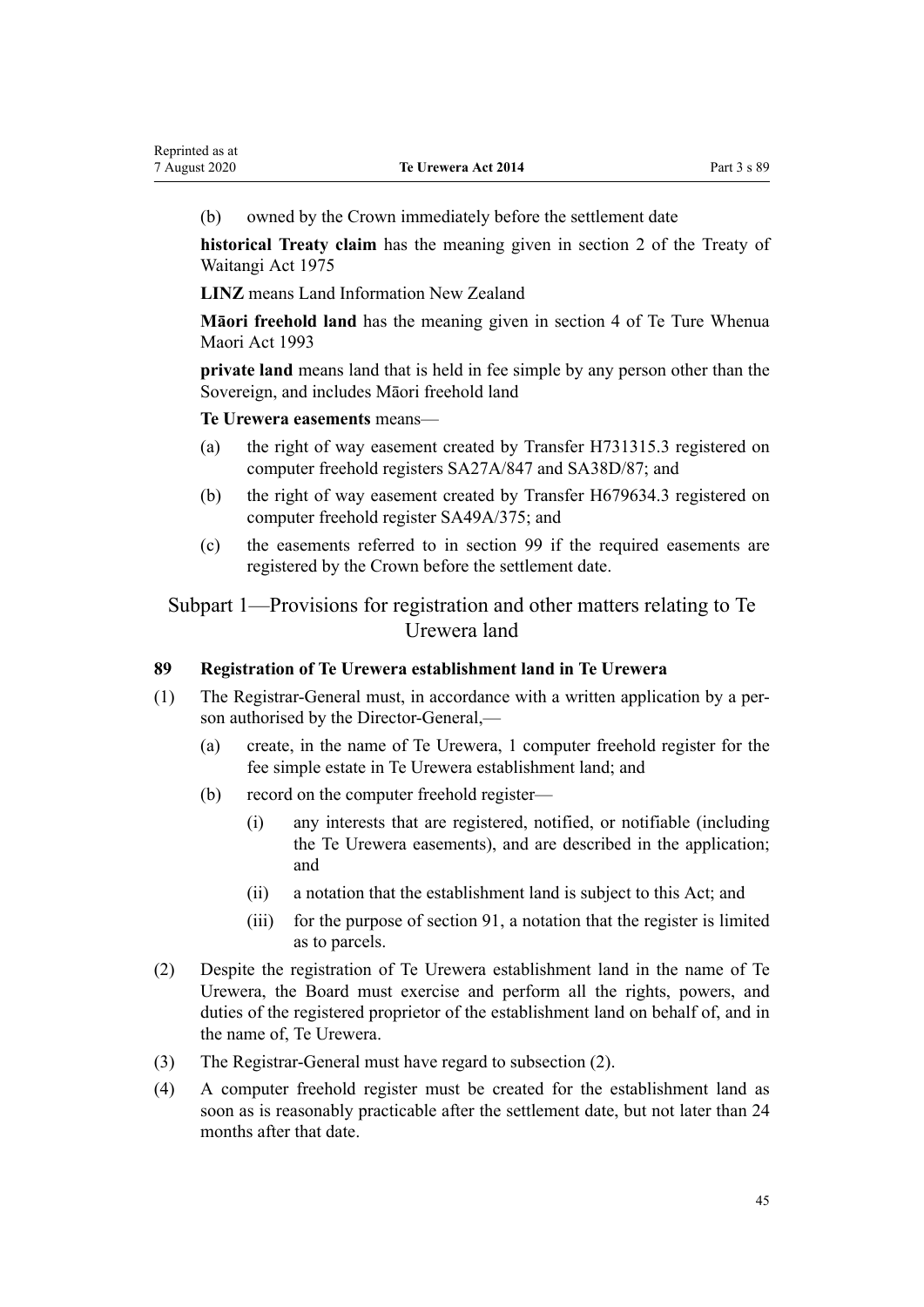- <span id="page-45-0"></span>(5) Subsection (1) applies despite—
	- (a) the [Land Transfer Act 1952](http://legislation.govt.nz/pdflink.aspx?id=DLM269031) or any other enactment or rule of law; and
	- (b) the fact that Te Urewera establishment land is situated in 2 land registration districts.

#### **90 Resumptive memorials to be cancelled**

- (1) The following enactments cease to apply to Te Urewera land:
	- (a) [Part 3](http://legislation.govt.nz/pdflink.aspx?id=DLM192356) of the Crown Forest Assets Act 1989:
	- (b) [sections 568 to 570](http://legislation.govt.nz/pdflink.aspx?id=LMS172546) of the Education and Training Act 2020:
	- (c) [Part 3](http://legislation.govt.nz/pdflink.aspx?id=DLM223144) of the New Zealand Railways Corporation Restructuring Act  $1990$
	- (d) [sections 27A to 27C](http://legislation.govt.nz/pdflink.aspx?id=DLM98097) of the State-Owned Enterprises Act 1986:
	- (e) [sections 8A to 8HJ](http://legislation.govt.nz/pdflink.aspx?id=DLM435544) of the Treaty of Waitangi Act 1975.
- (2) The Registrar-General must ensure that no resumptive memorials that relate to the enactments listed in subsection (1) are entered on the register for Te Urewera land.

Section 90(1)(b): replaced, on 1 August 2020, by [section 668](http://legislation.govt.nz/pdflink.aspx?id=LMS367713) of the Education and Training Act 2020 (2020 No 38).

#### **91 Interests of registered proprietors of adjacent land not affected**

The computer freehold register for Te Urewera land does not adversely affect or in any way limit the title of a registered proprietor of land adjacent to Te Urewera land.

# **92 Existing interests to continue**

- (1) Any interests relating to Te Urewera establishment land immediately before its vesting by [section 12](#page-14-0) are existing interests (**existing interests**).
- (2) Existing interests continue to apply, with any necessary modification, until the interest expires or is terminated.
- (3) For the purposes of the existing interests, on and from the settlement date,—
	- (a) in any case where the interest has been granted by or to the Crown, the Crown is deemed to have been replaced by the Board as the grantor or grantee; and
	- (b) if the context requires, references to other enactments are to be read as references to this Act; and
	- (c) references to Te Urewera National Park are to be read as references to Te Urewera.
- (4) Despite subsection (3)(a), a variation to, or renewal of, an interest relating to Tāwhiuau Maunga must have the written consent of the trustees of Te Rūnanga o Ngāti Manawa.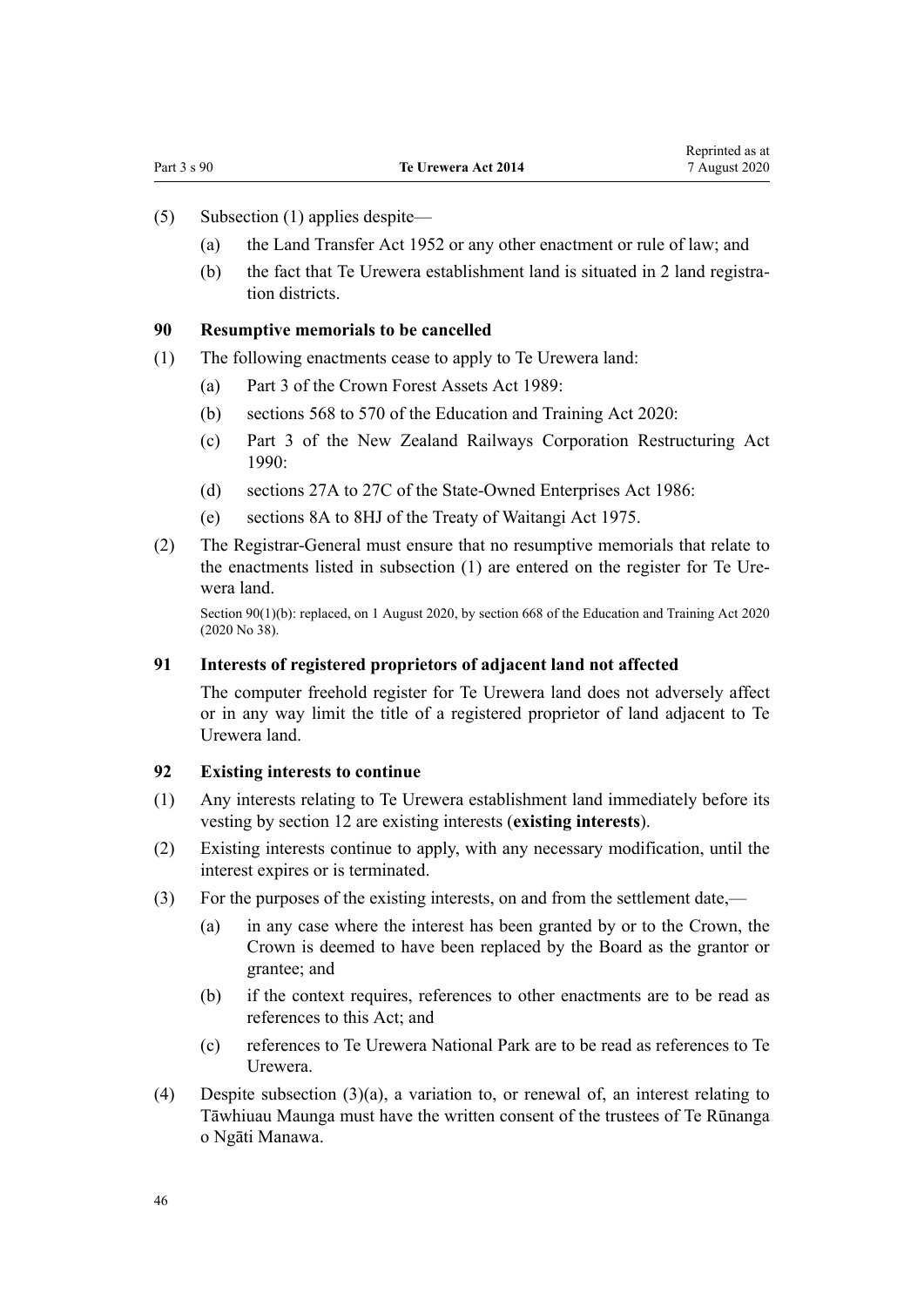<span id="page-46-0"></span>(5) In this section, **Tāwhiuau Maunga** and **trustees of Te Rūnanga o Ngāti Manawa** have the meanings given in [section 129](#page-63-0).

# **93 Application of other enactments**

- (1) Nothing in [Part 4A](http://legislation.govt.nz/pdflink.aspx?id=DLM104697) of the Conservation Act 1987 or the [Public Works Act 1981](http://legislation.govt.nz/pdflink.aspx?id=DLM45426) applies to the vesting of the fee simple estate in Te Urewera land.
- (2) Nothing in [Te Ture Whenua Maori Act 1993](http://legislation.govt.nz/pdflink.aspx?id=DLM289881) applies to Te Urewera land.
- (3) [Sections 24](http://legislation.govt.nz/pdflink.aspx?id=DLM444632) and [25](http://legislation.govt.nz/pdflink.aspx?id=DLM444648) of the Reserves Act 1977 do not apply to the revocation, under this subpart, of the reserve status of any part of Te Urewera land.
- (4) [Section 11](http://legislation.govt.nz/pdflink.aspx?id=DLM231942) and [Part 10](http://legislation.govt.nz/pdflink.aspx?id=DLM236786) of the Resource Management Act 1991 do not apply to—
	- (a) the vesting of the fee simple estate in Te Urewera land; or
	- (b) any matter incidental to, or required for the purpose of, the vesting.
- (5) The vesting of the fee simple estate in Te Urewera land does not—
	- (a) limit [section 10](http://legislation.govt.nz/pdflink.aspx?id=DLM246310) or [11](http://legislation.govt.nz/pdflink.aspx?id=DLM246311) of the Crown Minerals Act 1991; or
	- (b) affect other rights to subsurface minerals in Te Urewera land.
- (6) The permission of a council under [section 348](http://legislation.govt.nz/pdflink.aspx?id=DLM420676) of the Local Government Act 1974 is not required for laying out, forming, granting, or reserving a private road, private way, or right of way required to fulfil the terms of the deed of settlement in relation to Te Urewera land.

# *Official geographic names*

# **94 Official geographic names discontinued**

- (1) The official geographic name of Te Urewera National Park is discontinued.
- (2) If any part of Te Urewera land was a Crown protected area immediately prior to its vesting, the official geographic name of that land is discontinued.
- (3) The New Zealand Geographic Board Ngā Pou Taunaha o Aotearoa must amend the Gazetteer to record that the relevant official geographic names have been discontinued by this section.
- (4) In this section, **Crown protected area**, **Gazetteer**, and **official geographic name** have the meanings given in [section 4](http://legislation.govt.nz/pdflink.aspx?id=DLM1065420) of the New Zealand Geographic Board (Ngā Pou Taunaha o Aotearoa) Act 2008.

# *Improvements*

# **95 Ownership of improvements**

- (1) Crown improvements—
	- (a) remain vested in the Crown; and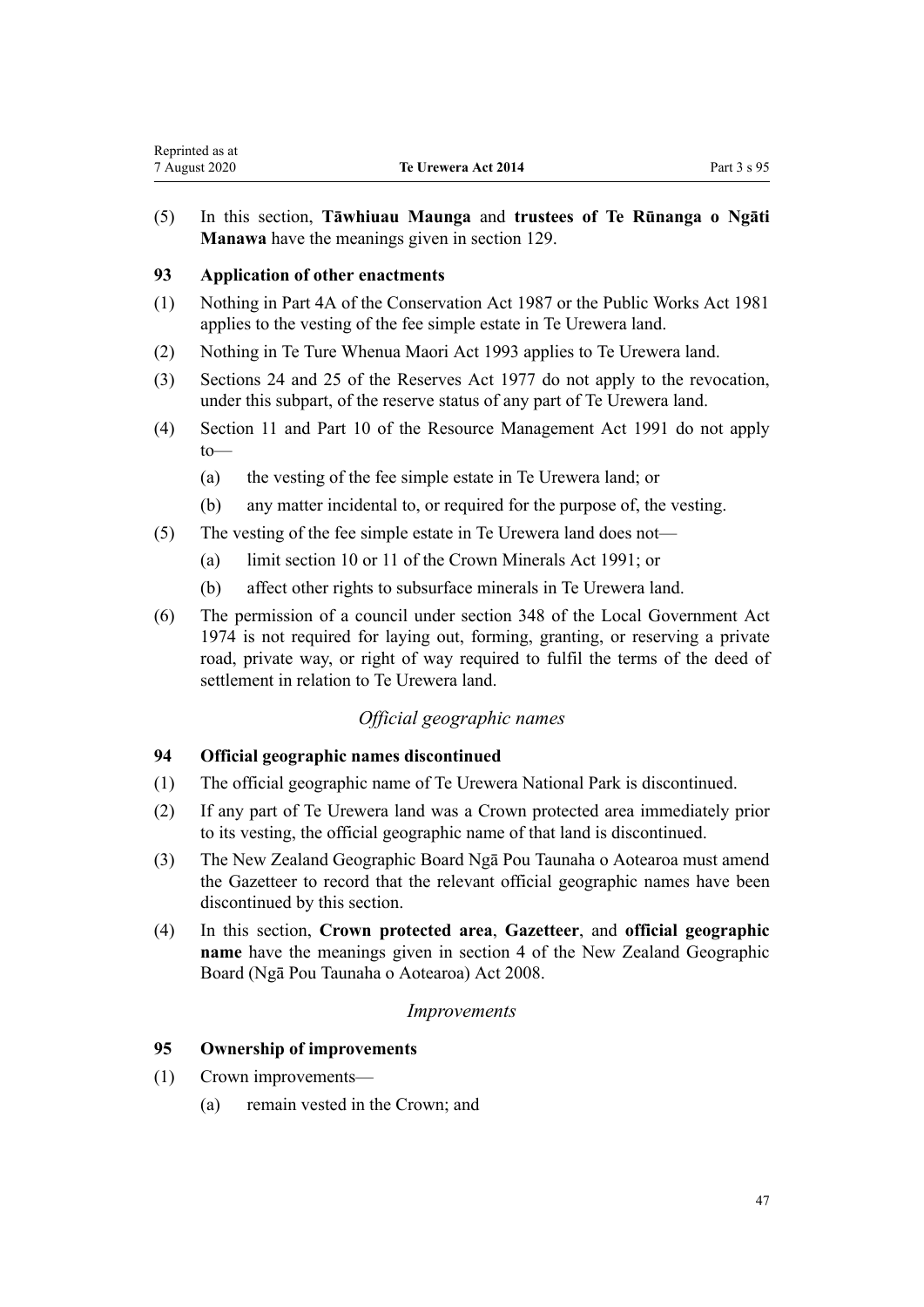- <span id="page-47-0"></span>(b) may be used, occupied, accessed, maintained, removed, or demolished by the chief executive or the Director-General in a manner that is consistent with—
	- (i) the management plan; and
	- (ii) the annual operational plan for Te Urewera.
- (2) Subsection  $(1)(b)$  applies only to the extent that the use, occupation, access, maintenance, removal, or demolition of the improvements is not inconsistent with—
	- (a) the terms of an existing interest (within the meaning of section  $92(1)$ ); or
	- (b) any existing grant by the Crown to a third party for the use of the improvements.
- (3) Other improvements attached to the establishment land that are not governed by an existing interest (within the meaning of [section 92\(1\)\)](#page-45-0) are vested in—
	- (a) the person or body that attached the improvement to the land; or
	- (b) if that person or body no longer exists or no longer has an interest in the improvement, the person or body who would have had ownership rights to the improvement immediately before the vesting, as if the improvement were personal property.

#### *Liabilities*

# **96 Certain liabilities excluded**

#### *Rates*

(1) Te Urewera land is to be treated as if Te Urewera were listed in [clause 1](http://legislation.govt.nz/pdflink.aspx?id=DLM1733703) of Part 1 of Schedule 1 of the Local Government (Rating) Act 2002.

*Fire Authority levies*

(2) No levy may be imposed on the Board in respect of Te Urewera land under [section 45\(3\)](http://legislation.govt.nz/pdflink.aspx?id=DLM443520) or [46\(3\)](http://legislation.govt.nz/pdflink.aspx?id=DLM443524) of the Forest and Rural Fires Act 1977.

*Contamination of land*

- (3) The Crown, and not the Board, is responsible for any liability to remediate Te Urewera land that is contaminated, if the contamination occurred at any time while the Crown owned the land.
- (4) In subsection (3), **contaminated land** has the meaning given in [section 2\(1\)](http://legislation.govt.nz/pdflink.aspx?id=DLM230272) of the Resource Management Act 1991.

## **97 Costs of meeting any liability**

- (1) This section applies if—
	- (a) the Board has a liability arising from acting on behalf of Te Urewera; and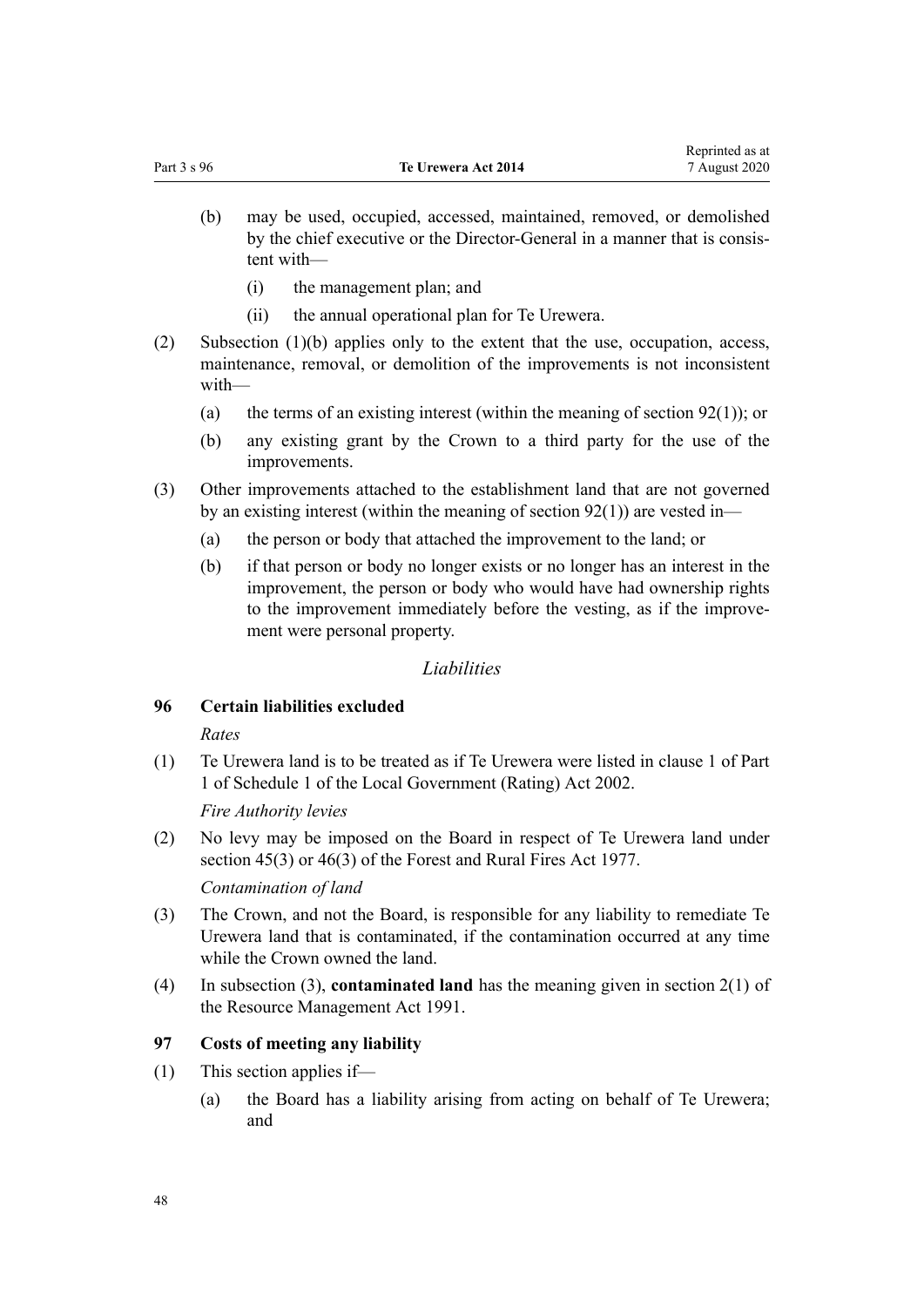- <span id="page-48-0"></span>(b) the Board cannot meet the costs or other obligations imposed by that liability.
- (2) The Board must, at the earliest practicable opportunity, give written notice of the matter to—
	- (a) the trustees; and
	- (b) the Minister of Finance and the Minister of Conservation (the **Ministers**).
- (3) The notice may propose options for meeting the costs and other obligations associated with the liability.
- (4) The Board, the trustees, and the Ministers must consider and respond to any proposals any of them may make.
- (5) The trustees and the Ministers may—
	- (a) propose options or seek proposals from the Board for meeting the liability; and
	- (b) agree to provide assistance to the Board, specifying any condition on that assistance that they consider appropriate.

#### *Easements required*

#### **98 Easement over former Kainaha historic reserve**

- (1) The Board must, at its first meeting after the settlement date, sign and return to the Crown, in favour of the Minister for Arts, Culture and Heritage, a registrable easement in gross for a right to locate, access, and maintain headstones on the former Kainaha historic reserve, on the terms and conditions set out in part 8.2 of the documents schedule.
- (2) The easement—
	- (a) must be enforceable in accordance with its terms despite this Act or any other enactment; and
	- (b) is to be treated as having been granted in accordance with this Act.

#### **99 Waikaremoana easements**

- (1) The Board must grant and register easements in perpetuity over the part of Te Urewera establishment land used for the operation of the Waikaremoana power station, on the terms and conditions specified by the Crown.
- (2) The easements—
	- (a) must be enforceable in accordance with their terms, despite this Act or any other enactment; but
	- (b) are to be treated as having been granted in accordance with this Act.
- (3) This section applies only if the Crown has not registered the easements before the settlement date.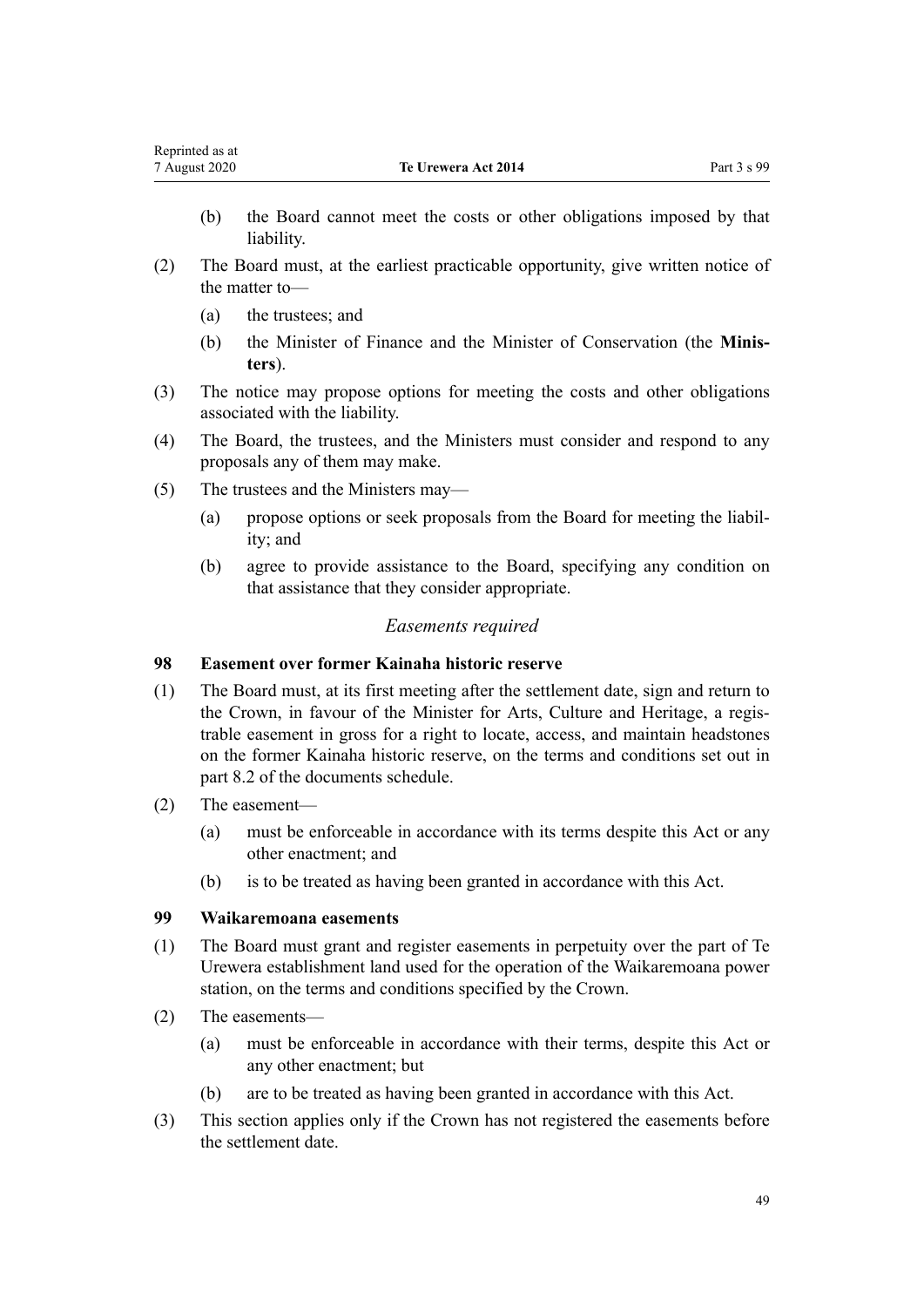# <span id="page-49-0"></span>Subpart 2—Land added to, or removed from, Te Urewera or interests acquired

# **100 Land added to Te Urewera**

- (1) Any area of land outside the boundaries to Te Urewera may be added to Te Urewera under this subpart.
- (2) Land may be added to Te Urewera only if—
	- (a) it meets the criteria set out in section 101; and
	- (b) the land is approved for addition to Te Urewera in accordance with [sec](#page-51-0)[tions 104 to 107,](#page-51-0) as relevant.
- (3) Land added to Te Urewera becomes Te Urewera land.

# **101 Criteria for adding land**

- (1) All land proposed for addition to Te Urewera must contain—
	- (a) features that have significant natural, cultural, or historic values important for the connection between Tūhoe and Te Urewera, if their inclusion in Te Urewera will strengthen and maintain that connection; or
	- (b) natural features of such distinctive natural beauty or cultural or scientific value that preservation of the land in perpetuity is of national importance; or
	- (c) indigenous ecological systems and biodiversity or other natural features whose natural, cultural, or historic values are unique or so scientifically important that their preservation in perpetuity is of national importance.
- (2) An area of land outside the boundaries of Te Urewera may be considered for inclusion in Te Urewera, even if its natural, cultural, or historic values have been diminished, as long as the land—
	- (a) is capable of restoration or regeneration, particularly if it is representative of an indigenous ecological system not elsewhere protected in New Zealand; or
	- (b) contains features that are not elsewhere protected in New Zealand but are unique, or so beautiful or scientifically important as to justify protection as part of Te Urewera; or
	- (c) does not have significant natural values but—
		- (i) the area has cultural or historic values significant enough to justify protection as part of Te Urewera; and
		- (ii) the inclusion of that land is compatible with the protection of the natural values of Te Urewera.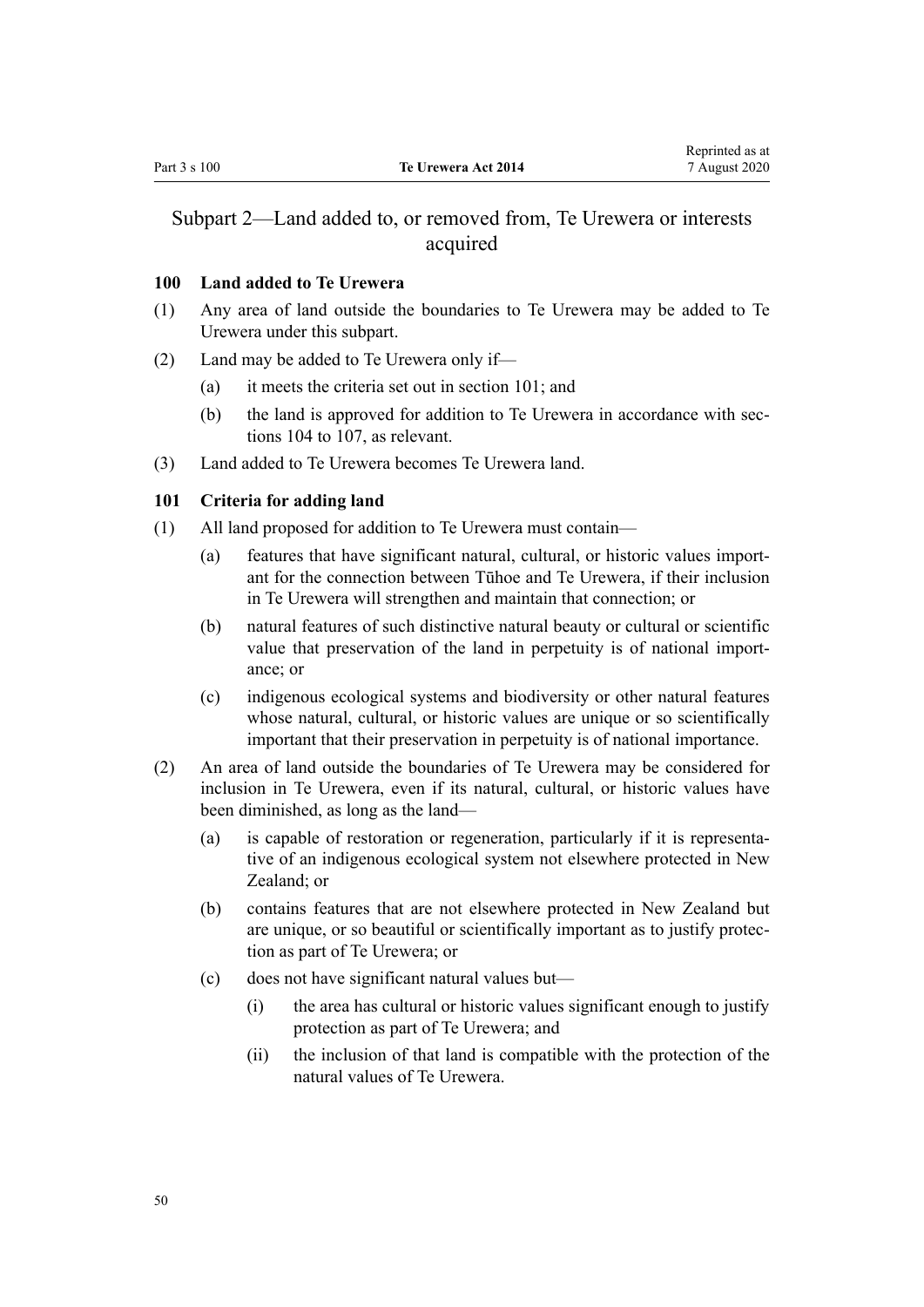#### <span id="page-50-0"></span>**102 Other interests may be acquired**

- (1) The Board may acquire interests of the kind described in subsection (3) if the Board is satisfied as to the matters set out in subsection (2).
- (2) Before exercising a power under this section, the Board must be satisfied,—
	- (a) after considering the matters in [sections 101](#page-49-0) and 103, that the acquisition of an interest would be for the benefit of Te Urewera; and
	- (b) that the Board is able to secure the necessary funds for the acquisition.
- (3) The Board may—
	- (a) enter into a contract for—
		- (i) a lease or licence over private land:
		- (ii) an easement over private land:
		- (iii) an interest of a licensee or lessee in private land:
	- (b) accept an easement, lease, licence, or the interest of a licensee or lessee as a gift.
- (4) An interest acquired under this section is, for the duration of the interest, subject to this Act and must be administered by the Board for the purpose of this Act.

# **103 Relevant considerations for determining whether land may be added or interests acquired**

In considering a proposal to add land to Te Urewera or to acquire an interest, the Board, the chief executive, the Minister, and the Director-General must each consider, as relevant, the following matters:

- (a) the extent to which the land proposed to be added to Te Urewera, or any interest acquired, would contribute to—
	- (i) achieving the purpose of this Act; and
	- (ii) protecting Te Urewera from the adverse effects of activities outside Te Urewera; and
	- (iii) strengthening and maintaining the connection of Tūhoe with Te Urewera; and
	- (iv) achieving protection of a nationally representative range of ecosystems, natural features, scenery types, and landscape types, and the contribution of Te Urewera to achieving that goal; and
	- (v) the efficient management of Te Urewera; and
	- (vi) public access to Te Urewera, to the extent that that is consistent with the need to preserve the natural, cultural, historic, or scientific values of Te Urewera; and
- (b) any extant historical Treaty claims over the land to which the proposal relates; and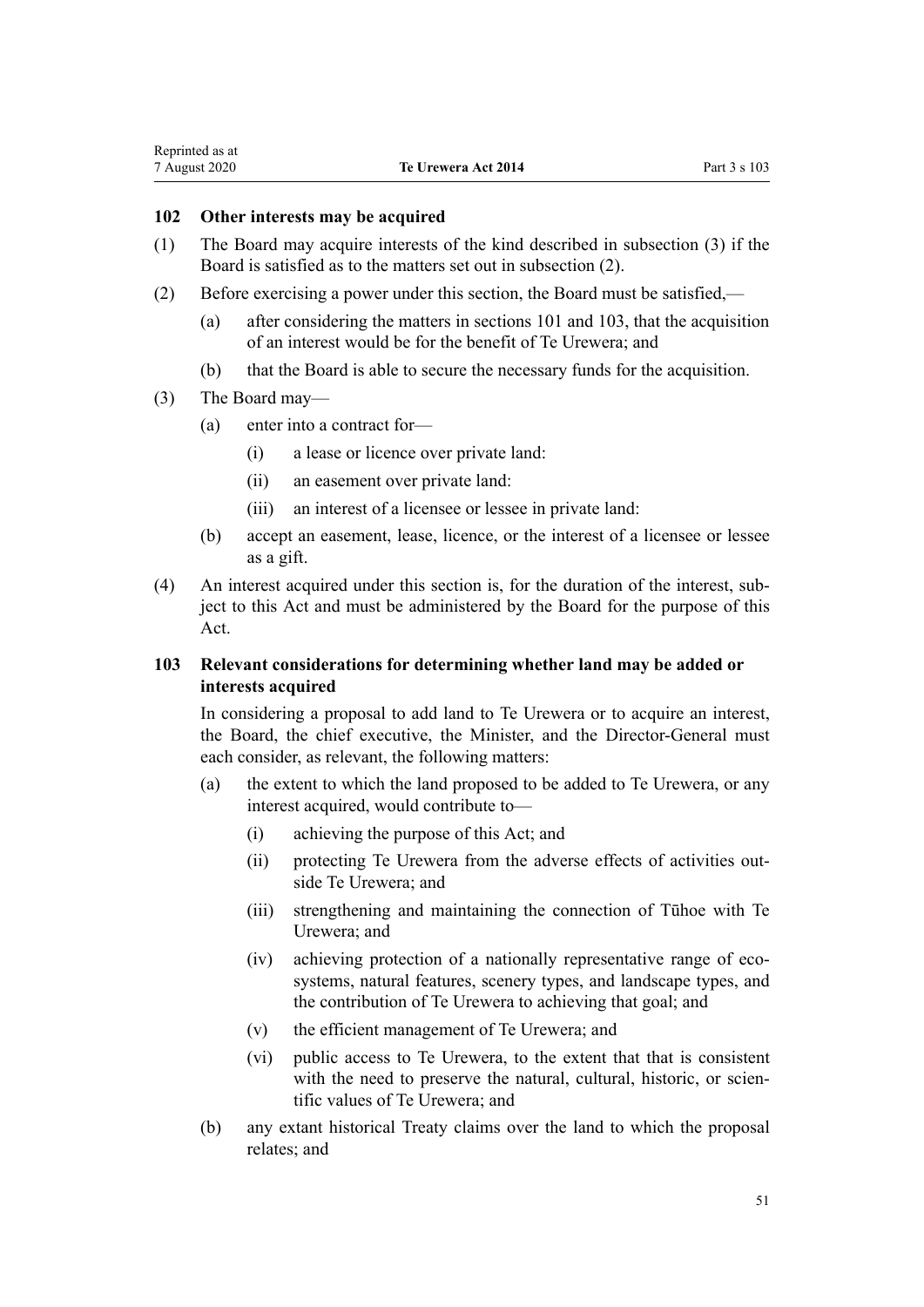- <span id="page-51-0"></span>(c) any financial or other implications relevant to the governance and management of Te Urewera; and
- (d) any other matters that are considered relevant.

# *Addition of private land*

#### **104 Proposal to add private land to Te Urewera**

- (1) The Board may make a proposal to add private land to Te Urewera if it is satisfied that the land is suitable to add to Te Urewera on the grounds that—
	- (a) the land meets the criteria set out in [section 101;](#page-49-0) and
	- (b) the Board and the owner of the land have reached an agreement for the Board to acquire the land by sale and purchase or receive it as a gift.
- (2) If the private land that is the subject of a proposal is Māori freehold land,—
	- (a) the agreement to add that land to Te Urewera must be treated as an alienation of the whole or part of a block for the purposes of [Part 7](http://legislation.govt.nz/pdflink.aspx?id=DLM291510) of Te Ture Whenua Maori Act 1993; and
	- (b) the agreement is conditional on the Minister making a recommendation under section  $105(1)(a)$ ; and
	- (c) the requirements of [Te Ture Whenua Maori Act 1993](http://legislation.govt.nz/pdflink.aspx?id=DLM289881) for alienation of the whole or part of a block must be complied with.
- (3) The Board may, before making a proposal under subsection (1), request the chief executive and the Director-General to investigate the proposal and provide a report to the Board with recommended outcomes.
- (4) To avoid doubt, the Māori Land Court does not have jurisdiction to make a vesting order to add land to Te Urewera.
- (5) The addition of any land to Te Urewera is subject to the Board being able to secure the funds necessary for the purchase price (if any).

#### **105 Minister's obligations**

- (1) The Minister must consider a proposal of the Board under section 104 and may, if the Minister considers it appropriate,—
	- (a) recommend to the Governor-General that all or part of the land referred to in the Board's proposal be added to Te Urewera; or
	- (b) decide not to make a recommendation to the Governor-General.
- (2) In the case of a proposal relating to Māori freehold land, the Minister must be satisfied that the Māori Land Court has—
	- (a) endorsed the agreement to alienate the land for the purpose of adding it to Te Urewera by issuing a certificate of confirmation under [Part 8](http://legislation.govt.nz/pdflink.aspx?id=DLM291539) of Te Ture Whenua Maori Act 1993; or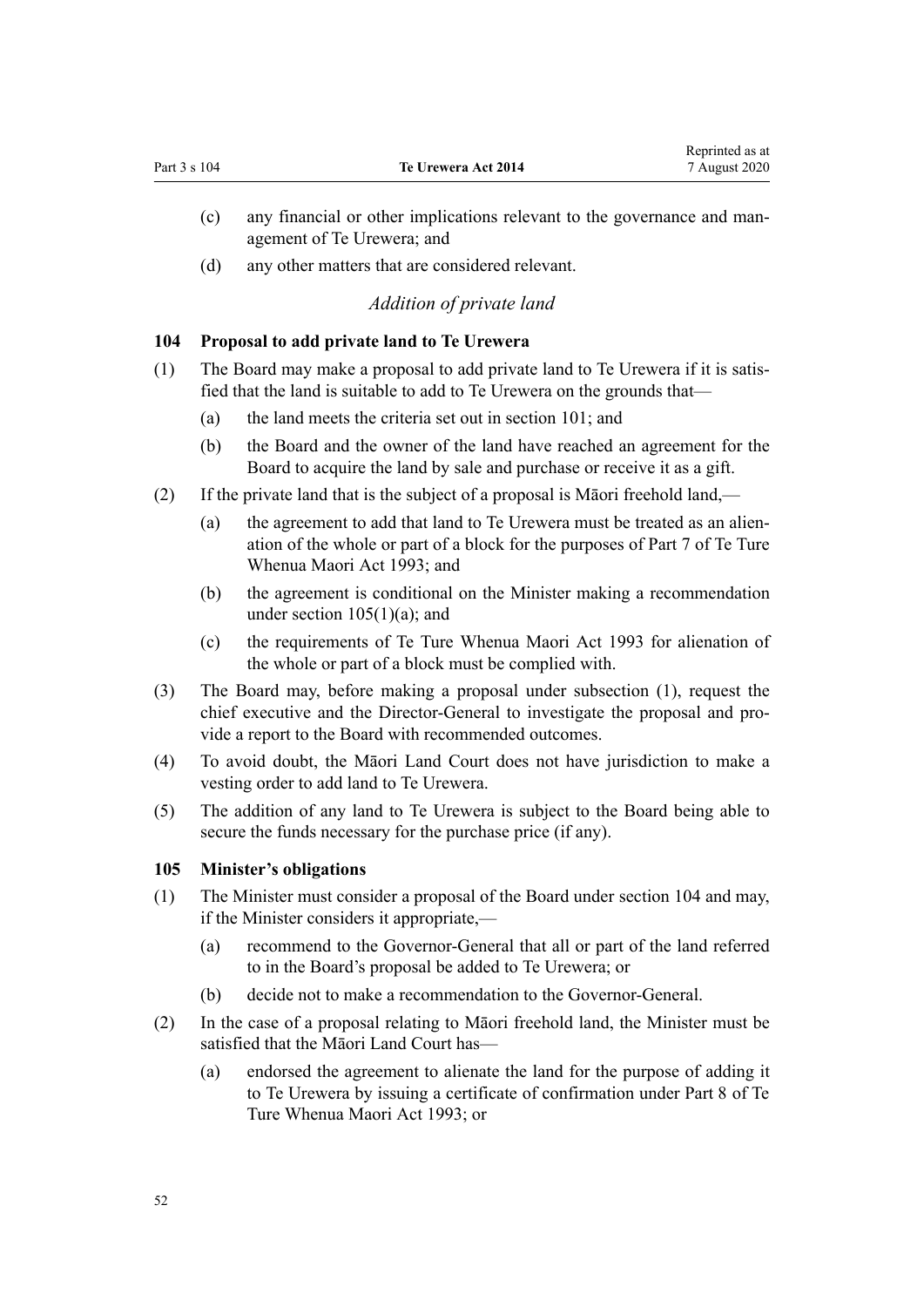- <span id="page-52-0"></span>(b) in the case of a resolution of the owners to alienate the land, made an order of confirmation under [Part 8](http://legislation.govt.nz/pdflink.aspx?id=DLM291539) of that Act.
- (3) Before deciding not to make a recommendation to the Governor-General, the Minister must provide the Board with—
	- (a) the reasons why the Minister is considering not making a recommendation; and
	- (b) an opportunity to consider how to respond to the Minister.
- (4) The Governor-General may, on the advice of the Minister, make an Order in Council that—
	- (a) vests in Te Urewera the land referred to in the Minister's recommendation; and
	- (b) states that the land is held under, and in accordance with, this Act; and
	- (c) sets out any other matters relevant to the vesting.

# *Addition of public conservation land*

# **106 Board's obligations**

- (1) If the Board proposes to add public conservation land to Te Urewera, the Board must—
	- (a) advise the Minister of the proposal; and
	- (b) seek and consider views on the proposal from—
		- (i) iwi and hapū; and
		- (ii) the New Zealand Conservation Authority; and
		- (iii) the relevant conservation boards; and
		- (iv) the relevant local authorities; and
		- (v) the New Zealand Fish and Game Council; and
		- (vi) a Fish and Game Council with jurisdiction in the locality of Te Urewera.
- (2) The Board may request the Director-General to investigate the proposal and report on it to the Board, including outcomes the Director-General recommends.
- (3) If the Director-General receives a request under subsection (2), the Director-General must—
	- (a) consider the matters set out in [section 103](#page-50-0) (setting out the relevant considerations); and
	- (b) give written notice to the Minister of Energy and Resources.
- (4) After undertaking an investigation, the Director-General must—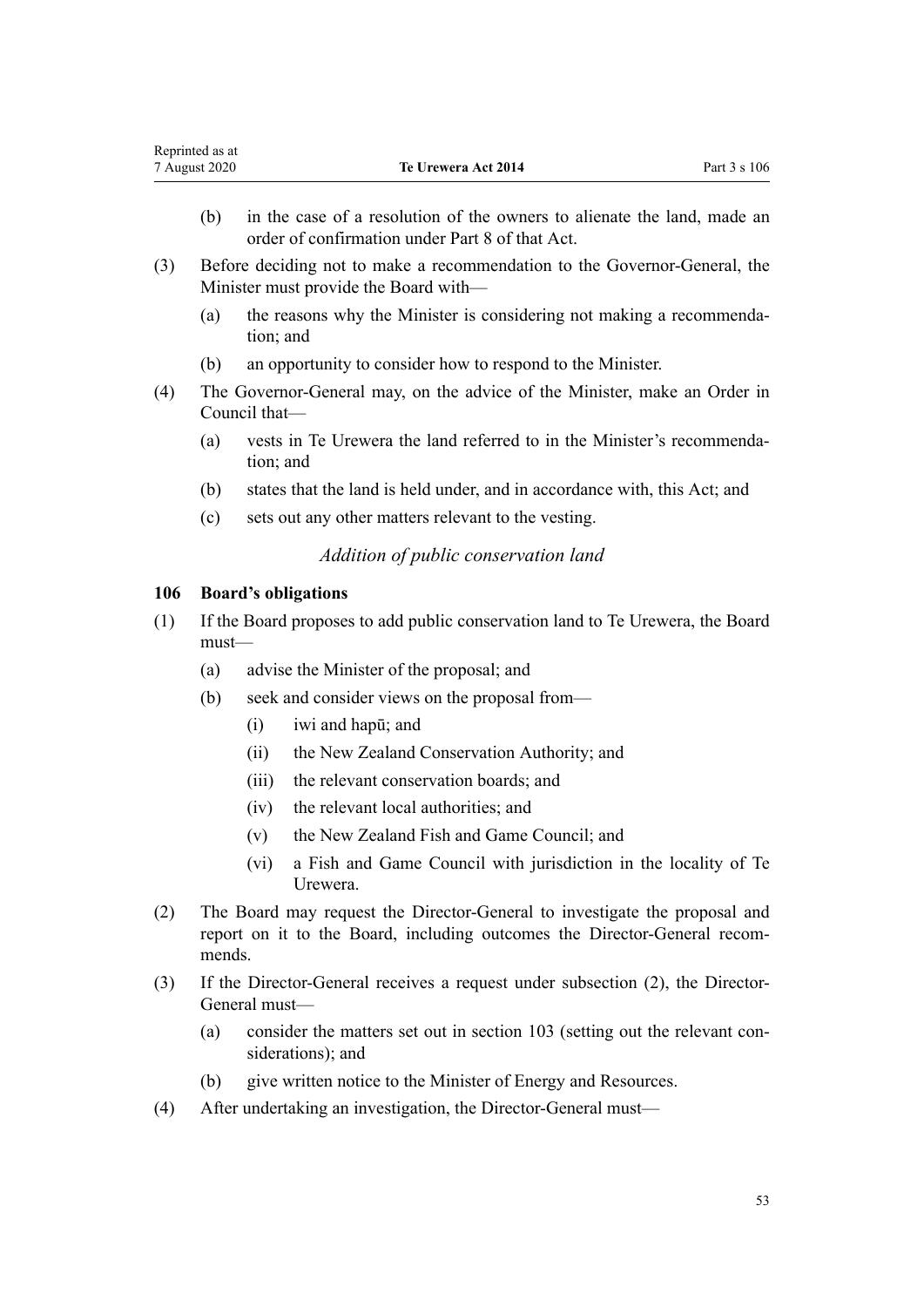|     | (a)                                                                                                                                                                                           | give public notice nationally of the draft report on the investigation, in<br>whatever manner the Director-General considers appropriate, stating<br>where the draft report may be viewed; and |
|-----|-----------------------------------------------------------------------------------------------------------------------------------------------------------------------------------------------|------------------------------------------------------------------------------------------------------------------------------------------------------------------------------------------------|
|     | (b)                                                                                                                                                                                           | invite public submissions on the report by a specified date, which must<br>be not less than 40 working days after the date of the notice; and                                                  |
|     | (c)                                                                                                                                                                                           | specify how submissions may be made and request submitters to state<br>whether they wish to be heard by the Director-General in support of their<br>submissions; and                           |
|     | (d)                                                                                                                                                                                           | provide submitters who wish to be heard with a reasonable opportunity<br>to appear and be heard; and                                                                                           |
|     | (e)                                                                                                                                                                                           | consider all submissions, written and oral, as long as they are relevant to<br>the investigation and comply with the conditions notified; and                                                  |
|     | (f)                                                                                                                                                                                           | prepare a final report.                                                                                                                                                                        |
| (5) |                                                                                                                                                                                               | The final report of the Director-General must include—                                                                                                                                         |
|     | (a)                                                                                                                                                                                           | an explanation of the process of the investigation; and                                                                                                                                        |
|     | (b)                                                                                                                                                                                           | a summary and evaluation of the submissions made on the report; and                                                                                                                            |
|     | (c)                                                                                                                                                                                           | the final outcomes recommended.                                                                                                                                                                |
| (6) |                                                                                                                                                                                               | The Director-General must provide the final report to the Board.                                                                                                                               |
| (7) | The Board must seek comment on that final report from the New Zealand Con-<br>servation Authority and relevant conservation boards.                                                           |                                                                                                                                                                                                |
| (8) |                                                                                                                                                                                               | Before making a recommendation to the Minister that all, part, or none of the<br>land referred to in the Director-General's final report be added to Te Urewera,<br>the Board must consider—   |
|     | (a)                                                                                                                                                                                           | the report of the Director-General and any comments received under<br>subsection $(7)$ ; and                                                                                                   |
|     | (b)                                                                                                                                                                                           | the matters set out in section 103.                                                                                                                                                            |
| (9) | If the Board is satisfied that the addition of the relevant land would benefit Te<br>Urewera, the Board may recommend to the Minister that all or part of the land<br>be added to Te Urewera. |                                                                                                                                                                                                |
| 107 |                                                                                                                                                                                               | <b>Minister's obligations</b>                                                                                                                                                                  |
| (1) |                                                                                                                                                                                               | The Minister must consider the recommendation received from the Board<br>under section $106(8)$ and may, if the Minister considers it appropriate,—                                            |
|     | (a)                                                                                                                                                                                           | recommend to the Governor-General that all or part of the land referred<br>to in the final report of the Director-General be added to Te Urewera; or                                           |
|     | (b)                                                                                                                                                                                           | decide not to make a recommendation to the Governor-General.                                                                                                                                   |
| (2) |                                                                                                                                                                                               | Before deciding not to make a recommendation to the Governor-General, the<br>Minister must provide the Board with—                                                                             |

Reprinted as at 7 August 2020

<span id="page-53-0"></span>Part 3 s 107 **Te Urewera Act 2014**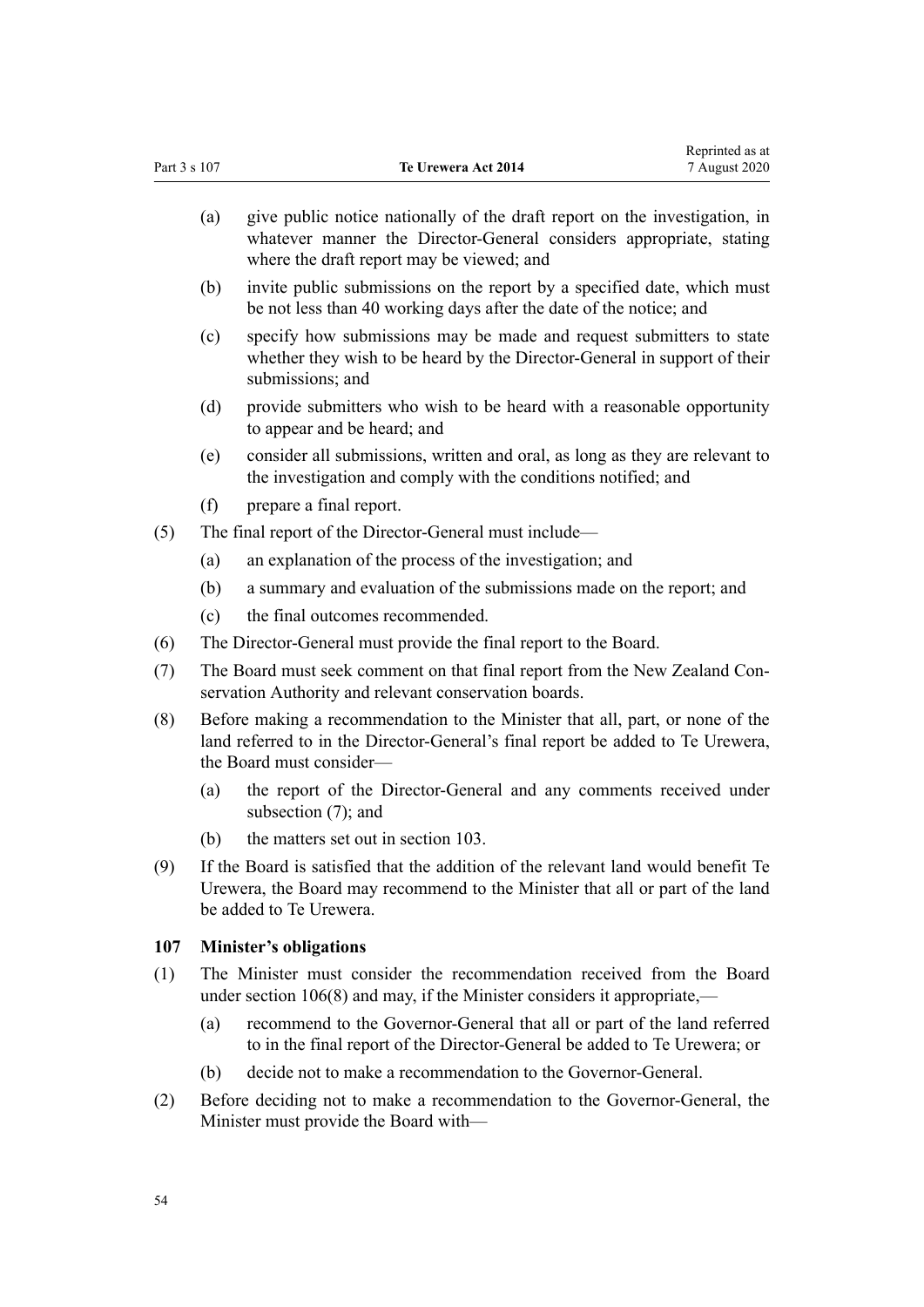- (a) the reasons why the Minister is considering not making a recommendation; and
- (b) an opportunity to consider how to respond to the Minister's concerns.
- (3) The Governor-General may, on the advice of the Minister, make an Order in Council that—
	- (a) frees the land to be added to Te Urewera of its status as public conservation land held or administered under conservation legislation; and
	- (b) vests that land in Te Urewera; and
	- (c) states that the land ceases to be vested in the Crown but is held in the name of Te Urewera under, and in accordance with, this Act; and
	- (d) sets out any other matters relevant to the vesting.

# *Registration of land added to Te Urewera*

# **108 Registration of land added to Te Urewera**

- (1) This section applies to land added at any time to Te Urewera by an Order in Council made under [section 105](#page-51-0) or [107.](#page-53-0)
- (2) After an Order in Council made under [section 105](#page-51-0) or [107](#page-53-0) comes into force, the Board, or a person authorised by the Board, must promptly apply in writing to the Registrar-General to create a new computer freehold register for Te Urewera land.
- (3) The Registrar-General must, in accordance with that application,—
	- (a) register the Order in Council obtained under [section 105](#page-51-0) or [107](#page-53-0) against any computer registers referred to in the Order and cancel such registers as to the land described in the Order in Council; and
	- (b) cancel the existing computer freehold register for Te Urewera land; and
	- (c) create, in the name of Te Urewera, 1 computer freehold register for the fee simple estate in Te Urewera land (being the land described in the Order in Council and the land in the computer freehold register in the name of Te Urewera immediately before that register is cancelled under paragraph (b)); and
	- (d) record on the computer freehold register—
		- (i) any interests that are registered, notified, or notifiable and are described in the application; and
		- (ii) a notation that the land is subject to this Act; and
		- (iii) for the purpose of [section 91](#page-45-0), a notation that the register is limited as to parcels.
- (4) Despite the registration of Te Urewera land in the name of Te Urewera, the Board must exercise and perform all the rights, duties, and powers of the regis-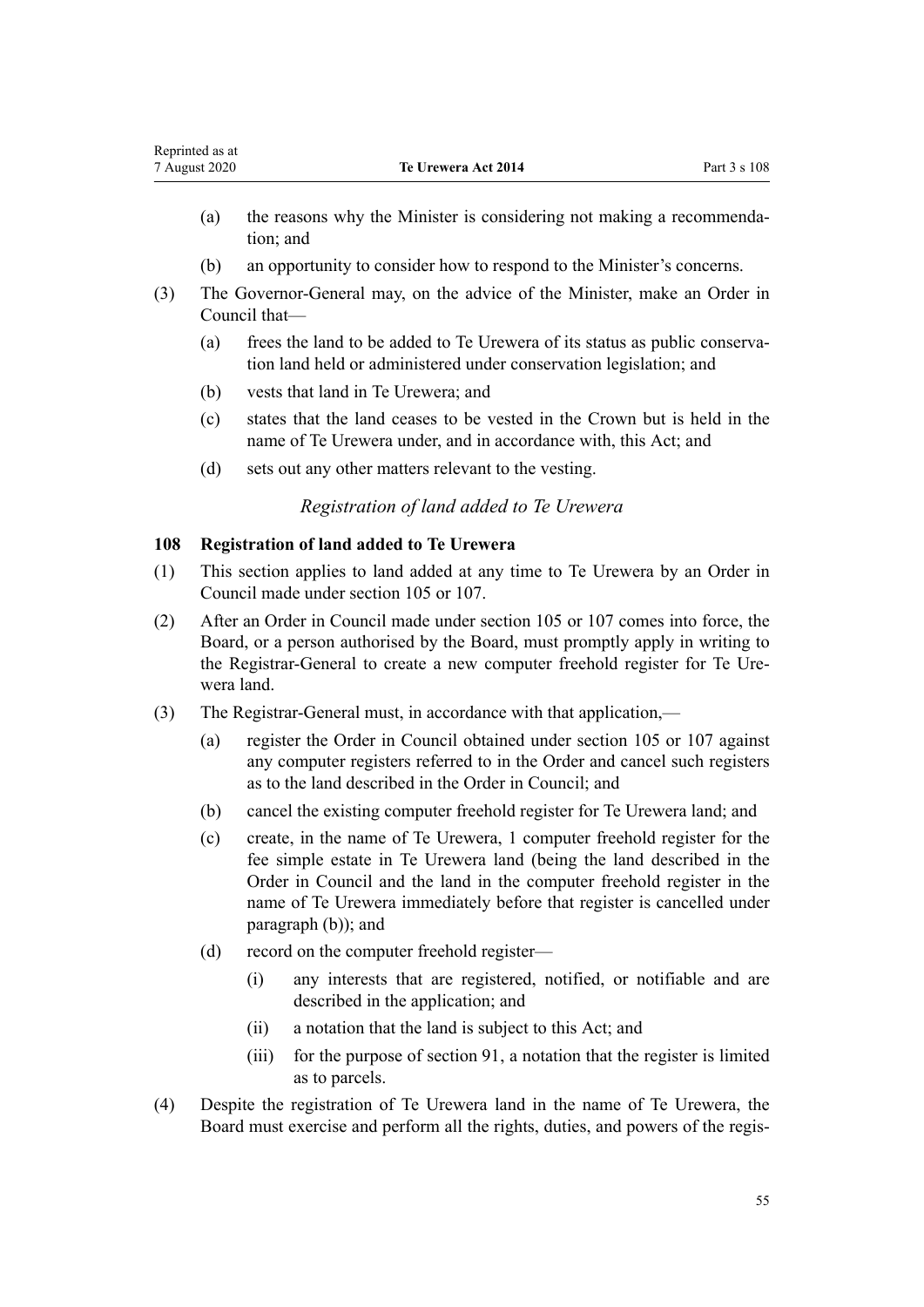tered proprietor of Te Urewera land on behalf of, and in the name of, Te Urewera.

- (5) The Registrar-General must have regard to subsection (4).
- (6) Subsection (3)—
	- (a) applies despite—
		- (i) the [Land Transfer Act 1952](http://legislation.govt.nz/pdflink.aspx?id=DLM269031) or any other enactment or rule of law; and
		- (ii) the fact that Te Urewera land is situated in 2 land registration districts; and
	- (b) is subject to the completion of any survey necessary to create a computer freehold register.

# *Unformed roads*

# **109 Stopping certain unformed roads adjoining Te Urewera land**

- (1) This section applies if a local authority—
	- (a) stops an unformed road adjoining Te Urewera for the purpose of adding that land to Te Urewera; and
	- (b) declares by public notice that the road is stopped.
- (2) The road ceases to be a road and the land vests in Te Urewera and becomes Te Urewera land.
- (3) The provisions of [Schedule 10](http://legislation.govt.nz/pdflink.aspx?id=DLM425592) of the Local Government Act 1974 apply to the stopping of a road under this section, except as this section provides otherwise.
- (4) Despite [section 100\(2\),](#page-49-0) [sections 103 to 105](#page-50-0) do not apply to land added to Te Urewera under this section.
- (5) The following provisions of the [Local Government Act 1974](http://legislation.govt.nz/pdflink.aspx?id=DLM415531) do not apply to the stopping of a road under this section:
	- (a) section  $342(1)(a)$  (to the extent that it requires the prior consent of the Minister for Land Information to be obtained):
	- (b) [section 345](http://legislation.govt.nz/pdflink.aspx?id=DLM420626) (which relates to the disposal of land not required for a road).

#### **110 Registration of land added to Te Urewera if road stopped**

- (1) The Board, or a person authorised by the Board, must promptly apply in writing to the Registrar-General to create a new computer freehold register for Te Urewera land.
- (2) The Registrar-General must, in accordance with that written application,—
	- (a) cancel the existing computer freehold register for Te Urewera land; and
	- (b) create, in the name of Te Urewera, 1 computer freehold register for the fee simple estate in Te Urewera land (being the stopped road and the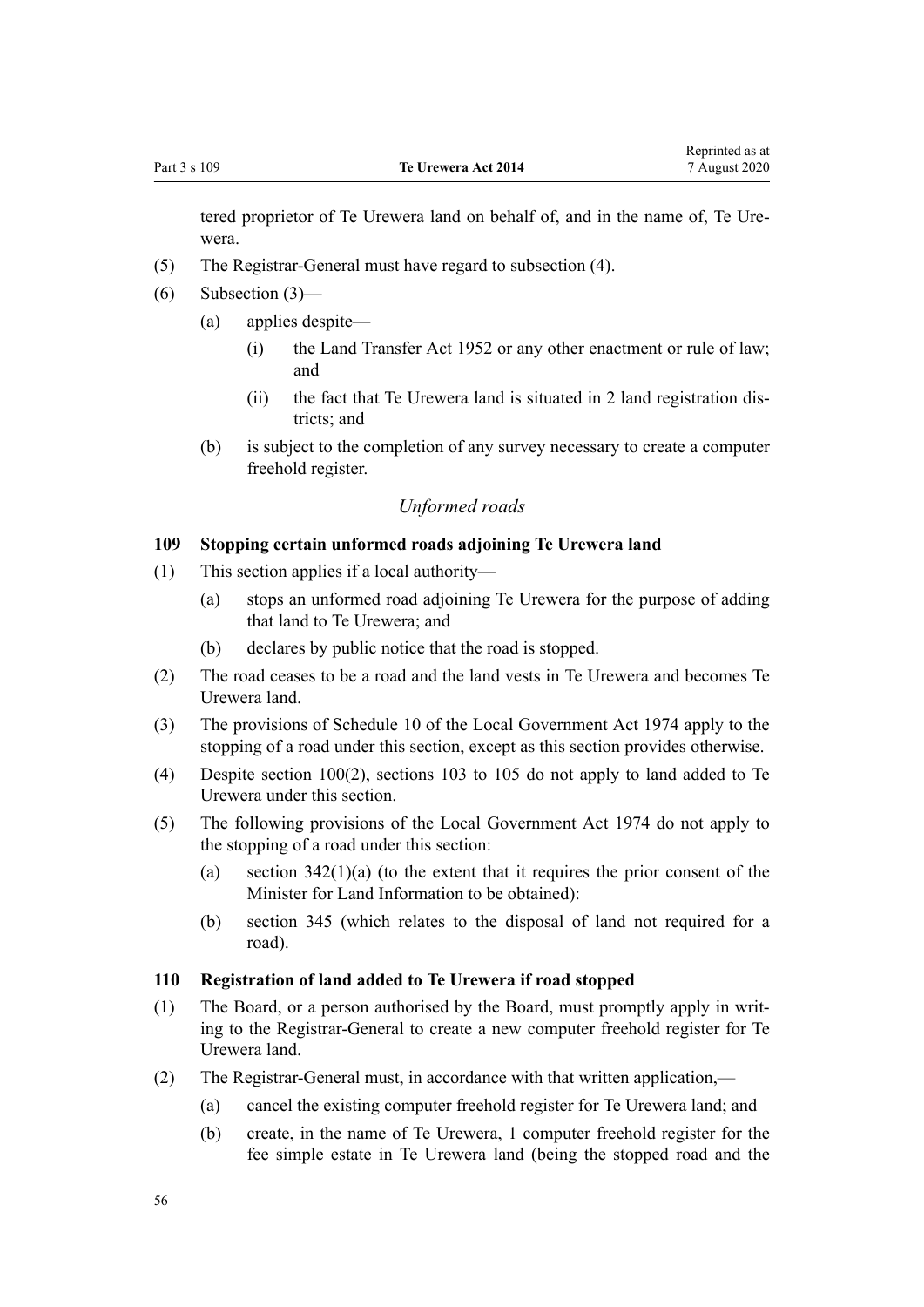<span id="page-56-0"></span>land in the computer freehold register in the name of Te Urewera immediately before that register was cancelled under paragraph (a)); and

- (c) record on the computer freehold register—
	- (i) any interests that are registered, notified, or notifiable and are described in the application; and
	- (ii) a notation that the land is subject to this Act; and
	- (iii) for the purpose of [section 91](#page-45-0), a notation that the register is limited as to parcels.
- (3) Despite the registration of Te Urewera land in the name of Te Urewera, the Board must exercise and perform all the rights, duties, and powers of the registered proprietor of Te Urewera land on behalf of, and in the name of, Te Urewera.
- (4) The Registrar-General must have regard to subsection (3).
- (5) Subsection (2)—
	- (a) applies despite—
		- (i) the Land Transfer Act 1952 or any other enactment or rule of law; and
		- (ii) the fact that Te Urewera land is situated in 2 land registration districts; and
	- (b) is subject to the completion of any survey necessary to create a computer freehold register.

# *Removal of land from Te Urewera*

# **111 Circumstances when land may be removed from Te Urewera**

- (1) No area of land may be removed from Te Urewera except by an Act of Parliament enacted after the commencement of this Act.
- (2) On the recommendation of the Board, the Minister may propose legislation for introduction to Parliament to remove an area of land from Te Urewera, but only—
	- (a) if the removal would enable a minor boundary adjustment to align Te Urewera more closely with natural boundaries or as a result of a resurvey; or
	- (b) if land is required for the realignment of an existing formed legal road, for a new legal road, or for the legalisation of an existing public road; or
	- (c) to facilitate the exchange of land to deal with an encroachment or to enhance the boundaries of Te Urewera; or
	- (d) if the land does not have natural, cultural, historic, or scientific values to justify its inclusion in Te Urewera.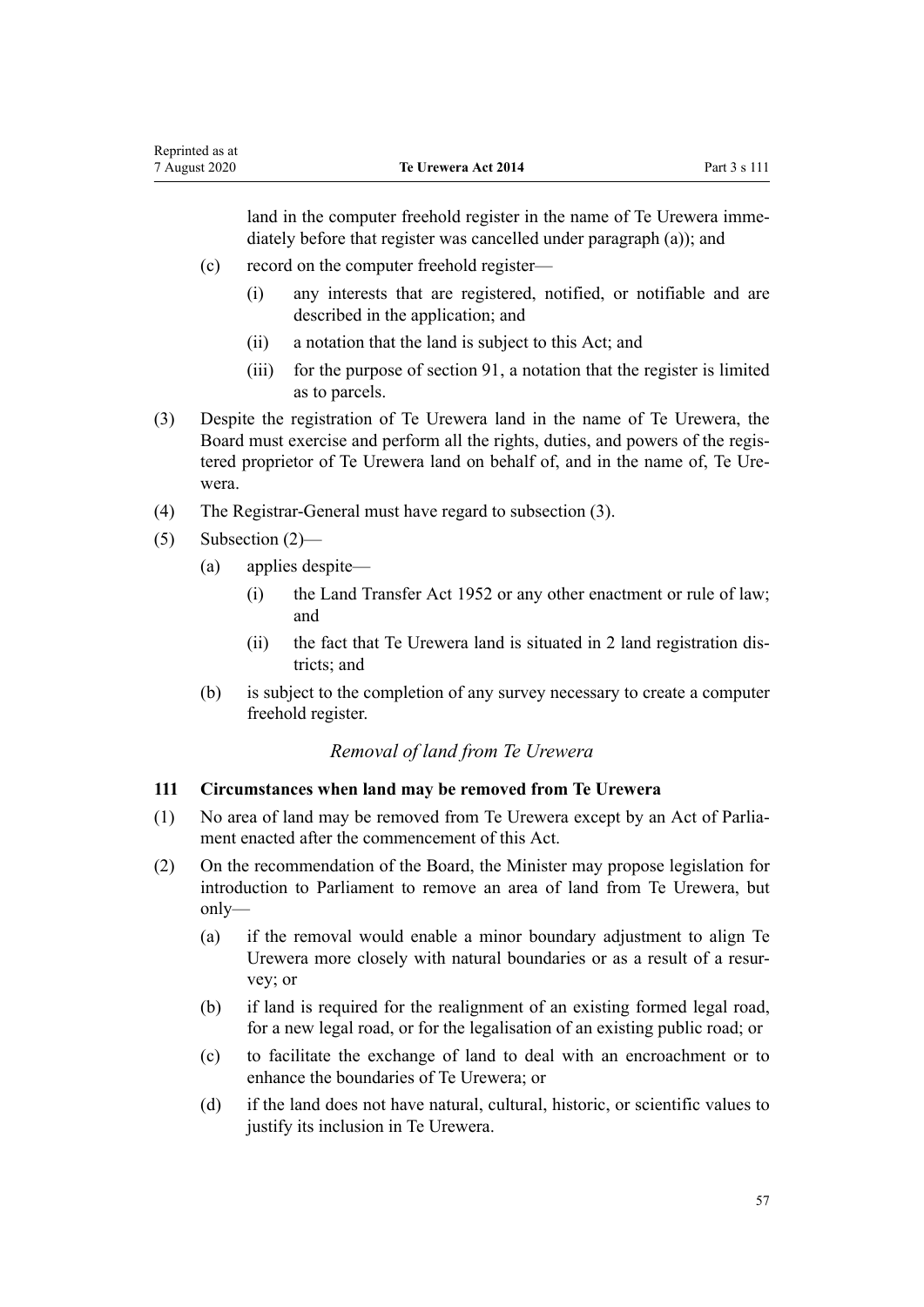Reprinted as at

- (3) If the proposal to remove land from Te Urewera has not been included in the management plan and the Board considers that its removal may be controversial, the Board must give public notice nationally seeking public comment on the proposal before making a recommendation under subsection (2).
- (4) [Section 11](http://legislation.govt.nz/pdflink.aspx?id=DLM231942) and [Part 10](http://legislation.govt.nz/pdflink.aspx?id=DLM236786) of the Resource Management Act 1991 do not apply—
	- (a) to the removal of land from Te Urewera; or
	- (b) to any matter incidental to, or required for the purpose of, the removal.
- (5) Land removed from Te Urewera under this section—
	- (a) ceases to be Te Urewera land; and
	- (b) is no longer subject to this Act.

# **112 Registration after land removed from Te Urewera**

- (1) If land is removed from Te Urewera under [section 111,](#page-56-0) the Board, or a person authorised by the Board, must promptly apply in writing to the Registrar-General to create a new computer freehold register for Te Urewera land.
- (2) The Registrar-General must, in accordance with that written application,—
	- (a) cancel the existing computer freehold register for Te Urewera land; and
	- (b) create, in the name of Te Urewera, 1 computer freehold register for the fee simple estate in Te Urewera land (being the land in the computer freehold register in the name of Te Urewera immediately before that register was cancelled under paragraph (a), but excluding the land removed in accordance with [section 111\)](#page-56-0); and
	- (c) record on the computer freehold register—
		- (i) any interests that are registered, notified, or notifiable and are described in the application; and
		- (ii) a notation that the land is subject to this Act; and
		- (iii) for the purpose of [section 91](#page-45-0), a notation that the register is limited as to parcels.
- (3) Despite the registration of Te Urewera land in the name of Te Urewera, the Board must exercise and perform all the rights, duties, and powers of the registered proprietor of Te Urewera land on behalf of, and in the name of, Te Urewera.
- (4) The Registrar-General must have regard to subsection (3).
- (5) Subsection (2)—
	- (a) applies despite—
		- (i) the [Land Transfer Act 1952](http://legislation.govt.nz/pdflink.aspx?id=DLM269031) or any other enactment or rule of law; and
		- (ii) the fact that Te Urewera land is situated in 2 land registration districts; and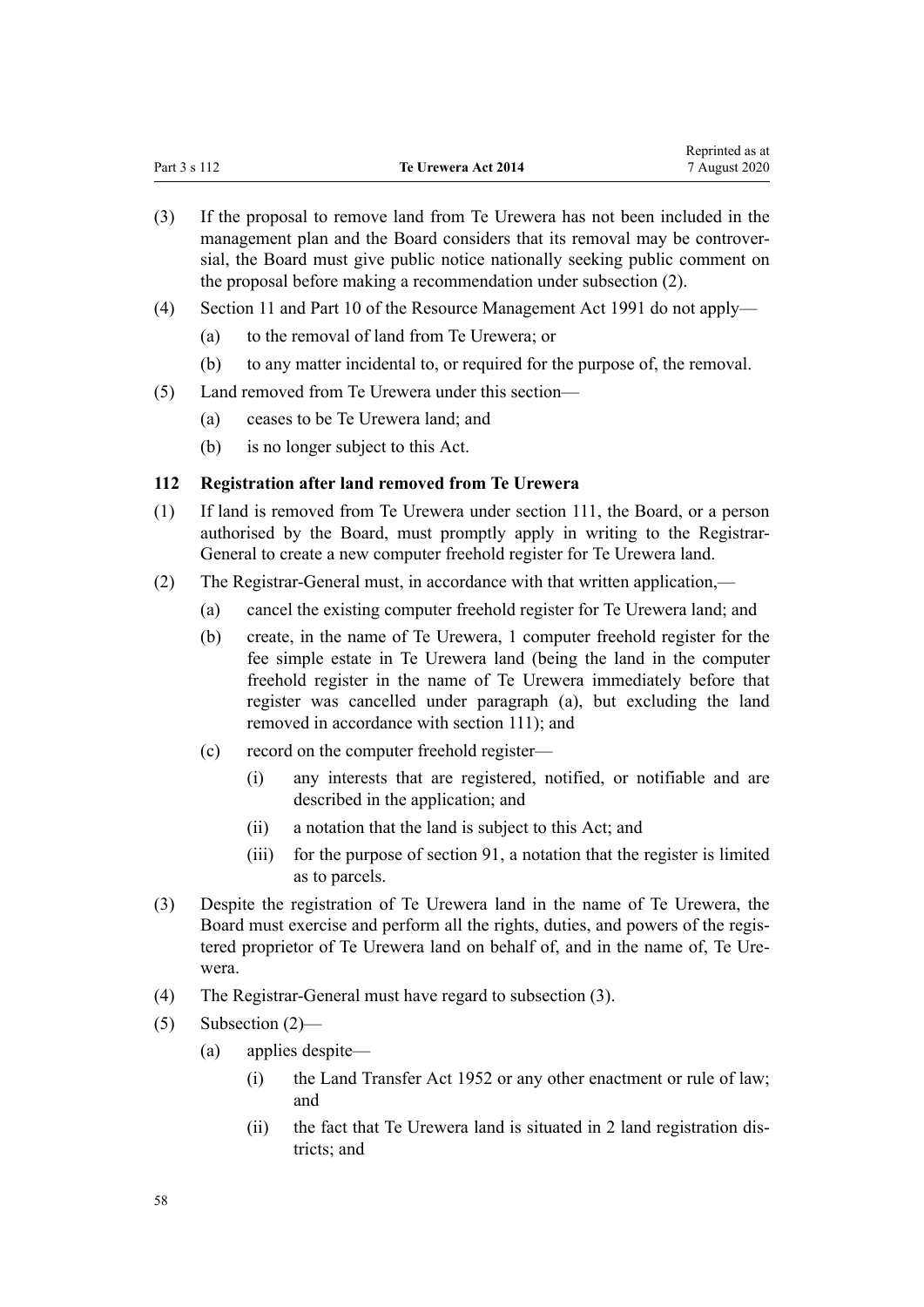<span id="page-58-0"></span>(b) is subject to the completion of any survey necessary to create a computer freehold register.

Subpart 3—Powers to establish special areas and to enter into covenants

# *Establishment of special areas within Te Urewera*

# **113 Recommendation to establish special areas in Te Urewera**

- (1) The Board may, if provided for in the management plan, recommend to the Minister that any of the following areas be established in any part of Te Urewera:
	- (a) a specially protected area:
	- (b) a wilderness area:
	- (c) an amenity area.
- (2) The Board must specify in its recommendation—
	- (a) the particular features that justify the area being established under this subpart; and
	- (b) the name proposed for the area.

### **114 Criteria for recommendations to establish special areas**

#### *Specially protected areas*

- (1) The Board may make a recommendation to establish a specially protected area in a specified part of Te Urewera, but only if the Board considers that there are special features or values in that part of Te Urewera that—
	- (a) are of particular importance in achieving the purpose of this Act; and
	- (b) justify the status of a specially protected area; and
	- (c) are of such importance that public access to that area should be controlled.

*Wilderness areas*

- (2) The Board may make a recommendation to establish a wilderness area in a specified part of Te Urewera, but only if the Board considers that there are particular natural and wilderness values in that part of Te Urewera that—
	- (a) are of particular importance in achieving the purpose of this Act; and
	- (b) justify the status of a wilderness area; and
	- (c) are of such importance that the restrictions set out in [sections 119](#page-60-0) and [120](#page-60-0) must apply.
- (3) An area set aside as a wilderness area must be sufficiently large, remote, and buffered to be affected by human influences only in minor ways.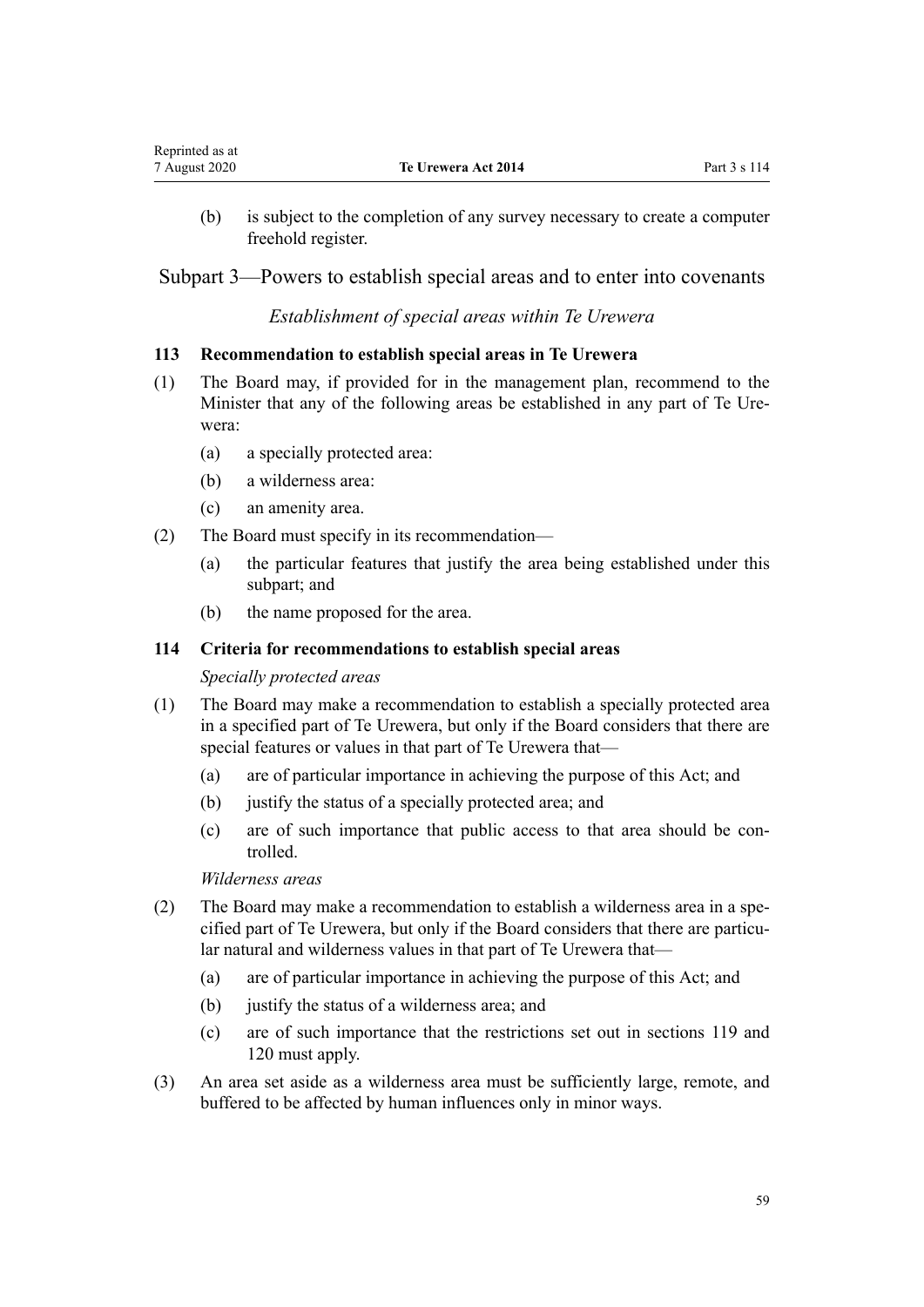*Amenity areas*

- (4) The Board may make a recommendation to establish an amenity area in a specified part of Te Urewera, but only if the Board considers that—
	- (a) the area should be set apart for the development of recreational, public, and cultural amenities and related services; and
	- (b) the development of those amenities and services cannot practicably be located outside Te Urewera; and
	- (c) the adverse effects on the rest of Te Urewera can be minimised.

#### **115 Determination of recommendation to establish special areas**

- (1) On receiving a recommendation from the Board under [section 113](#page-58-0), the Minister—
	- (a) must consider the Board's recommendation; and
	- (b) may request further information from the Board that the Minister considers relevant; and
	- (c) may by notice in the *Gazette* establish all or part of the area in the manner recommended by the Board, specifying the name of the area or may decline to accept the recommendation.
- (2) Before the Minister declines to accept a recommendation in whole or in part, the Minister must provide the Board with—
	- (a) the reasons why the Minister is considering not accepting the recommendation; and
	- (b) an opportunity to consider how to respond to the Minister's concerns.
- (3) The status of an area established under this section may be revoked or the boundaries of the area altered, on a recommendation of the Board and in accordance with subsections (1) and (2).

#### **116 Management of areas established under this subpart**

- (1) A specially protected area must be managed in accordance with—
	- (a) the management plan; and
	- (b) the purpose for which the area is established.
- (2) A wilderness area must be managed—
	- (a) in accordance with the management plan; and
	- (b) to preserve its indigenous natural resources; and
	- (c) to retain its wilderness qualities.
- (3) An amenity area must be managed in accordance with—
	- (a) the management plan; and
	- (b) the purpose for which the area is established.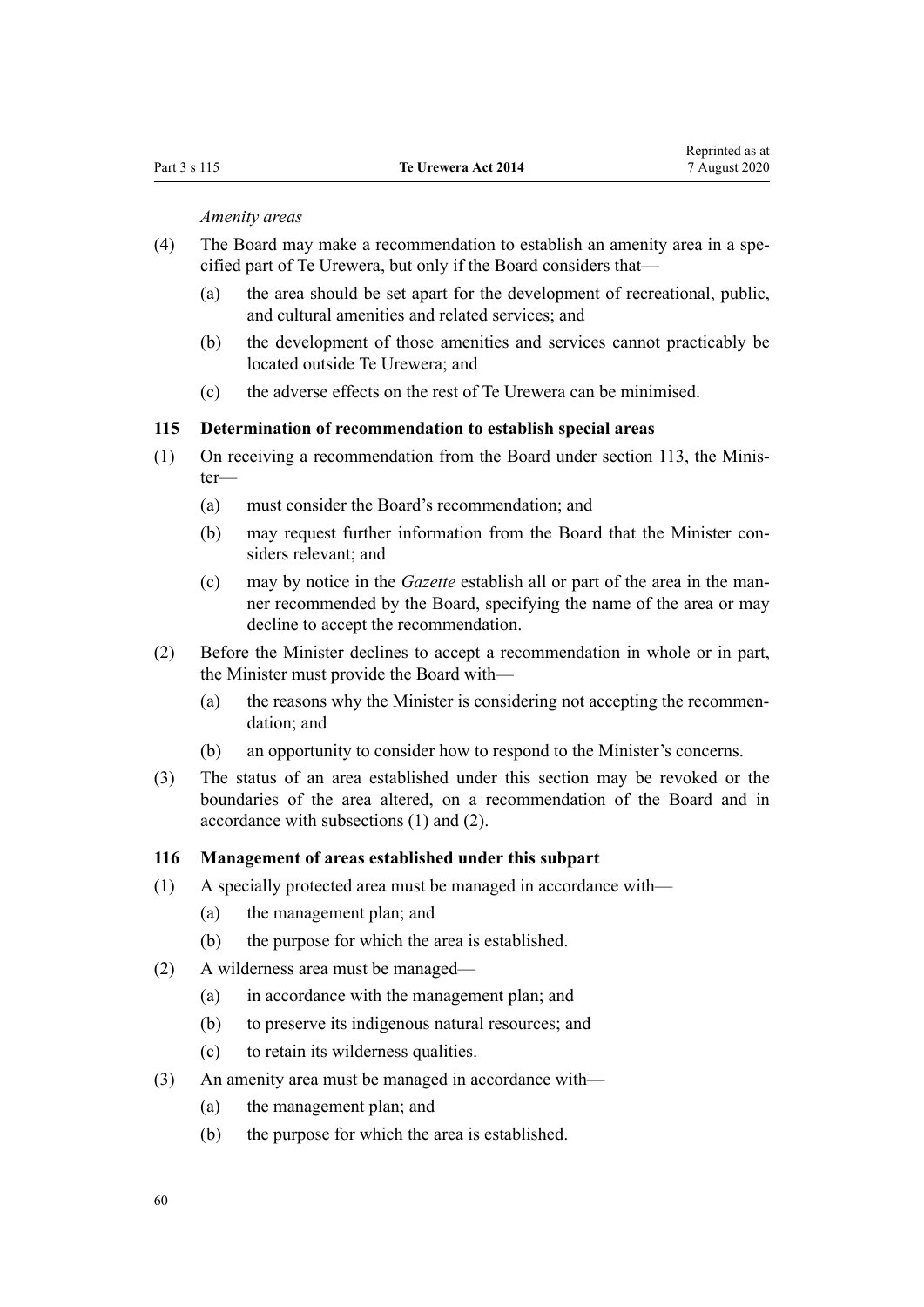#### <span id="page-60-0"></span>**117 Minister may propose establishing specially protected area**

- (1) The Minister may propose to the Board that a specially protected area be established in any part of Te Urewera.
- (2) The Board must consider the Minister's proposal and may, if it considers it appropriate, make a recommendation to that effect under [section 113](#page-58-0).

# *Specially protected areas*

### **118 Authorisation of activities in specially protected areas**

- (1) No person may enter a specially protected area unless that person—
	- (a) is authorised to do so by the Board; and
	- (b) complies with the conditions of the authorisation.
- (2) An authorisation may be issued subject to any conditions.
- (3) The Board must not issue an authorisation that would be inconsistent with the management plan.
- (4) If a specially protected area is established under section 117, the Board may allow the Minister to be responsible for issuing authorisations in relation to that area.

#### *Wilderness areas*

# **119 Restrictions on activities in wilderness areas**

- (1) While an area is set apart as a wilderness area,—
	- (a) its indigenous natural resources must be preserved; and
	- (b) the following activities are prohibited:
		- (i) constructing, erecting, or maintaining buildings, machinery, or apparatus in the area; and
		- (ii) taking into, or using animals, vehicles, or motorised vessels (including hovercraft and jet boats) in, the area; and
		- (iii) landing, hovering, or taking off of a helicopter or other motorised aircraft for the purpose of embarking or disembarking passengers or goods in the area:
		- (iv) constructing roads, tracks, or trails in the area.
- (2) The activities specified in subsection (1) must not be undertaken in a wilderness area unless authorised by the Board under section 120.

#### **120 Criteria for authorising activities in wilderness areas**

- (1) The Board may authorise an activity described in section 119, but only if it is satisfied that the proposed activity—
	- (a) is consistent with the management plan; and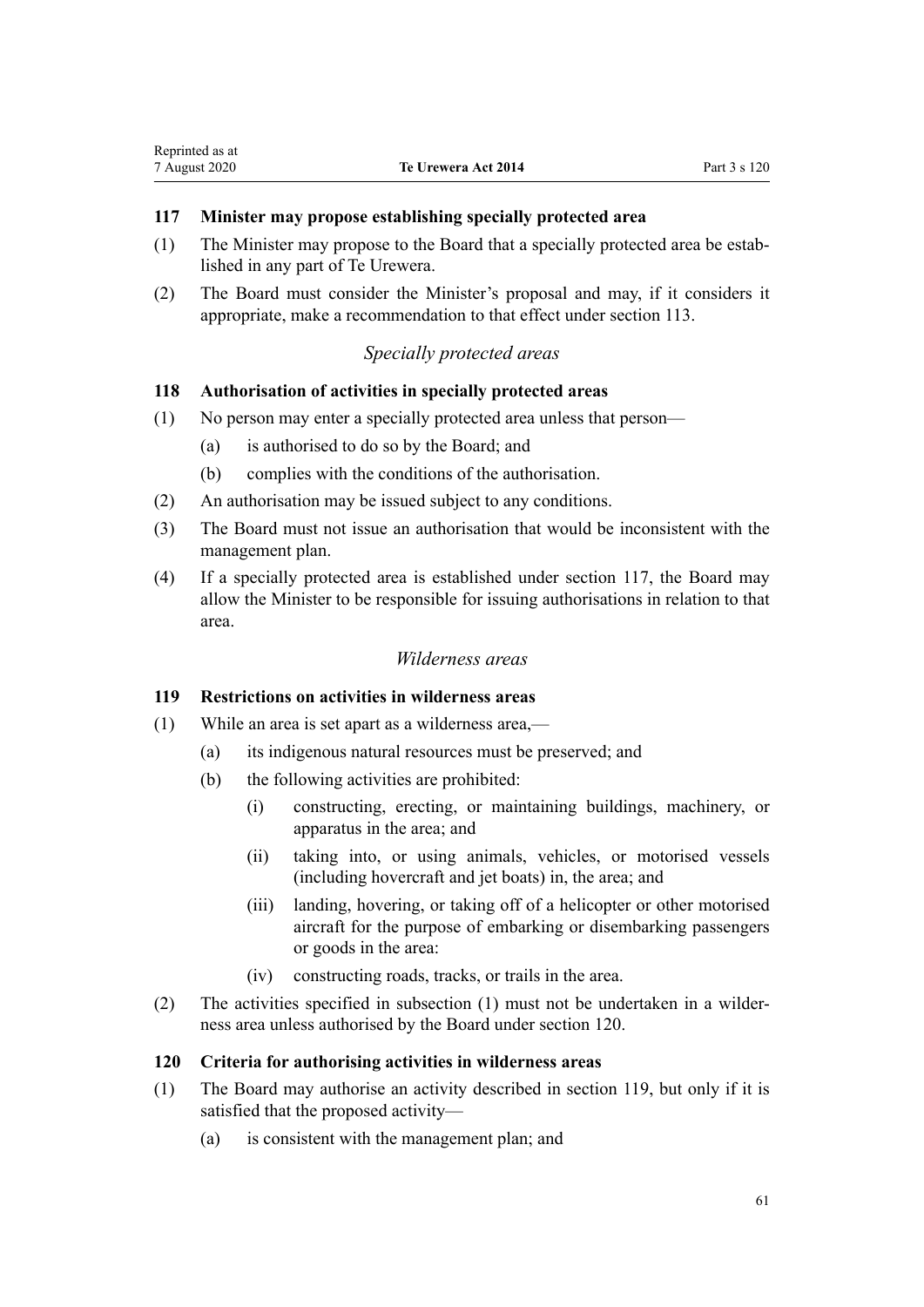- <span id="page-61-0"></span>(b) is necessary or desirable for preserving the indigenous natural resources in the wilderness area; and
- (c) is consistent with the purpose of this Act.
- (2) The Board may authorise any person to liberate any species of indigenous animal in a wilderness area if—
	- (a) the Board is satisfied that there is sufficient evidence of the species previously being present in the area; and
	- (b) the proposed liberation is not inconsistent with the management plan.

# *Amenity areas*

# **121 Limitation on purpose and principles**

While an area is set aside as an amenity area, the purpose and principles set out in [sections 4](#page-8-0) and [5](#page-8-0) apply in that area only to the extent that they are compatible with the development and operation of the recreational, public, and cultural amenities and services for which the amenity area is established.

# *Power to covenant land*

# **122 Board may enter into covenants**

- (1) The purpose of this section and sections 123 to 125 is to enable the Board, in its discretion, to enter into a covenant with the owner of private land outside Te Urewera (or with the lessee of the land, with the consent of the owner).
- (2) The purpose of entering into a covenant is to provide for the protection of the relevant land in a manner that contributes to achieving the purpose of this Act.
- (3) A covenant may be entered into only if—
	- (a) the Board is satisfied that the land over which a covenant is proposed meets the criteria set out in [section 101](#page-49-0); and
	- (b) the Board has considered the matters set out in [section 103](#page-50-0); and
	- (c) the owner of the land (or the lessee, with the consent of the owner) is willing to enter into a covenant that provides for the management of the land in a manner that will achieve the purpose of the covenant.
- (4) The Board must meet all the costs associated with entering into a covenant.

# **123 Scope of covenants**

- (1) A covenant entered into under section 122 may be in perpetuity or for any term specified in the covenant document.
- (2) In the case of a covenant applying to any Māori freehold land, a covenant may be in perpetuity, but subject to a condition that, at intervals of not less than 25 years, the objectives, conditions, and continuation of the covenant be reviewed, with a power to terminate the covenant—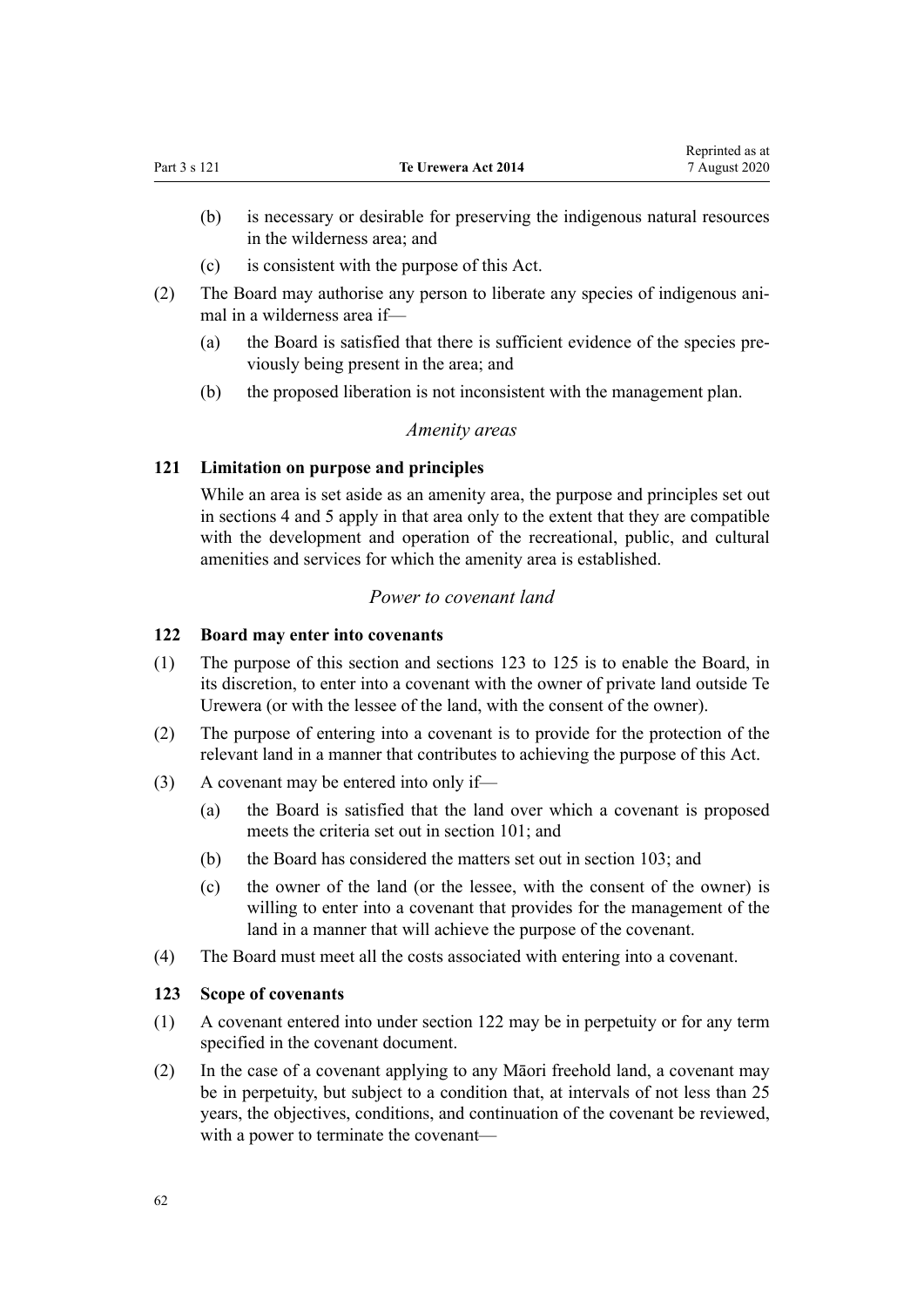- (a) by agreement; or
- (b) by notice of either party of not less than 6 months.
- (3) The Board must have regard to the manawhenua of the owner or lessee in a review under subsection (2).

#### **124 Compliance and enforcement**

- (1) For the duration of a covenant, the following provisions apply to the covenanted land, as far as they are applicable and with the necessary modifications, as if the land were part of Te Urewera:
	- (a) [clauses 6 to 12](#page-101-0) of Schedule 4 (which relate to the powers of warranted officers):
	- (b) [sections 76](#page-38-0) and [77](#page-40-0) (which set out the offences applying in Te Urewera).
- (2) Subsection (1) applies subject to the terms and conditions of the covenant.

#### **125 Legal effect and registration of covenant**

- (1) Despite any other enactment or rule of law or equity, a covenant runs with the covenanted land and binds the land with the burden of the covenant.
- (2) A covenant is deemed to be an interest in land for the purposes of the [Land](http://legislation.govt.nz/pdflink.aspx?id=DLM269031) [Transfer Act 1952](http://legislation.govt.nz/pdflink.aspx?id=DLM269031).
- (3) The Board, or a person authorised by the Board, must lodge the covenant for registration with the Registrar-General who must record on a computer register for the land a notation that the land is subject to a covenant under [sections 122](#page-61-0) [to 124](#page-61-0).
- (4) Subsection (3) is subject to the completion of a survey if the land to which the covenant applies is not already defined in accordance with rules made under [section 49](http://legislation.govt.nz/pdflink.aspx?id=DLM142600) of the Cadastral Survey Act 2002 or under any previous survey regulations.

Subpart 4—Provisions relating to certain parts of Te Urewera

#### *Ruakituri Wilderness Area*

#### **126 Ruakituri Wilderness Area**

The Ruakituri Wilderness Area established under the [National Parks Act 1980](http://legislation.govt.nz/pdflink.aspx?id=DLM36962) by notice published in the *Gazette* (2006, page 405) continues to be set apart and managed as a wilderness area under this Act as if it were gazetted under this Act.

## *Te Whāiti*

#### **127 Status of Te Whāiti changed**

(1) Te Whāiti (being part of Te Urewera National Park) ceases to be a national park under the [National Parks Act 1980.](http://legislation.govt.nz/pdflink.aspx?id=DLM36962)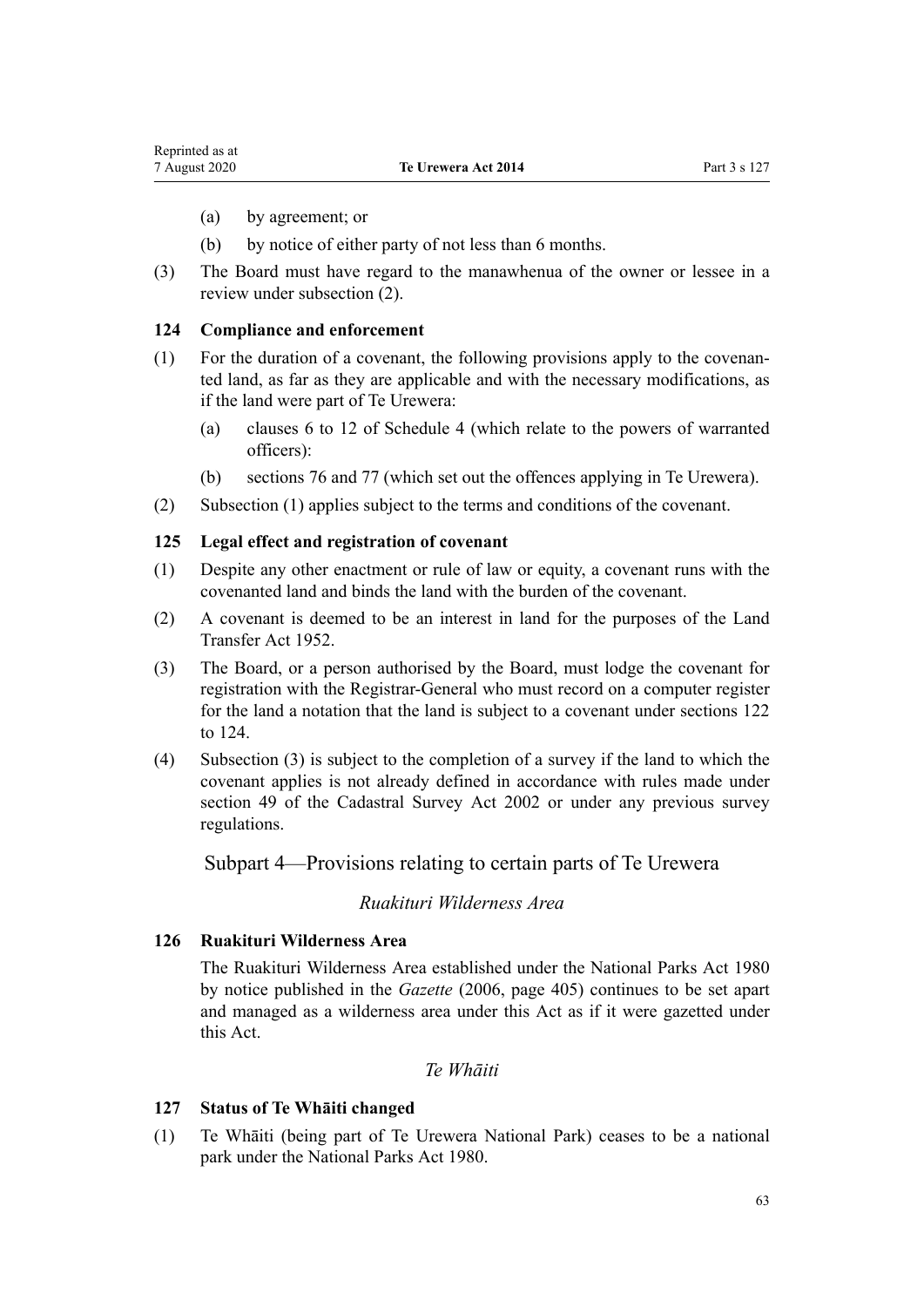<span id="page-63-0"></span>

|              |                     | Reprinted as at |
|--------------|---------------------|-----------------|
| Part 3 s 128 | Te Urewera Act 2014 | 7 August 2020   |

- (2) Te Whāiti is declared to be a conservation area under the [Conservation Act](http://legislation.govt.nz/pdflink.aspx?id=DLM103609) [1987](http://legislation.govt.nz/pdflink.aspx?id=DLM103609) and becomes part of the Whirinaki Te Pua-a-Tāne Conservation Park, to be held and managed under that Act.
- (3) However, Te Whāiti continues to be protected as if it were part of a national park.
- (4) The status of Te Whāiti as a conservation area and part of the Whirinaki Te Pua-a-Tāne Conservation Park cannot be revoked except by an Act of Parliament.
- (5) In this section, **Te Whāiti** means the land identified on the plan labelled Te Whāiti in part 2.2 of the attachments, being 593.8760 hectares, more or less, being Sections 3, 7, and 8 Block V Ahikereru Survey District and Sections 6 and 7 Block VI Ahikereru Survey District. All Instrument S529245 (South Auckland District).

# *Onepoto*

# **128 Status of Onepoto changed**

- (1) The part of Onepoto that is a national park (being part of Te Urewera National Park)—
	- (a) ceases to be a national park under the [National Parks Act 1980;](http://legislation.govt.nz/pdflink.aspx?id=DLM36962) and
	- (b) is declared to be a conservation area under the [Conservation Act 1987](http://legislation.govt.nz/pdflink.aspx?id=DLM103609), while continuing to be protected as if it were a national park under the [National Parks Act 1980.](http://legislation.govt.nz/pdflink.aspx?id=DLM36962)
- (2) The part of Onepoto that has a secondary use designation as a national park ceases to have that designation, but is declared by this section to have a secondary use designation as a conservation area.
- (3) The part of Onepoto referred to—
	- (a) in subsection (1) is Part Section 5 and Section 6 Block 1 Waiau Survey District Balance *Gazette* notice 76439 (Gisborne Land District); and
	- (b) in subsection (2) is Sections 18 and 19 SO 8881 and Section 7 Block 1 Waiau Survey District Balance *Gazette* notice 79491 (secondary use) as noted on computer freehold register GS5B/673 (Gisborne Land District).

*Tāwhiuau Maunga and Ngāti Manawa interests in western parts of Te Urewera*

# **129 Interpretation**

(1) In this section and [sections 130 to 135](#page-64-0),—

**Ngāti Manawa area of interest** has the meaning given in Part 13 of the Ngāti Manawa deed of settlement

**Ngāti Manawa deed of settlement** has the meaning given to **deed of settlement** in [section 10](http://legislation.govt.nz/pdflink.aspx?id=DLM3276821) of the Ngāti Manawa Claims Settlement Act 2012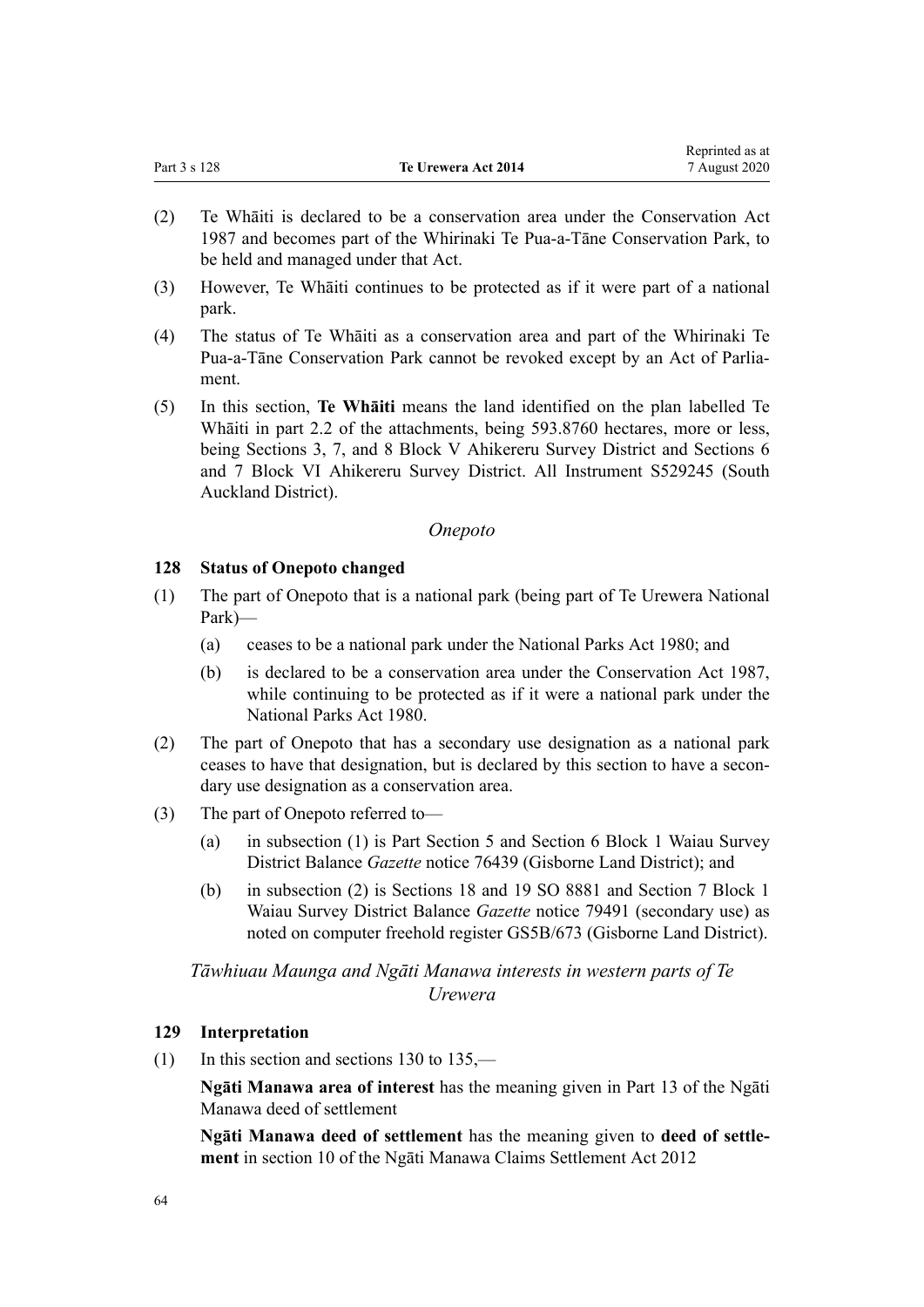<span id="page-64-0"></span>**Ngāti Manawa values** has the meaning given in [section 10](http://legislation.govt.nz/pdflink.aspx?id=DLM3276821) of the Ngāti Manawa Claims Settlement Act 2012

**protection principles** has the meaning given in [section 10](http://legislation.govt.nz/pdflink.aspx?id=DLM3276821) of the Ngāti Manawa Claims Settlement Act 2012

**Tangiharuru** means the Ngāti Manawa ancestor of that name

#### **Tāwhiuau area**—

- (a) means the land defined as Tāwhiuau in [section 10](http://legislation.govt.nz/pdflink.aspx?id=DLM3276821) of the Ngāti Manawa Claims Settlement Act 2012; and
- (b) includes Tāwhiuau Maunga

**Tāwhiuau Maunga** means the land described in [Part 2](#page-68-0) of Schedule 1

**trustees of Te Rūnanga o Ngāti Manawa** has the meaning given in [section 10](http://legislation.govt.nz/pdflink.aspx?id=DLM3276821) of the Ngāti Manawa Claims Settlement Act 2012.

(2) The [Ngāti Manawa Claims Settlement Act 2012](http://legislation.govt.nz/pdflink.aspx?id=DLM3276800) is consequentially amended in the manner shown in [Schedule 5](#page-112-0).

# **130 Vesting of Tāwhiuau Maunga in name of Tangiharuru**

- (1) Tāwhiuau Maunga—
	- (a) ceases to be part of Te Urewera National Park and held under the [National Parks Act 1980;](http://legislation.govt.nz/pdflink.aspx?id=DLM36962) and
	- (b) is not part of Te Urewera.
- (2) The fee simple estate in Tāwhiuau Maunga is vested in the name of Tangiharuru.
- (3) The land vested by subsection (2) must not be alienated, mortgaged, charged, or otherwise disposed of, other than by the grant of a lease or an easement by the Board under [section 62\(1\).](#page-32-0)
- (4) Despite subsection (1), for management purposes Tāwhiuau Maunga is to be treated as if it were part of Te Urewera and subject to this Act.
- (5) A concession in the form of a lease, licence, or an easement over any part of the land vested by subsection (3) must not be granted without the written consent of the trustees of Te Rūnanga o Ngāti Manawa.

#### **131 Registration of Tāwhiuau Maunga in name of Tangiharuru**

- (1) The Registrar-General must, in accordance with a written application by a person authorised by the Director-General,—
	- (a) create, in the name of Tangiharuru, 1 computer freehold register for the fee simple estate in Tāwhiuau Maunga; and
	- (b) record on the computer freehold register—
		- (i) any interests that are registered, notified, or notifiable, and are described in the application; and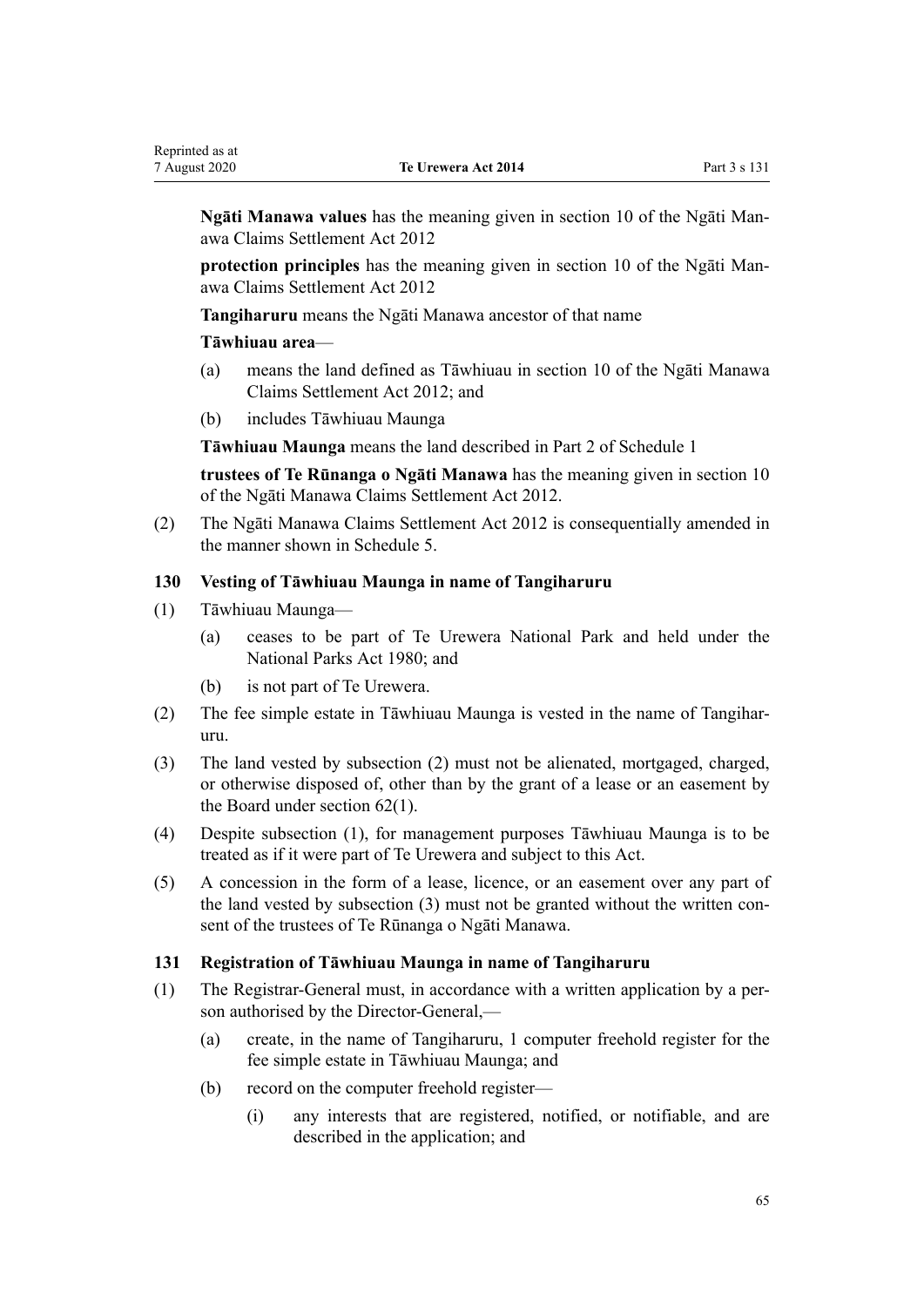- (ii) a notation that the land is subject to this Act; and
- (iii) for the purpose of [section 91](#page-45-0), a notation that the register is limited as to parcels.
- (2) The interests referred to in subsection  $(1)(b)(i)$  include the Te Urewera easements referred to in paragraphs (a) and (b) of the definition of Te Urewera easements in [section 88](#page-43-0).
- (3) The computer freehold register required by subsection (1) must be created not later than 24 months after the settlement date.
- (4) Subsection (1) applies despite the Land Transfer Act 1952 or any other enactment or rule of law.
- (5) For the purposes of any registration matter relating to a concession granted by the Board under [section 62\(1\)](#page-32-0), the Registrar-General may only register the interest if the document presented for registration is accompanied by the written consent of the trustees of Te Rūnanga o Ngāti Manawa.
- (6) The Registrar-General must have regard to section 132(1).

# **132 Role of trustees of Te Rūnanga o Ngāti Manawa**

- (1) On and from the date when the fee simple estate in Tāwhiuau Maunga is registered in the name of Tangiharuru under [section 131,](#page-64-0) the trustees of Te Rūnanga o Ngāti Manawa, except as otherwise provided in this Act,—
	- (a) have all the duties, powers, and rights of the registered proprietor of Tāwhiuau Maunga; and
	- (b) must perform the duties, and exercise the powers and rights, in their own names and not in the name of Tangiharuru.
- (2) On and from the date of registration of Tāwhiuau Maunga, [section 100](http://legislation.govt.nz/pdflink.aspx?id=DLM3277079) of the Ngāti Manawa Claims Settlement Act 2012 ceases to apply to Tāwhiuau Maunga.

#### **133 Management of Tāwhiuau area**

- (1) This section applies to the following kinds of decisions made in relation to the Tāwhiuau area by the Board or Minister of Conservation:
	- (a) a decision that relates solely to the Tāwhiuau area:
	- (b) a decision that may have a significant effect on the Tāwhiuau area or Ngāti Manawa values and protection principles.
- (2) In making a decision of a kind described in subsection (1), the Board or the Minister of Conservation, as appropriate, must—
	- (a) engage with the trustees of Te Rūnanga o Ngāti Manawa; and
	- (b) have particular regard for the fact that Tāwhiuau Maunga is vested in Tangiharuru; and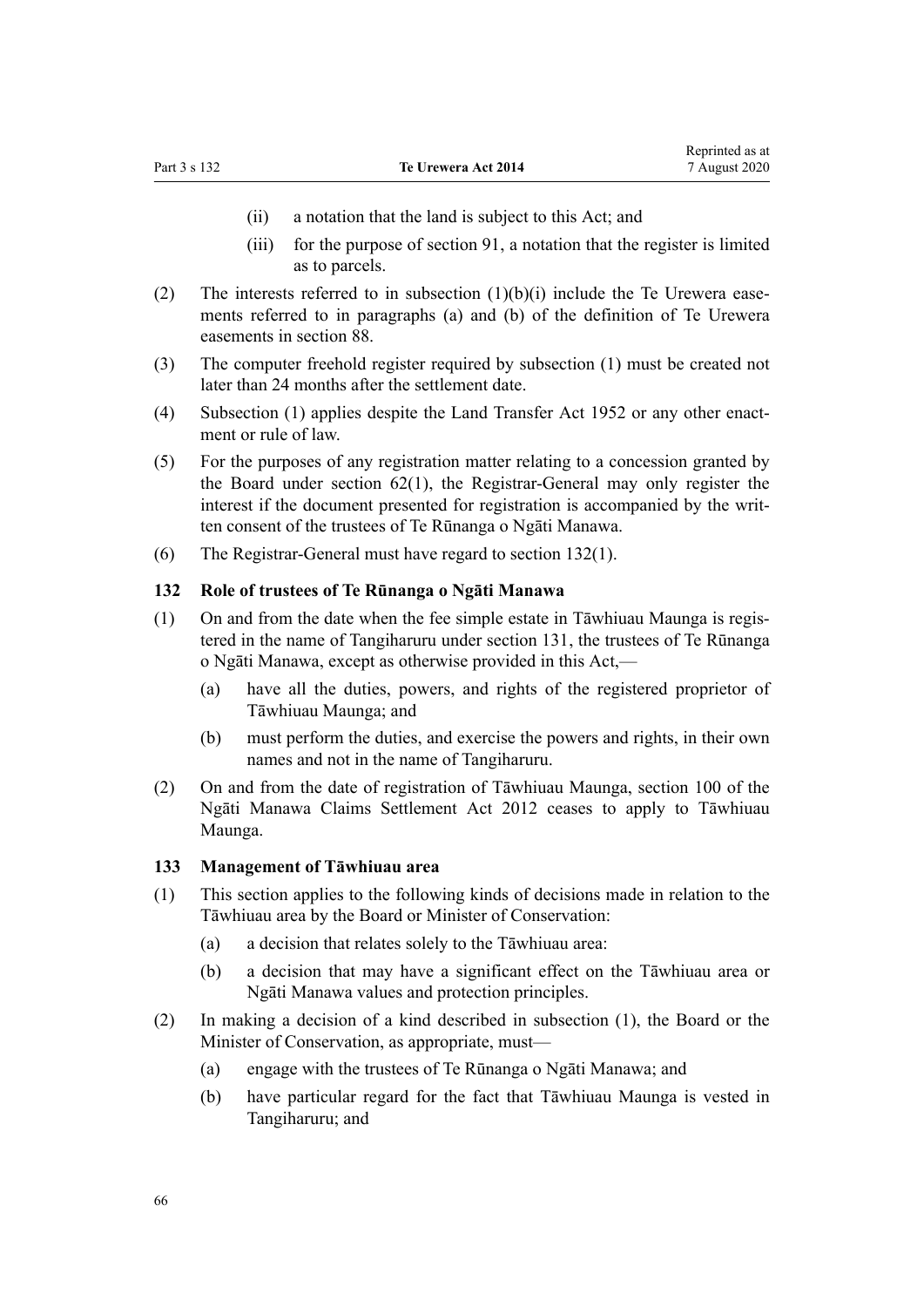(c) not make a decision that is inconsistent with Ngāti Manawa values and protection principles.

# **134 Agreement between trustees of Te Rūnanga o Ngāti Manawa and Te Urewera Board**

In order to recognise Ngāti Manawa's interests within the western parts of Te Urewera that are in the Ngāti Manawa area of interest, the trustees of Te Rūnanga o Ngāti Manawa and the Board must, not later than 24 months after the settlement date, enter into an agreement to make provision for how the Board and the trustees of Te Rūnanga o Ngāti Manawa will conduct their relationship—

- (a) in matters relating to the management and administration of the area of Te Urewera where Ngāti Manawa have existing redress under the [Ngāti](http://legislation.govt.nz/pdflink.aspx?id=DLM3276800) [Manawa Claims Settlement Act 2012;](http://legislation.govt.nz/pdflink.aspx?id=DLM3276800) and
- (b) in other matters of interest to both the Board and the trustees of Te Rūnanga o Ngāti Manawa, such as—
	- (i) the process by which the parties will interact; and
	- (ii) the consideration of Ngāti Manawa's values; and
	- (iii) the involvement of Ngāti Manawa in relevant decision-making processes.

# **135 Application of other provisions**

Reprinted as at

The following provisions apply to Tāwhiuau Maunga as if the references to Te Urewera land and Te Urewera establishment land were references to Tāwhiuau Maunga:

- (a) [section 64](#page-33-0) (which provides for the status of Te Urewera land under the Crown Minerals Act 1991), except that the Board must obtain the written consent of the trustees of Te Rūnanga o Ngāti Manawa before it may enter into or vary an access arrangement under [section 61](http://legislation.govt.nz/pdflink.aspx?id=DLM246714) of the Crown Minerals Act 1991 in respect of Tāwhiuau Maunga:
- (b) [sections 91](#page-45-0) and [92](#page-45-0) (which protect the interests of registered owners of land adjacent to Te Urewera land and existing interests over establishment land):
- (c) [section 93](#page-46-0) (which provides for how certain other enactments apply to Te Urewera land):
- (d) [section 95](#page-46-0) (which provides for the ownership of improvements on Te Urewera establishment land):
- (e) [section 96](#page-47-0) (which excludes certain liabilities).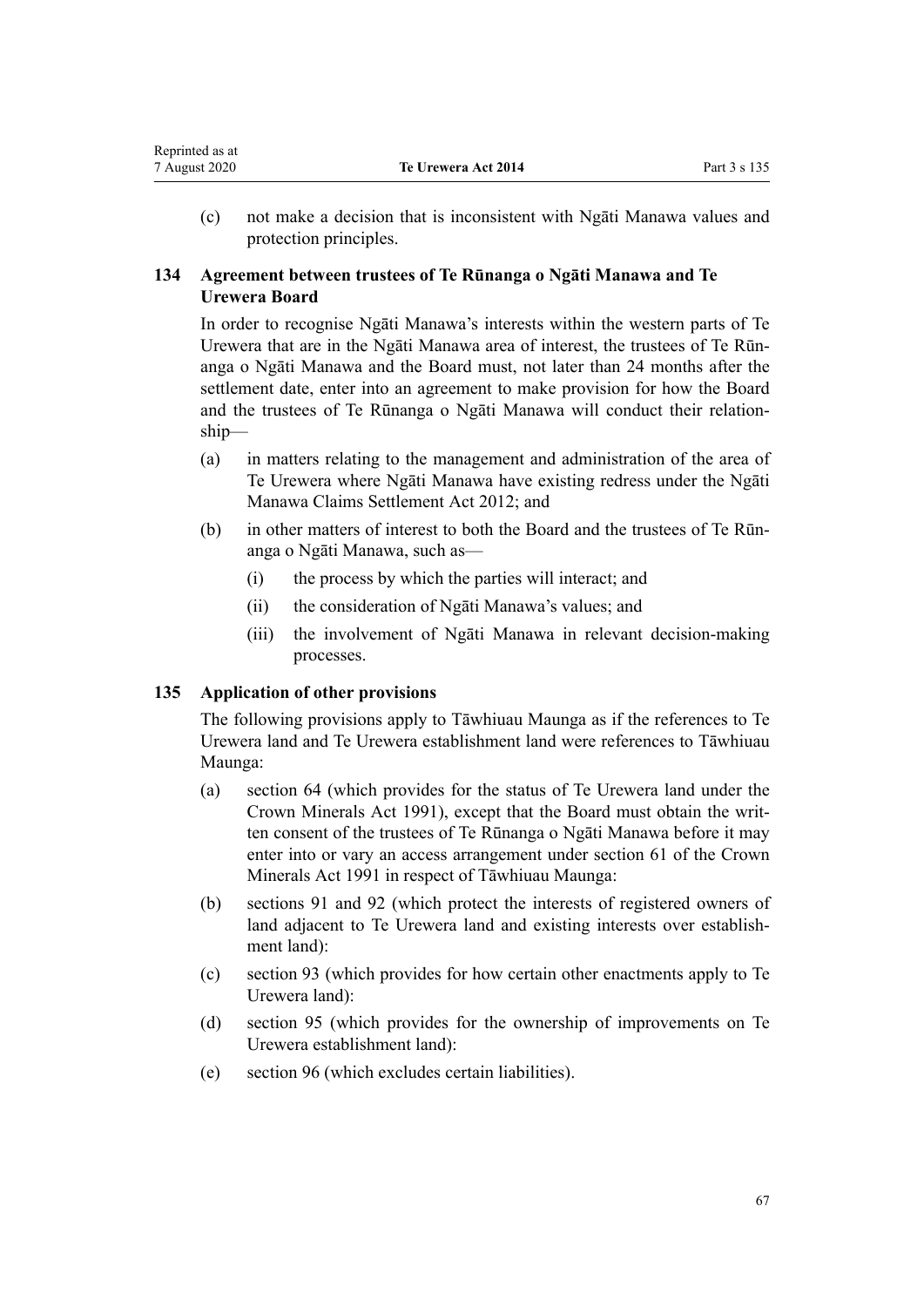#### *Interests of Ngāti Whare in certain parts of Te Urewera*

# **136 Agreement between trustees of Te Rūnanga o Ngāti Whare and Te Urewera Board**

- (1) Not later than 24 months after the settlement date, the Board must enter into an agreement with the trustees of Te Rūnanga o Ngāti Whare to make provision for how the trustees of Te Rūnanga o Ngāti Whare and the Board will conduct their relationship in matters relating to the management and administration of certain western parts of Te Urewera and other agreed matters of interest to both the Board and Ngāti Whare.
- (2) The purpose of subsection (1) is to provide for the recognition of, and to reflect,—
	- (a) the special association and customary interest of Ngāti Whare in relation to parts of Te Urewera; and
	- (b) the close relationship between Te Rūnanga o Ngāti Whare and Tūhoe Te Uru Taumatua.
- (3) In this section, **trustees of Te Rūnanga o Ngāti Whare** has the meaning given in [section 10](http://legislation.govt.nz/pdflink.aspx?id=DLM4339919) of the Ngāti Whare Claims Settlement Act 2012.

*Interests of Ngāti Ruapani ki Waikaremoana in Waikaremoana area*

#### **137 Interests of Ngāti Ruapani ki Waikaremoana in Waikaremoana area**

- (1) As soon as practicable after the settlement date, the Board and Ngāti Ruapani ki Waikaremoana must commence discussions for the purpose of entering into a memorandum of understanding that records how the Board will work with Ngāti Ruapani ki Waikaremoana in undertaking processes under this Act that affect the interests of Ngāti Ruapani ki Waikaremoana in the Waikaremoana area.
- (2) Legislation enacted to give effect to a settlement of the historical claims of Ngāti Ruapani ki Waikaremoana may provide for the memorandum of understanding entered into under subsection (1) to terminate.
- (3) Subsection (2) applies if the Crown and Ngāti Ruapani ki Waikaremoana agree that redress provided to Ngāti Ruapani ki Waikaremoana under other legislation supersedes the matters set out in the memorandum of understanding.

# Subpart 5—Consequential amendments to other Acts

#### **138 Amendment to other Acts**

Amend the Acts specified in [Schedule 5](#page-112-0) in the manner specified in that schedule.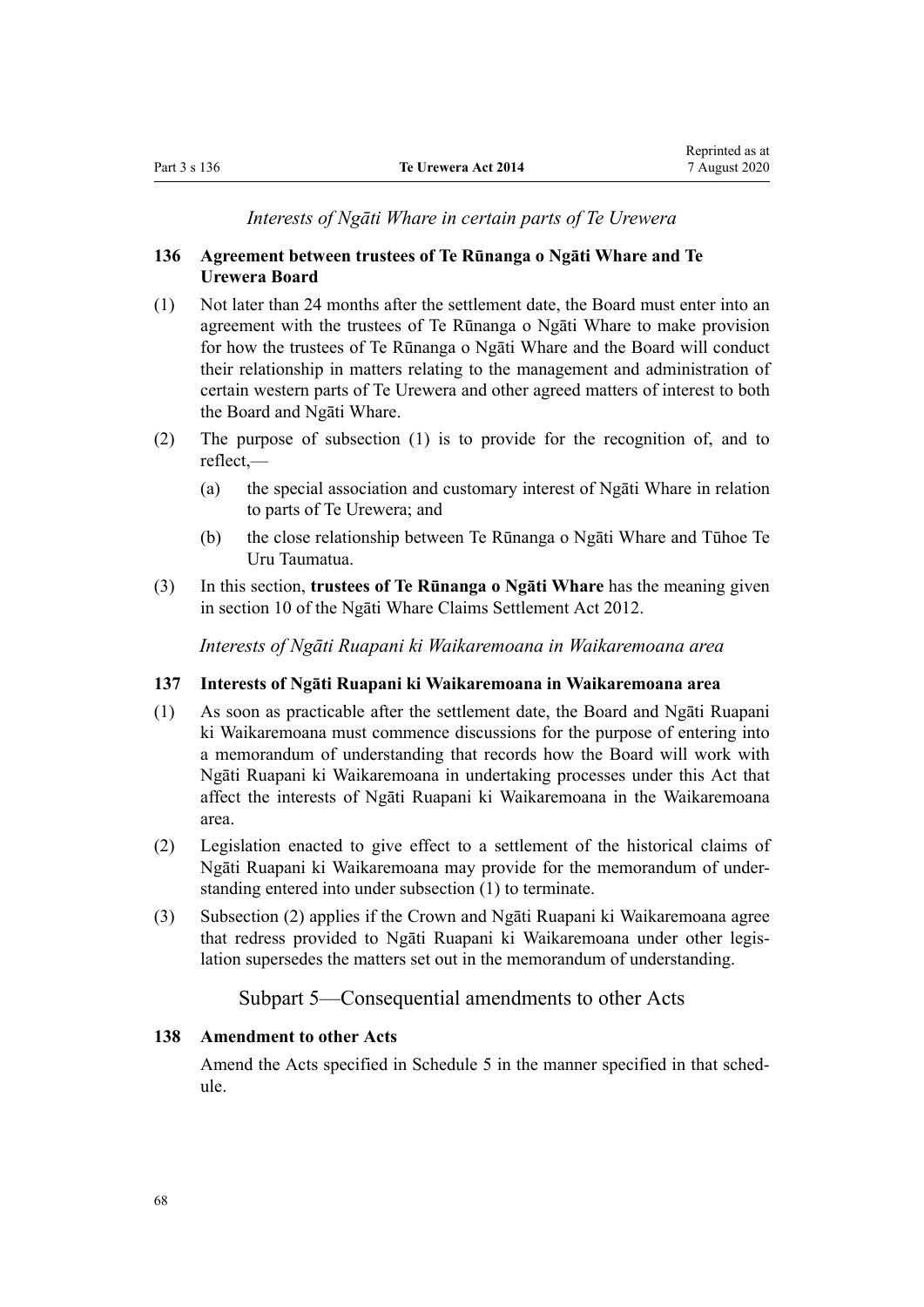# **Schedule 1 Land descriptions**

[ss 7](#page-8-0), [129](#page-63-0)

# **Part 1**

# **Te Urewera establishment land**

#### <span id="page-68-0"></span>**Name of property Description**

Te Urewera establishment land *South Auckland Land District and Gisborne Land District—Wairoa District, Gisborne District, Whakatane District, and Opotiki District* 208671.3397 hectares, more or less, being Sections 1 to 63 SO 461052. All *Gazette* notices 133217.1, 117422.1, 113221.1, 76598, 66950, S612826, and 60531. Balance *Gazette* notices S655768 and 71352 and Part *Gazette* notice H679634.1.

# **Part 2 Tāwhiuau Maunga**

**Name of property Description**

Tāwhiuau Maunga *South Auckland Land District—Whakatane District* 62.3528 hectares, more or less, being Section 70 SO 461052. Part *Gazette* notice H679634.1.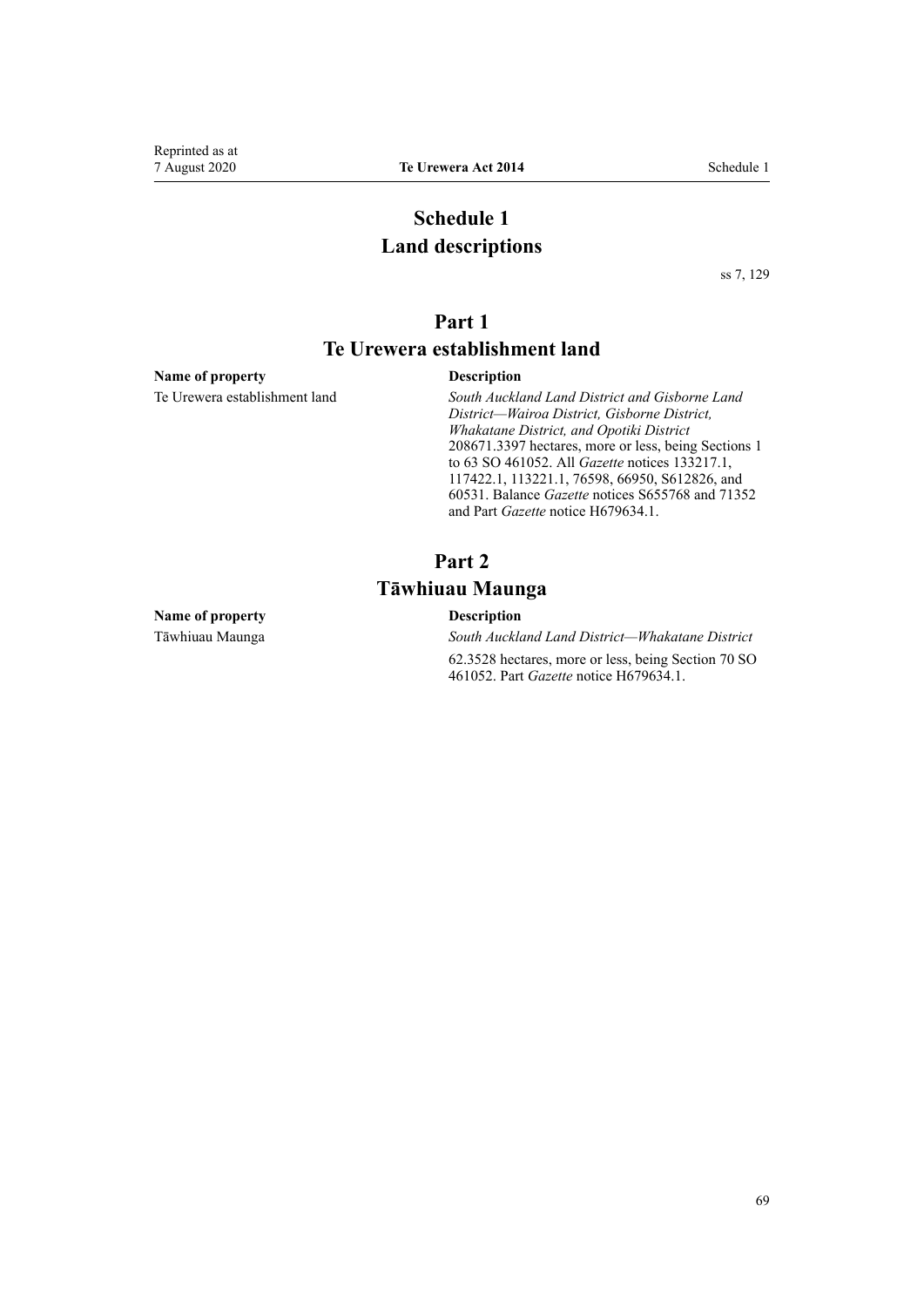# **Schedule 2 Further provisions relating to Board**

[ss 16](#page-15-0), [37,](#page-23-0) [44](#page-25-0), [48, 50](#page-27-0)

# **Contents**

Page

# **[Part 1](#page-70-0) [Administrative matters](#page-70-0)**

|                | Meetings                                             |    |
|----------------|------------------------------------------------------|----|
| $\mathbf{1}$   | Schedule of meetings to be agreed                    | 71 |
| $\overline{c}$ | Quorum                                               | 71 |
| 3              | Conduct of meetings                                  | 71 |
| 4              | Who may attend Board meetings                        | 71 |
| 5              | Public notice of meetings                            | 72 |
|                | Standing orders                                      |    |
| 6              | Standing orders to be adopted                        | 72 |
|                | Reporting and accountability                         |    |
| 7              | Annual report                                        | 72 |
| 8              | Disclosure of annual report                          | 73 |
|                | Committees                                           |    |
| 9              | Initial appointment of committees                    | 73 |
| 10             | Obligation on committees                             | 74 |
|                | Delegation                                           |    |
| 11             | Power of Board to delegate                           | 74 |
| 12             | Powers of delegate                                   | 74 |
| 13             | Effect of delegation on Board                        | 75 |
| 14             | Revocation of delegation                             | 75 |
|                | Conflict of interest of members of Board             |    |
| 15             | When interests must be disclosed                     | 75 |
| 16             | Obligation to disclose interest                      | 76 |
|                | <b>Authority to bind Board</b>                       |    |
| 17             | Method of entering into legally binding obligation   | 76 |
|                | Part 2                                               |    |
|                | Preparation of management plan                       |    |
| 18             | Preparation of draft management plan may be devolved | 77 |
| 19             | Obligations in preparing draft management plan       | 77 |
| 20             | Notification and submissions                         | 77 |
| 21             | Consideration of submissions and amendment of draft  | 78 |

[management plan](#page-77-0)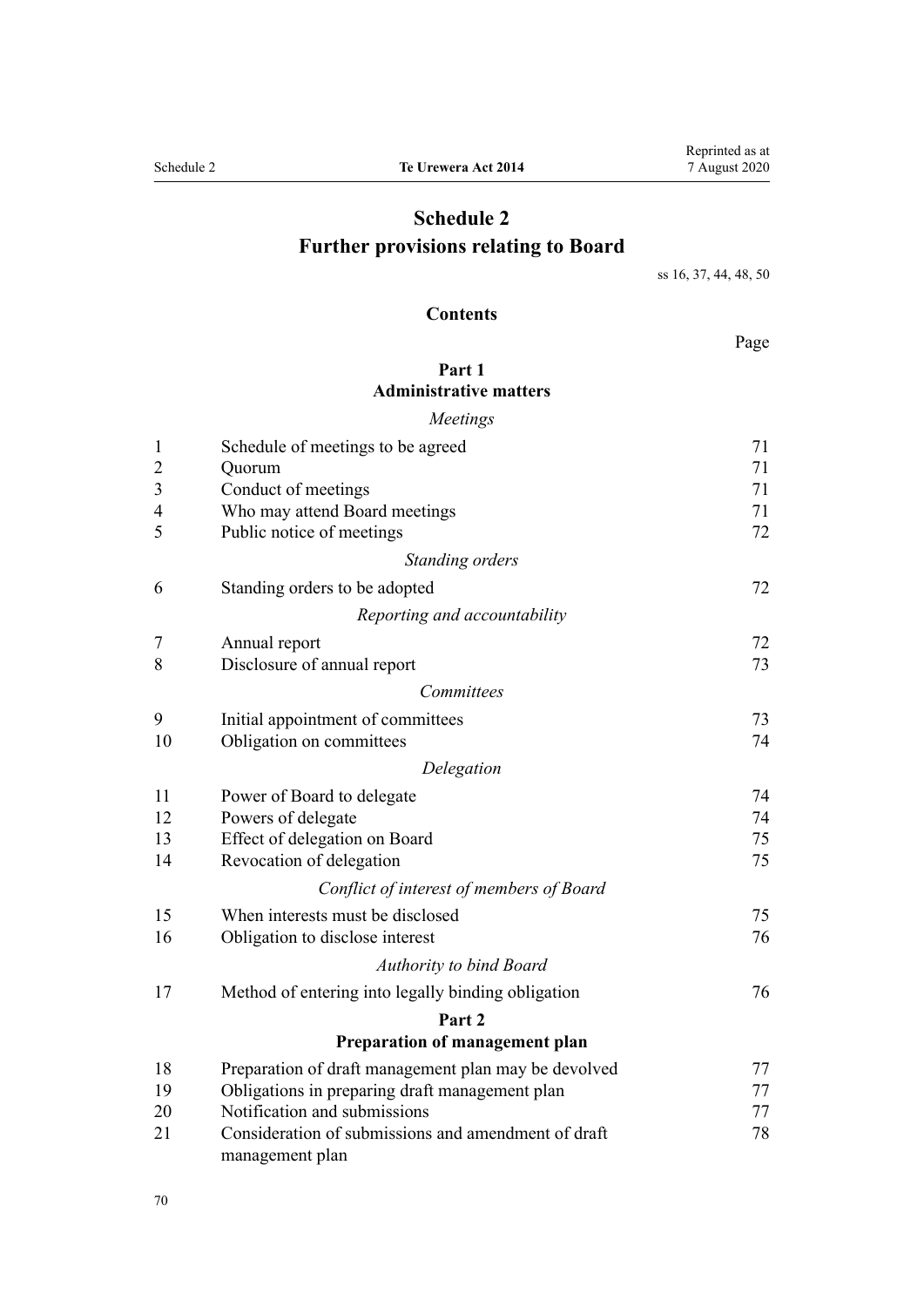<span id="page-70-0"></span>

|    | Reprinted as at                              |            |
|----|----------------------------------------------|------------|
|    | 7 August 2020<br>Te Urewera Act 2014         | Schedule 2 |
| 22 | Process of approval for management plan      | 78         |
| 23 | Approval and notification of management plan | 79         |
|    | Part 3                                       |            |
|    | Annual operational plan                      |            |
| 24 | Process for preparation                      | 80         |

# **Part 1**

# **Administrative matters**

# *Meetings*

# **1 Schedule of meetings to be agreed**

- (1) At the first meeting of the Board in each year of the term of the Board, the Board must agree a schedule of the meetings of the Board for that year.
- (2) The Board must regularly review the schedule to ensure that it provides for sufficient meetings to enable the Board to achieve its purposes and perform its functions.
- (3) The Board must hold its first meeting not later than 20 working days after the settlement date.

# **2 Quorum**

The quorum for a meeting of the Board is no fewer than 6 members, including—

- (a) at least 2 members appointed by the trustees; and
- (b) at least 2 members appointed by the Ministers or Minister, as appropriate; and
- (c) the chair or deputy chair of the Board.

# **3 Conduct of meetings**

- (1) The chair must preside over the meetings of the Board.
- (2) If the chair is unable to attend a meeting, the deputy chair must preside over that meeting.

# **4 Who may attend Board meetings**

- (1) The chief executive or his or her delegate and the Director-General or his or her delegate may attend any meeting of the Board unless the chair of the Board decides, on reasonable grounds, that they may not attend a meeting or part of a meeting.
- (2) Members of the public may attend any meeting of the Board unless, in the reasonable opinion of the chair,—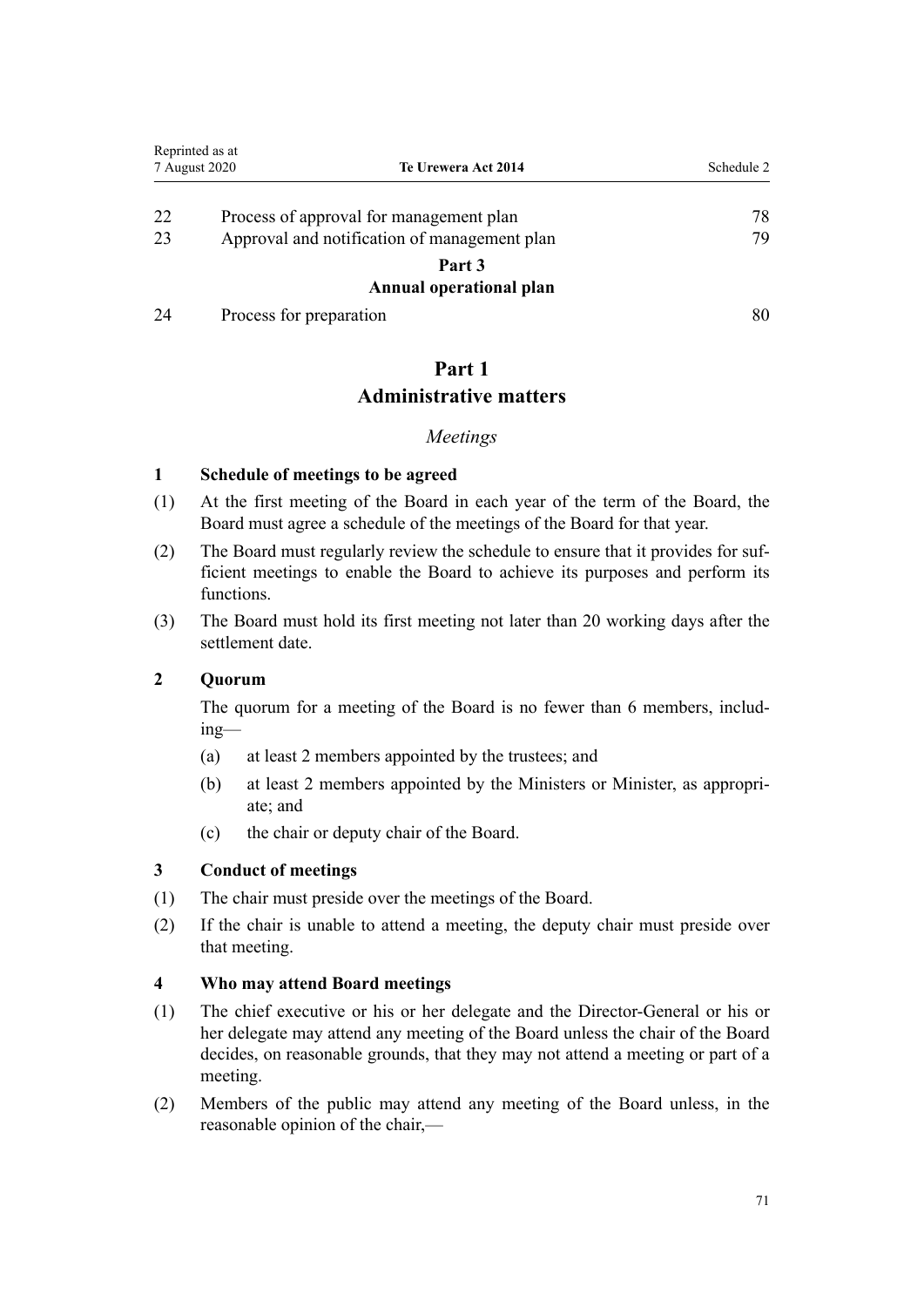- <span id="page-71-0"></span>(a) the attendance of the public would result in the disclosure of information and there is good reason for withholding that information; or
- (b) the behaviour of a member of the public or news media is likely to prejudice or continue to prejudice the orderly or efficient conduct of the meeting.

# **5 Public notice of meetings**

- (1) Public notice of meetings of the Board must be given in whatever manner the Board considers appropriate, including on the Board's Internet site, not later than 10 working days before each scheduled meeting.
- (2) The notice must include—
	- (a) the date, time, and place of the meeting; and
	- (b) where documentation relevant to the meeting may be viewed or obtained; and
	- (c) the entitlement of members of the public to attend, and when they may be excluded.
- (3) The agenda must be made publicly available at least 2 working days before a meeting.

# *Standing orders*

# **6 Standing orders to be adopted**

- (1) At the first meeting of the Board, the Board must adopt a set of standing orders.
- (2) The Board may—
	- (a) at any time amend the standing orders:
	- (b) temporarily suspend standing orders during a meeting.
- (3) The standing orders must not contravene this Act.

# *Reporting and accountability*

# **7 Annual report**

- (1) Each year the Board must adopt and publish an annual report.
- (2) The annual report must contain the following information in respect of the financial year to which it relates:
	- (a) a report on the Board's exercise of its functions and powers and its progress in achieving its purposes; and
	- (b) the financial statements prepared in accordance with generally accepted accounting practice; and
	- (c) a statement of responsibility for the financial statements; and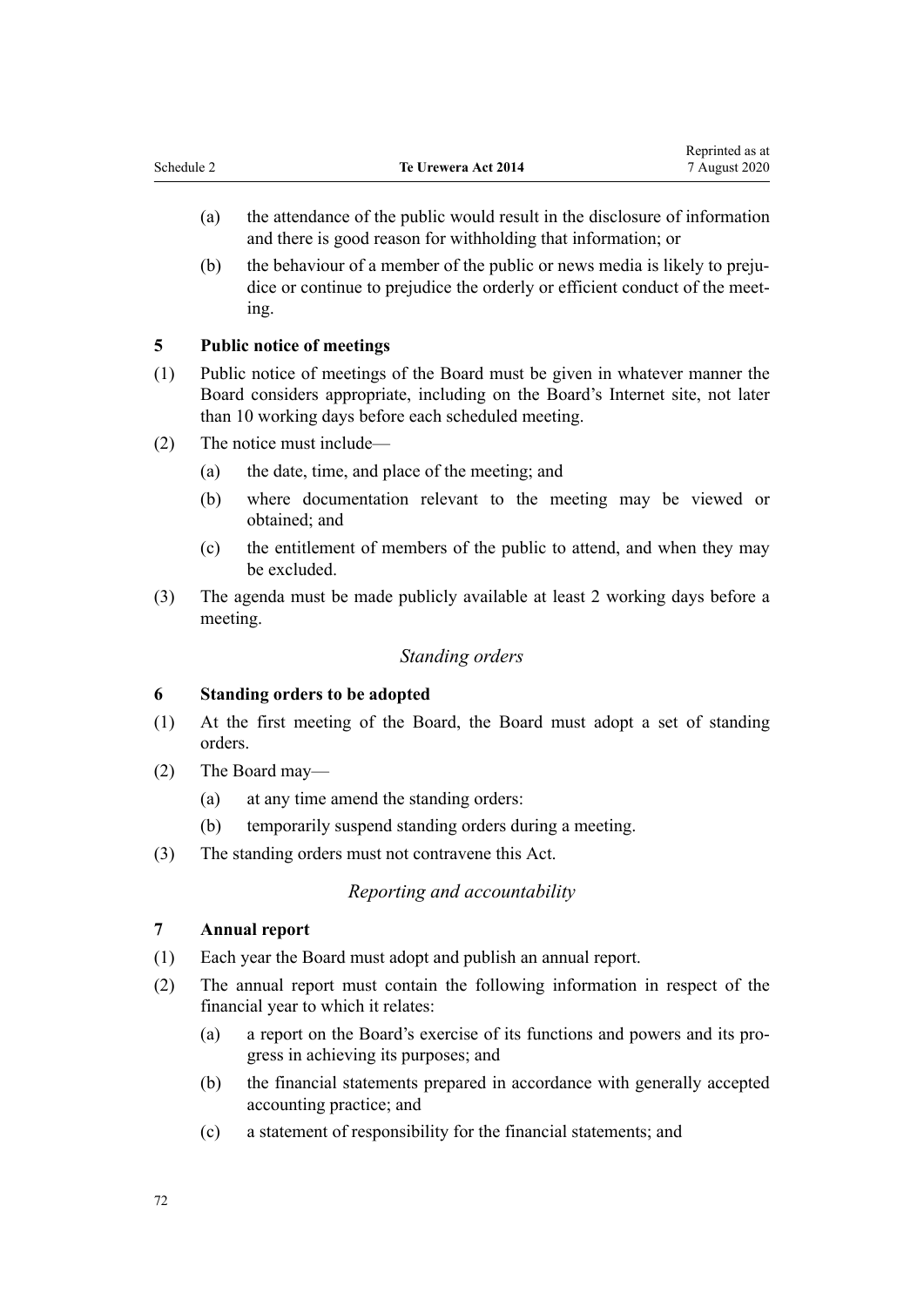- (d) an audit report.
- (3) The Board, the trustees, the Minister, and the Minister of Finance may agree to any further reporting requirements necessary to reflect any change to the financial relationship between the Crown and the Board.
- (4) The Board is a public entity as defined in [section 4](http://legislation.govt.nz/pdflink.aspx?id=DLM88548) of the Public Audit Act 2001 and, in accordance with that Act, the Auditor-General is its auditor.
- (5) In this clause,—

**financial statements** has the meaning given in [section 6](http://legislation.govt.nz/pdflink.aspx?id=DLM4632890) of the Financial Reporting Act 2013

**generally accepted accounting practice** has the meaning given in [section 8](http://legislation.govt.nz/pdflink.aspx?id=DLM4632894) of the Financial Reporting Act 2013.

#### **8 Disclosure of annual report**

- (1) The Board must provide the annual report to—
	- (a) the chair of the trustees; and
	- (b) the Minister.
- (2) The Minister must present the Board's annual report to the House of Representatives as soon as practicable after it has been received by the Minister.
- (3) After the report has been provided under subclause (1), an appointer may seek further information from the Board, and make comments to the Board, on any relevant matter arising out of the report.

### *Committees*

#### **9 Initial appointment of committees**

- (1) The Board may establish committees to deal with matters that include, for example,—
	- (a) rāhui and the taking of cultural materials:
	- (b) the granting of concessions and authorisations for other activities.
- (2) The Board must, not later than 6 months after its first meeting,—
	- (a) establish any initial committees; and
	- (b) appoint members of the Board to be members of the committees; and
	- (c) appoint members of the Board to chair the committees; and
	- (d) determine the functions and decisions to be delegated to each committee; and
	- (e) determine the procedures of the committees, including their standing orders and decision-making processes.
- (3) The Board may, at any time,—
	- (a) appoint additional committees: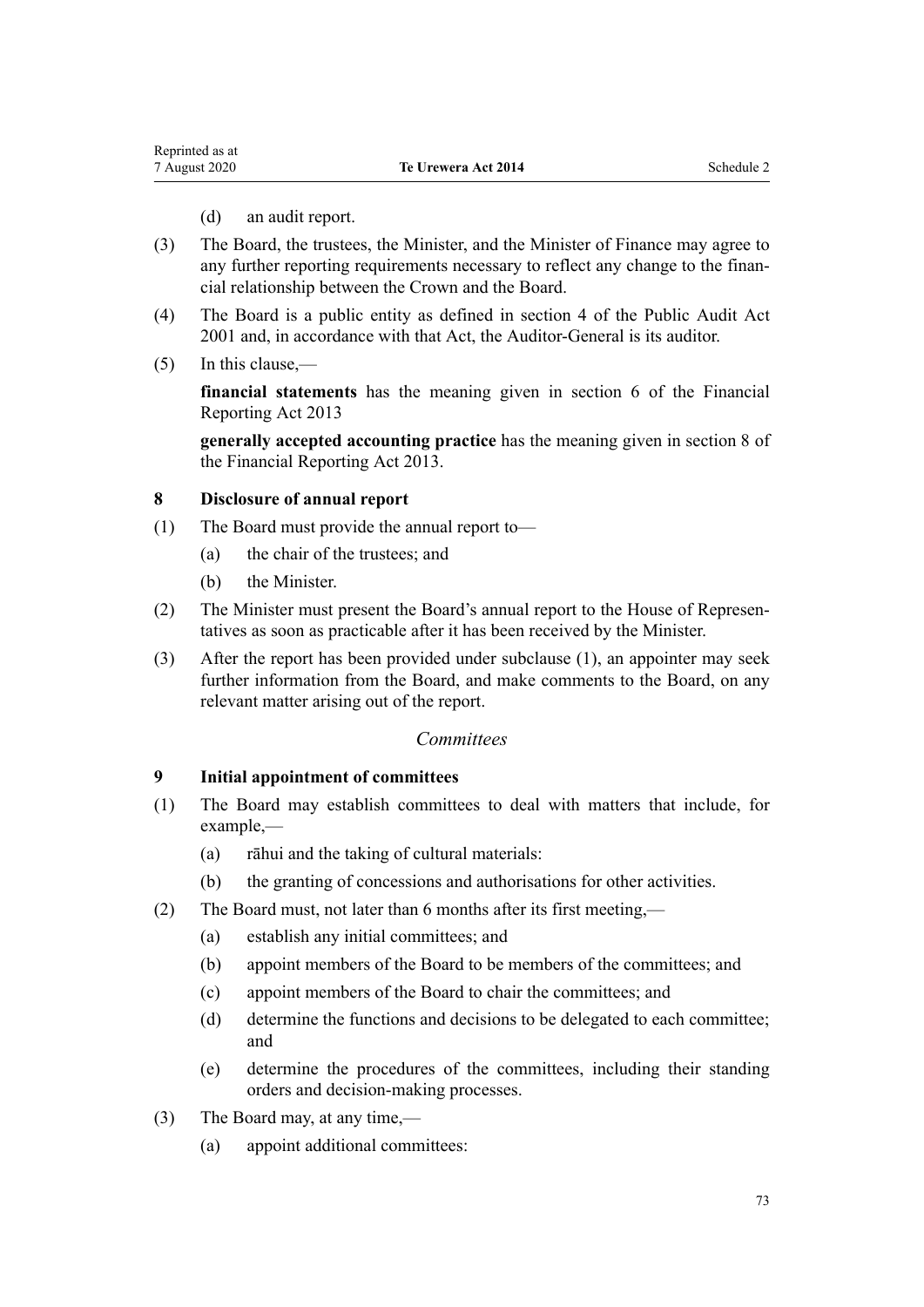- (b) revoke the appointment of a committee:
- (c) reappoint a committee or alter the membership of a committee:
- (d) replace or amend the terms of appointment of a committee.

#### **10 Obligation on committees**

Every committee appointed by the Board—

- (a) is subject to the direction and control of the Board; and
- (b) must carry out all the directions of the Board.

#### *Delegation*

#### **11 Power of Board to delegate**

- (1) The Board may delegate any of its functions and powers, either generally or specifically, and subject to any conditions, by written notice, to—
	- (a) the chief executive:
	- (b) the Director-General:
	- (c) 1 or more members of the Board:
	- (d) a committee or subcommittee of the Board.
- (2) However, the Board must not delegate any of the following matters:
	- (a) the approval or amendment of Te Urewera management plan; or
	- (b) the adoption of the Board's annual statement of priorities; or
	- (c) the acceptance of the annual operational plan; or
	- (d) a recommendation to add land to Te Urewera; or
	- (e) a recommendation to remove land from Te Urewera; or
	- (f) a recommendation that a specially protected area, a wilderness area, or an amenity area be established in Te Urewera; or
	- (g) the appointment, or revocation of appointment, of a committee; or
	- (h) the replacement or amendment of the terms of appointment of a committee; or
	- (i) the making of bylaws; or
	- (j) the power of delegation.

#### **12 Powers of delegate**

- (1) A delegate to whom a function or power of the Board is delegated may, unless the terms of delegation provide otherwise, perform the function or exercise the power in the same manner, subject to the same restrictions, and with the same effect as if the delegate were the Board.
- (2) A delegate who purports to perform a function or exercise a power under a delegation—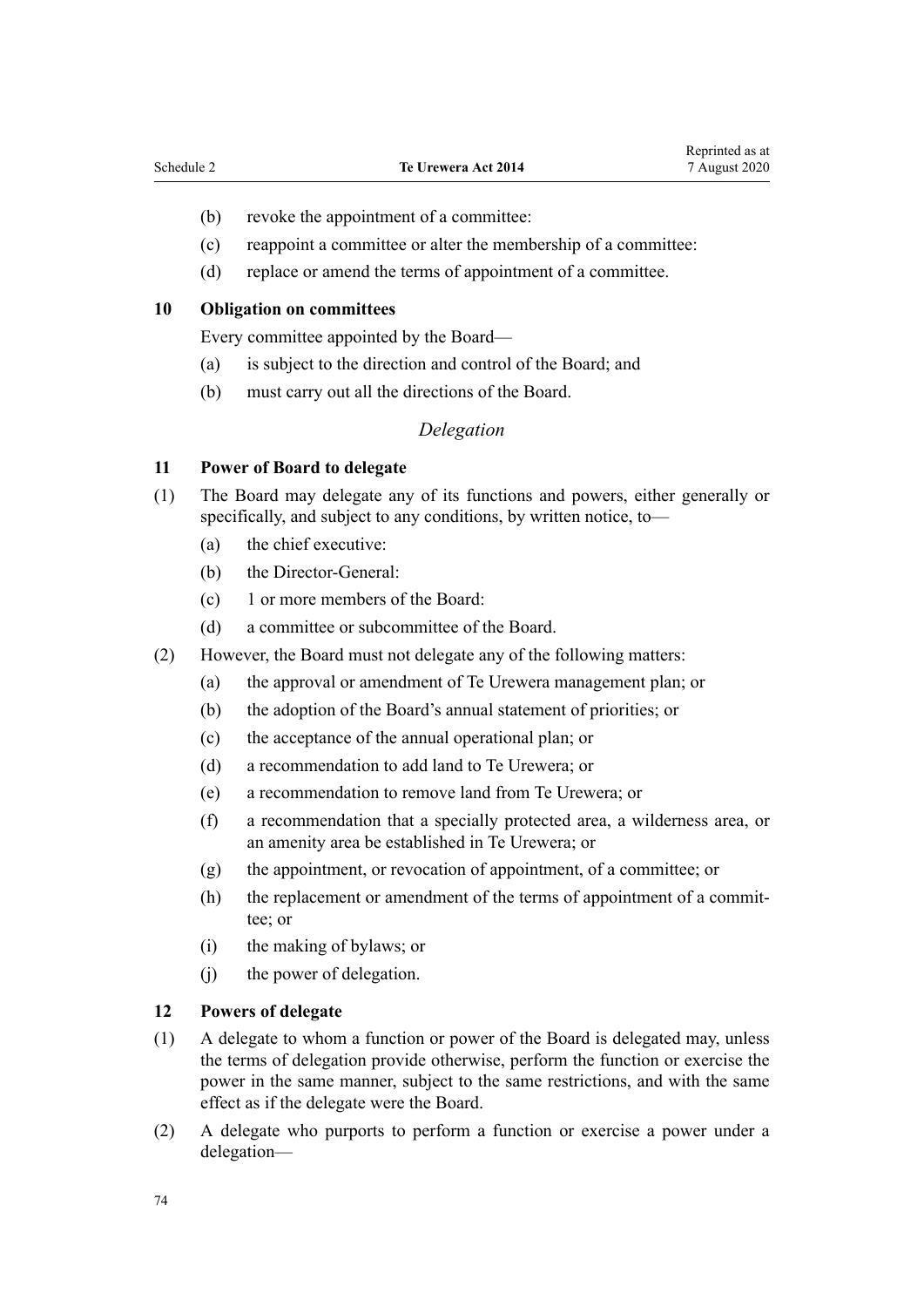- (a) is, in the absence of proof to the contrary, presumed to do so in accordance with the terms of that delegation; and
- (b) must produce evidence of his or her authority to do so, if reasonably requested to do so.

## **13 Effect of delegation on Board**

No delegation under this Act—

- (a) affects or prevents the performance of a function or exercise of a power by the Board; or
- (b) affects the responsibility of the Board for the actions of the delegate acting under the delegation; or
- (c) is affected by any change in the membership of the Board or of any committee.

## **14 Revocation of delegation**

A delegation may be revoked at will by the Board by—

- (a) decision of the Board and written notice to the delegate; or
- (b) any other method provided for in the delegation.

## *Conflict of interest of members of Board*

#### **15 When interests must be disclosed**

- (1) In this clause and [clause 16](#page-75-0), **matter** means—
	- (a) the Board's performance of its functions and exercise of its powers; or
	- (b) an arrangement, agreement, contract, concession, or permit made, entered into, or granted (or any consideration of or proposal to do so) by the Board.
- (2) A member of the Board has an actual or potential interest in a matter if that member—
	- (a) may derive a financial benefit from the matter; or
	- (b) is the spouse, civil union partner, de facto partner, child, or parent of a person who may derive a financial benefit from the matter; or
	- (c) may have a financial interest in a person to whom the matter relates; or
	- (d) is a partner, director, officer, Board member, or trustee of a person who may have a financial interest in a person to whom the matter relates; or
	- (e) is otherwise directly or indirectly interested in the matter.
- (3) However, a person is not interested in a matter if his or her interest is so remote or insignificant that it cannot reasonably be regarded as likely to influence the person in carrying out his or her responsibilities as a member of the Board.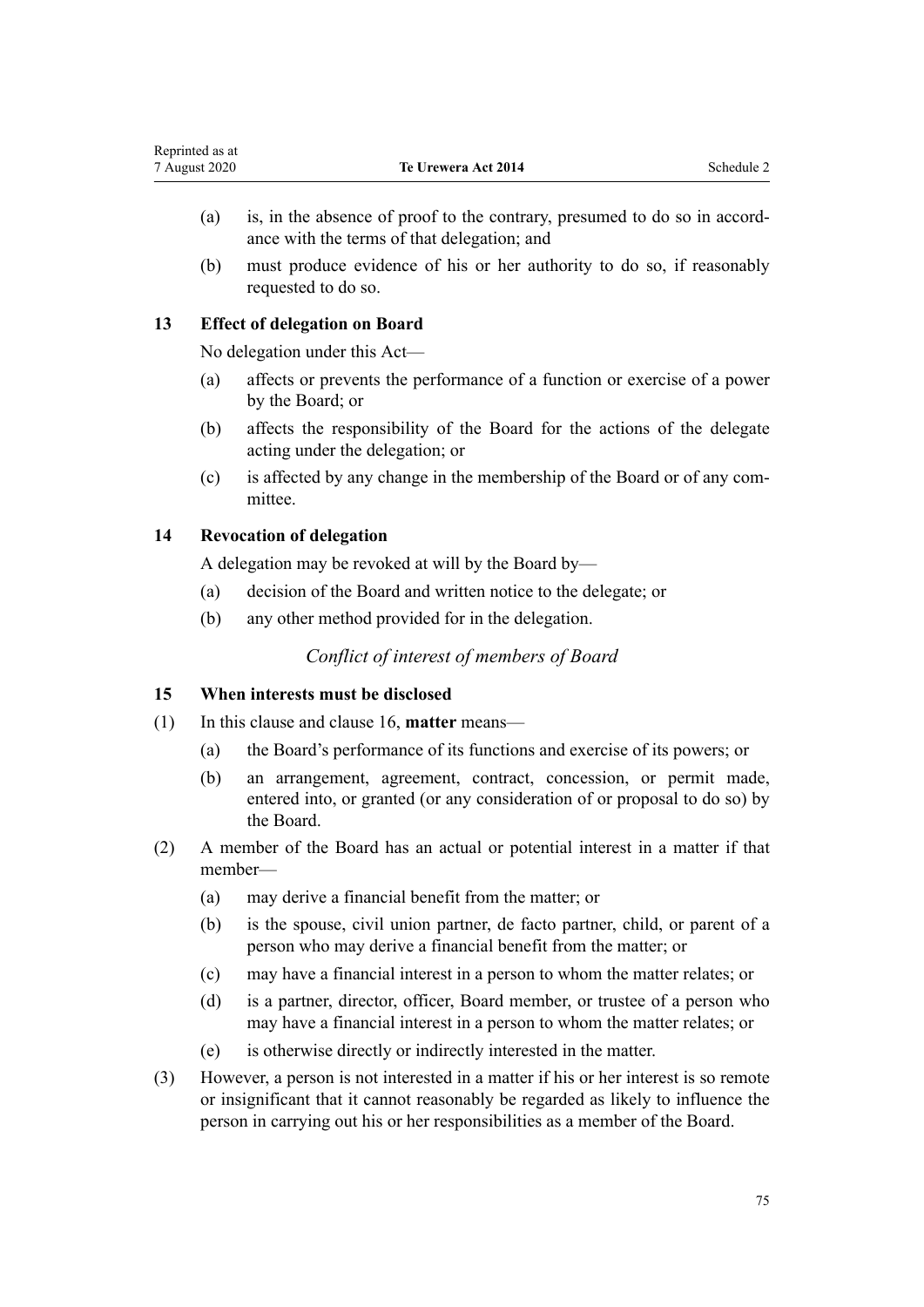#### <span id="page-75-0"></span>**16 Obligation to disclose interest**

- (1) A member of the Board must disclose any actual or potential interest in a matter to the Board.
- (2) The Board must maintain an interests register that records the actual or potential interests disclosed to the Board.
- (3) The Board must consider, and if necessary take steps to manage, any actual or potential conflict of interest.
- (4) A member of the Board is not precluded from discussing or voting on a matter by virtue only that—
	- (a) the member is affiliated to an iwi or a hapū with interests in Te Urewera; or
	- (b) the economic, social, cultural, and spiritual values of an iwi or a hapū with interests in Te Urewera and their relationship with Te Urewera are advanced by or reflected in—
		- (i) the subject matter under consideration; or
		- (ii) a decision or recommendation of the Board; or
		- (iii) the participation of the member in the matter.
- (5) The following are not, in themselves, an interest that must be disclosed or recorded:
	- (a) the affiliation of a member of the Board to an iwi or a hapū with interests in Te Urewera:
	- (b) the fact that a member of the Board is also a trustee of Tūhoe Te Uru Taumatua.

#### *Authority to bind Board*

#### **17 Method of entering into legally binding obligation**

- (1) All contracts or other obligations that would create a liability greater than \$1,000 for the Board must be entered into in writing and signed on behalf of the Board by—
	- (a) the chair of the Board; and
	- (b) 1 other member of the Board.
- (2) Subclause (1) applies to a contract or an obligation—
	- (a) whether or not it is entered into in New Zealand; and
	- (b) whether or not the law governing the contract or obligation is the law of New Zealand.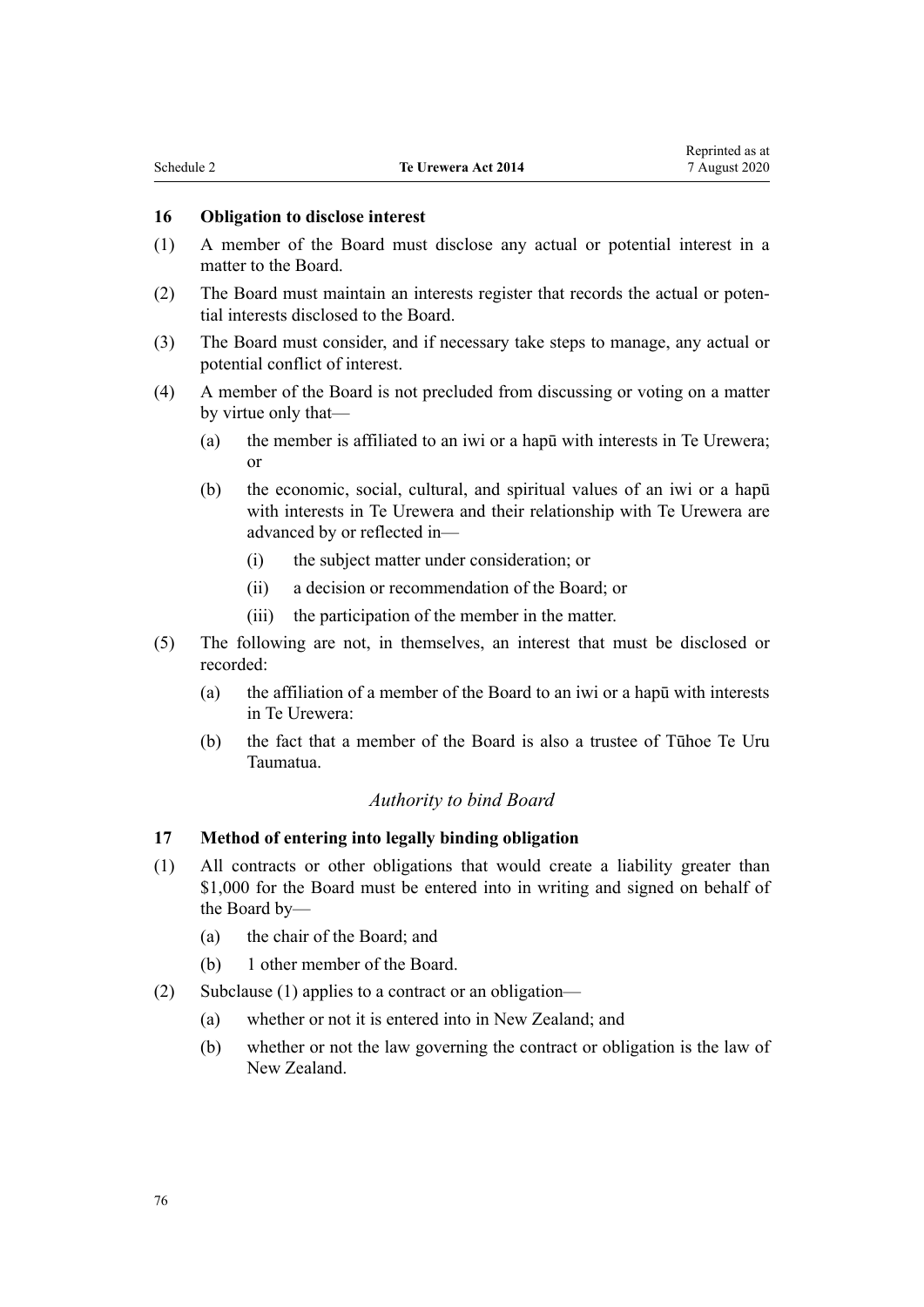## **Part 2**

## **Preparation of management plan**

### **18 Preparation of draft management plan may be devolved**

The Board may—

- (a) appoint a committee of the Board to prepare the draft management plan:
- (b) make any reasonable request to the chief executive or the Director-General or to both jointly—
	- (i) to prepare the draft management plan:
	- (ii) to provide assistance in the management plan process.

#### **19 Obligations in preparing draft management plan**

- (1) Before beginning to prepare the draft management plan, the Board must—
	- (a) discuss with the chief executive and the Director-General—
		- (i) the principal matters to be dealt with in the management plan; and
		- (ii) how those matters are to be dealt with; and
	- (b) prepare a statement of priorities for the management plan; and
	- (c) give public notice nationally in whatever manner the Board considers appropriate that—
		- (i) a draft management plan is to be prepared; and
		- (ii) a statement of priorities has been prepared and where it may be viewed; and
	- (d) invite written comment by a specified date on the matters that should be dealt with in the management plan.
- (2) In preparing the draft management plan, the Board must consider written comments provided to it by the specified date.

#### **20 Notification and submissions**

- (1) As soon as practicable after completing the draft management plan, the Board must—
	- (a) give public notice nationally of the draft management plan, with advice as to where it can be viewed; and
	- (b) provide a copy of the draft management plan to—
		- (i) the chair of Tūhoe Te Uru Taumatua and the chief executive; and
		- (ii) the Minister and the Director-General; and
		- (iii) any person or organisation that provided comment in response to clause  $19(1)(d)$ ; and
		- (iv) the New Zealand Conservation Authority; and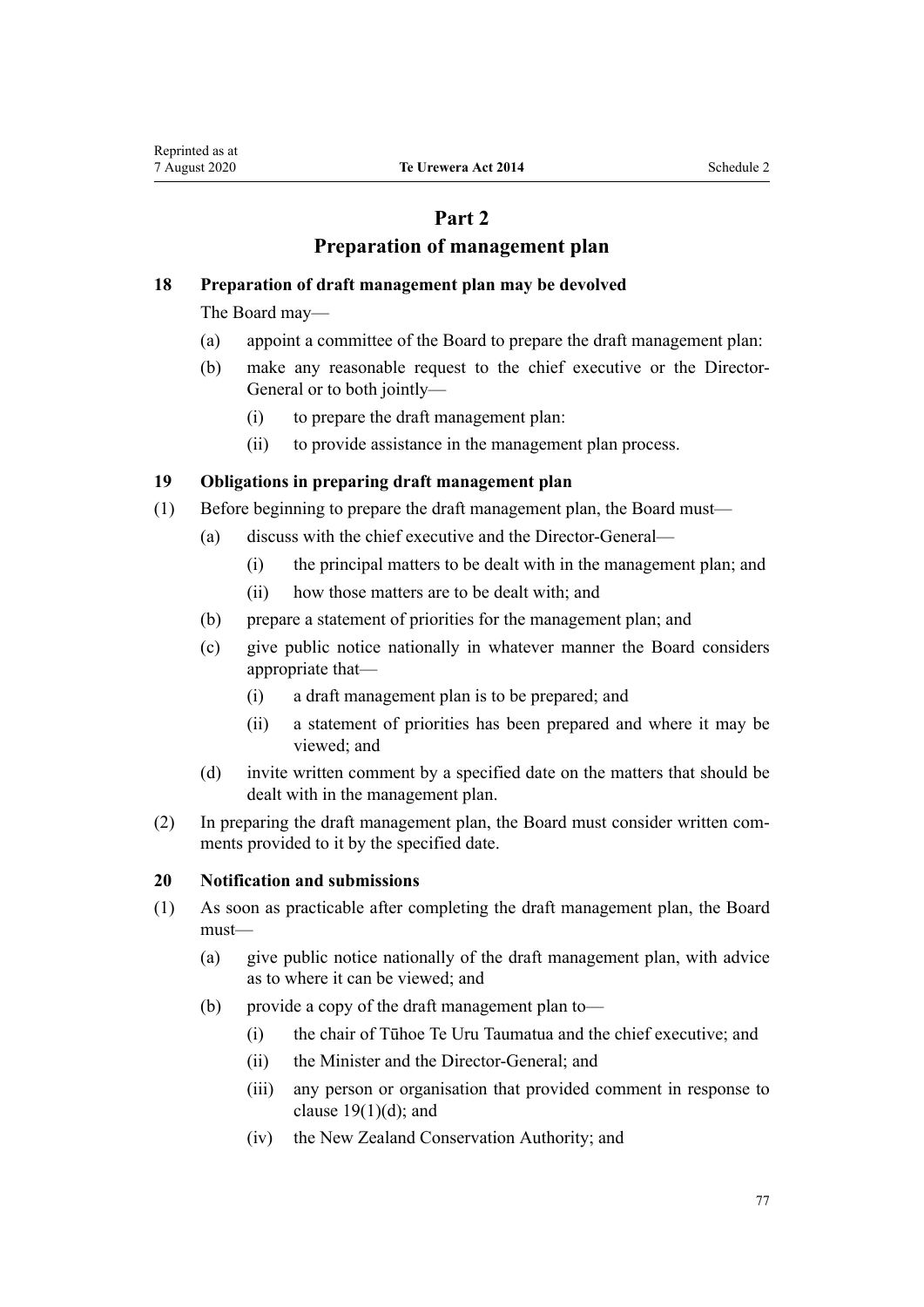- <span id="page-77-0"></span>(v) the relevant conservation boards; and
- (vi) the relevant local authorities; and
- (vii) any other persons or organisations that the Board considers should be provided with the draft management plan.
- (2) The public notice, given in whatever manner the Board considers appropriate, must—
	- (a) state where the draft management plan may be viewed and the times; and
	- (b) invite submissions on the draft management plan and state how they may be made; and
	- (c) specify the date by which submissions must be received, which must not be earlier than 40 working days after the date of the notice; and
	- (d) invite submitters to indicate whether they wish to be heard in support of their submission.
- (3) Any person may make a written submission in accordance with the conditions set out in the public notice.

#### **21 Consideration of submissions and amendment of draft management plan**

- (1) The Board must—
	- (a) give persons who wish to do so a reasonable opportunity to appear and be heard on their submission; and
	- (b) consider all written and oral submissions that—
		- (i) are relevant to the purpose of the management plan; and
		- (ii) comply with the conditions given in the public notice for making a submission; and
	- (c) prepare and publish a summary of the submissions, together with a statement of the Board's response to the submissions.
- (2) After considering the submissions, the Board may amend the draft management plan as it considers appropriate.

#### **22 Process of approval for management plan**

- (1) After taking the steps described in clause 21, the Board must provide the draft management plan to the New Zealand Conservation Authority (the **Authority**) for comment, requesting its comment not later than 30 working days from the date when the draft management plan was provided to the Authority.
- (2) The Board—
	- (a) must have regard to any comments from the Authority that are relevant to the purpose of the management plan and comply with the time frame in subclause (1); and
	- (b) may amend the draft management plan as it considers appropriate.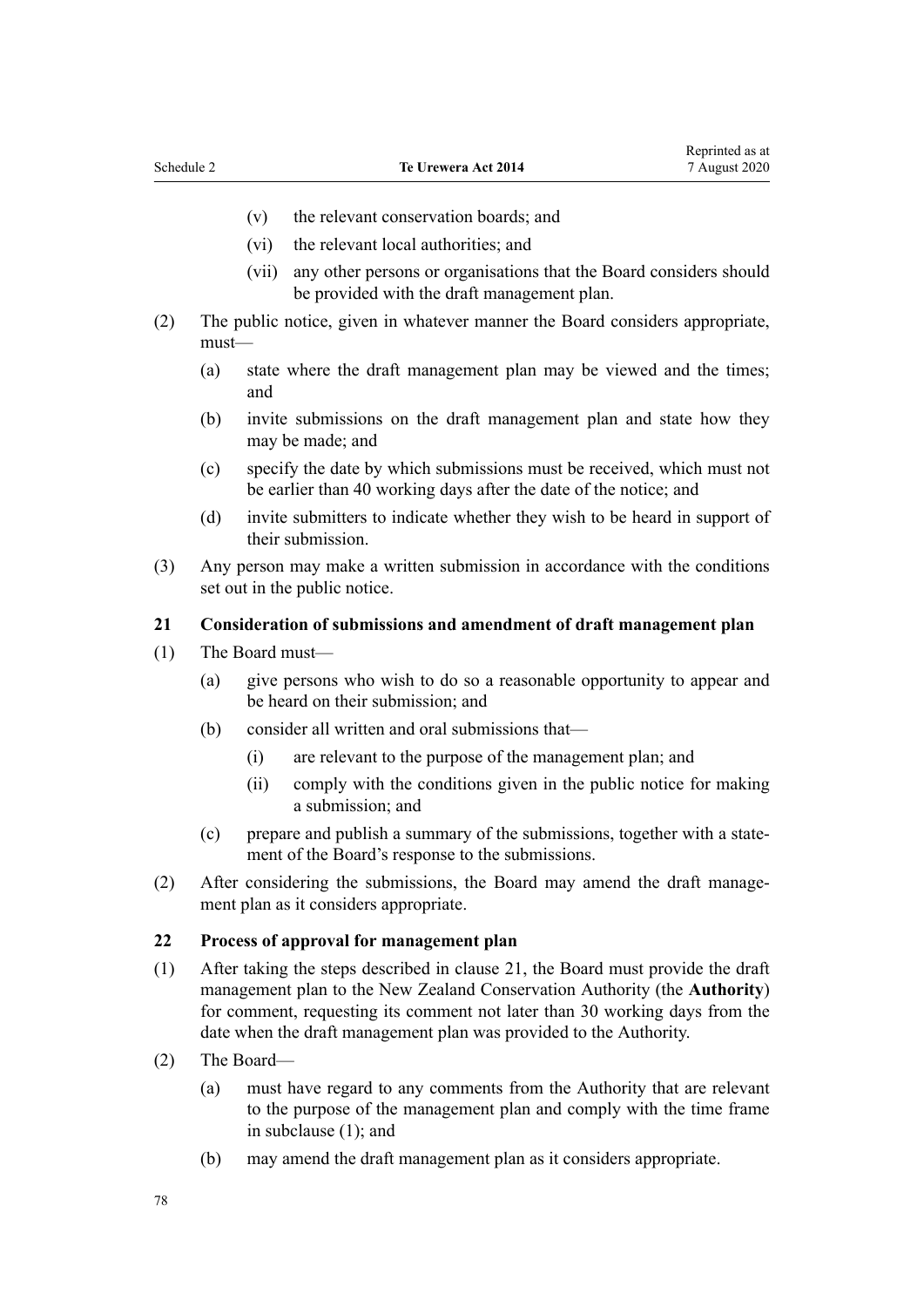- (3) The Board must provide the following to the chair of the trustees and the Minister:
	- (a) the draft management plan; and
	- (b) the summary of submissions and statement referred to in clause  $21(1)(c)$ ; and
	- (c) any comments from the Authority; and
	- (d) a statement as to how those comments have been dealt with.
- (4) The Board must request that the chair of the trustees and the Minister either—
	- (a) recommend that the Board approve the draft management plan; or
	- (b) advise the Board of any matters that either of them considers require further consideration or revision.
- (5) Both the chair of the trustees and the Minister must agree before a recommendation for approval may be given under subclause (4)(a).
- (6) If the chair of the trustees and the Minister do not agree, the matter on which they disagree must be put to the Board as advice under subclause (4)(b).
- (7) If advice is given under subclause (6), the Board—
	- (a) must consider it; and
	- (b) may, as the Board considers appropriate, amend the draft management plan in response to the advice; and
	- (c) must provide the draft management plan to the chair of the trustees and the Minister—
		- (i) with an explanation of how the advice has been dealt with; and
		- (ii) with a further request for a recommendation under subclause  $(4)(a)$ .
- (8) Subclauses (4) to (7) apply to a request under subclause (7)(c)(ii).

## **23 Approval and notification of management plan**

- (1) Following a recommendation from the chair of the trustees and the Minister under [clause 22\(4\)\(a\),](#page-77-0) the Board—
	- (a) may approve the management plan; and
	- (b) must, at the same time as it approves a management plan, issue a report stating how it has considered and responded to submissions and comments on the draft management plan.
- (2) The Board must give public notice nationally of the approved management plan, in whatever manner it considers appropriate, stating the date on which the plan comes into force.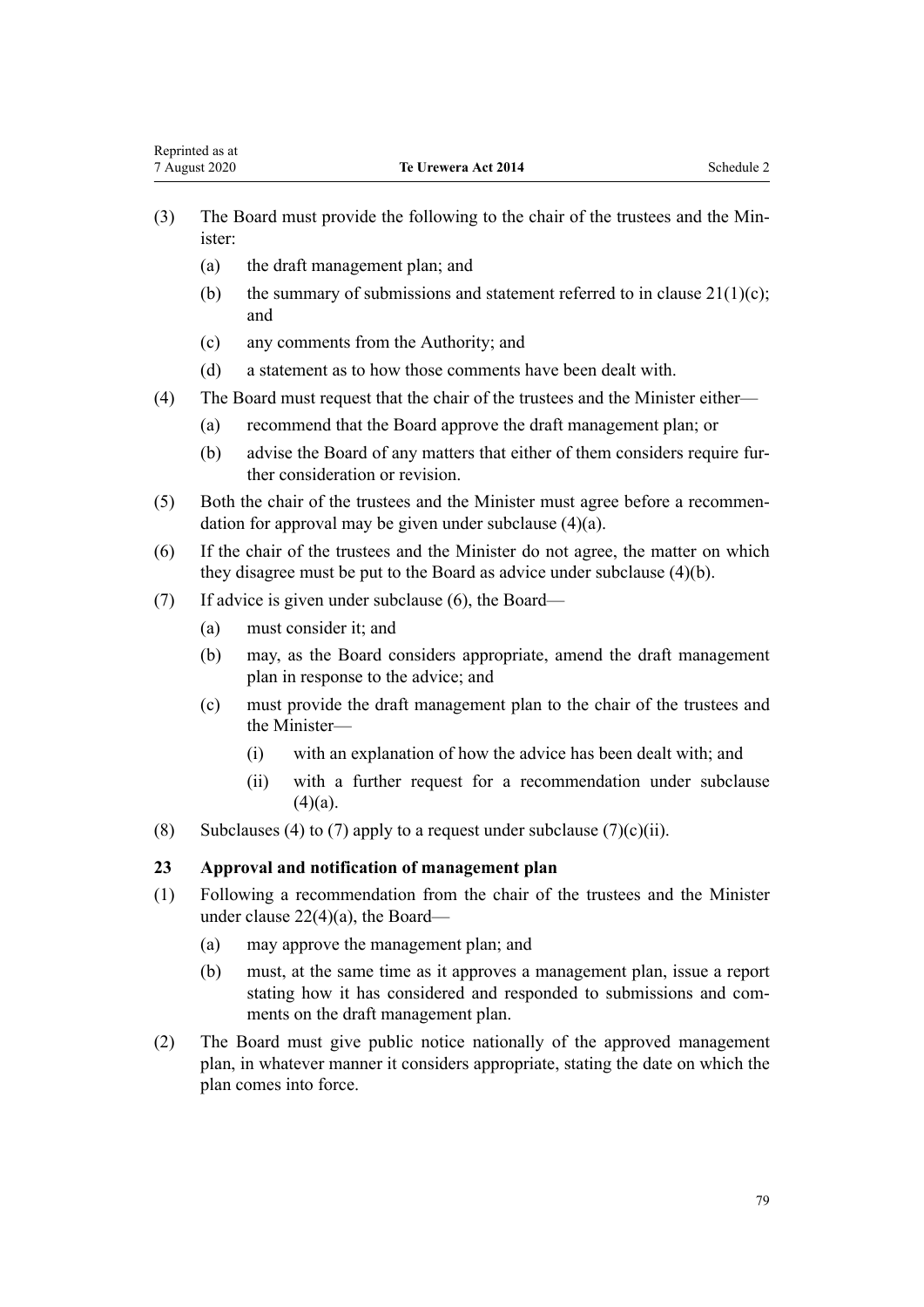## **Part 3 Annual operational plan**

#### **24 Process for preparation**

- (1) Each year the chief executive and the Director-General must present a draft annual operational plan (**draft plan**) to the Board before the beginning of the year to which the plan relates.
- (2) The Board must consider the draft plan and determine whether it is consistent with the management plan and statement of priorities.
- (3) The Board may—
	- (a) accept the draft plan in part or as a whole as being consistent with the management plan and statement of priorities; or
	- (b) reject the draft plan in its entirety.
- (4) The Board must notify the chief executive and the Director-General in writing of its decision as soon as practicable after receiving the draft plan and, in the event that it—
	- (a) accepts part of the draft plan only, it must—
		- (i) advise which parts of the draft plan are accepted; and
		- (ii) refer those parts that are not accepted to the chief executive and the Director-General for further consideration; and
		- (iii) meet with the chief executive and the Director-General to discuss the Board's decision:
	- (b) rejects the plan in its entirety, take the steps set out in paragraph (a)(i) to (iii).
- (5) The Board, the chief executive, and the Director-General must, in good faith, seek to resolve any disagreement over the draft plan, with the intention to make the whole plan acceptable to the Board as soon as is reasonably possible.
- (6) From the commencement of the relevant year,—
	- (a) the chief executive and the Director-General—
		- (i) must undertake management activities in accordance with the accepted parts of the draft plan; and
		- (ii) may, in an emergency, undertake other management activities they consider necessary for the safety of Te Urewera or any person in Te Urewera; but
	- (b) each retains discretion over the use of their respective funds to implement the annual operational plan.
- (7) At the end of each year, the chief executive and the Director-General must report to the Board on the implementation of the operational plan for that year.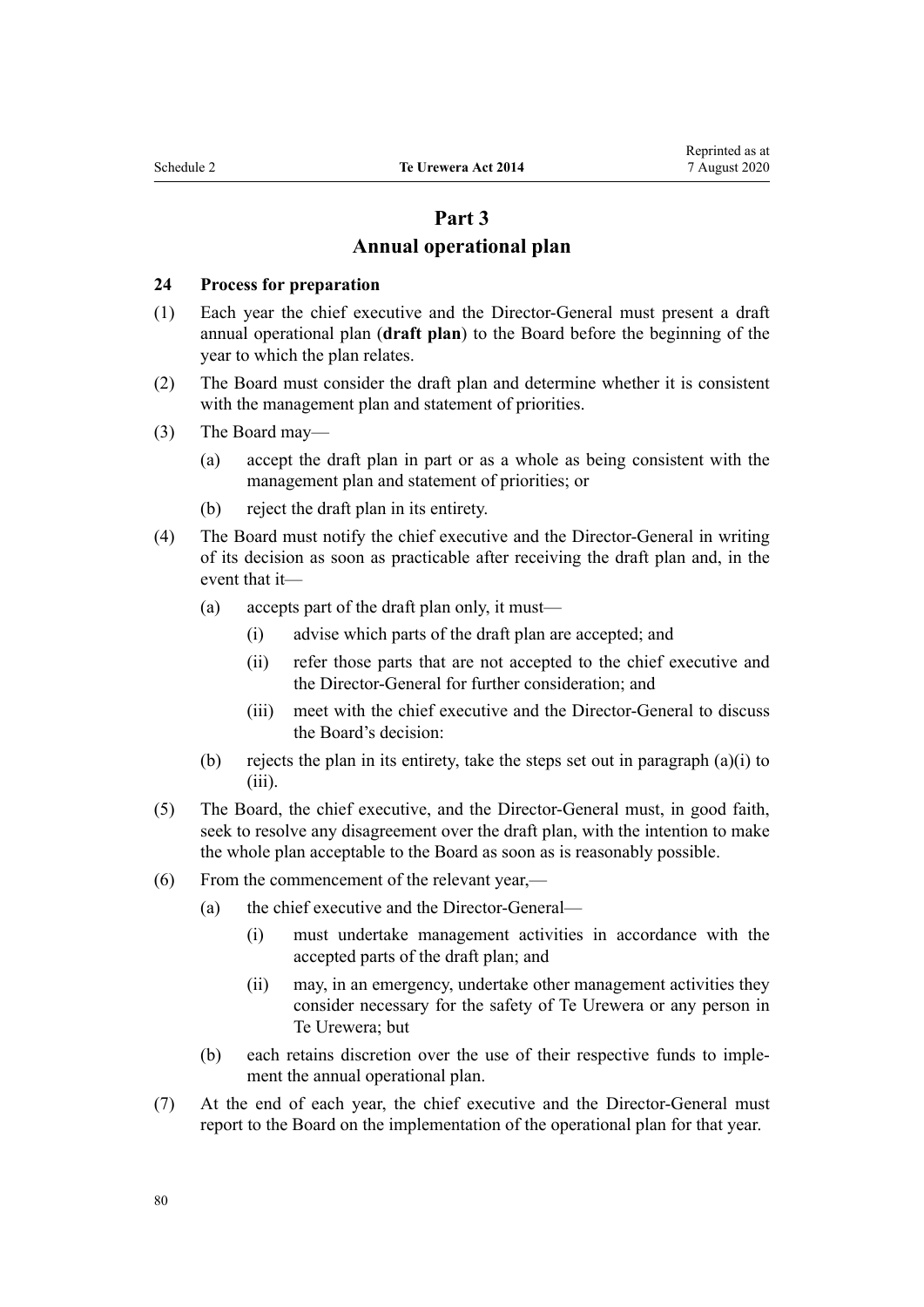## **Schedule 3**

## **Further provisions relating to authorisations and administrative matters**

[ss 55](#page-30-0), [57, 59](#page-31-0), [62\(3\)](#page-32-0)

## **Contents**

#### Page

#### *[Activity permits](#page-81-0)*

| 1              | Indigenous plants and animals                                      | 82 |
|----------------|--------------------------------------------------------------------|----|
| $\overline{c}$ | Accommodation                                                      | 82 |
| 3              | Roads                                                              | 83 |
| $\overline{4}$ | Farming                                                            | 83 |
| 5              | Activity permits for recreational hunting                          | 84 |
| 6              | Declarations relating to recreational hunting                      | 84 |
|                | Concessions                                                        |    |
| $\overline{7}$ | Requirement if proposal is for commercial purpose                  | 84 |
| 8              | When applications may be granted                                   | 84 |
| 9              | When applications must be declined                                 | 85 |
| 10             | When applications may be declined                                  | 86 |
| 11             | Contents of applications                                           | 86 |
| 12             | Further information may be required                                | 87 |
| 13             | Process to apply when application is complete                      | 87 |
| 14             | Matters that Board must consider                                   | 88 |
| 15             | Mandatory conditions                                               | 88 |
| 16             | Board may impose conditions                                        | 89 |
| 17             | Condition as to payment of rents, fees, and royalties              | 90 |
| 18             | Conditions may be varied                                           | 90 |
| 19             | Term of concession                                                 | 91 |
| 20             | Continuation of term after new concession applied for              | 91 |
| 21             | Continuation of existing concession                                | 92 |
| 22             | If Board declines to grant new concession                          | 93 |
| 23             | Further circumstance when term may continue                        | 93 |
| 24             | If Board grants concession                                         | 94 |
| 25             | Board declines to grant concession                                 | 95 |
| 26             | Board may reconsider decision                                      | 95 |
| 27             | Failure to execute concession document or exercise concession      | 95 |
| 28             | Charges                                                            | 96 |
| 29             | Restrictions on aircraft landing in Te Urewera                     | 96 |
| 30             | Tendering and management                                           | 96 |
| 31             | Accounts relating to concessions                                   | 97 |
| 32             | Concession records                                                 | 97 |
| 33             | Contributions for services provided for benefit of concessionaires | 97 |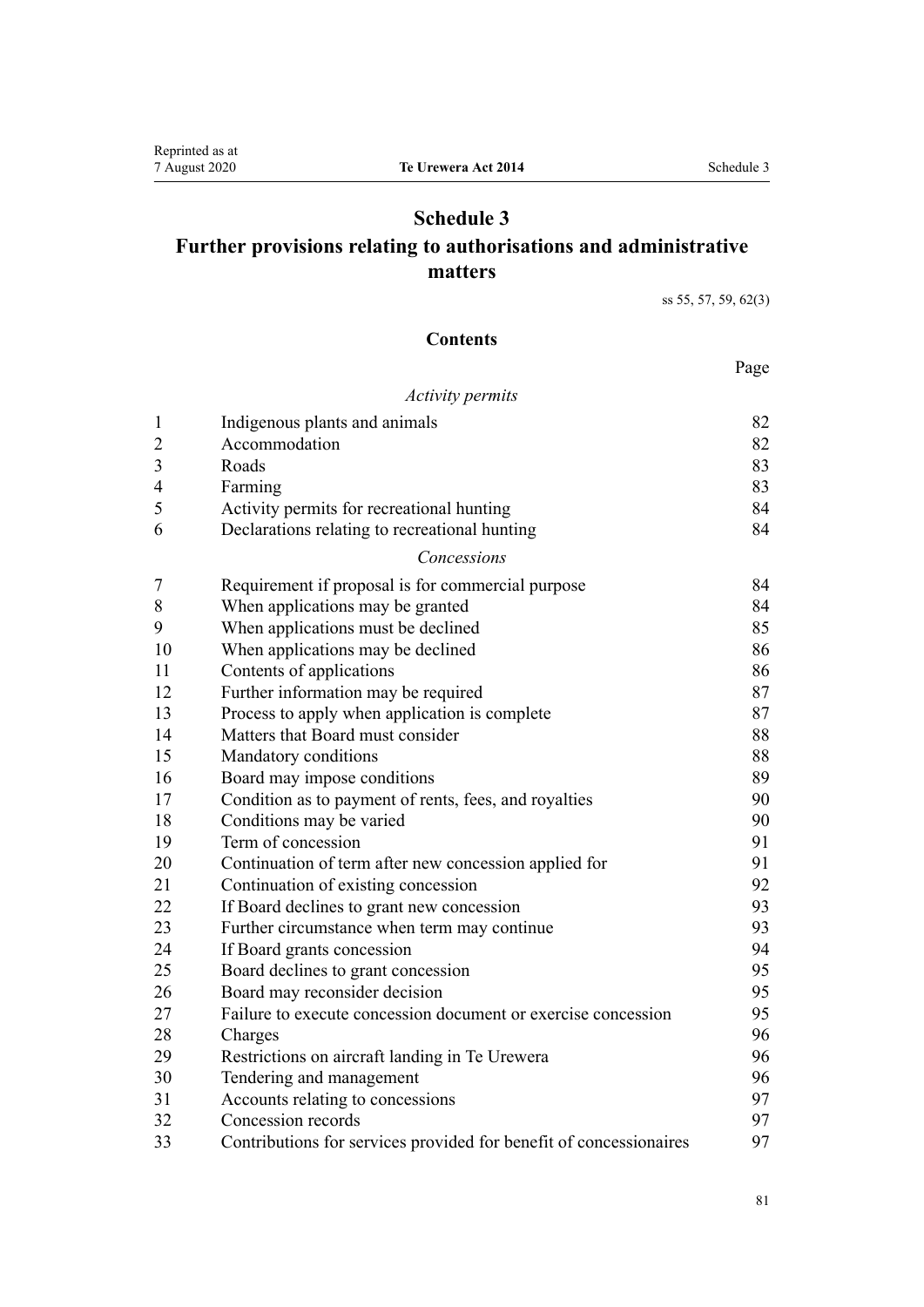<span id="page-81-0"></span>

| Schedule 3 | Te Urewera Act 2014                                        | 7 August 2020 |
|------------|------------------------------------------------------------|---------------|
|            | Power to charge for authorisations and certain uses        |               |
| 34         | Charging for processing applications and use of facilities | 98.           |
|            | <i>Public notice requirements</i>                          |               |

Reprinted as at

[35](#page-98-0) [Requirements for certain public notices](#page-98-0) [99](#page-98-0)

## *Activity permits*

#### **1 Indigenous plants and animals**

- (1) This clause applies to applications for the following activities:
	- (a) taking, cutting, or destroying indigenous plants within Te Urewera; and
	- (b) disturbing, trapping, taking, hunting, or killing indigenous animals within Te Urewera.
- (2) The Board may only grant an activity permit for the activities specified in subclause (1) if—
	- (a) the preservation of the species concerned is not adversely affected; and
	- (b) the effects on Te Urewera are no more than minor; and
	- (c) the grant of a permit is consistent with the management plan.
- (3) In deciding an application, the Board must take into account whether—
	- (a) the proposed activity is essential for management, research, interpretation, or educational purposes; and
	- (b) the proposed activity is important for the restoration or maintenance of customary practices that are relevant to the relationship of iwi and hapū to Te Urewera; and
	- (c) the quantity of indigenous plants or animals that will be affected is minor in relation to the abundance of the material; and
	- (d) the proposed activity could occur outside Te Urewera or elsewhere within Te Urewera where the potential adverse effects would be significantly less; and
	- (e) iwi and hapū support the application.

#### **2 Accommodation**

- (1) This clause applies to applications for an activity permit—
	- (a) to establish accommodation within Te Urewera; or
	- (b) to add to an existing structure or facility.
- (2) The Board may only grant a permit for accommodation if that activity is provided for in the management plan.
- (3) In deciding an application, the Board must take into account whether—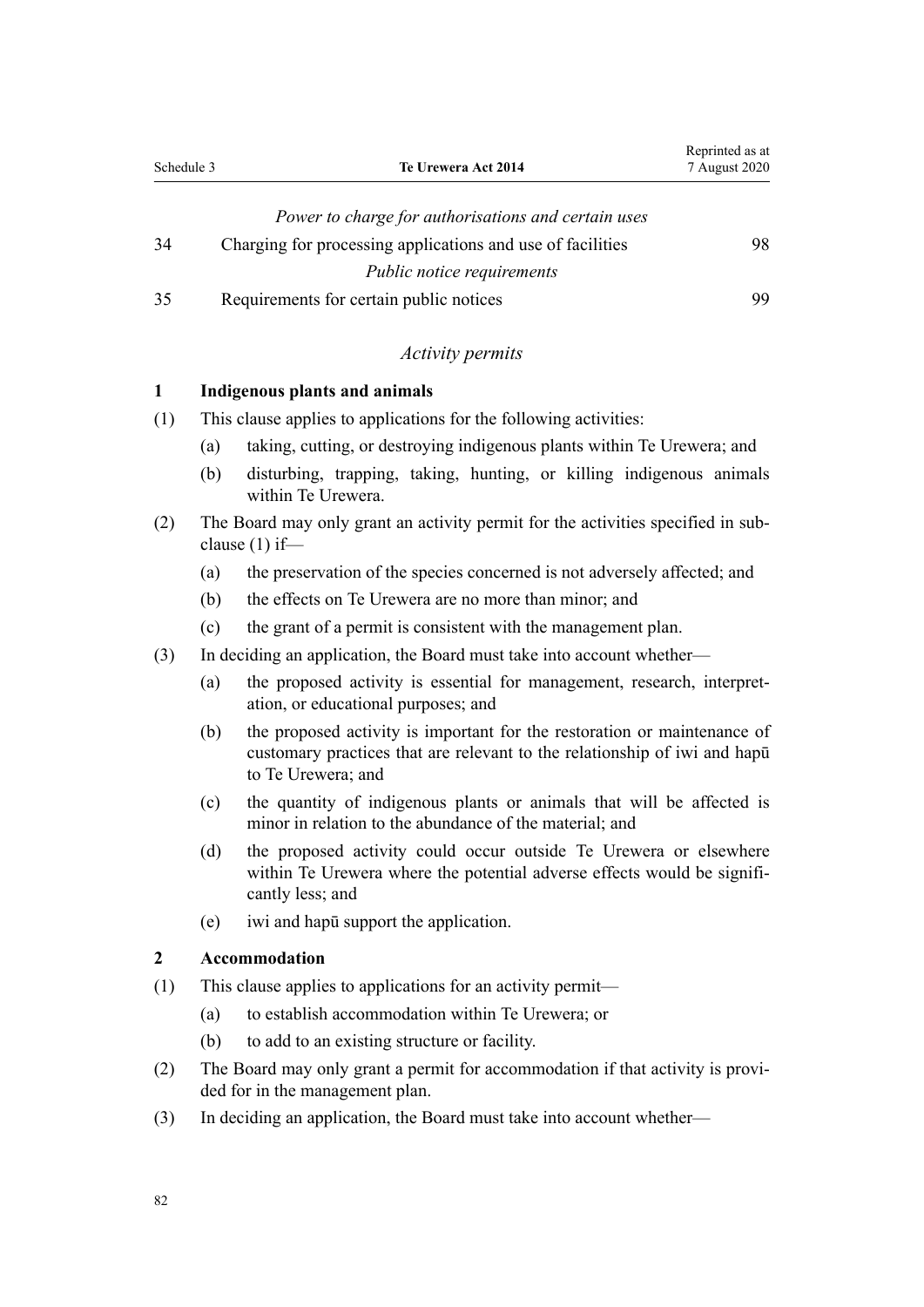|              | 7 August 2020 |                                                                                                                                          | Te Urewera Act 2014                                                                                                                                                                              | Schedule 3 |  |
|--------------|---------------|------------------------------------------------------------------------------------------------------------------------------------------|--------------------------------------------------------------------------------------------------------------------------------------------------------------------------------------------------|------------|--|
|              | (a)           |                                                                                                                                          | the accommodation or related facility could reasonably be located out-<br>side Te Urewera or elsewhere within Te Urewera where the potential<br>adverse effects would be significantly less; and |            |  |
|              | (b)           |                                                                                                                                          | the activity could reasonably be undertaken in an existing structure or<br>facility; and                                                                                                         |            |  |
|              | (c)           |                                                                                                                                          | the proposal—                                                                                                                                                                                    |            |  |
|              |               | (i)                                                                                                                                      | minimises any adverse effects on Te Urewera and on the existing<br>benefit, use, and enjoyment of the public arising from public<br>access to and in Te Urewera; and                             |            |  |
|              |               | (ii)                                                                                                                                     | avoids a rapid increase in the built environment within Te Ure-<br>wera; and                                                                                                                     |            |  |
|              |               | (iii)                                                                                                                                    | complements any existing accommodation and its related facil-<br>ities; and                                                                                                                      |            |  |
|              |               | (iv)                                                                                                                                     | provides for a location, scale design, construction, colour, and<br>maintenance that preserve a sense of naturalness and harmonise<br>with the landscape.                                        |            |  |
| (4)          |               | New accommodation and related facilities, including encampments, for exclu-<br>sive private use are not permitted in Te Urewera.         |                                                                                                                                                                                                  |            |  |
| $\mathbf{3}$ | <b>Roads</b>  |                                                                                                                                          |                                                                                                                                                                                                  |            |  |
| (1)          |               | The Board may grant an activity permit for the following activities, but only if<br>the activity is provided for in the management plan: |                                                                                                                                                                                                  |            |  |
|              | (a)           |                                                                                                                                          | to make a road or an extension to a road:                                                                                                                                                        |            |  |
|              | (b)           |                                                                                                                                          | to alter an existing road.                                                                                                                                                                       |            |  |
| (2)          |               | Before granting an activity permit under this clause, the Board must be satis-<br>fied that-                                             |                                                                                                                                                                                                  |            |  |
|              | (a)           | and                                                                                                                                      | any new road, road extension, or upgrade to an existing road in Te Ure-<br>wera will have minimal effects on natural features, as far as practicable;                                            |            |  |
|              | (b)           |                                                                                                                                          | all practicable measures are to be taken, in making a new road or extend-<br>ing or upgrading an existing road, to mitigate any adverse effects,<br>including—                                   |            |  |
|              |               | (i)                                                                                                                                      | avoiding the fragmentation of habitats and ecosystems; and                                                                                                                                       |            |  |
|              |               | (ii)                                                                                                                                     | the rehabilitation of the surfaces of earthworks; and                                                                                                                                            |            |  |
|              |               | (iii)                                                                                                                                    | weed control; and                                                                                                                                                                                |            |  |
|              |               | (iv)                                                                                                                                     | the collection and treatment of storm water run-off.                                                                                                                                             |            |  |
| 4            | Farming       |                                                                                                                                          |                                                                                                                                                                                                  |            |  |
| (1)          |               |                                                                                                                                          | This clause applies to farming and grazing land that, in the public interest,<br>should continue to be farmed or used for grazing.                                                               |            |  |
|              |               |                                                                                                                                          |                                                                                                                                                                                                  |            |  |

<span id="page-82-0"></span>Reprinted as at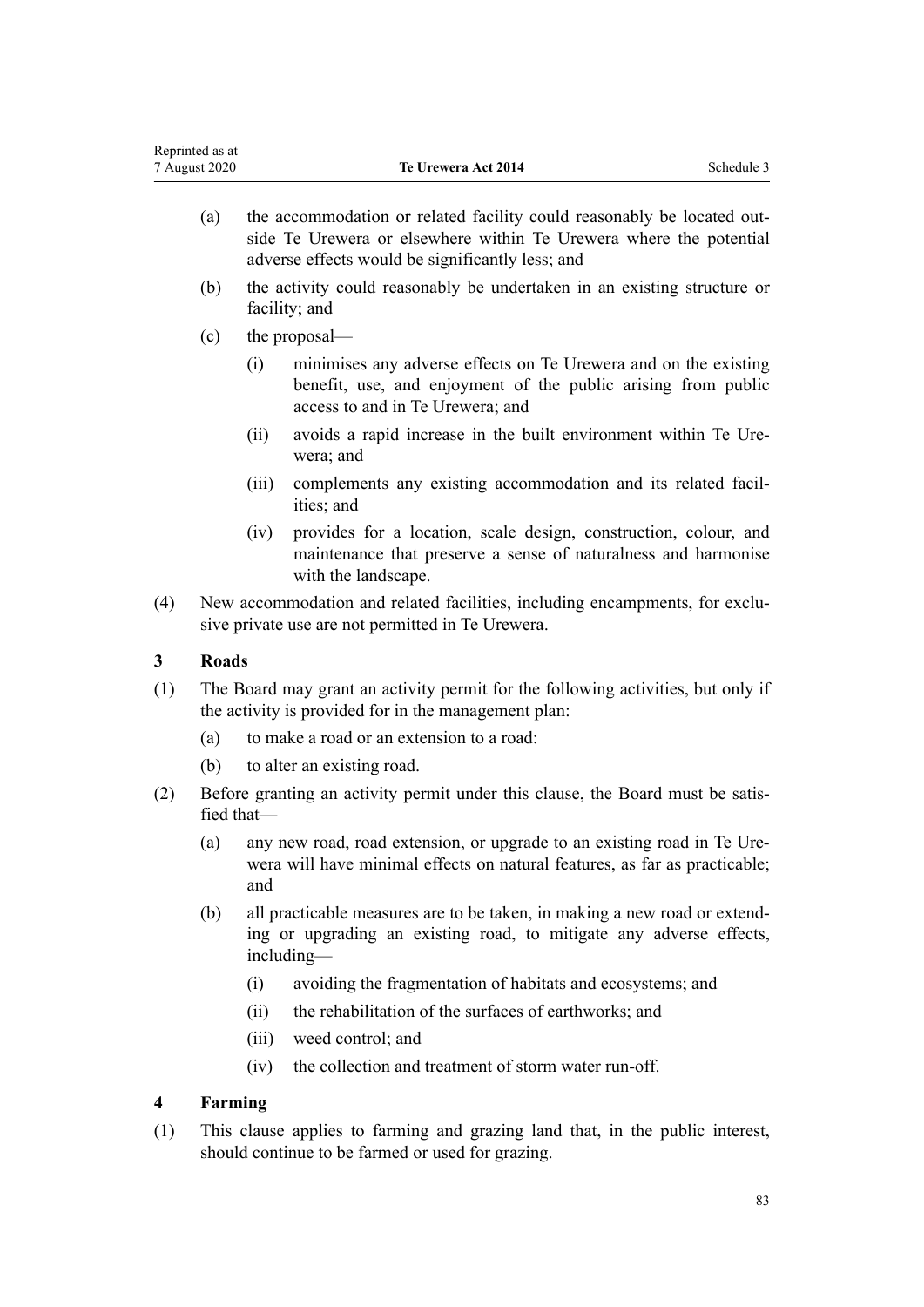<span id="page-83-0"></span>

|            |                     | Reprinted as at |
|------------|---------------------|-----------------|
| Schedule 3 | Te Urewera Act 2014 | 7 August 2020   |

(2) The Board may grant activity permits under [section 57](#page-31-0) for Te Urewera land to be used for farming or grazing, but only if farming or grazing is provided for in the management plan.

## **5 Activity permits for recreational hunting**

- (1) The Board may grant an activity permit to undertake recreational hunting for exotic animals in Te Urewera that are not protected, as long as the Board is satisfied—
	- (a) that the grant of such a permit—
		- (i) would be consistent with the management plan; and
		- (ii) would not interfere with any operation to control wild animals and pests in Te Urewera; and
	- (b) that the safety of persons in, or likely to be in, the vicinity of the area to which any permit applies has been provided for.
- (2) The Board may include conditions on a permit granted under this clause, including conditions about the use of dogs, helicopters, and horses.

## **6 Declarations relating to recreational hunting**

- (1) The Board may, by public notice,—
	- (a) declare areas of Te Urewera to be open or closed for recreational hunting:
	- (b) identify areas in Te Urewera where hunting may, with an activity permit, be undertaken.
- (2) Public notice may be given in whatever manner the Board considers appropriate.
- (3) Any declaration or identification under subclause (1) must be consistent with the management plan.

## *Concessions*

## **7 Requirement if proposal is for commercial purpose**

- (1) This clause applies to every activity described in [clauses 1 to 6](#page-81-0) that is for a commercial purpose, as described in [section 62\(2\),](#page-32-0) including commercial hunting and trapping, guided hunting operations, and wild animal control operations.
- (2) An activity to which subclause (1) refers is prohibited unless a concession is obtained in addition to any other authorisation required under this Act or other enactment.

## **8 When applications may be granted**

(1) The Board may grant an application for a lease or a licence (other than a *profit à prendre*), but only if—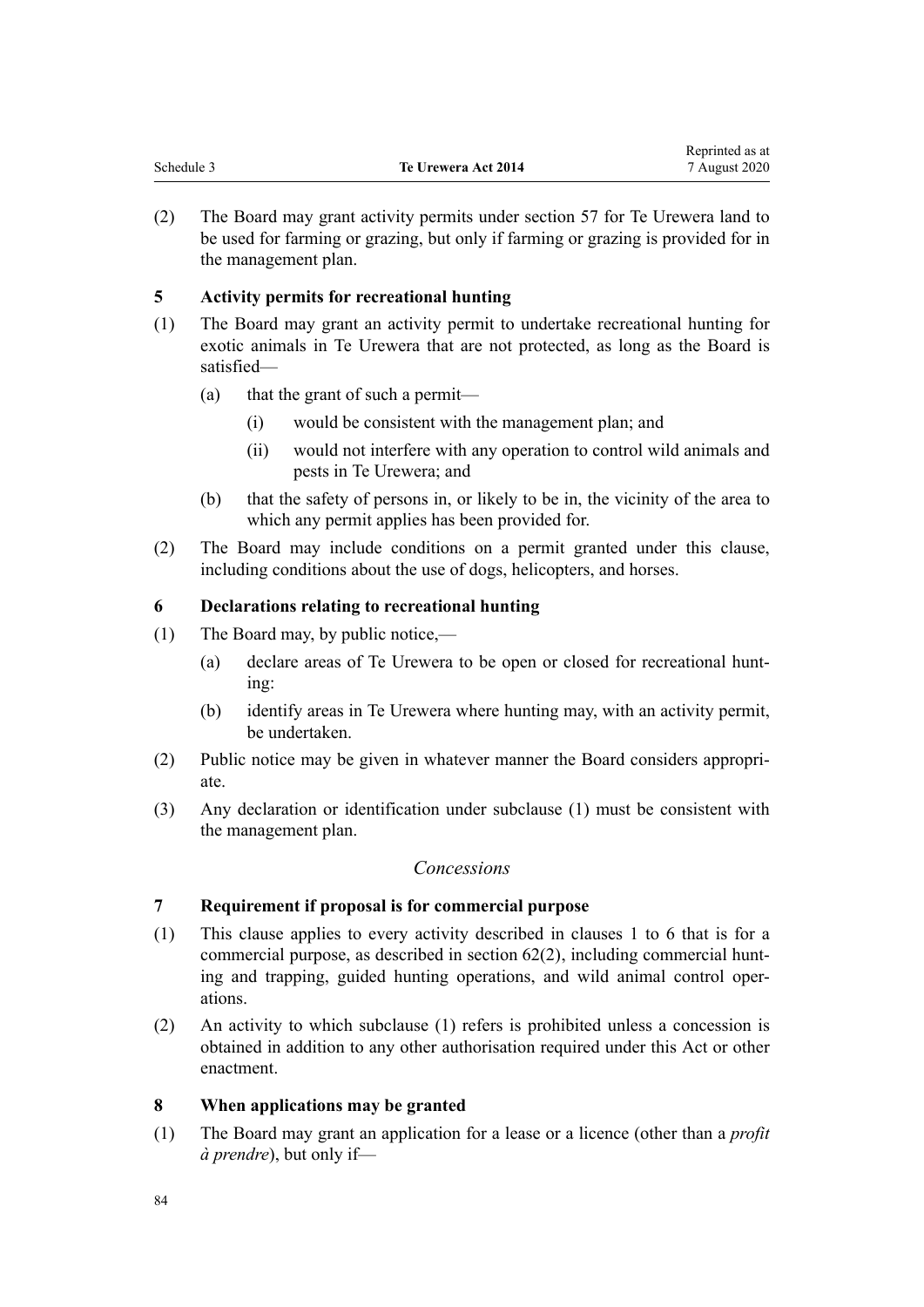- <span id="page-84-0"></span>(a) the lease or licence relates to 1 or more fixed structures and facilities (which do not include any track or road except where the track or road is an integral part of a larger facility); and
- (b) in any case where the application includes an area or areas around the structure or facility,—
	- (i) either—
		- (A) it is necessary for the purposes of safety or security of the site, structure, or facility to include any area or areas (including any security fence) around the structure or facility; or
		- (B) it is necessary to include any clearly defined area or areas that are an integral part of the activity on the land; and
	- (ii) the grant of a lease or licence is essential to enable the activity to be carried on.
- (2) However, no lease may be granted unless the applicant satisfies the Board that exclusive possession is necessary for—
	- (a) the protection of public safety; or
	- (b) the protection of the physical security of the activity concerned; or
	- (c) the competent operation of the activity concerned.
- (3) For the purposes of subclause  $(2)(c)$ , the competent operation of an activity includes the necessity for the activity to achieve adequate investment and maintenance.
- (4) The Board must not grant an easement over Te Urewera land in a case where a lease, licence, or permit may be granted if the Board considers that a lease, licence, or permit is more appropriate in the circumstances.
- (5) However, if the management plan does not make provision for a concession of the kind applied for, the Board may, after complying with [clauses 11 to 14](#page-85-0), grant the concession.

## **9 When applications must be declined**

The Board must not grant an application for a concession to build a structure or facility, or to extend or add to an existing structure or facility, if the Board is satisfied that the activity—

- (a) could reasonably be undertaken outside Te Urewera or in another part of Te Urewera where the potential adverse effects would be significantly less; or
- (b) could reasonably use an existing structure or facility or the existing structure or facility without the addition.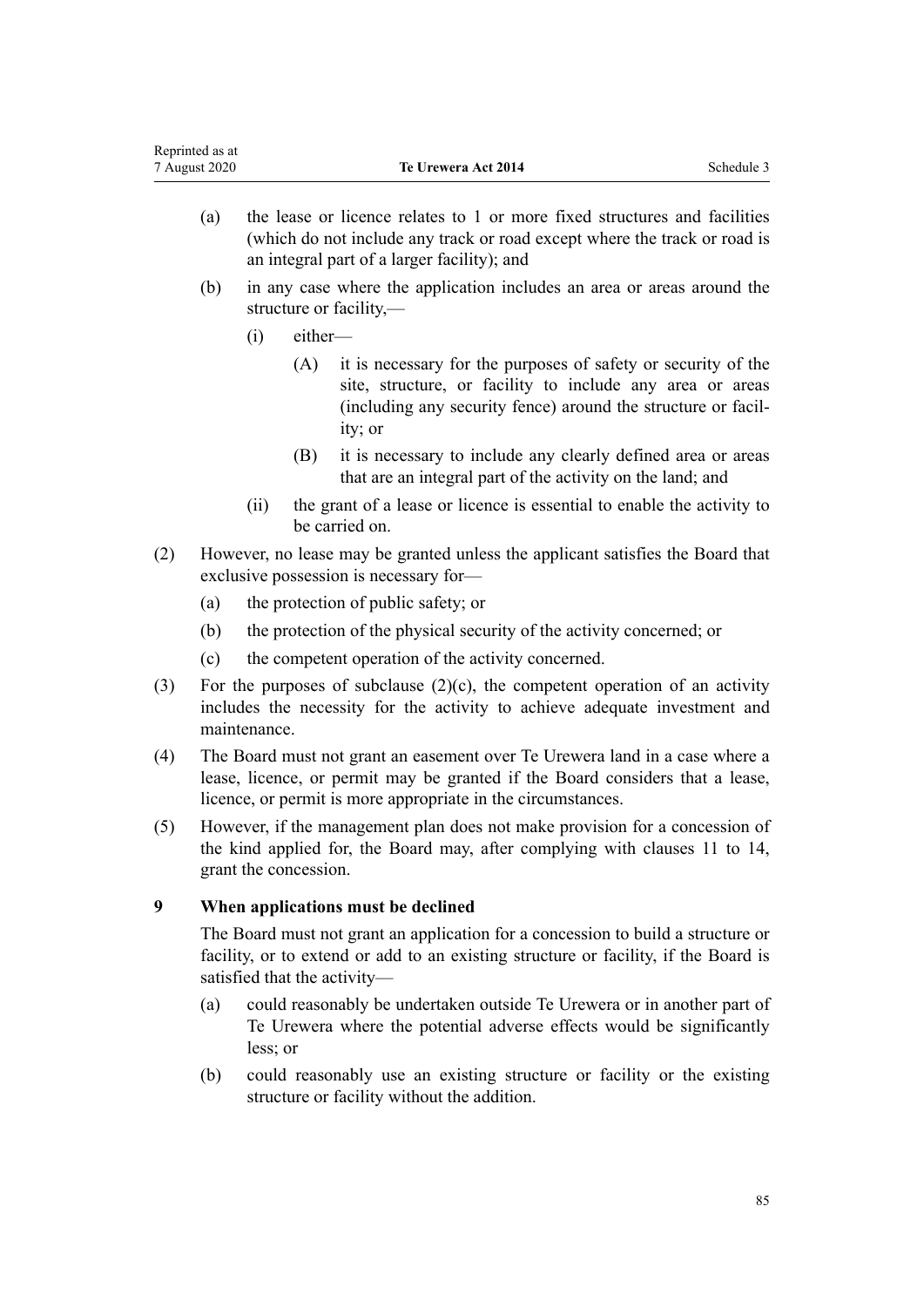### <span id="page-85-0"></span>**10 When applications may be declined**

- (1) The Board may decline an application if the Board considers that—
	- (a) the information provided is insufficient or inadequate to enable the Board to assess the effects (including the effects of any proposed methods to avoid, remedy, or mitigate the adverse effects) of any activity, structure, or facility; or
	- (b) there are no adequate or reasonable methods for remedying, avoiding, or mitigating the adverse effects of the activity, structure, or facility.
- (2) The Board may decline an application, whether or not it is provided for in the management plan, if the Board considers that the effects of the activity are such that a review of the management plan would be more appropriate.
- (3) If the Board declines an application under subclause (2), the Board may, if requested by the applicant, initiate a review of the management plan in accordance with [subpart 5](#page-33-0) of Part 2.
- (4) The Board may require the applicant to pay all or part of the reasonable costs of such a review.
- (5) Subclauses (2) and (3) do not limit the discretion of the Board to initiate a review under [subpart 5](#page-33-0) of Part 2.

#### **11 Contents of applications**

- (1) Every application for a concession must be made to the Board and must include the following information:
	- (a) a description of the proposed activity:
	- (b) a description identifying the places where the proposed activity will be carried out and indicating the status of such places:
	- (c) a description of the potential effects of the proposed activity, and any actions which the applicant proposes to take to avoid, remedy, or mitigate any adverse effects:
	- (d) details of the proposed type of concession for which the applicant is applying:
	- (e) a statement of the proposed duration of the concession and the reasons for that proposed duration:
	- (f) relevant information relating to the applicant, including any information relevant to the applicant's ability to carry out the proposed activity.
- (2) In the case of an application for a concession of a kind listed in subclause (3), the applicant must also give—
	- (a) reasons for the request; and
	- (b) sufficient information to satisfy the Board that it would be appropriate and lawful to grant the application.
- (3) The kinds of concessions referred to in subclause (2) are—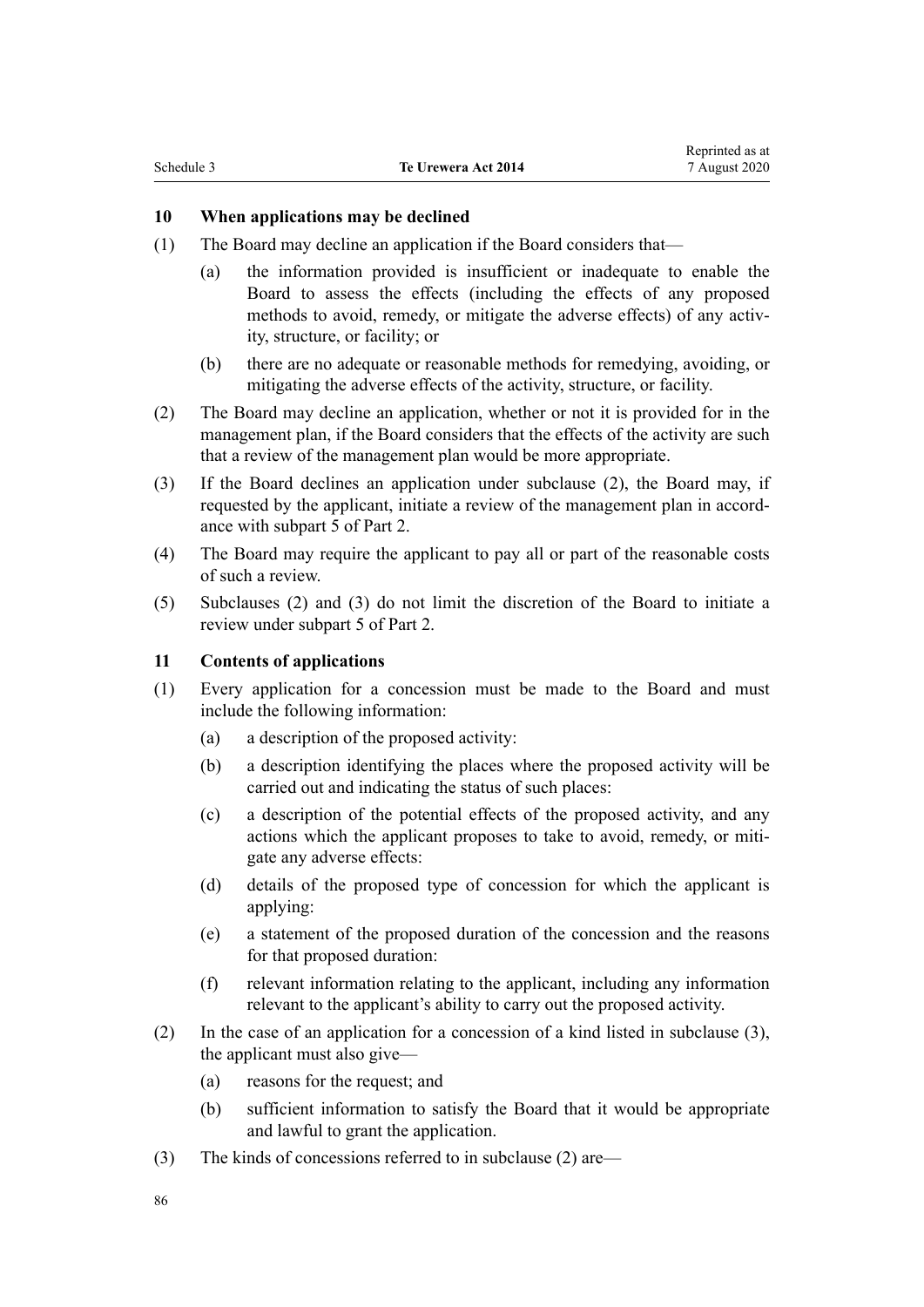- <span id="page-86-0"></span>(a) a lease:
- (b) a *profit à prendre* or licence:
- (c) an easement.

#### **12 Further information may be required**

- (1) The Board may require an applicant for a concession to supply further information as it considers necessary to enable a decision to be made, including the preparation of an assessment of effects on the environment in the form set out in Schedule 4 of the Resource Management Act 1991 or any other form the Board requires.
- (2) The Board may, at the applicant's expense,—
	- (a) commission a report or seek advice from any person (including the Director-General) on any matters raised in relation to the application, including a review of any information provided by the applicant:
	- (b) obtain from any source any existing relevant information on the proposed activity or structure that is the subject of the application.
- (3) Any information obtained by the Board under subclause (2) must be supplied to the applicant, who may comment on it within such time as may be specified by the Board.
- (4) An application is incomplete if the Board—
	- (a) advises the applicant that the specified information required under subclause (1) has not been provided; or
	- (b) has not received any report commissioned or advice sought under subclause (2); or
	- (c) has supplied information to the applicant under subclause (3) and the time limit specified under that subclause has not expired.

#### **13 Process to apply when application is complete**

- (1) The Board must consider every complete application for a concession received, other than an application that contravenes [section 62\(3\)](#page-32-0).
- (2) Subclause (1) does not limit [clause 34](#page-97-0) (which provides for charges applying to applications).
- (3) The Board must decline an application if the Board is satisfied that the application is—
	- (a) contrary to the provisions of this Act; or
	- (b) inconsistent with the management plan.
- (4) If the Board declines an application under subclause (3), the Board must, within 20 working days after receiving the application, inform the applicant of its decision with reasons for declining the application.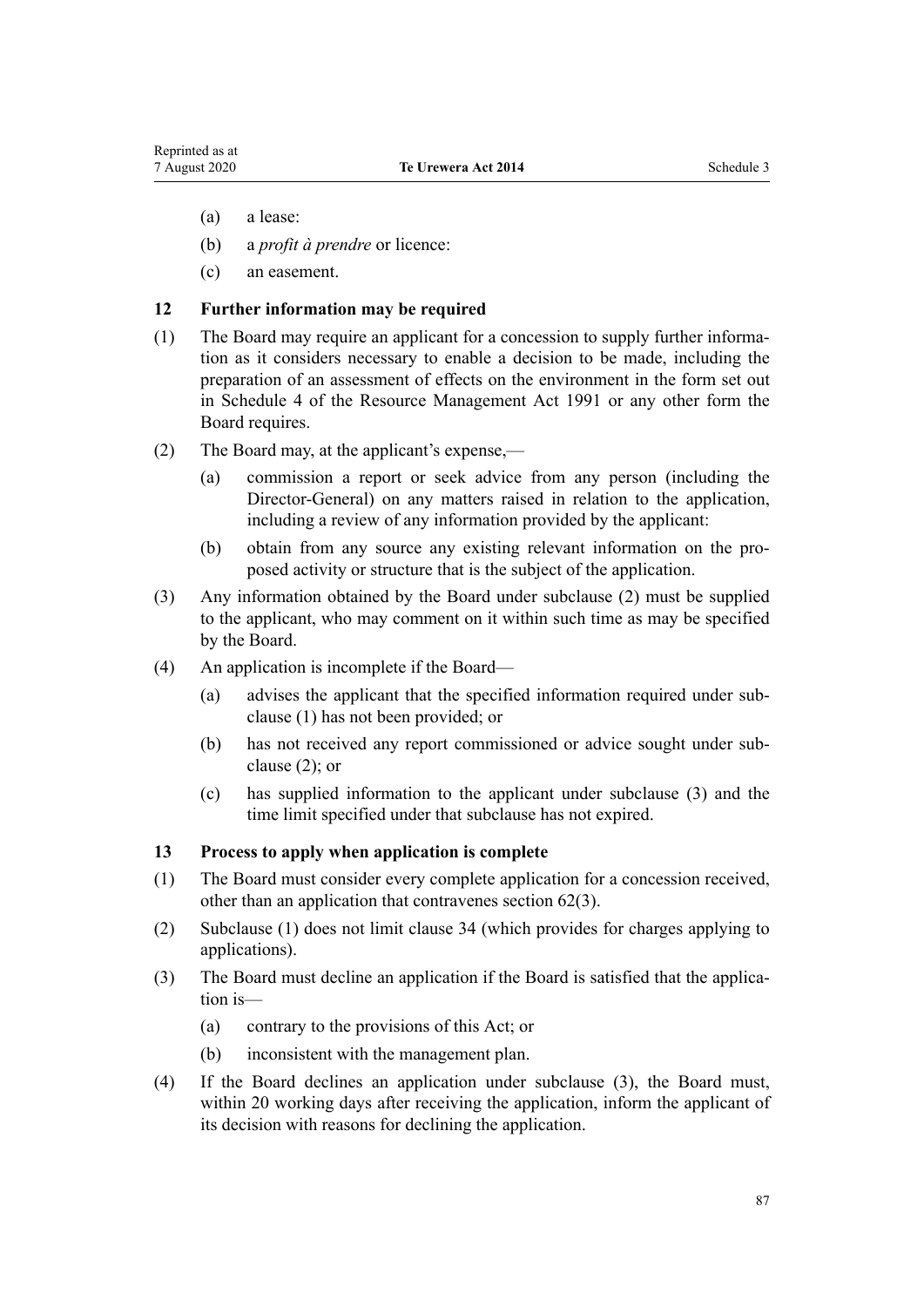<span id="page-87-0"></span>

| www.com<br>7 August 2020 |
|--------------------------|
|                          |

Reprinted as at

- (5) Nothing in this Act or any other enactment requires the Board to grant a concession if the Board considers that the grant of a concession would be inappropriate in the circumstances of the particular application, having regard to the matters set out in clause 14.
- (6) Before granting a lease or a licence with a term (including all renewals) exceeding 10 years, the Board must, in whatever manner it considers appropriate, give public notice of the application.
- (7) Before granting a licence with a term (including all renewals) not exceeding 10 years, or a permit or an easement, the Board may, in whatever manner it considers appropriate, give public notice of the application if, having regard to the effects of the licence, permit, or easement, the Board considers it would be appropriate to give public notice.
- (8) Subclauses (6) and (7) do not apply to the grant of a lease or licence resulting from the exercise of a right of renewal, or a right to a new lease or licence, that is contained in a lease or licence.
- (9) [Clause 35](#page-98-0) applies to a public notice given under subclauses (6) or (7).

#### **14 Matters that Board must consider**

In considering an application for a concession, the Board must, in addition to the relevant matters specified in [section 57\(2\),](#page-31-0) have regard to the following matters:

- (a) the nature of the activity and the type of structure or facility (if any) proposed to be constructed:
- (b) the effects of the activity, structure, or facility:
- (c) any measures that can reasonably and practicably be undertaken to avoid, remedy, or mitigate any adverse effects of the activity:
- (d) any information received under [clause 10,](#page-85-0) [11,](#page-85-0) or [12](#page-86-0):
- (e) any relevant environmental impact assessment, including any audit or review:
- (f) any relevant oral or written submissions received as a result of a public notice issued under [clause 13:](#page-86-0)
- (g) any relevant information that may be withheld from any person in accordance with the Official Information Act 1982 or the Privacy Act 1993.

#### **15 Mandatory conditions**

(1) Every concession document must include (and is to be treated as including) a condition that the person in whose favour the concession is granted (the **concessionaire**) must act in accordance with the management plan, whether the plan or any amendment to it was approved before, on, or after the date on which the concession became effective.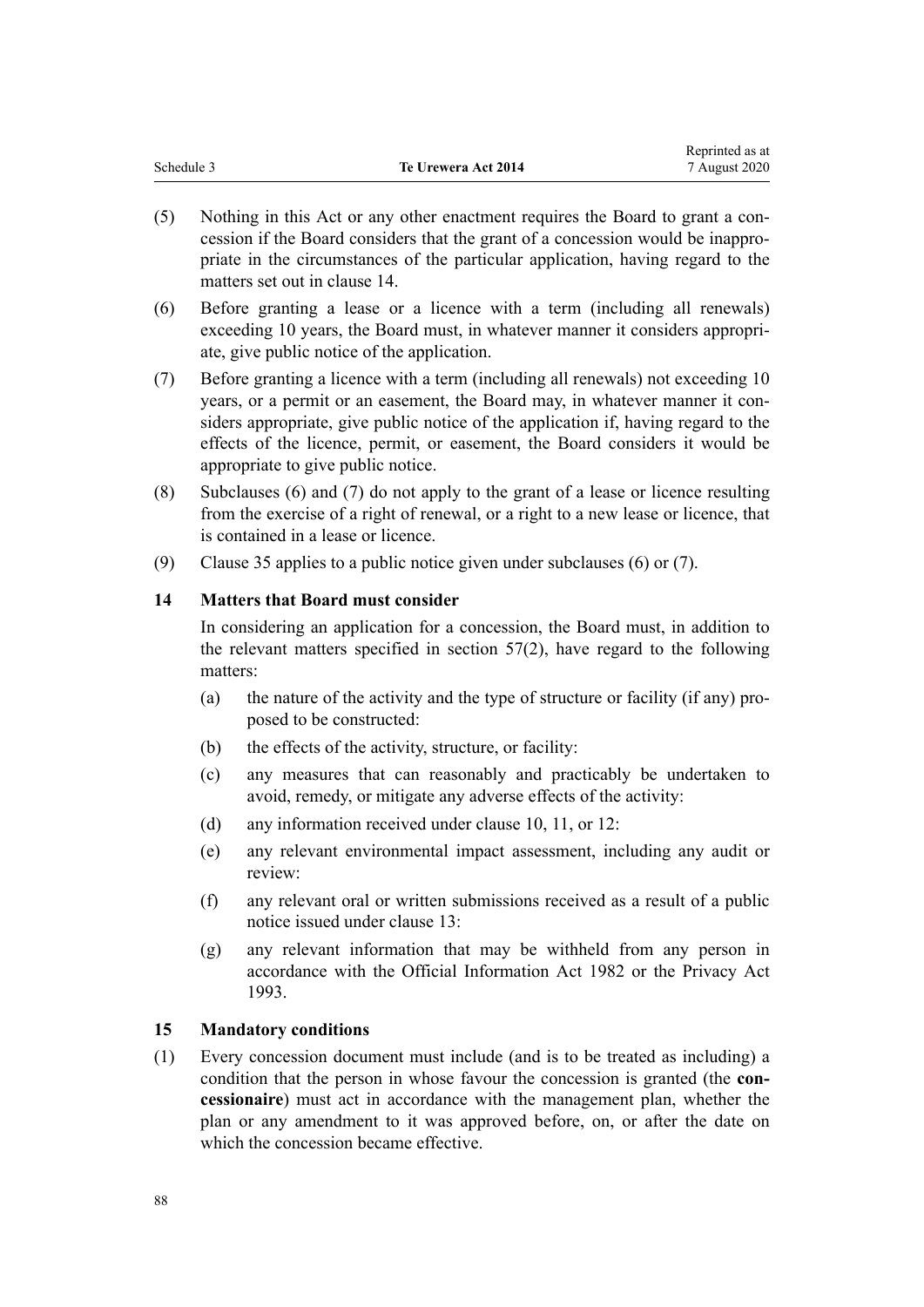| Reprinted as at |                     |            |
|-----------------|---------------------|------------|
| 7 August 2020   | Te Urewera Act 2014 | Schedule 3 |

- (2) A provision of a concession document that contravenes, or allows expressly or impliedly a contravention of, the management plan is of no effect.
- (3) A breach or contravention of the management plan is to be treated as a breach or contravention of the concession and the concession document.

#### **16 Board may impose conditions**

<span id="page-88-0"></span>Representative as a set of the set of the set of the set of the set of the set of the set of the set of the set of the set of the set of the set of the set of the set of the set of the set of the set of the set of the set

In granting a concession, the Board may impose any conditions the Board considers appropriate for the activity, structure, or facility, including conditions relating to or providing for—

- (a) the activity itself, the carrying out of the activity, and the places where it may be carried out:
- (b) the name and full address of every person or body to whom the concession is granted and who may carry out the activity:
- (c) the payment of rent, fees, and royalties as provided in [clause 17](#page-89-0):
- (d) the payment of compensation for any adverse effects of the activity on the interests of Te Urewera or the public in the land concerned, unless such compensation has been provided for in the setting of rent:
- (e) the provision by the concessionaire of a bond—
	- (i) to cover any costs incurred by the Board in carrying out work that the concessionaire has failed to carry out and that was required by the concession document to be carried out; or
	- (ii) to mitigate any adverse effects arising from but not authorised by the concession or not reasonably foreseen at the time the concession was granted:
- (f) the waiver or reduction of any rent, compensation, or bond where—
	- (i) the concessionaire makes any contribution to the management of the lands or the public interest in those lands; or
	- (ii) there is any other non-commercial public benefit from the activity; or
	- (iii) any circumstances of the concession justify such waiver or reduction; or
	- (iv) the costs of setting and collecting the rent exceed any rent which may be collected:
- (g) the restoration of the site and the removal of any structure or facility at the expense of the concessionaire or the vesting in the Board of any structure or facility at the end of the term of the concession:
- (h) periodic reviews of the terms and conditions (including rents) of the concession:
- (i) a covenant that on any transfer, sublease, sublicence, or assignment of a concession, the concessionaire remains liable throughout the term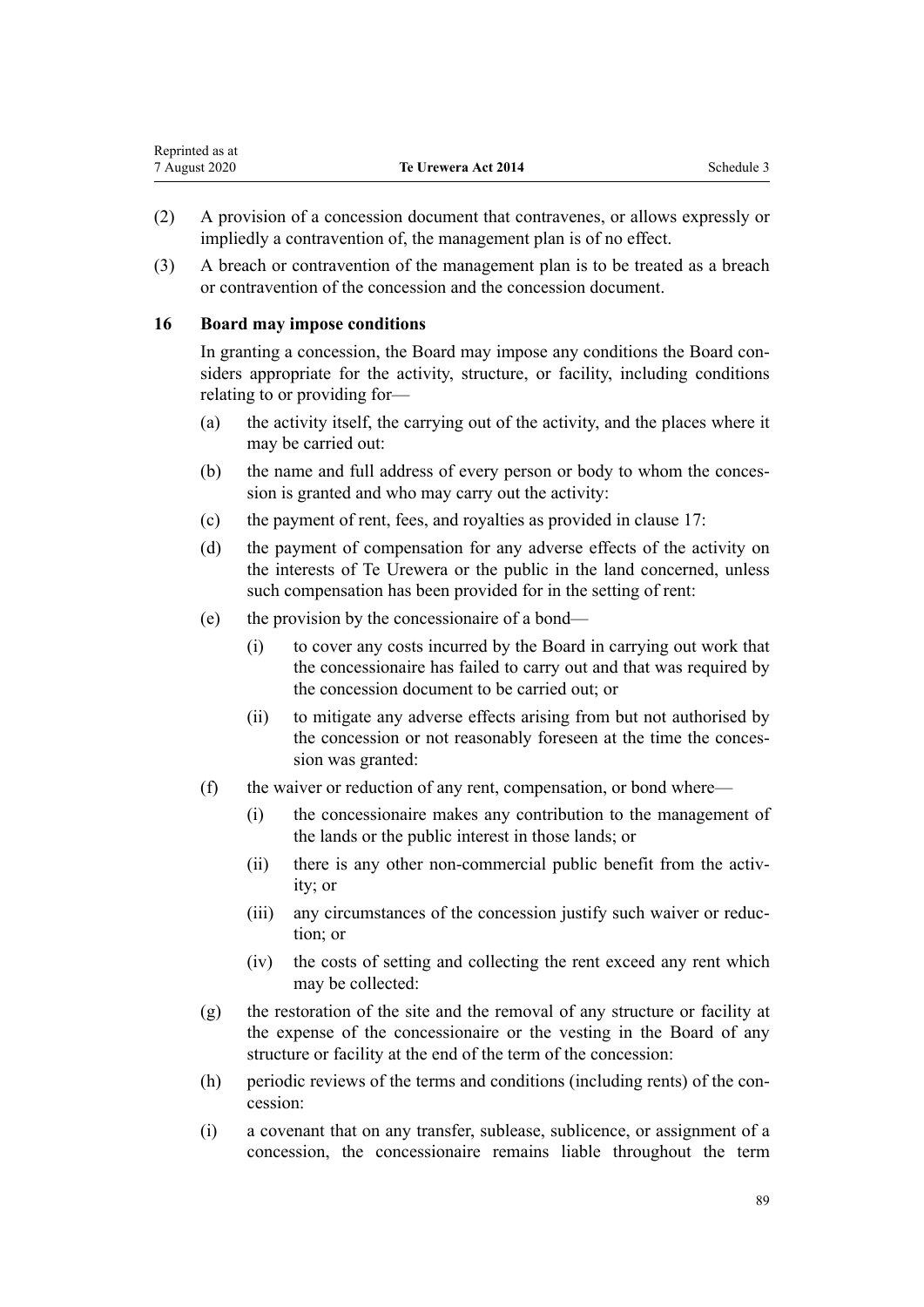<span id="page-89-0"></span>(including renewals) of the lease or licence or easement and must procure from the transferee, sublessee, sublicensee, or assignee a covenant to be bound by the conditions of the lease, licence, or easement:

(j) the payment of any fees (including legal fees) in respect of the preparation of the concession document and its registration (where necessary), being fees payable in addition to any fees or other money payable under clause 17.

### **17 Condition as to payment of rents, fees, and royalties**

- (1) Every concession granted under [section 62\(1\)](#page-32-0) is subject to a condition that the concessionaire must pay to the Board—
	- (a) the rents, fees, and royalties specified in the concession document; and
	- (b) any other levy or charge made on an occupier of land under a lease, licence, or easement.
- (2) The rent, fee, or royalty specified in a concession document may be fixed at the market value, having regard to—
	- (a) any circumstances relating to the nature of the activity; and
	- (b) the effects of the activity on the purposes of the area affected; and
	- (c) any contractual conditions, covenants, or other encumbrances placed upon intrinsic resources, natural resources, or historic resources by the concession.
- (3) The rent, fee, or royalty for a concession must be reviewed at intervals not exceeding 3 years.
- (4) Revenue received from concessions is subject to [section 39.](#page-23-0)

#### **18 Conditions may be varied**

- (1) The Board and the concessionaire may at any time, by agreement in writing and without any public notification, vary any conditions in the concession document if—
	- (a) the variation is of a minor and technical nature and does not materially increase the adverse effects of the activity or the term of the activity or materially change the location of the activity; or
	- (b) the variation will result in a reduction of the adverse effects or the duration of the activity.
- (2) The concessionaire may at any time apply to the Board to vary or extend a concession.
- (3) An application under subclause (2) must be treated as if it were an application for a concession, and the provisions of [clauses 11](#page-85-0), [13](#page-86-0) to 17, [19](#page-90-0), and [20](#page-90-0) apply.
- (4) The Board, on request or on its own motion, may vary the conditions of a concession if—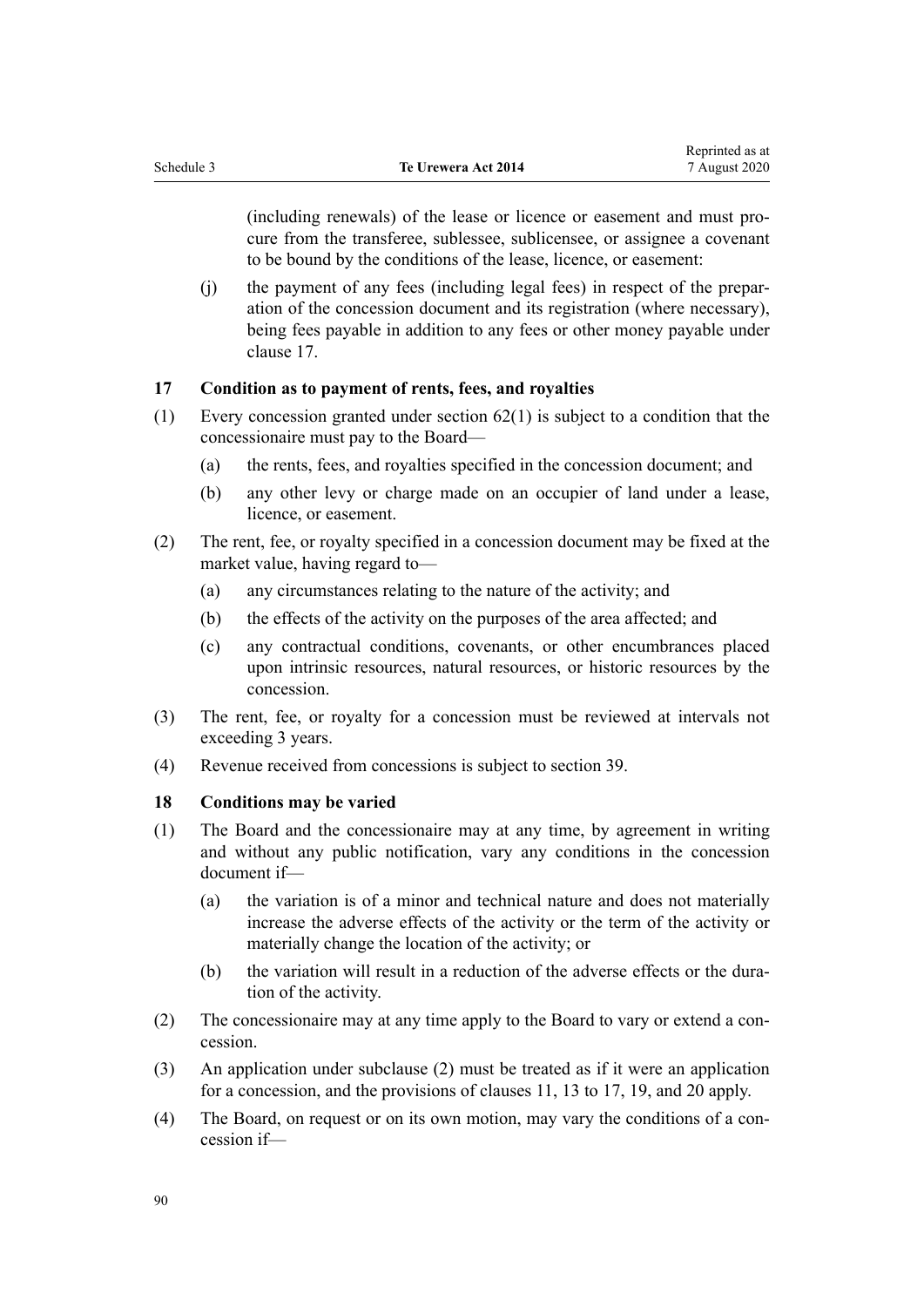- <span id="page-90-0"></span>(a) the variation is the result of a review provided for in the concession document; or
- (b) the variation is necessary to deal with significant adverse effects of the activity that were not reasonably foreseeable at the time the concession was granted; or
- (c) the variation is necessary because the information made available to the Board by the concessionaire for the purposes of the concessionaire's application contained inaccuracies that materially influenced the decision to grant a concession and the effects of the activity permitted by the concession require more appropriate conditions.
- (5) A concessionaire is bound by any variation made under subclause (4).
- (6) The Board and the concessionaire must execute a variation instrument.
- (7) If a variation relates to a registered lease or easement, the Board, or a person authorised by the Board, must promptly lodge the variation instrument for registration.
- (8) In this clause, **variation** includes an extension and a renewal.

## **19 Term of concession**

- (1) A lease or a licence may be granted for a term (which must include all possible renewals of the lease or licence) not exceeding 30 years or, if the Board is satisfied that there are exceptional circumstances, for a term not exceeding 60 years.
- (2) A permit may be granted for a term not exceeding 10 years but is not renewable.
- (3) An easement may be granted for a term not exceeding 30 years, but,—
	- (a) in exceptional circumstances, the Board may grant a term not exceeding 60 years; or
	- (b) if the easement provides a right of way access to a property to which there is no other practical access, the term may be for a longer period, as the Board considers appropriate; or
	- (c) if the easement is for a public work (as defined in the [Public Works Act](http://legislation.govt.nz/pdflink.aspx?id=DLM45426) [1981](http://legislation.govt.nz/pdflink.aspx?id=DLM45426)), the term may be for the reasonably foreseeable duration of that public work.

## **20 Continuation of term after new concession applied for**

- (1) This clause and [clauses 21](#page-91-0) and [22](#page-92-0) apply if—
	- (a) a concession is due to expire; and
	- (b) the concessionaire applies for a new concession for the same activity; and
	- (c) the application complies with the requirements of [clauses 11 to 13](#page-85-0); and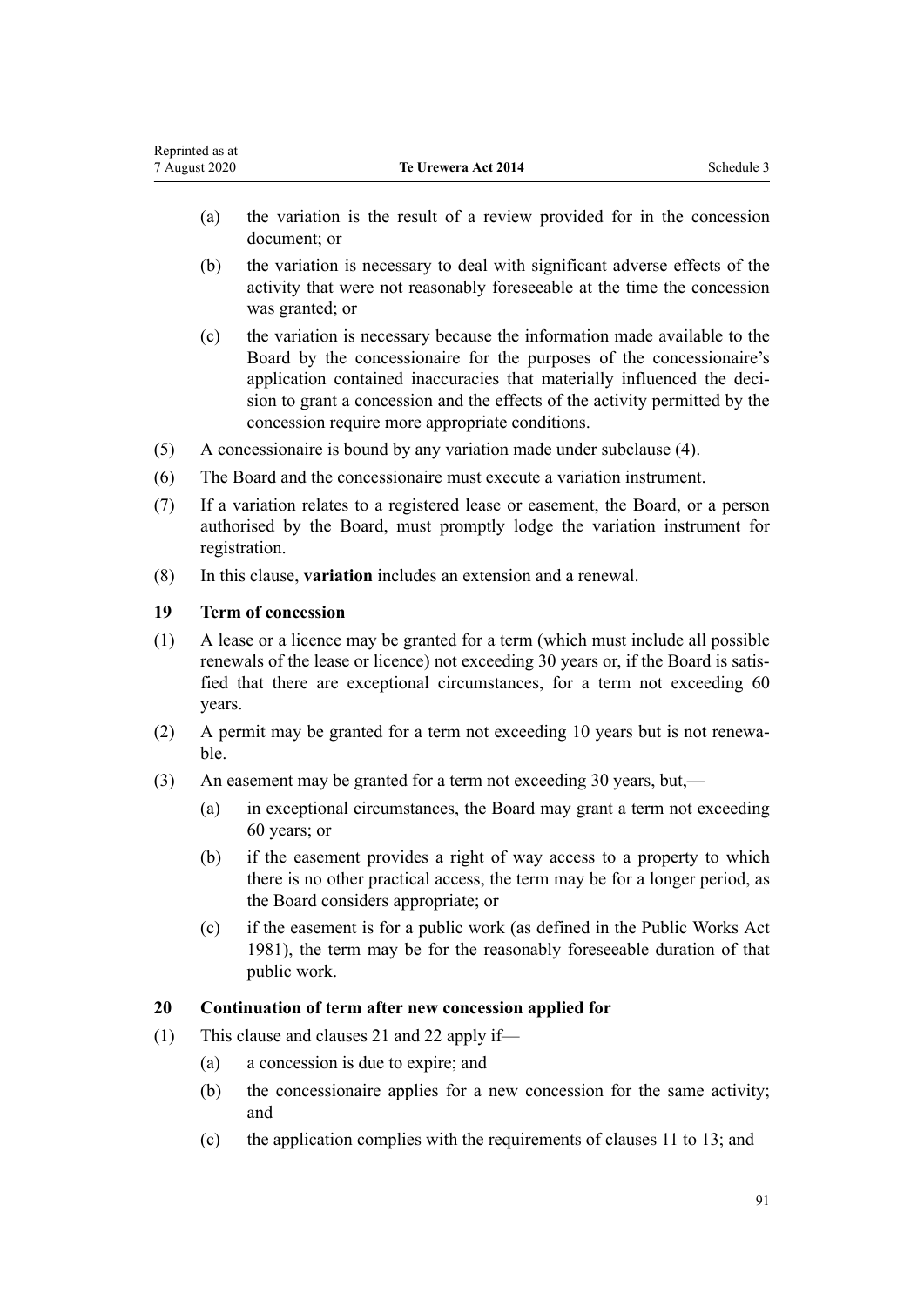- <span id="page-91-0"></span>(d) the application meets the timing requirement in subclause (2) or (3); and
- (e) the concessionaire has complied with the terms and conditions of the existing concession.
- (2) The application meets the timing requirement if it is made at least 6 months before the existing concession expires.
- (3) The application also meets the timing requirement if—
	- (a) it is made in the period starting 6 months before, and ending 3 months before, the existing concession expires; and
	- (b) the Board, in its discretion, allows the application to be made within that period.

#### **21 Continuation of existing concession**

- (1) Subclause (2) applies if—
	- (a) the Board grants the new concession; and
	- (b) the concessionaire does not apply for reconsideration under [clause 26\(b\)](#page-94-0) before 1 of the following occurs:
		- (i) the new concession document is signed by the parties:
		- (ii) the specified deadline is reached.
- (2) The concessionaire may continue to operate under the existing concession until 1 of the events described in subclause  $(1)(b)(i)$  and  $(ii)$  occurs.
- (3) Subclause (4) applies if—
	- (a) the Board grants the new concession; and
	- (b) the concessionaire applies for reconsideration under [clause 26\(b\)](#page-94-0) before 1 of the following occurs:
		- (i) the new concession document is signed by the parties:
		- (ii) the specified deadline is reached.
- (4) The concessionaire may continue to operate under the existing concession until 1 of the following occurs:
	- (a) the new concession document is signed by the parties:
	- (b) the Board completes or declines to carry out the reconsideration.
- (5) In this clause and [clauses 22,](#page-92-0) [24,](#page-93-0) and [25,](#page-94-0) **specified deadline** means the earlier of the following times:
	- (a) the end of the day that is 1 month after the day of the Board's decision to grant or to decline to grant the new concession:
	- (b) the end of any time limit for the concessionaire to apply for reconsideration under [clause 26](#page-94-0) that is prescribed by bylaws made under [section](#page-35-0) [70,](#page-35-0) including any extension of the time limit.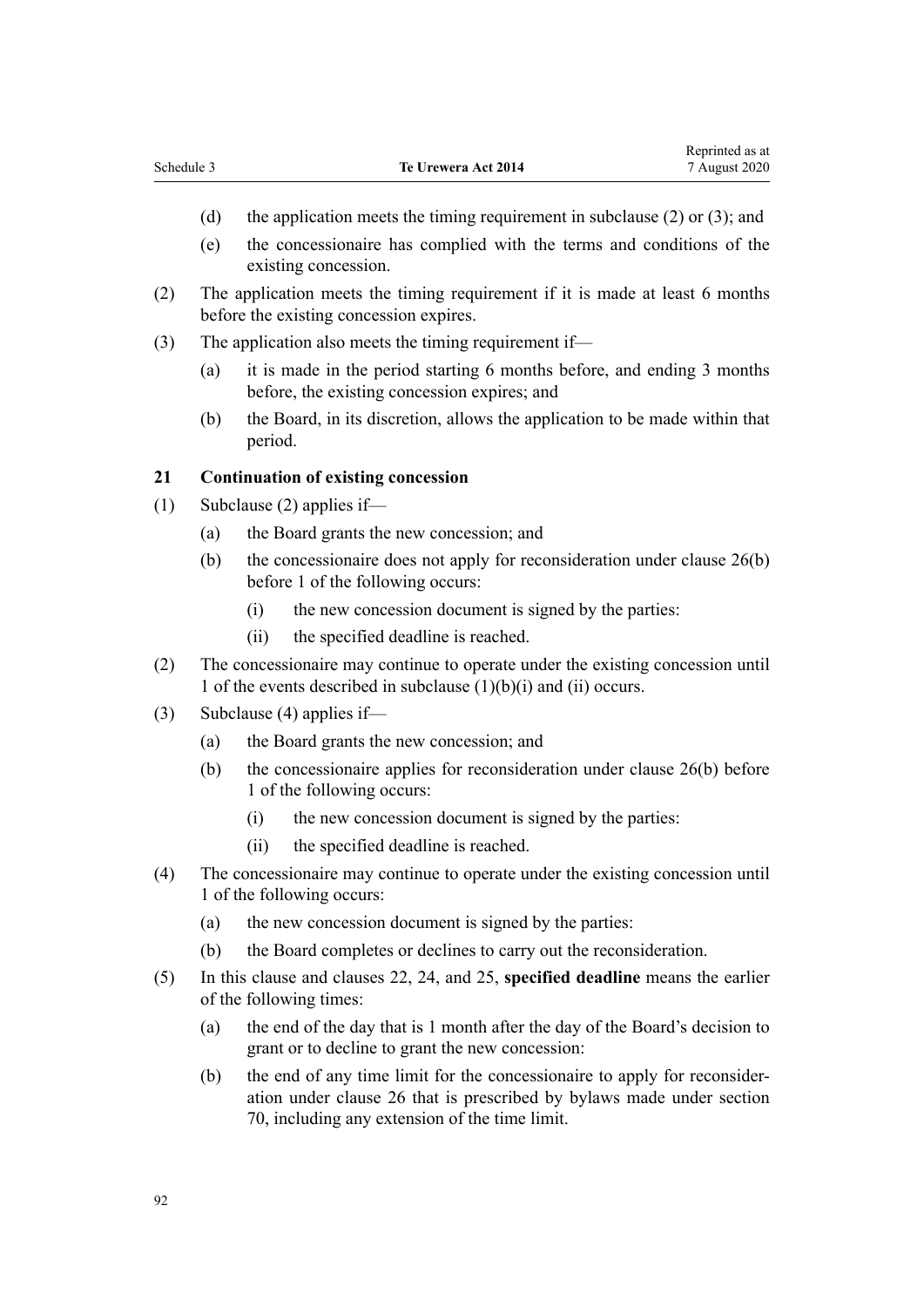## <span id="page-92-0"></span>**22 If Board declines to grant new concession**

- (1) Subclause (2) applies if—
	- (a) the Board declines to grant the new concession; and
	- (b) the concessionaire does not apply for reconsideration under [clause 26](#page-94-0) before the specified deadline.
- (2) The concessionaire may continue to operate under the existing concession until the specified deadline.
- (3) Subclause (4) applies if—
	- (a) the Board declines to grant the new concession; and
	- (b) the concessionaire applies for reconsideration under [clause 26](#page-94-0) before the specified deadline.
- (4) The concessionaire may continue to operate under the existing concession until the Board completes or declines to carry out the reconsideration.
- (5) This clause does not apply to an existing concession if [clause 20](#page-90-0) (which enables a person to apply to continue an existing concession) already applies to the concession.

#### **23 Further circumstance when term may continue**

- (1) This clause applies if—
	- (a) a concession is due to expire; and
	- (b) the Board has exercised a power under [clause 30](#page-95-0) to initiate a process that relates to an application for a concession; and
	- (c) an application by the concessionaire for a new concession for the same activity would be inconsistent with the process if the application were made when written notice is given under paragraph (d); and
	- (d) the concessionaire gives written notice to the Board that the concessionaire wants to continue to operate under the existing concession under this clause; and
	- (e) the written notice meets the timing requirement in subclause (2) or (3); and
	- (f) the concessionaire has complied with the terms and conditions of the existing concession.
- (2) The written notice meets the timing requirement if it is given at least 6 months before the existing concession expires.
- (3) The written notice also meets the timing requirement if—
	- (a) it is given in the period starting 6 months before, and ending 3 months before, the existing concession expires; and
	- (b) the Board, in its discretion, allows the written notice to be given within that period.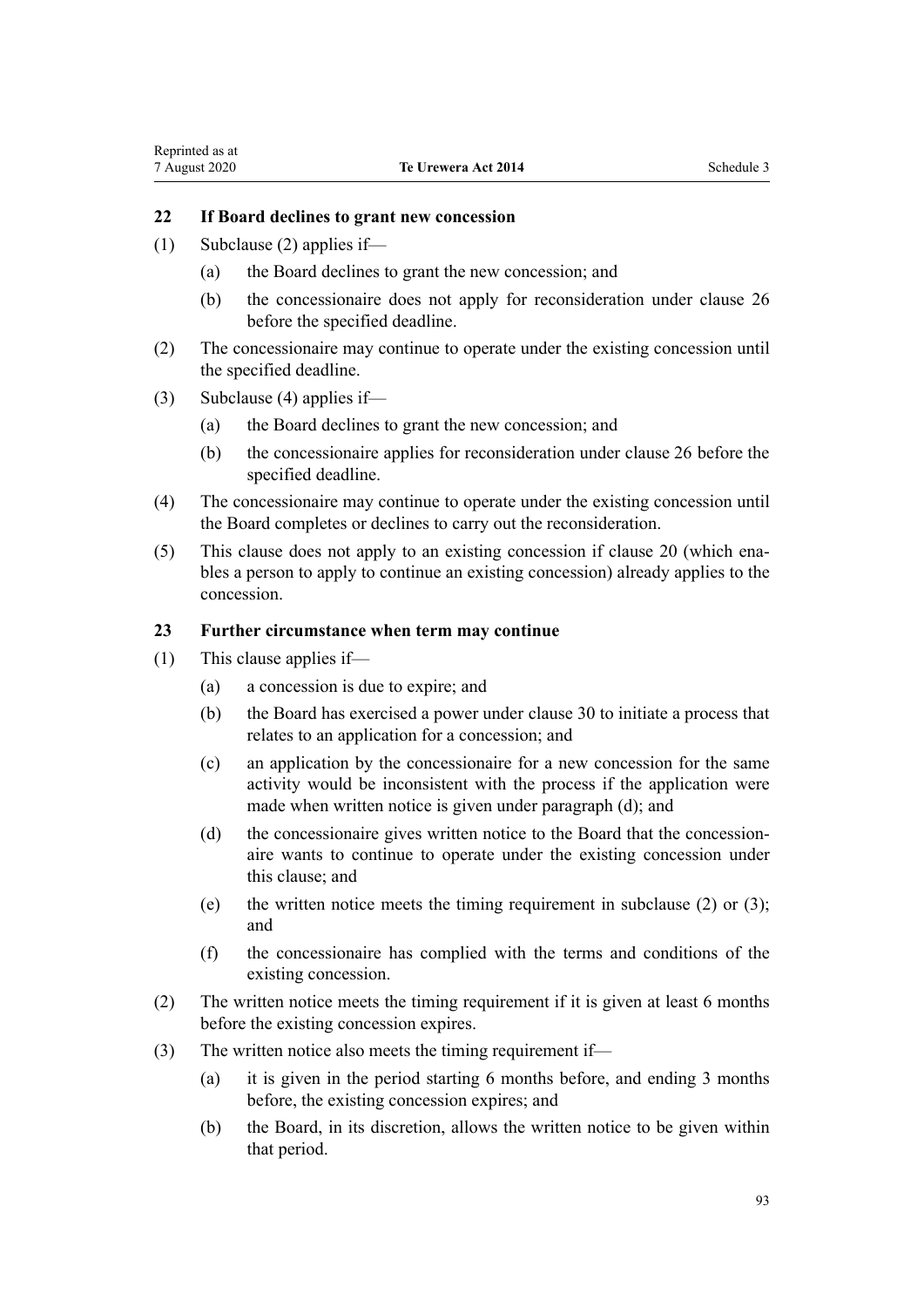- <span id="page-93-0"></span>(4) The concessionaire may continue to operate under the existing concession until—
	- (a) the Board has decided to grant or to decline to grant a concession for each application made in accordance with the process initiated under [clause 30](#page-95-0); and

Reprinted as at

- (b) each applicant's right to apply for reconsideration under [clause 26](#page-94-0) has been resolved as described in [clause 25](#page-94-0) or [26.](#page-94-0)
- (5) This clause and clauses 24 and [25](#page-94-0) do not apply to an existing concession if this clause already applies to the concession.

#### **24 If Board grants concession**

- (1) Subclause (2) applies if—
	- (a) the Board grants a concession in the circumstances provided for in [clause 23](#page-92-0); and
	- (b) the applicant does not apply for reconsideration under [clause 26\(b\)](#page-94-0) before 1 of the following occurs:
		- (i) the concession document is signed by the parties:
		- (ii) the specified deadline is reached.
- (2) The applicant's right to apply for reconsideration terminates when either of the conditions described in subclause (1)(b) occurs.
- (3) Subclause (4) applies if—
	- (a) the Board grants a new concession; and
	- (b) the applicant applies for reconsideration under [clause 26\(b\)](#page-94-0) before 1 of the following occurs:
		- (i) the concession document is signed by the parties:
		- (ii) the Board completes the reconsideration or declines to reconsider its decision.
- (4) The applicant's right to apply for reconsideration terminates when 1 of the following occurs:
	- (a) the concession document is signed by the parties:
	- (b) the Board completes the reconsideration or declines to reconsider its decision.
- (5) In this clause and [clause 25](#page-94-0), **specified deadline** means the earlier of the following times:
	- (a) the end of the day that is 1 month after the day of the Board's decision to grant or to decline to grant the relevant applicant's concession:
	- (b) the end of any time limit for the relevant applicant to apply for reconsideration under [clause 26](#page-94-0) that is prescribed in bylaws made under [section](#page-35-0) [70,](#page-35-0) including any extension of the time limit.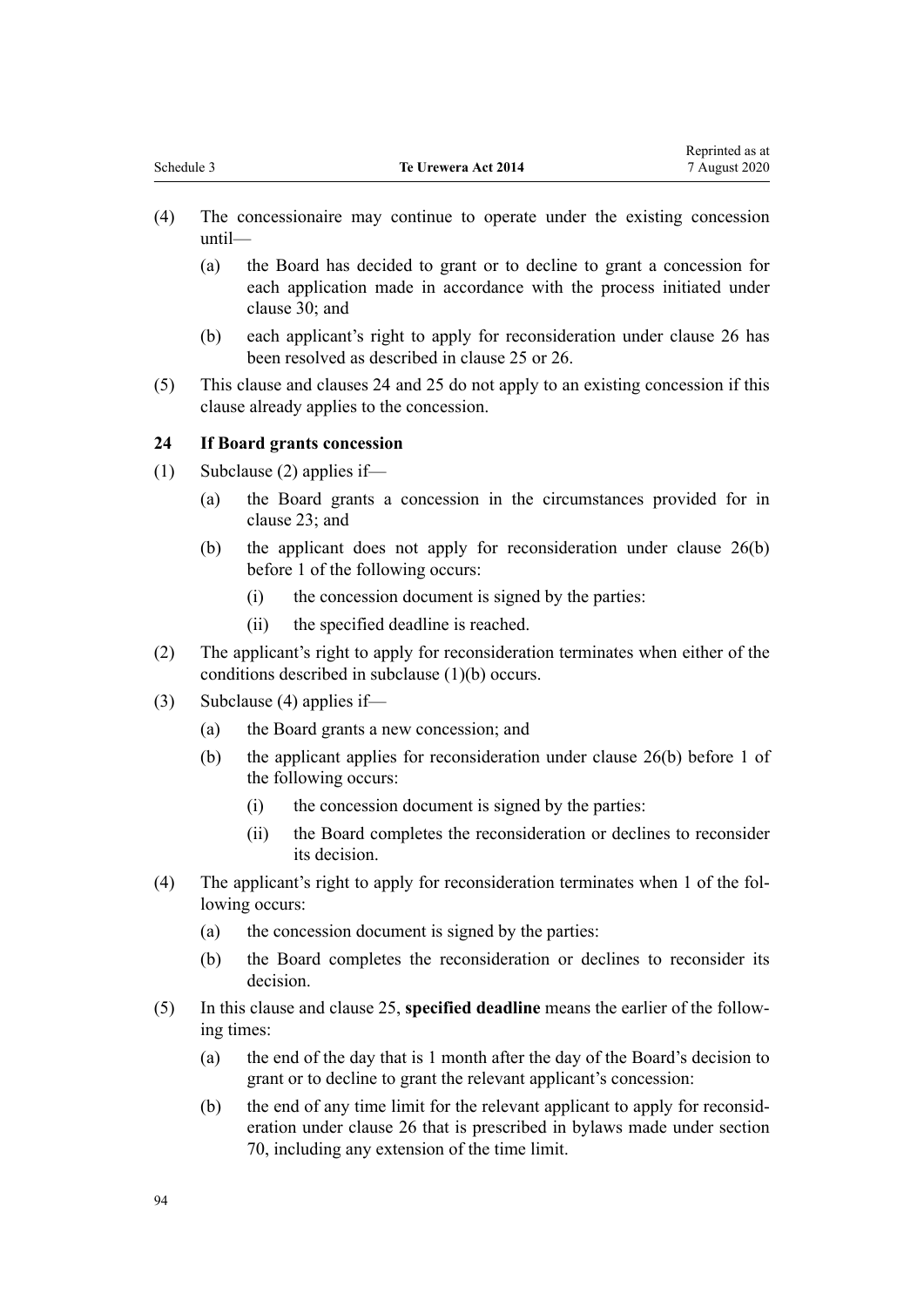#### <span id="page-94-0"></span>**25 Board declines to grant concession**

- (1) Subclause (2) applies if—
	- (a) the Board declines to grant the concession in the circumstances provided for in [clause 22](#page-92-0); and
	- (b) the applicant does not apply for reconsideration under clause 26(a) before the specified deadline.
- (2) The applicant's right to apply for reconsideration is resolved when the specified deadline is reached.
- (3) Subclause (4) applies if—
	- (a) the Board declines to grant the concession in the circumstances provided for in [clause 23](#page-92-0); and
	- (b) the applicant applies for reconsideration under clause 26(a) before the specified deadline.
- (4) The applicant's right to apply for reconsideration is resolved when the Board completes the reconsideration or declines to reconsider the decision.

#### **26 Board may reconsider decision**

If an applicant for a concession applies to the Board for a reconsideration, the Board may,—

- (a) in a case where it has declined to grant a concession to the applicant, reconsider that decision:
- (b) in a case where it has granted a concession to the applicant, but before a concession document has been executed, reconsider any decision relating to the proposed concession.

## **27 Failure to execute concession document or exercise concession**

- (1) If a person to whom a concession is granted fails to sign the concession document within 1 month after being required by written notice to do so, the Board may cancel the grant of the concession to that person.
- (2) A concession lapses on the expiry of 2 years after the date of commencement of the concession, or after the expiry of such longer period as the Board allows, unless the concession is exercised before the end of that period.
- (3) Any money paid under the concession (including any fees paid under [clause](#page-97-0) [34\)](#page-97-0) is forfeit to the Board, unless the Board otherwise directs and is subject to [section 39](#page-23-0).
- (4) An activity carried on by the concessionaire under a concession that has been cancelled under subclause (1) or has lapsed under subclause (2) is to be treated as an activity carried on without the authority of the Board for the purposes of [clause 34](#page-97-0).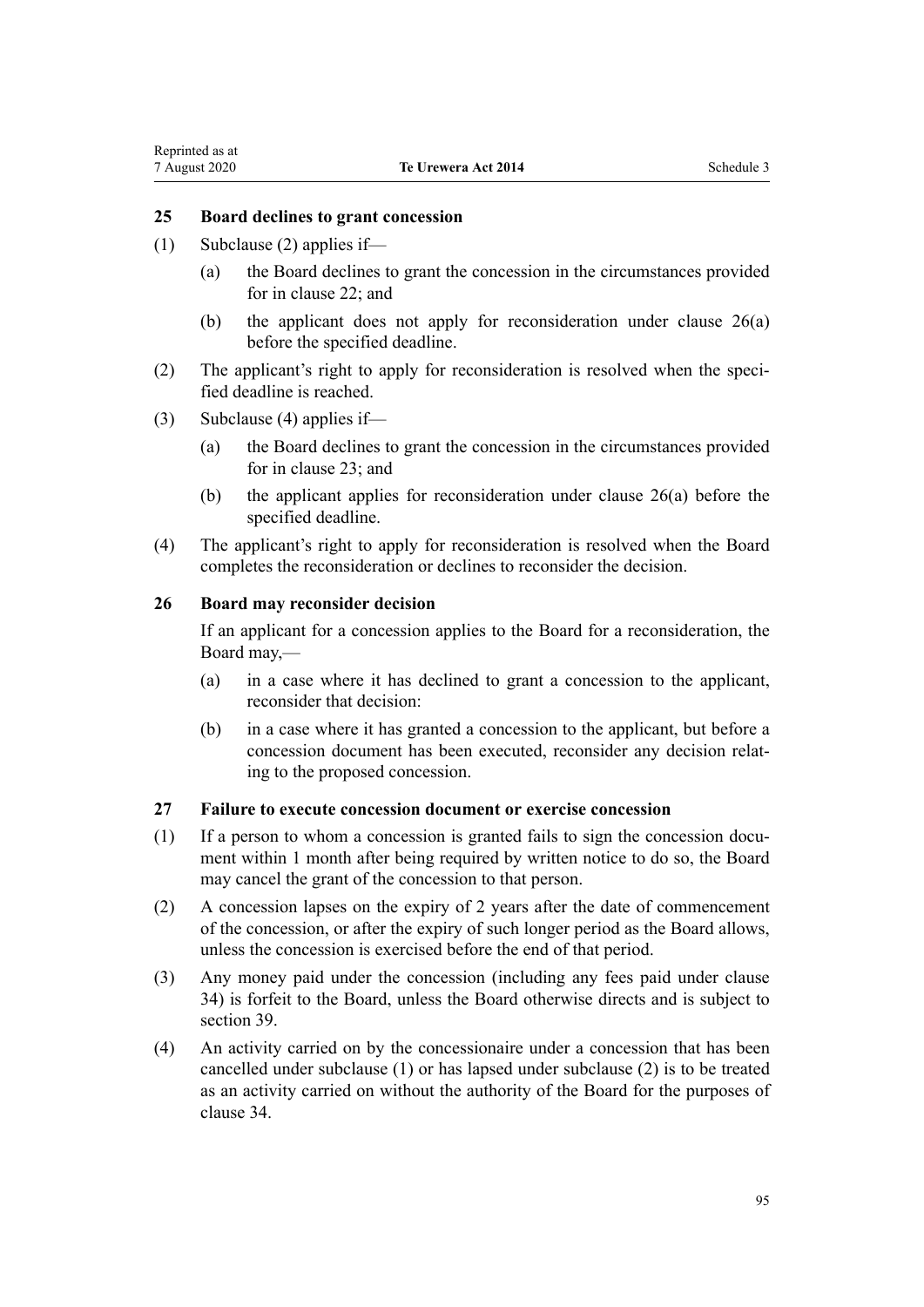#### <span id="page-95-0"></span>**28 Charges**

A concessionaire may, to the extent that the concession document provides, impose a reasonable charge for an activity carried on by the concessionaire in accordance with a concession granted by the Board.

#### **29 Restrictions on aircraft landing in Te Urewera**

- (1) Aircraft are not permitted to land on, or take off from, any site within Te Urewera unless that site is a certified aerodrome.
- (2) However, subclause (1) does not apply—
	- (a) if there is an emergency arising from—
		- (i) mechanical or structural or operational defects in the aircraft or its equipment; or
		- (ii) weather conditions or other causes not under the control of the pilot in command; or
	- (b) the action is necessary to establish, construct, operate, maintain, repair, or replace a maritime navigational aid; or
	- (c) a concession has been obtained for the purpose from the Board.
- (3) A concession document granted for such a purpose by the Board must—
	- (a) be in the possession of the operator; and
	- (b) have been sighted by the pilot in command of the aircraft prior to landing or taking off.
- (4) This clause does not—
	- (a) apply to any aircraft operated by the New Zealand Defence Force or the Civil Aviation Authority of New Zealand; or
	- (b) imply any responsibility by the Board or liability for the safety of any aircraft or person aboard an aircraft while the aircraft is in the air or landing.
- (5) For the purposes of this section, **landing** includes the hovering of any aircraft and the setting down or taking on of goods or persons from an aircraft.
- (6) In this clause, **certified aerodrome** means an aerodrome licensed under the Civil Aviation Regulations 1953 or certificated under rules made under the [Civil Aviation Act 1990.](http://legislation.govt.nz/pdflink.aspx?id=DLM214686)

#### **30 Tendering and management**

The Board may—

- (a) tender the right to make an application, invite applications, or carry out other actions that may encourage specific applications:
- (b) include in a concession provisions for the concessionaire to carry on activities relating to the management of any part of Te Urewera on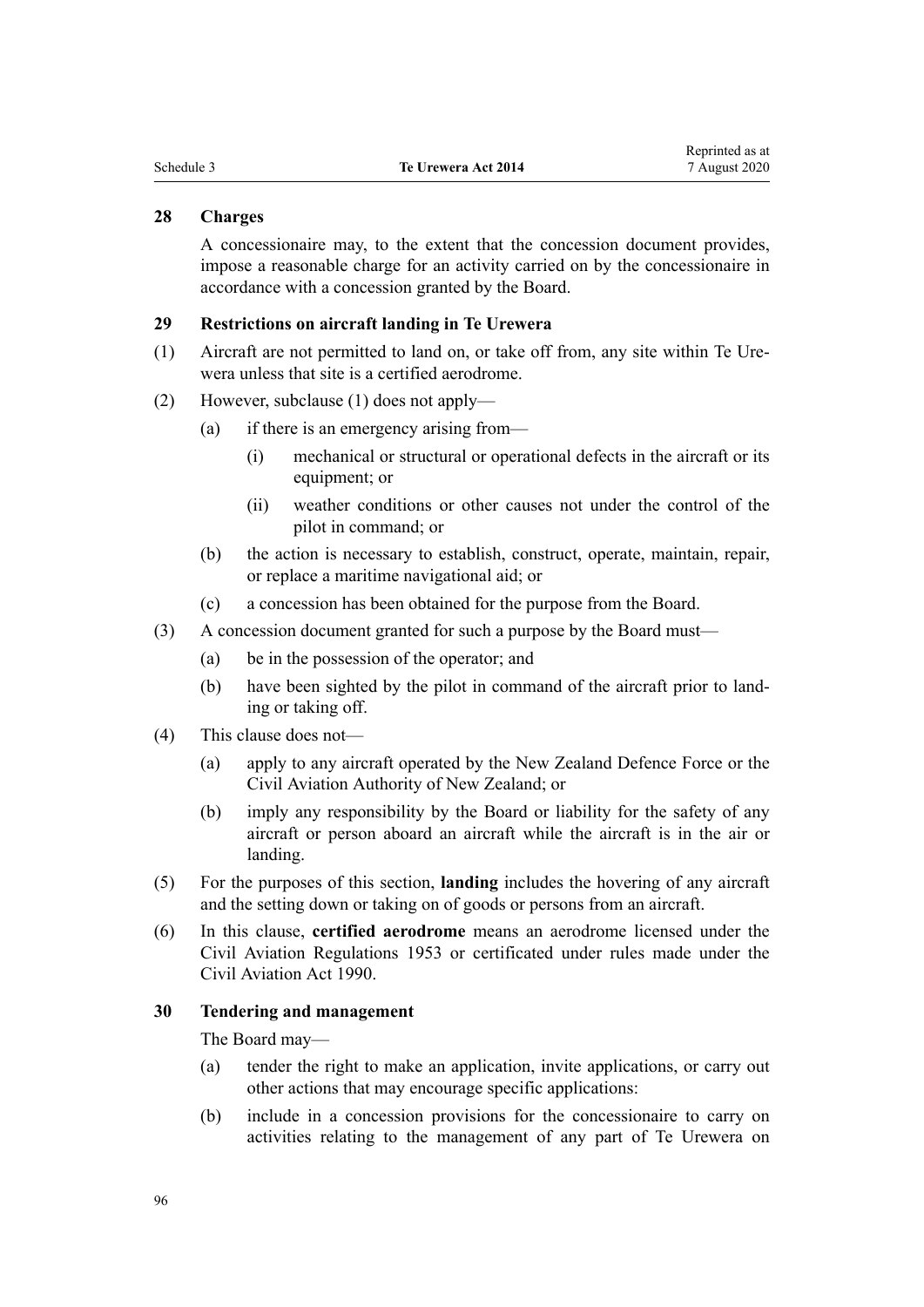behalf of the Board or at any time enter into any agreement providing for the concessionaire to carry out such activities.

#### <span id="page-96-0"></span>**31 Accounts relating to concessions**

- (1) The Board may, to assist in verifying any rent, fees, or royalties, or amount of any compensation or bond, require any body or person who has been granted a concession under this Act to provide a complete statement of audited financial accounts and any other relevant information for that part of the activity that is carried out under the concession on or in Te Urewera.
- (2) The accounts must be forwarded to the Board not later than 3 months after the end of the financial year in respect of which they are required.
- (3) The contravention of or failure to comply with subclause (2) is a breach of the concession.

#### **32 Concession records**

The Board must make the following publicly available in whatever manner it considers appropriate:

- (a) records of each application for a concession received by the Board; and
- (b) details of any public notification of the application; and
- (c) the decision made on the application.

#### **33 Contributions for services provided for benefit of concessionaires**

- (1) If a community service, benefit, or facility is provided by the Board, Minister, or Director-General for the benefit of concessionaires occupying any part of Te Urewera or undertaking an activity within it under a concession document, the Board—
	- (a) may assess the amount of the contribution to be paid by the concessionaires to the person providing and maintaining the service, benefit, or facility; and
	- (b) must make that assessment in accordance with this clause and the relevant concession document.
- (2) Subclause (1) applies whether the service, benefit, or facility is provided within or outside Te Urewera.
- (3) The contribution assessed under subclause (1) in relation to the capital cost of providing the service, benefit, or facility must be apportioned by the Board among the concessionaires as the Board thinks fit.
- (4) The Board may, in its discretion, determine whether payments must be made in 1 amount or over a period of years.
- (5) The Board may also apportion among the concessionaires an annual contribution to be paid to the Board to meet the cost of maintaining the service, benefit, or facility.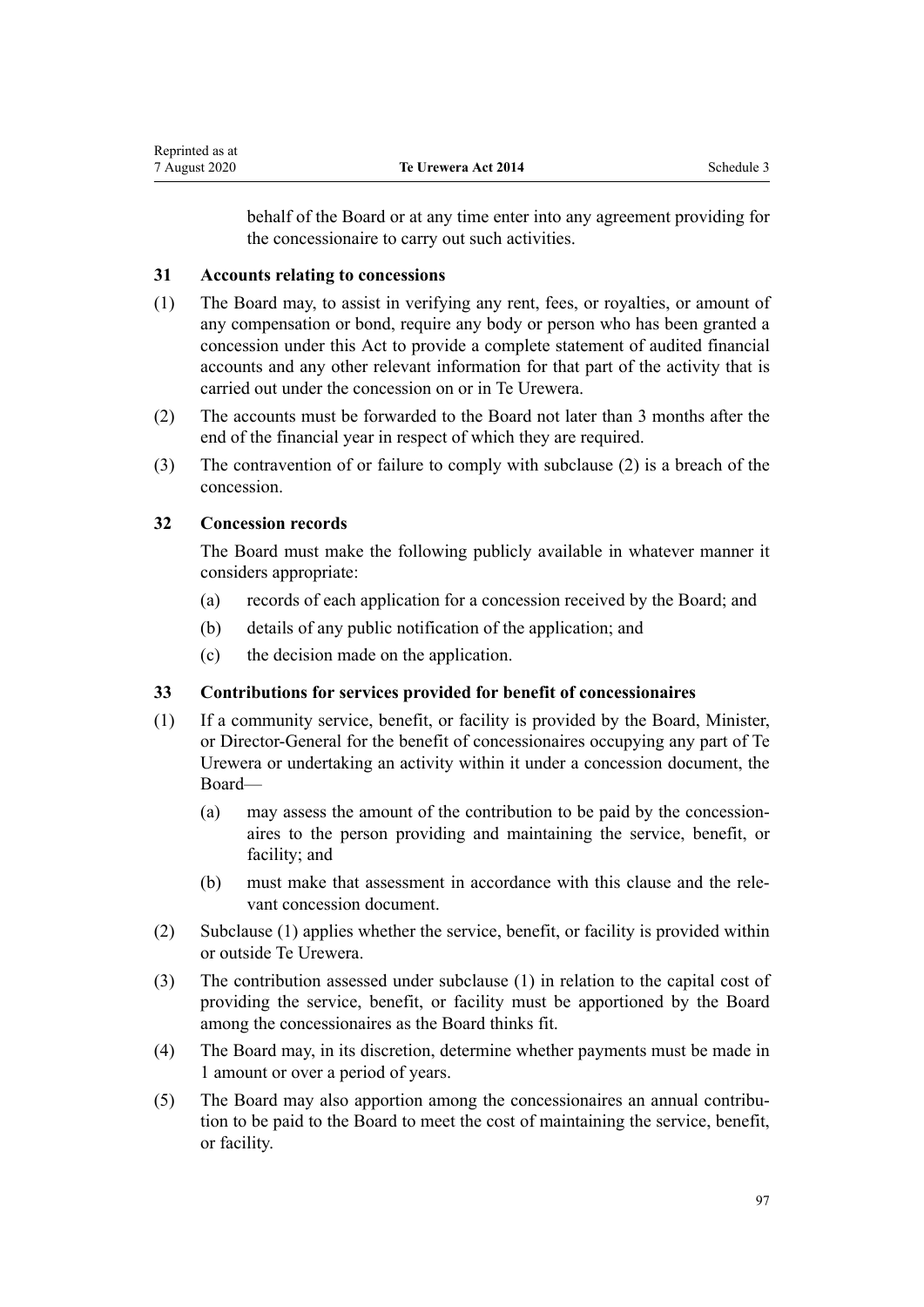<span id="page-97-0"></span>

|            |                     | Reprinted as at |
|------------|---------------------|-----------------|
| Schedule 3 | Te Urewera Act 2014 | 7 August 2020   |

- (6) The amount assessed and apportioned for payment by each concessionaire is due and payable to, and recoverable by, the Board 3 months after the Board has served notice of the amount payable on the concessionaires.
- (7) If the amount due and payable is not paid by the due date, interest is payable by the concessionaire on and from the due date until payment is made in full, at a rate fixed by the Board from time to time.
- (8) The failure by a concessionaire to pay the full amount by the due date is deemed to be a breach of the terms of the concession.
- (9) The Board may exempt a concessionaire from payment of the whole or a part of the amount assessed and apportioned by the Board under this clause, or may grant such relief to a concessionaire that the Board considers appropriate in the circumstances.

#### *Power to charge for authorisations and certain uses*

#### **34 Charging for processing applications and use of facilities**

- (1) This clause applies to—
	- (a) fees applying to applications for authorisations to undertake activities within Te Urewera; and
	- (b) fees for the use of structures or facilities (other than a path or track) provided by the Board or the Minister; and
	- (c) royalties, rents, fees, and other charges payable to the Board or the Minister.
- (2) The Board and the Minister must make any schedule of fees applying to the matters referred to in subclause (1) publicly available in whatever manner they consider appropriate.
- (3) The Board or the Minister, as relevant, may, as a condition of receiving and determining an application for an authorisation, set and charge a fee to recover the direct and indirect costs of processing and determining the application.
- (4) The Board or the Minister, as relevant, may charge a fee for the use of facilities (other than a path or track) provided by the Board or the Minister to recover the cost of providing and maintaining the facility.
- (5) The Board or the Minister must, if requested, give an estimate of the application fee likely to apply to a particular application, and may charge a fee to recover the cost of preparing that estimate, but an estimate is not binding on the Board or the Minister.
- (6) Any fee set under this clause must be reasonable, having regard to the nature of the authorisation to which it relates or, in the case of a request for an estimate, the nature of the authorisation for which the estimate is required.
- (7) The Board or the Minister is not obliged to accept an application for an authorisation under [section 57](#page-31-0) or to prepare an estimate under subclause (5) unless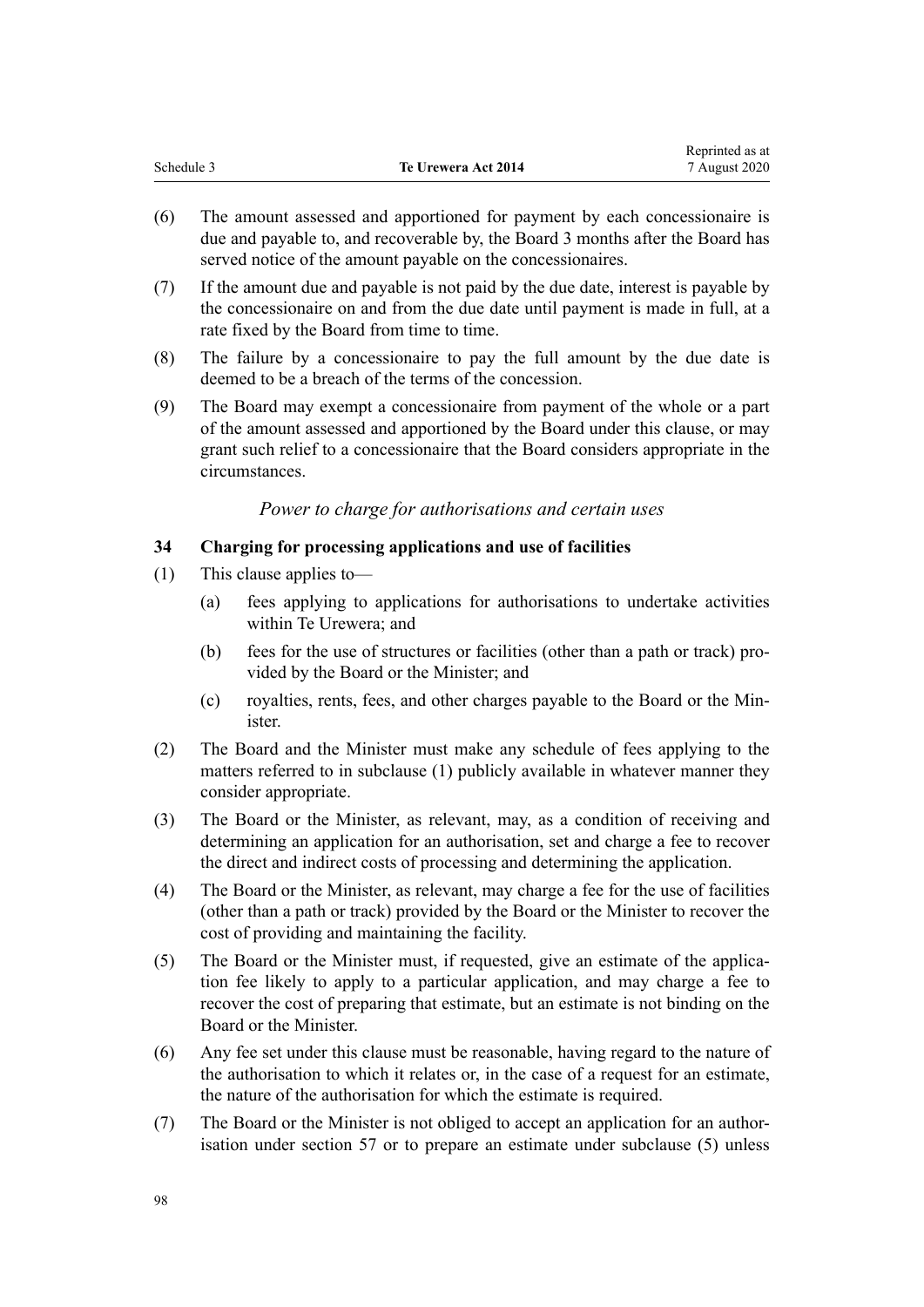<span id="page-98-0"></span>the relevant fee is paid in full to the Board or the Minister at the same time as the application is lodged or the request for an estimate is made.

- (8) An applicant is also liable for other fees (including legal fees) for the preparation and registration of documentation, where that is necessary.
- (9) Fees applying under subclause (8) must be paid to the Board or the Minister, as appropriate, within 28 days of receiving a written demand from the Board or the Minister.
- (10) The Board or the Minister may, in their discretion, refund or waive payment of all or part of any fee paid or payable under this clause.

#### *Public notice requirements*

### **35 Requirements for certain public notices**

- (1) If a public notice is required to be given in accordance with this clause, the notice must state—
	- (a) that any person or organisation may make a submission in writing on the proposal; and
	- (b) the place where submissions must be sent; and
	- (c) the closing date for submissions to be received, which must be not less than 40 working days after the date when the notice is published; and
	- (d) that any person or organisation wishing to be heard is to be given a reasonable opportunity to appear in support of the submission and reasonable notice of the date and time of the hearing; and
	- (e) the procedure that will be followed at any hearing.
- (2) If public notice is given by the Board, the chief executive or Director-General, as appropriate, must—
	- (a) prepare a summary of all submissions received within the specified time; and
	- (b) make a recommendation as to whether, and the extent to which, submissions should be accepted.
- (3) In making a decision on a matter notified in accordance with this clause, the Board must consider and take into account the summary and recommendation provided under subclause (2).
- (4) If public notice is required in any other circumstances, the notice may be published in whatever manner is thought appropriate.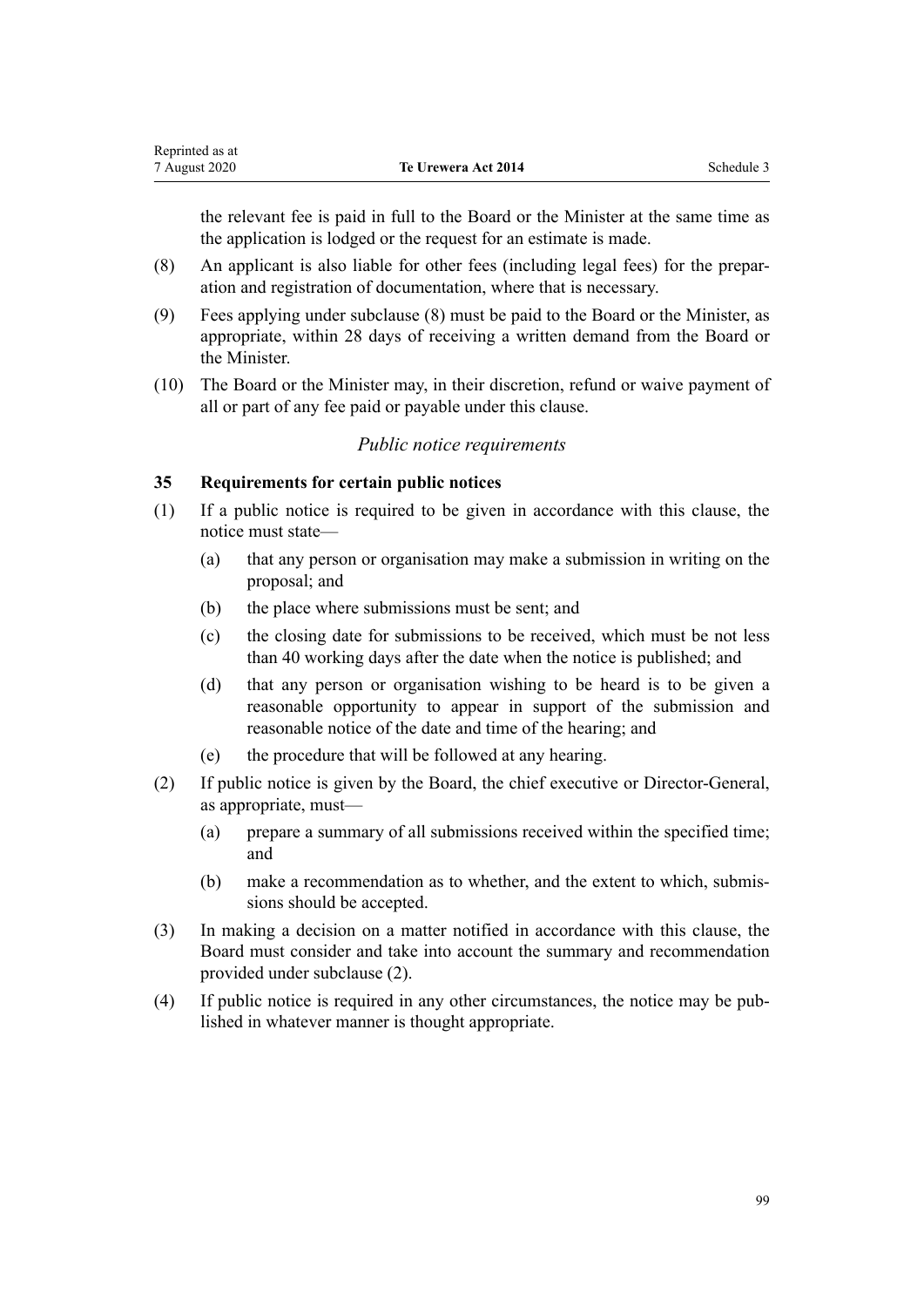## **Schedule 4**

## **Further provisions relating to compliance and enforcement**

[ss 75, 76](#page-38-0), [84, 85](#page-42-0), [124](#page-62-0)

### **Contents**

Page

## **[Part 1](#page-100-0) [Warranted officers](#page-100-0)**

| $\mathbf{1}$   | Register                                                    | 101 |
|----------------|-------------------------------------------------------------|-----|
| $\overline{2}$ | Honorary warranted officers                                 | 101 |
| 3              | Suspension and withdrawal of warrant                        | 101 |
|                | Savings provisions relating to warrants                     |     |
| 4              | Existing warrants                                           | 102 |
| 5              | Temporary warrants                                          | 102 |
|                | Powers                                                      |     |
| 6              | Powers of warranted officers                                | 102 |
| $\overline{7}$ | Exercise of powers                                          | 102 |
| 8              | Power to require information                                | 103 |
| 9              | Power to stop animals, vehicles, aircraft, vessels, etc     | 103 |
| 10             | Power to search vehicles, animals, boats, or aircraft       | 103 |
| 11             | Seizure and forfeiture of property                          | 103 |
| 12             | Stopping and searching boats outside Te Urewera             | 104 |
|                | Powers relating to animals, boats, and vehicles             |     |
| 13             | Trespassing animals                                         | 105 |
| 14             | Removal and disposal of abandoned boats and vehicles, and   | 106 |
|                | vehicles parked in prohibited places                        |     |
|                | Part 2                                                      |     |
|                | <b>Control of dogs</b>                                      |     |
| 15             | Requirements in relation to dog control permits             | 108 |
| 16             | Power to amend or revoke dog control permit                 | 108 |
| 17             | Persons authorised to take dogs into Te Urewera without dog | 108 |
|                | control permit                                              |     |
| 18             | Seizure and destruction of dogs                             | 109 |
| 19             | Disposal of seized dogs                                     | 110 |
| 20             | Recovery of costs relating to dogs                          | 111 |
| 21             | Power of warranted officer to request information           | 111 |
| 22             | Evidence in proceedings                                     | 111 |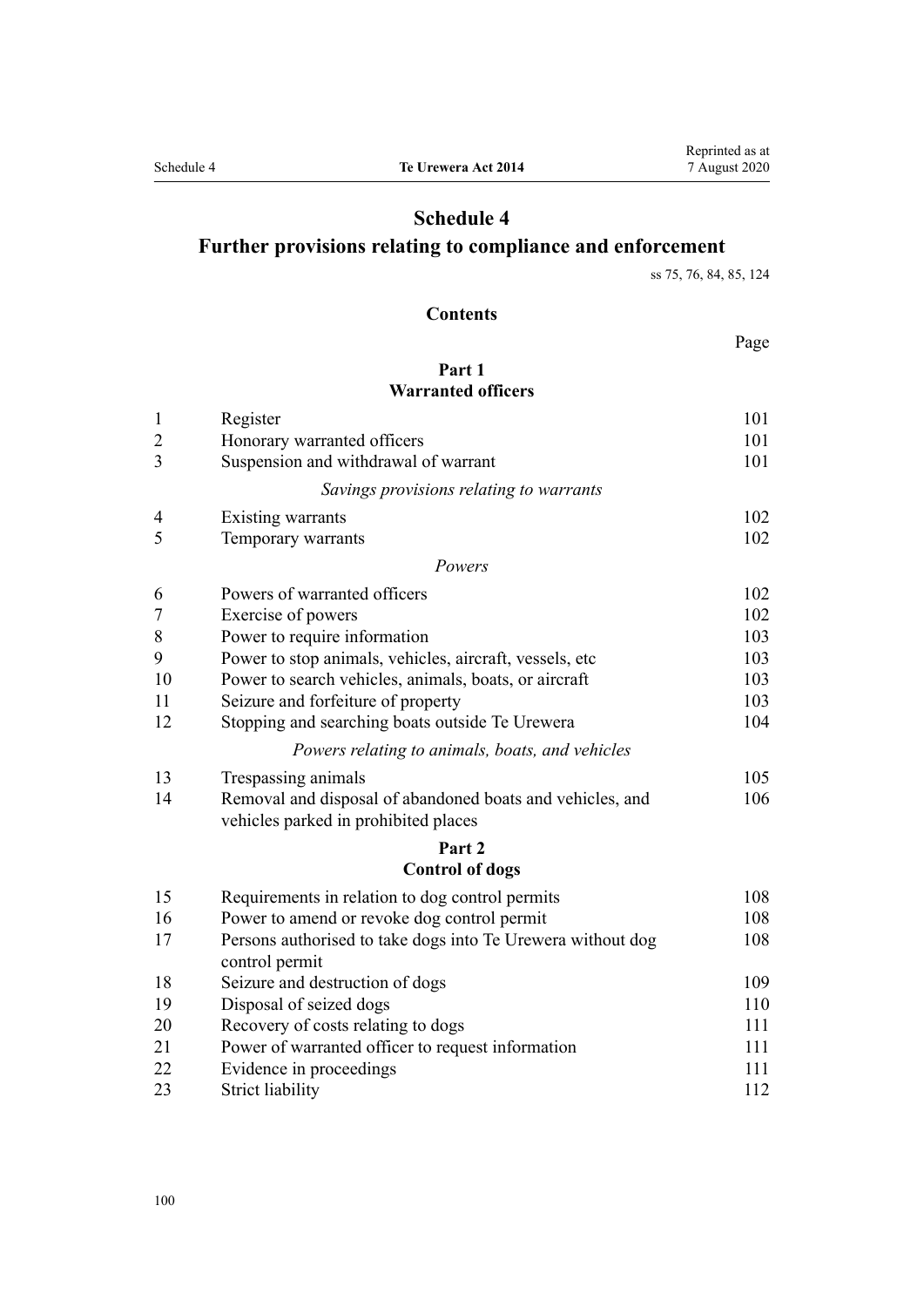## **Part 1 Warranted officers**

#### <span id="page-100-0"></span>**1 Register**

The chief executive and the Director-General must maintain and make publicly available, in the manner they consider appropriate, including on the Internet, a register of officers holding warrants issued under [section 72,](#page-37-0) recording—

- (a) the name of a warranted officer; and
- (b) the date when the warrant is issued and when it expires; and
- (c) the powers conferred on the warranted officer.

#### **2 Honorary warranted officers**

An honorary warranted officer must not be warranted to exercise powers other than the power—

- (a) to act to prevent or stop offending under [clause 6:](#page-101-0)
- (b) to require personal details or the production of lawful authority under [clause 8:](#page-102-0)
- (c) to stop animals, vehicles, aircraft, and other things under [clause 9](#page-102-0):
- (d) to seize trespassing animals under [clause 13:](#page-104-0)
- (e) to request, from a person found in possession of a plant, stone, mineral, egg, nest, animal, taonga tūturu, or part of such or similar things in the vicinity of Te Urewera, how the thing came to be in that person's possession:
- (f) to remove and relocate abandoned boats and vehicles under [clause 14](#page-105-0):
- (g) to request information in respect of a dog under [clause 21](#page-110-0).

#### **3 Suspension and withdrawal of warrant**

- (1) The chief executive or the Director-General may suspend a warrant issued under [section 72](#page-37-0) and require the warranted officer to surrender the warrant, with immediate effect, if there are reasonable grounds to believe that the person is unable to perform the functions of a warranted officer by reason of legal incapacity, neglect of duty, or misconduct.
- (2) If a warrant is suspended, the chief executive and the Director-General must jointly—
	- (a) determine as soon as practicable (and in any case not later than 20 working days after the suspension) whether the warrant is to be withdrawn; and
	- (b) withdraw the warrant in a case where legal incapacity, neglect of duty, or misconduct is established to the satisfaction of either or both the chief executive and the Director-General.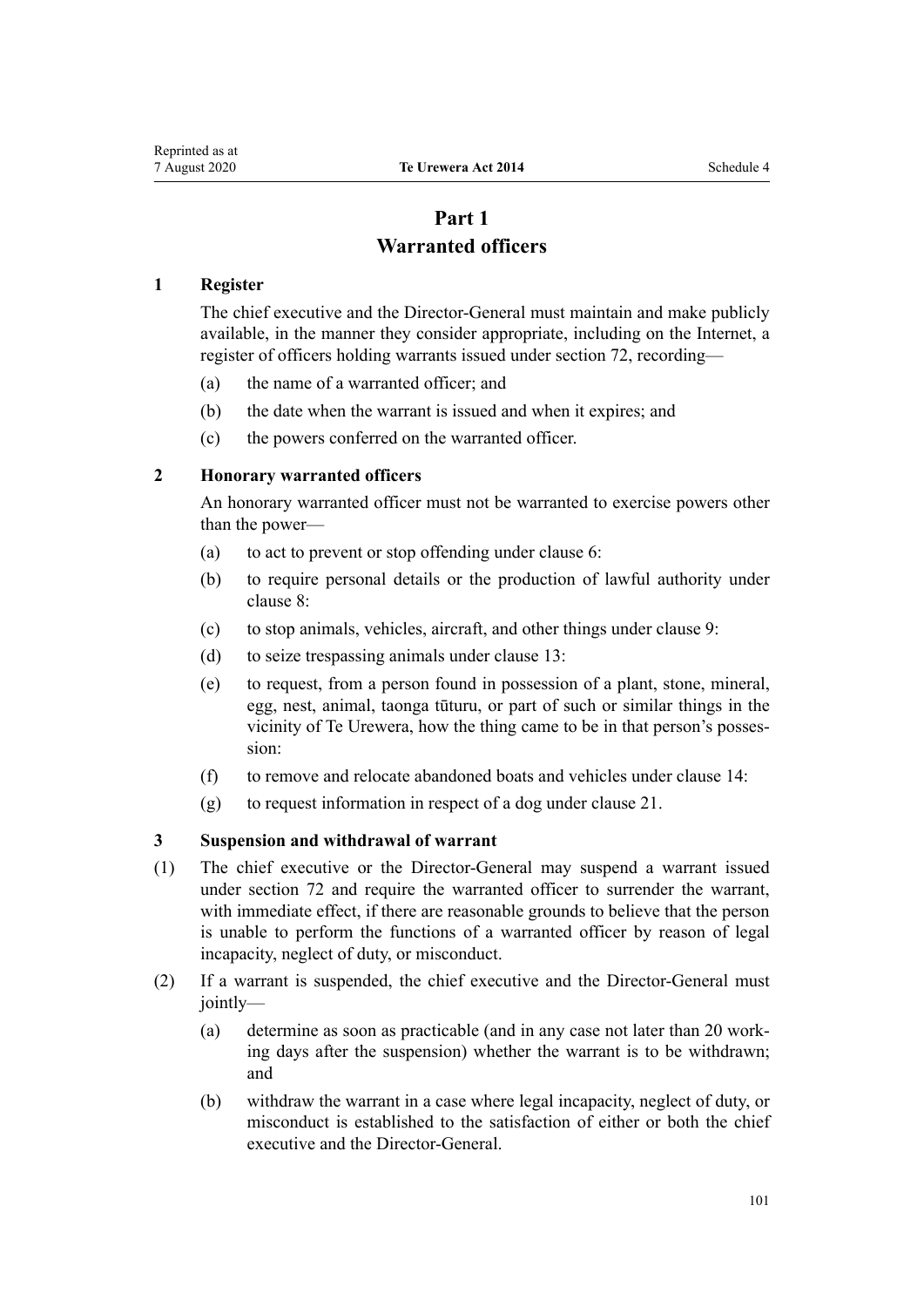Reprinted as at

<span id="page-101-0"></span>(3) A warrant may be restored by agreement of the chief executive and the Director-General.

## *Savings provisions relating to warrants*

## **4 Existing warrants**

- (1) This clause applies to warrants—
	- (a) issued to rangers under the Conservation Act 1987; and
	- (b) in force immediately before the commencement of this Act.
- (2) A warrant to which this clause applies is valid, for the purposes of compliance and enforcement duties under this Act for 1 of the following periods, whichever is the shorter:
	- (a) 3 years from the date of commencement of this Act:
	- (b) the remainder of the current term of the warrant, if the warrant is for a specified period.

## **5 Temporary warrants**

A warrant issued to a ranger under the Conservation Act 1987 for a purpose other than for compliance and enforcement duties under this Act is valid for the purposes of compliance and enforcement duties under this Act if the ranger is temporarily or occasionally assigned by the Director-General, with the agreement of the chief executive, to compliance and enforcement duties under this Act.

## *Powers*

## **6 Powers of warranted officers**

- (1) A warranted officer may—
	- (a) prevent a person from committing an offence against this Act that the warranted officer believes on reasonable grounds is being, or is about to be, committed; and
	- (b) require a person to stop doing something that the warranted officer believes on reasonable grounds is an offence, or if continued would result in an offence being committed.
- (2) Actions taken under subclause (1) must be taken in a way that is reasonable in the circumstances.

## **7 Exercise of powers**

Before a warranted officer exercises a power under this Act, unless it is impracticable to do so, the warranted officer must—

(a) identify himself or herself; and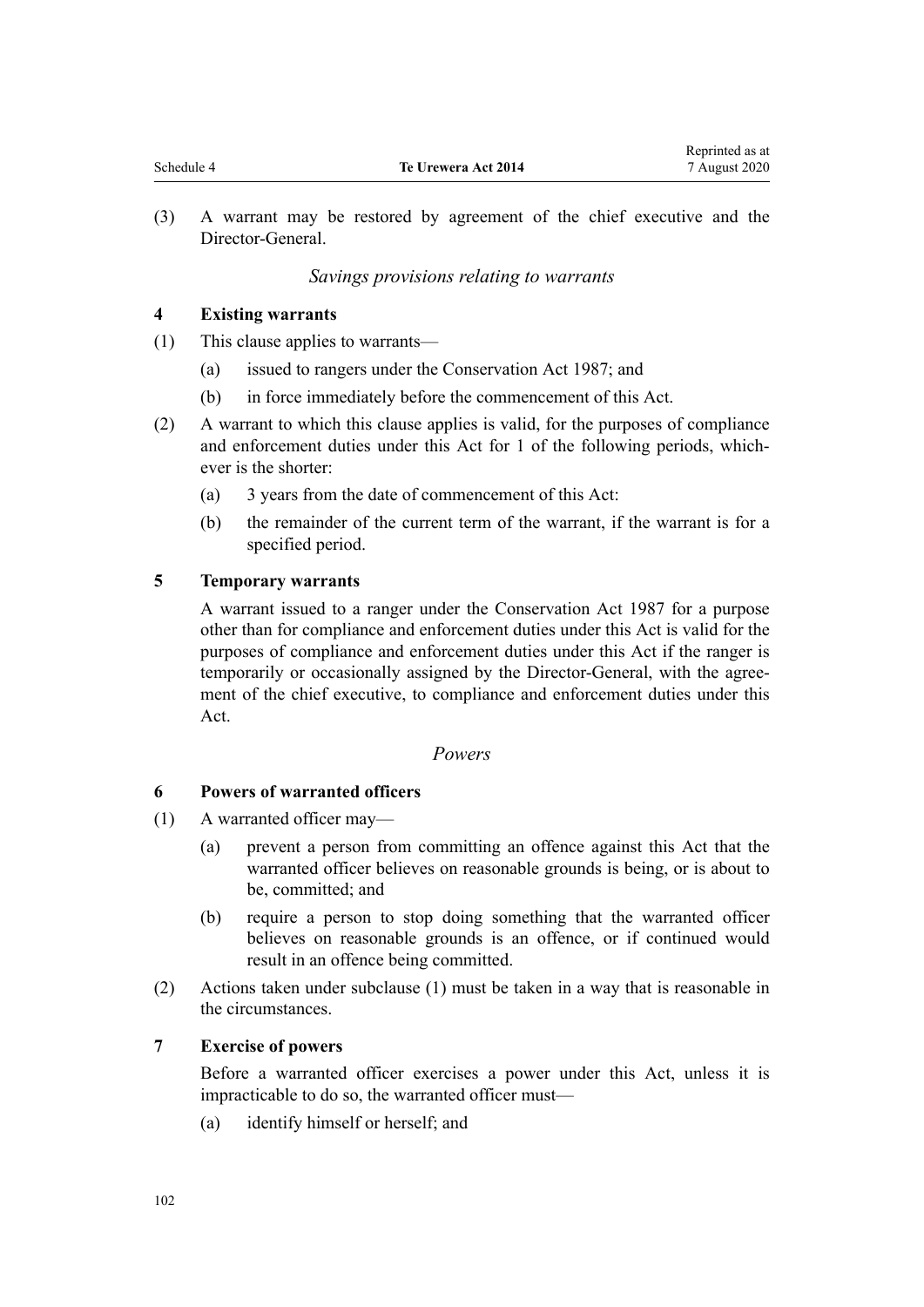<span id="page-102-0"></span>(b) provide evidence of being authorised to exercise the powers of a warranted officer under this Act.

## **8 Power to require information**

- (1) If a warranted officer believes on reasonable grounds that a person has committed, or is committing, an offence against this Act, the warranted officer may require the person to give his or her full name, residential address, and date of birth and to produce evidence of that information.
- (2) A warranted officer may require a person doing something for which lawful authority is required under this Act, to produce evidence of the authority within a reasonable time.

## **9 Power to stop animals, vehicles, aircraft, vessels, etc**

- (1) A warranted officer may stop and detain, for a period that is reasonable in the circumstances, any animal, vehicle, aircraft, vessel, or other thing.
- (2) A warranted officer may require a person to stop, and remain stopped, for a period that is reasonable in the circumstances.

## **10 Power to search vehicles, animals, boats, or aircraft**

- (1) A warranted officer may, in the exercise of the warranted officer's functions, powers, and duties under this Act, at any time that is reasonable in the circumstances,—
	- (a) search, and for that purpose, stop and detain, any vehicle, riding or pack animal, boat, or aircraft while on the ground or on the water, any tent, caravan, hut, or bach if the warranted officer has reasonable cause to believe—
		- (i) that an offence against this Act or a bylaw made under [section 70](#page-35-0) has been committed by the owner or person in possession or occupation of the vehicle, animal, boat, or aircraft, or by any other person; and
		- (ii) that evidence relating to the offence will be found in the course of that search; and
	- (b) in the presence of the owner or other person in possession, open and search any parcel, package, case, bag, luggage, or other container in or on the vehicle, animal, boat, aircraft, tent, caravan, hut, or bach.
- (2) The provisions of [Part 4](http://legislation.govt.nz/pdflink.aspx?id=DLM2136770) of the Search and Surveillance Act 2012 (except [sub](http://legislation.govt.nz/pdflink.aspx?id=DLM2136781)[part 3](http://legislation.govt.nz/pdflink.aspx?id=DLM2136781) and [sections 118](http://legislation.govt.nz/pdflink.aspx?id=DLM2136813) and [119\)](http://legislation.govt.nz/pdflink.aspx?id=DLM2136815) apply.

## **11 Seizure and forfeiture of property**

(1) A warranted officer may seize an item found in the possession of any person if the warranted officer has reasonable cause to believe that the person, in obtaining possession of the item, committed an offence against this Act.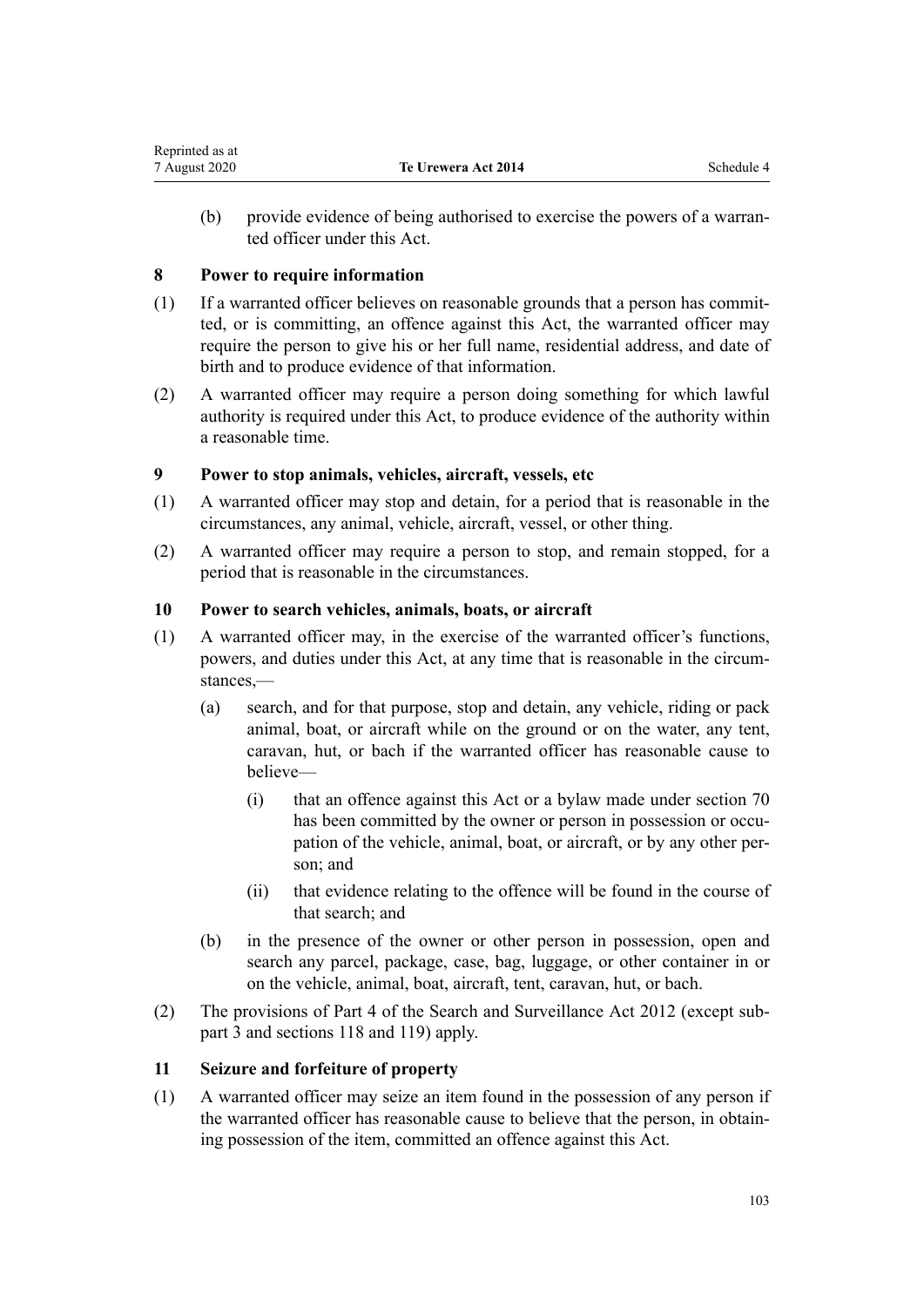<span id="page-103-0"></span>

|            |                     | Reprinted as at |
|------------|---------------------|-----------------|
| Schedule 4 | Te Urewera Act 2014 | 7 August 2020   |

- (2) Despite [subpart 6](http://legislation.govt.nz/pdflink.aspx?id=DLM2136860) of Part 4 of the Search and Surveillance Act 2012, subclauses (3) and (4) apply if proceedings are not taken in respect of an offence under subclause (1) within 6 months after that seizure, or if proceedings are taken within that period but the charge is dismissed.
- (3) The charge must be dealt with under the Wildlife Act 1953 if the item seized is, or is any part of, protected wildlife, the nest or egg of protected wildlife, or the body of protected wildlife.
- (4) If the item seized is a taonga tūturu, it must be delivered to the person who is entitled to its custody under [section 11\(4\)\(a\)\(i\)](http://legislation.govt.nz/pdflink.aspx?id=DLM432422) of the Protected Objects Act 1975.
- (5) If proceedings against the person from whom an item was seized are taken within 6 months of the seizure and the defendant is convicted of the offence relating to the seized item,—
	- (a) the item is forfeited to the Crown and must be dealt with under the [Wild](http://legislation.govt.nz/pdflink.aspx?id=DLM276813)[life Act 1953](http://legislation.govt.nz/pdflink.aspx?id=DLM276813) if the item, or any part of it, is protected wildlife, the nest or egg of protected wildlife, the body of protected wildlife:
	- (b) if the item seized is a taonga tūturu, it must be delivered to the person who is entitled to its custody under section  $11(4)(a)(i)$  of the Protected Objects Act 1975:
	- (c) in the case of any other item, it is forfeited to the Board.
- (6) If proceedings are not taken against the person from whom an item was seized within 6 months of the seizure, the item seized must be returned to that person at the end of that period.
- (7) Buildings, signs, hoardings, fences, or any apparatus erected in Te Urewera without the written consent of the Board are forfeited to the Board.
- (8) A chainsaw, firearm, trap, net, or similar item found in the unlawful possession of any person in Te Urewera, and any item found in the possession of any person and used in committing an offence against this Act, may be seized by a warranted officer.
- (9) Subject to subclause (2), the provisions of [Part 4](http://legislation.govt.nz/pdflink.aspx?id=DLM2136770) of the Search and Surveillance Act 2012 (except subpart 3) apply.
- (10) Items forfeited to the Board under this clause must be returned to Te Urewera, sold, or otherwise disposed of as the Board directs.
- (11) The proceeds of the sale or disposal of an item under subclause (8) are subject to [section 39.](#page-23-0)

## **12 Stopping and searching boats outside Te Urewera**

(1) An authorised officer who has reasonable cause to suspect that an offence has been committed against this Act or a bylaw made under [section 70](#page-35-0) on, from, or in respect of a boat or by a person on a boat may, while the boat is within the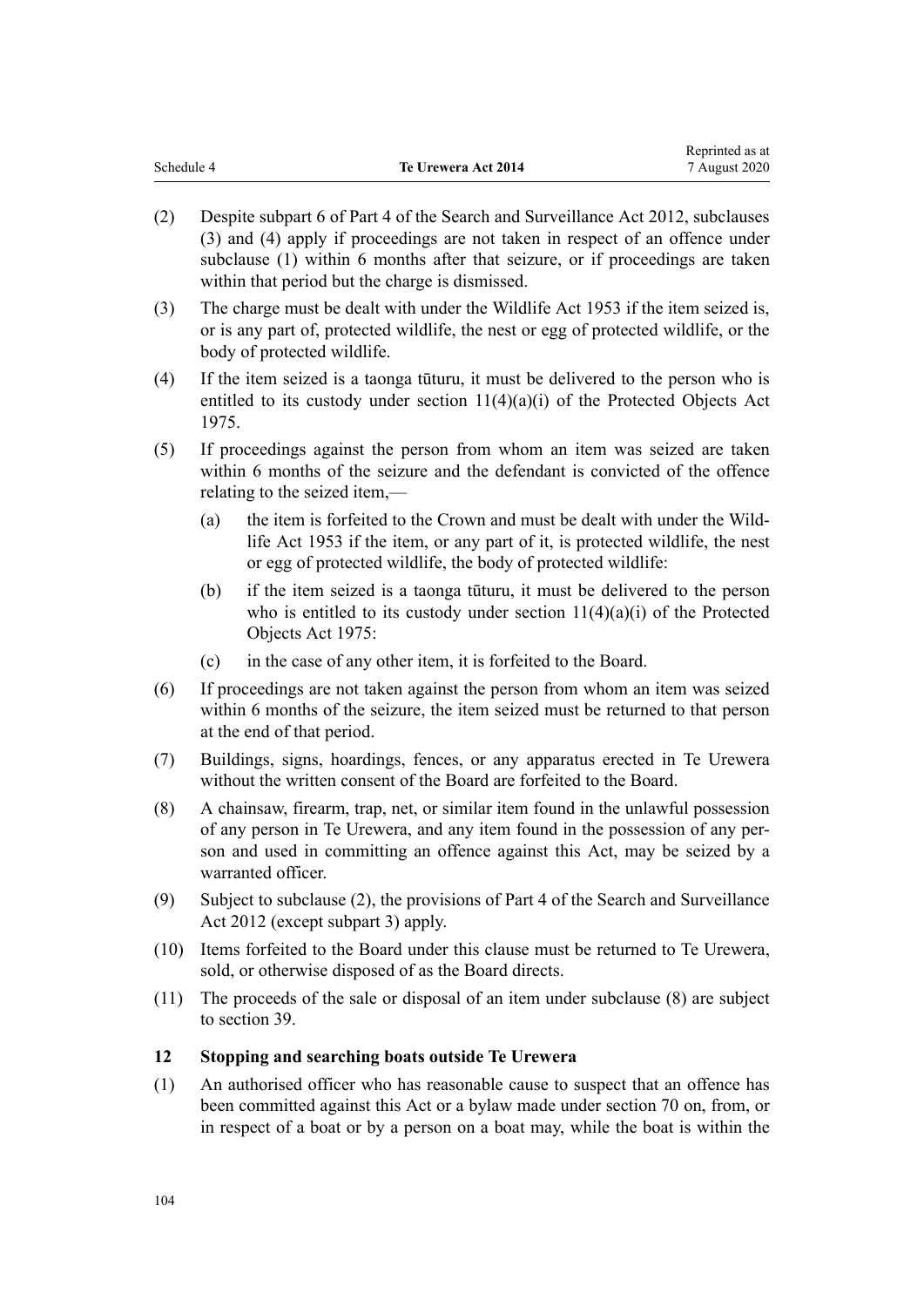<span id="page-104-0"></span>territorial sea of New Zealand, and if the authorised officer has reasonable cause to believe that evidence relating to the offence is on that boat,—

- (a) at any time that is reasonable in the circumstances, stop, board, and search the boat; and
- (b) inspect, seize, and detain specimens of any plant, animal, rock, mineral, soil, or protected New Zealand object on board the boat that the authorised officer has good cause to believe has been taken from Te Urewera; and
- (c) arrest without warrant any person that the authorised officer has reasonable cause to suspect has committed an offence.
- (2) The provisions of [Part 4](http://legislation.govt.nz/pdflink.aspx?id=DLM2136770) of the Search and Surveillance Act 2012 (except subpart 3) apply.
- (3) [Clause 11](#page-102-0) applies to anything seized under subclause (1)(b) as if it had been seized under that clause.
- (4) In this clause, **authorised officer** means—
	- (a) the officer in command of a vessel of the New Zealand Naval Forces, and includes any person under the command of the officer and authorised by the officer to act in any particular case:
	- (b) a warranted officer employed—
		- (i) by the Director-General under section  $71(5)(a)$ ; or
		- (ii) by the chief executive under that section, but only if the person is specifically authorised in writing by the Minister of Conservation to act under this clause:
	- (c) a warranted officer appointed in accordance with [section 59](http://legislation.govt.nz/pdflink.aspx?id=DLM106939) of the Conservation Act 1987:
	- (d) a constable:
	- (e) the master of a New Zealand Government ship within the meaning of [section 2\(1\)](http://legislation.govt.nz/pdflink.aspx?id=DLM275032) of the Ship Registration Act 1992.

## *Powers relating to animals, boats, and vehicles*

#### **13 Trespassing animals**

- (1) Animals found trespassing on Te Urewera may be seized by a warranted officer or a person called upon by a warranted officer for assistance.
- (2) If an animal seized under subclause (1) is unbranded or unregistered and has no reputed owner, it is forfeited to the Board and the Board may authorise the chief executive or the Director-General to destroy, sell, or otherwise dispose of the animal as the relevant person thinks fit.
- (3) If the animal seized is branded or registered or has a reputed owner, the chief executive or the Director-General may—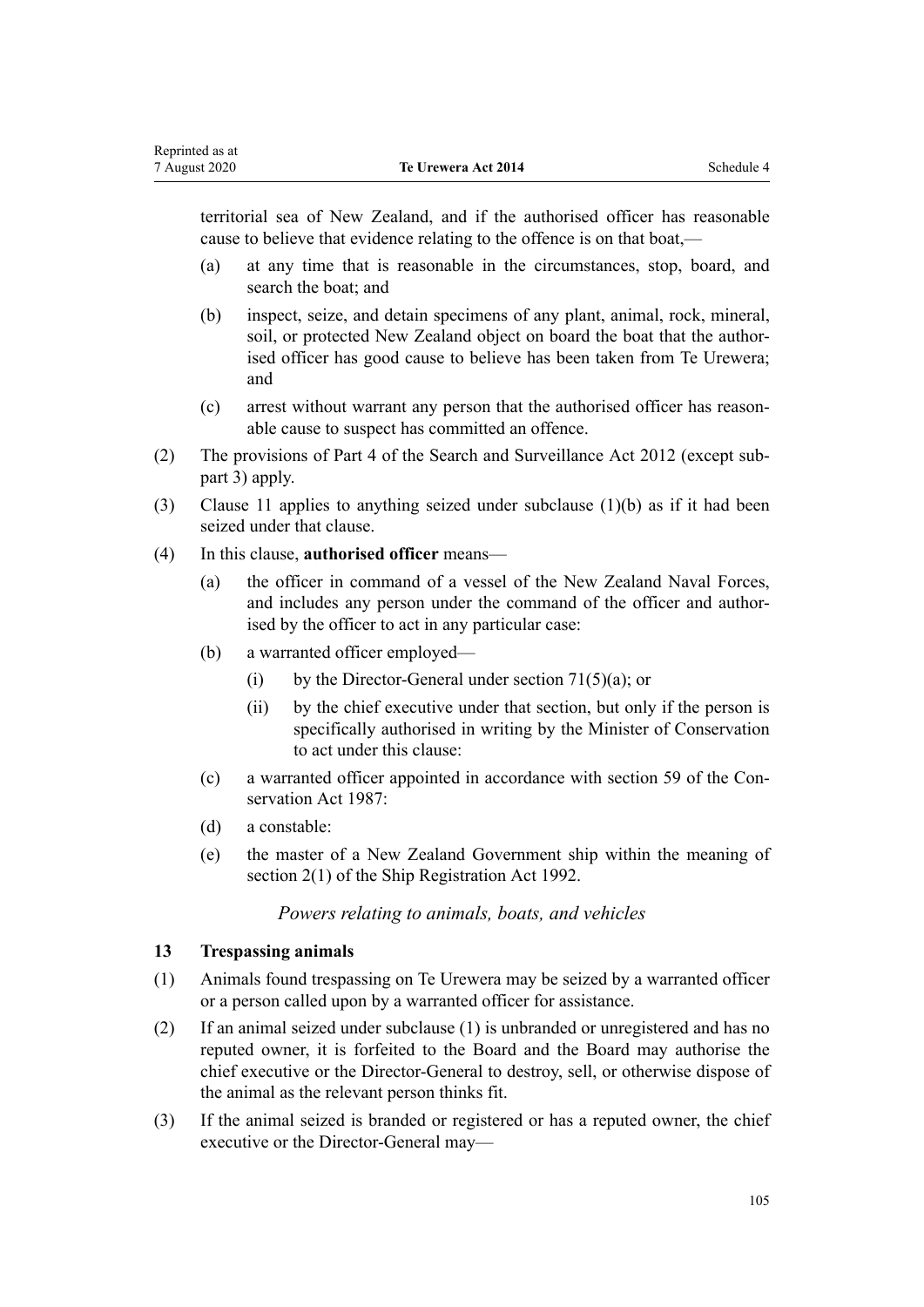- <span id="page-105-0"></span>(a) give written notice that it has been seized to the reputed owner, agent, or person who ought to have charge of the animal; or
- (b) publish, once a week for 2 consecutive weeks in a newspaper circulating in the locality, a notice requiring the owner or reputed owner to remove the animal from Te Urewera or other place to which it may have been transferred, with a warning that unless the animal is removed within 14 days after the date of the first notice, it may be destroyed, sold, or otherwise disposed of.
- (4) If an animal to which subclause (3) applies is not removed within the stipulated period, the Board may authorise the chief executive or Director-General to destroy, sell, or otherwise dispose of it.
- (5) In addition to the penalty for which the person is liable, a person convicted of an offence against section  $76(1)(a)$  is liable to pay—
	- (a) any costs incurred by the chief executive or the Director-General in giving notice under subclause (3); and
	- (b) the expenses of mustering, keeping, destroying, selling, or otherwise disposing of the animal in accordance with this clause; and
	- (c) the cost of repairing or restoring any damage done to Te Urewera by the animal.
- (6) The costs and expenses referred to in subclause (5) are to be assessed by a District Court Judge and are recoverable as if incurred as a fine.
- (7) All money received by the Board under this clause is subject to [section 39.](#page-23-0)
- (8) Nothing in this clause applies to wild animals (as defined in [section 2\(1\)](http://legislation.govt.nz/pdflink.aspx?id=DLM16628) of the Wild Animal Control Act 1977).

## **14 Removal and disposal of abandoned boats and vehicles, and vehicles parked in prohibited places**

- (1) A warranted officer (or any other officer or employee of the chief executive or the Director-General) who has reasonable cause to believe that a boat or vehicle has been abandoned in Te Urewera may remove it, or cause it to be removed and stored in a place authorised by the chief executive or the Director-General for that purpose.
- (2) If the chief executive or the Director-General has set aside any part of Te Urewera for the parking of vehicles, a warranted officer, or an officer or employee of the chief executive or the Director-General, may remove to that place vehicles parked in a part of Te Urewera where the parking of vehicles is prohibited.
- (3) If a vehicle is removed, the owner or other person in charge of it is liable to the chief executive or the Director-General for the cost of removing it and for the charges that would be payable under a bylaw for the use of that parking space if the vehicle had been parked there by the owner or other person in charge.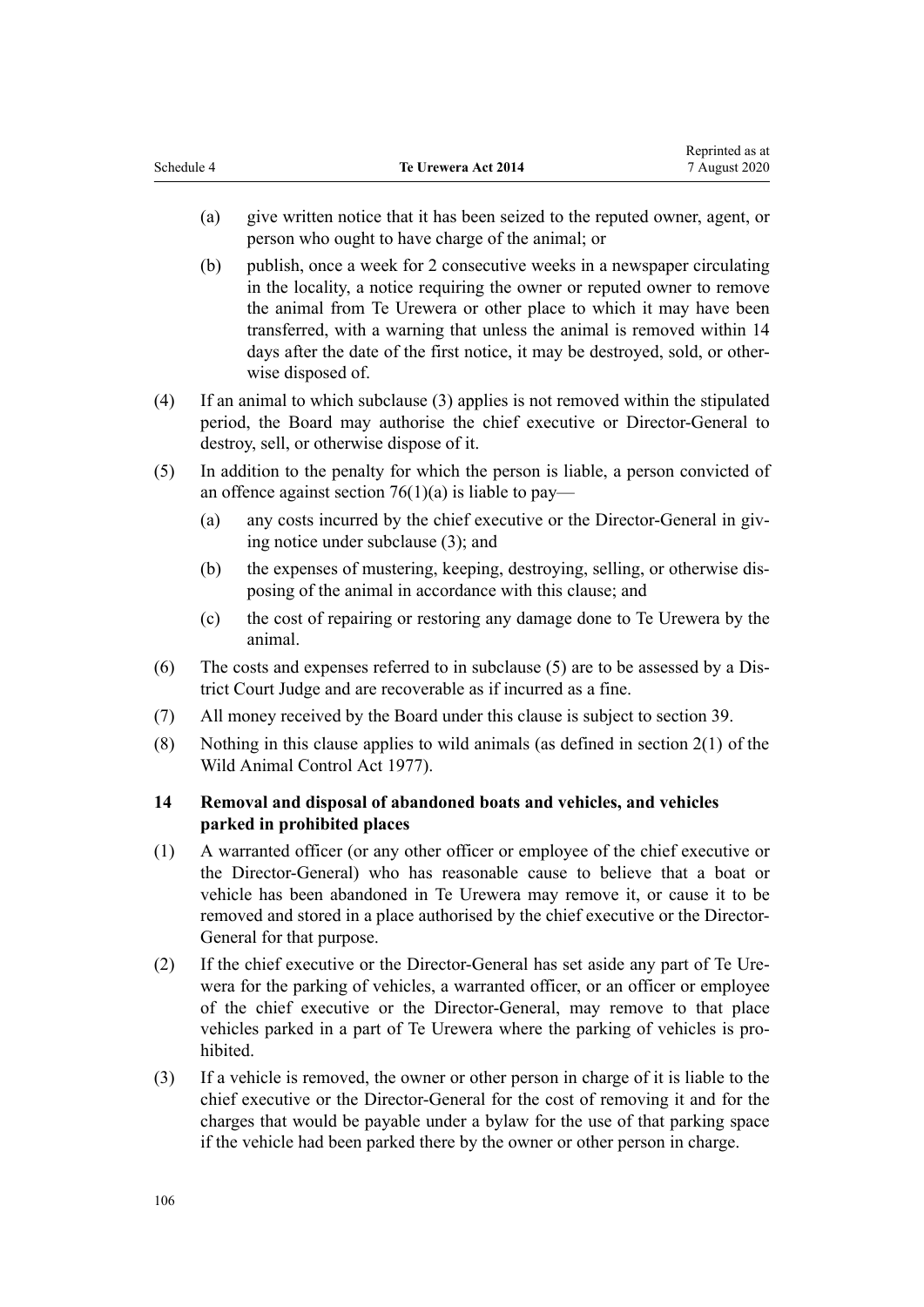- (4) Subclause (5) or (6) applies if the owner or another person fails—
	- (a) to remove a vehicle from Te Urewera or other place where it is stored within 2 months after the date of its removal under subclause (1) or (2): or
	- (b) to pay to the chief executive or the Director-General—
		- (i) the cost of removing and storing it; and
		- (ii) the parking charges payable under subclause (3).
- (5) The chief executive or the Director-General must give not less than 14 days' notice in 2 issues of a newspaper circulating in the district in which Te Urewera is situated of the intention to sell or destroy a vehicle that—
	- (a) is not a motor vehicle; or
	- (b) is a motor vehicle but to which no current licence to use the vehicle is affixed.
- (6) If the vehicle is a motor vehicle and a current licence to use the vehicle is affixed to it, the chief executive or the Director-General must give not less than 14 days' notice to the person last registered under [Part 17](http://legislation.govt.nz/pdflink.aspx?id=DLM2214226) of the Land Transport Act 1998 in respect of the vehicle of the intention to sell or destroy the vehicle.
- (7) A notice given under subclause (6) may be given by personal delivery to the person in question, or by posting it by registered letter addressed to the person's last known place of residence or business in New Zealand.
- (8) The chief executive or the Director-General may, at any time after the expiry of the notice, sell the vehicle to any person who becomes the lawful owner of the vehicle, or the Minister may cause the vehicle to be destroyed.
- (9) Subclause (8) applies unless, before the expiry of the notice given under subclause (5) or (6) (whichever is appropriate), the owner of the vehicle—
	- (a) pays to the chief executive or the Director-General the cost of removing and storing the vehicle under subclause (1) or, as the case requires, the cost of removing it under subclause (2) and the parking charges payable under that subclause, and, in either case, the cost of any advertisements published under this clause; and
	- (b) removes the vehicle from the park or other place to which it was removed.
- (10) The proceeds of the sale of any vehicle sold under this clause are the property of the Board and are subject to [section 39](#page-23-0).
- (11) For the purposes of this clause, and without limiting the meaning of the term **abandoned**, a boat or vehicle is deemed to have been abandoned if it is left unused for a period of more than 1 month without the approval of the Board.
- (12) In this clause, terms defined in the [Land Transport Act 1998](http://legislation.govt.nz/pdflink.aspx?id=DLM433612) have, in relation to any motor vehicle, the meanings given in that Act.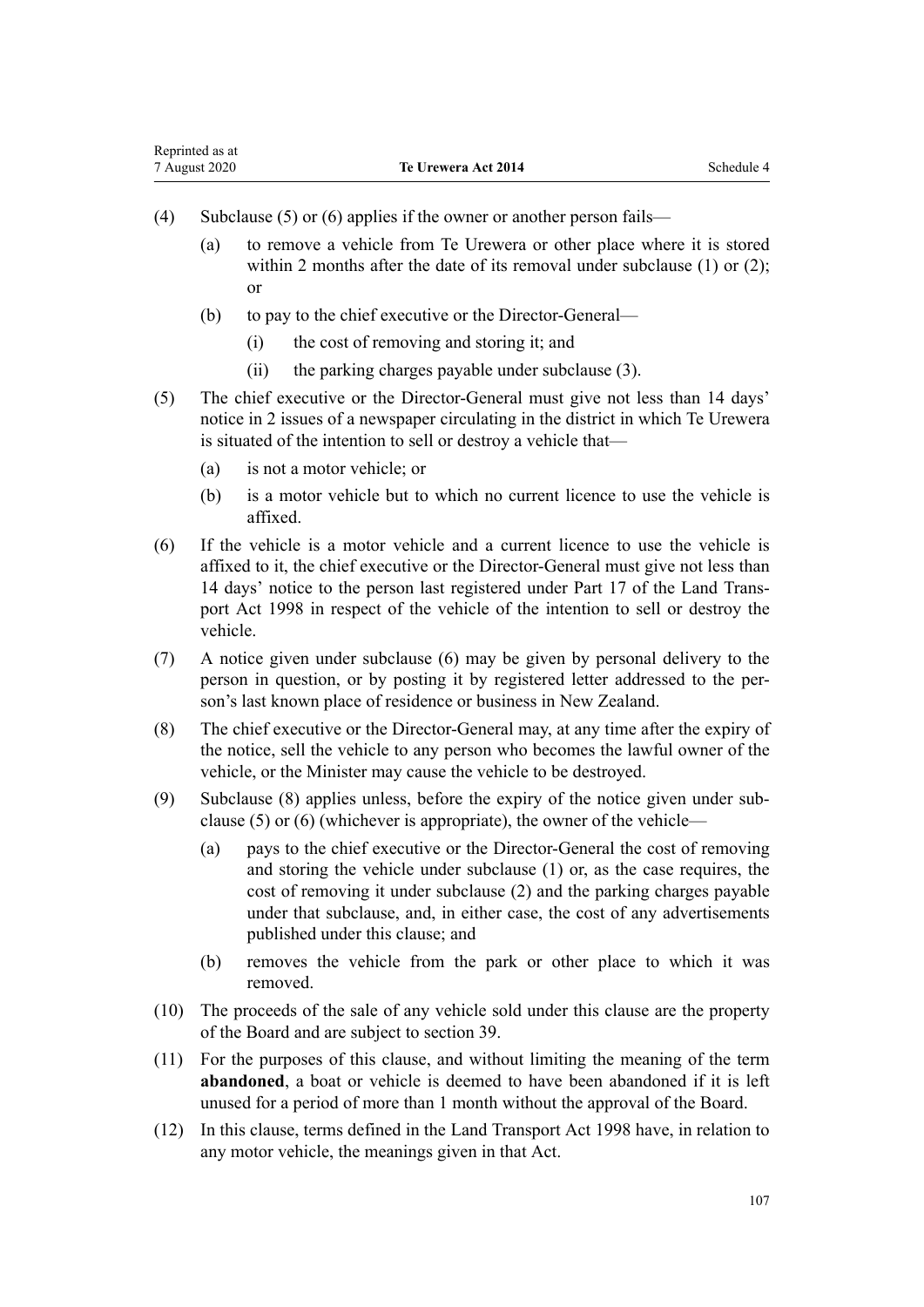# **Part 2**

## **Control of dogs**

#### <span id="page-107-0"></span>**15 Requirements in relation to dog control permits**

- (1) The Board, in exercising its powers under [section 85\(1\) or \(3\)\(b\),](#page-42-0) must have regard to—
	- (a) any actual or potential risk to protected wildlife vulnerable to dogs that is on or in the vicinity of Te Urewera or any part of Te Urewera:
	- (b) the purpose of this Act:
	- (c) the Te Urewera management plan:
	- (d) the need to preserve the safety of members of the public who are likely to be in, or in the vicinity of, Te Urewera:
	- (e) any conflict that may or will occur in Te Urewera or in relation to its use between—
		- (i) dogs or people with dogs; and
		- (ii) other users of Te Urewera.
- (2) The Board must not issue a dog control permit under [section 85\(1\)](#page-42-0) unless it is satisfied—
	- (a) that a dog is essential for the proposed activity; and
	- (b) that the proposed activity—
		- (i) is lawful; and
		- (ii) is not contrary to this Act or the purposes for which the land is held; and
		- (iii) is consistent with the management plan.

#### **16 Power to amend or revoke dog control permit**

The Board may amend or revoke a dog control permit issued under [section](#page-42-0)  $85(1)$ .

#### **17 Persons authorised to take dogs into Te Urewera without dog control permit**

- (1) The following persons may take a dog into Te Urewera in the course of their official duties or while training for those duties, even if they do not hold a dog control permit:
	- (a) a Police employee within the meaning of [section 4](http://legislation.govt.nz/pdflink.aspx?id=DLM1102132) of the Policing Act 2008:
	- (b) a warranted officer:
	- (c) an officer or employee of the chief executive or the Director-General: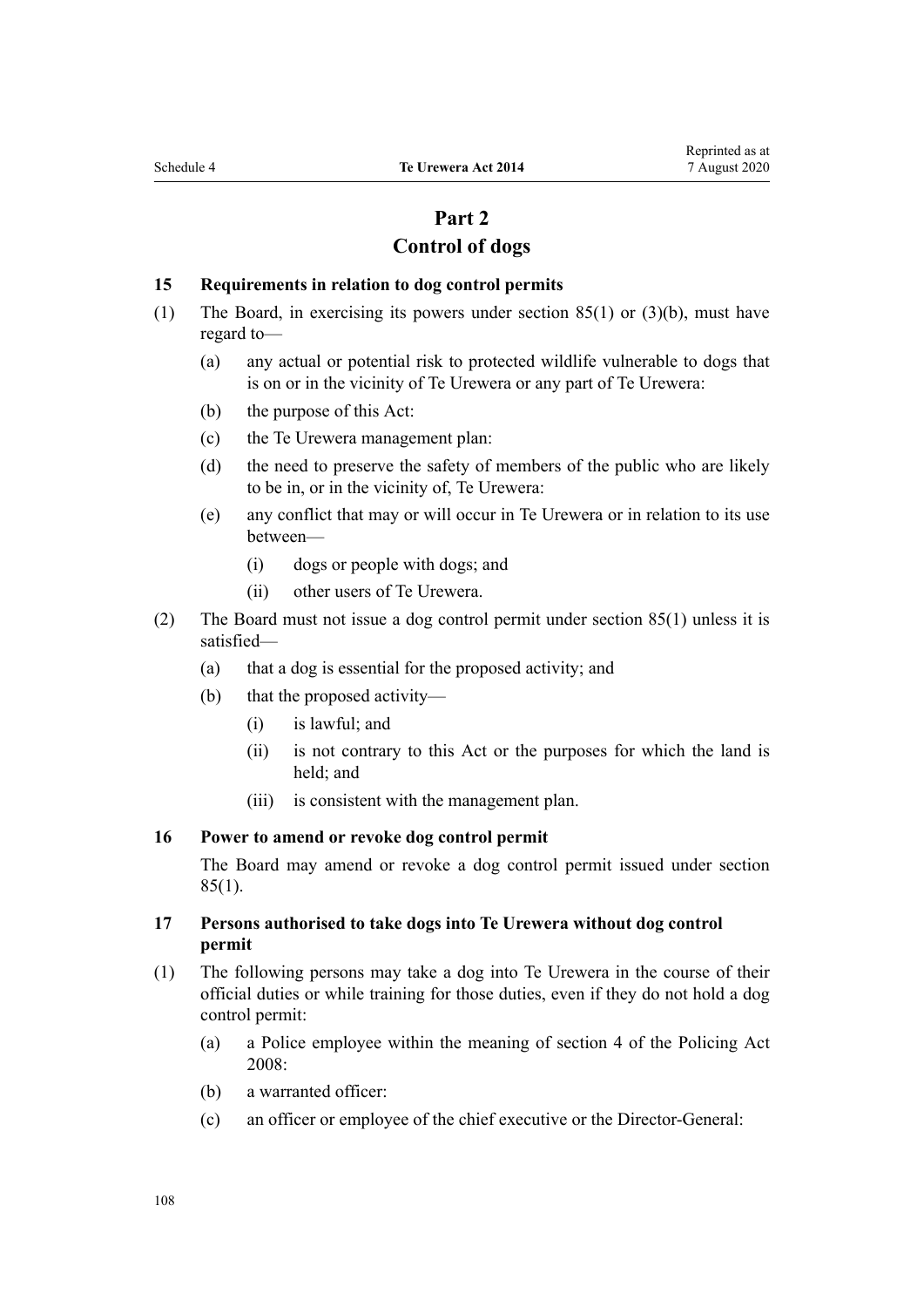- (d) a Customs officer within the meaning of [section 5\(1\)](http://legislation.govt.nz/pdflink.aspx?id=DLM7038971) of the Customs and Excise Act 2018:
- (e) a search and rescue person.

<span id="page-108-0"></span>Reprinted as at

- (2) A blind or partly blind person who uses a guide dog may, without holding a dog control permit, take the guide dog into Te Urewera.
- (3) A person who uses a companion dog may, without holding a dog control permit, take the companion dog into Te Urewera.
- (4) In subclause (3), **companion dog** has the meaning given in [section 2](http://legislation.govt.nz/pdflink.aspx?id=DLM36968) of the National Parks Act 1980.

Schedule 4 clause  $17(1)(d)$ : amended, on 1 October 2018, by [section 443\(3\)](http://legislation.govt.nz/pdflink.aspx?id=DLM7039957) of the Customs and Excise Act 2018 (2018 No 4).

# **18 Seizure and destruction of dogs**

- (1) A warranted officer who finds a dog in Te Urewera may seize the dog, unless the dog is in Te Urewera in accordance with—
	- (a) a bylaw made under [section 70;](#page-35-0) or
	- (b) a dog control permit issued under [section 85](#page-42-0); or
	- (c) [clause 17](#page-107-0).
- (2) If a dog is in Te Urewera by virtue of a permit issued under [section 85\(1\),](#page-42-0) a warranted officer may seize the dog if—
	- (a) the dog is not in the immediate vicinity of the holder of the permit and the warranted officer has good cause to suspect that there is a significant risk—
		- (i) of injury to any person or any protected wildlife; or
		- (ii) of disturbance to any protected wildlife; or
	- (b) any condition of the permit or any provision of any bylaw made under [section 70](#page-35-0) is not being observed in relation to the dog; or
	- (c) the holder of the permit is in the immediate vicinity of the dog but the warranted officer has good cause to suspect that the holder of the permit is unwilling or unable to control the dog; or
	- (d) the dog has caused injury to any person or to protected wildlife or has killed protected wildlife.
- (3) A warranted officer or other person may seize a dog at large in Te Urewera if the warranted officer or any other person has good cause to suspect that—
	- (a) any condition of a dog control permit or a provision of a bylaw made under [section 70](#page-35-0) is not being observed in relation to that dog; or
	- (b) the dog is likely to cause annoyance or distress to a person or an animal; or
	- (c) the dog is likely to damage property in Te Urewera; or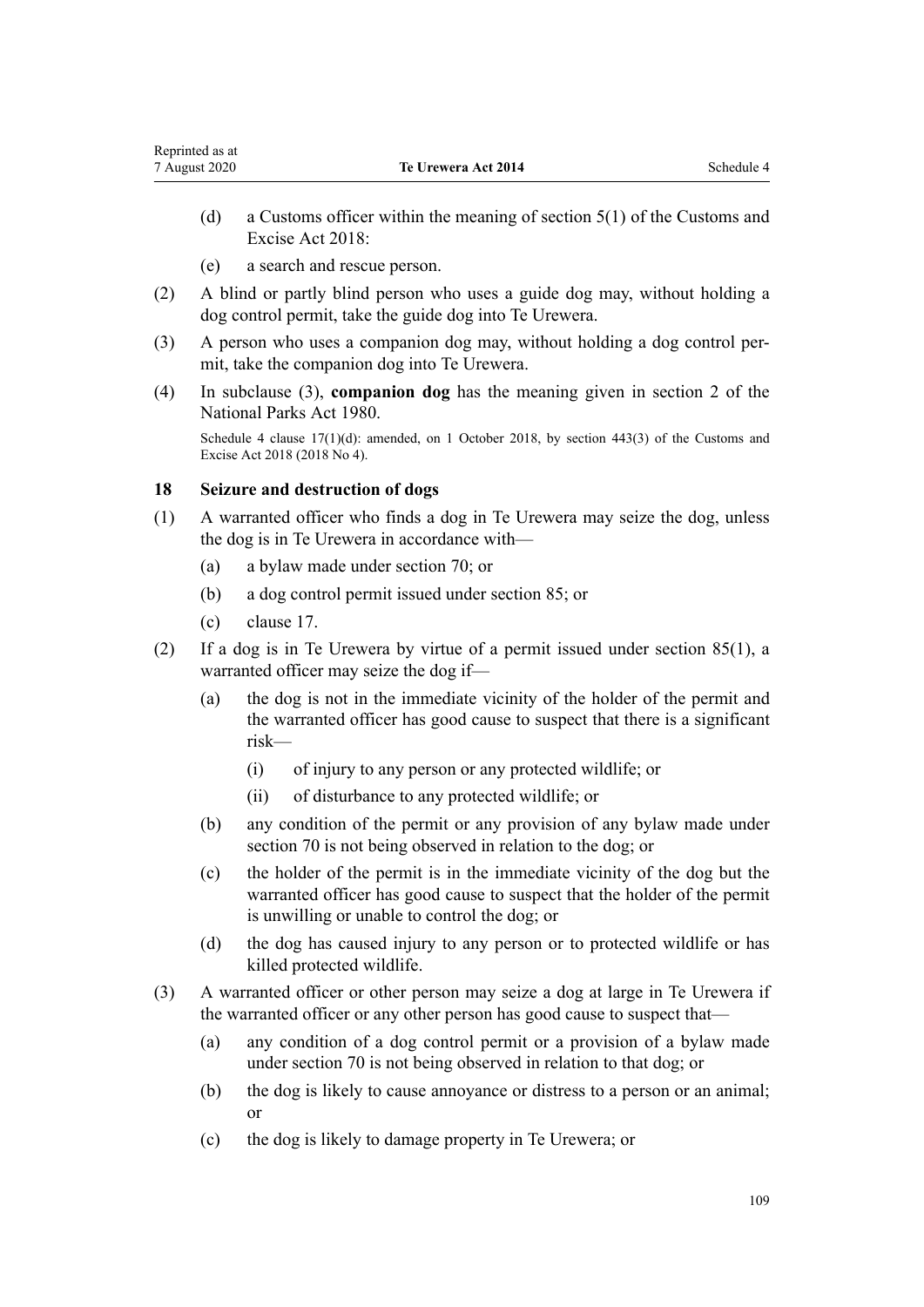Reprinted as at

- (d) the dog has caused annoyance or distress to a person or an animal; or
- (e) the dog has damaged property in Te Urewera; or
- (f) that dog has caused injury to a person or protected wildlife or has killed protected wildlife.
- (4) If a warranted officer has power to seize a dog under this clause, but is of the opinion that it is impracticable to do so, the warranted officer may, without further inquiry, destroy the dog.

# **19 Disposal of seized dogs**

- (1) If a warranted officer or other person seizes a dog under [clause 18,](#page-108-0) the warranted officer or other person may—
	- (a) cause the dog to be returned to its owner; or
	- (b) hold the dog in a kennel under the custody of the chief executive or the Director-General; or
	- (c) place the dog in the custody of a territorial authority to be impounded under [section 69](http://legislation.govt.nz/pdflink.aspx?id=DLM375442) of the Dog Control Act 1996.
- (2) If a dog is held by the chief executive or the Director-General under subclause  $(1)(b)$ ,—
	- (a) the chief executive or the Director-General may, in his or her discretion, return the dog to its owner subject to payment by the owner of any charges incurred, unless the chief executive or the Director-General, in his or her discretion, decides to waive or reduce the charges:
	- (b) the chief executive or the Director-General, or an employee of the chief executive or the Director-General must, as soon as practicable after the dog has been seized,—
		- (i) give written notice to the nearest territorial authority that the dog has been seized and who is holding it, including a description of the dog and any other means of identifying it:
		- (ii) give written notice to the owner of the dog (if the owner of the dog is known or can reasonably be located) that the dog has been seized and that, unless the dog is claimed and any charges paid within 7 days of receiving the notice, the dog may be sold, destroyed, or otherwise disposed of as the chief executive or the Director-General thinks fit; and after the expiry of that period the chief executive or the Director-General may dispose of the dog:
	- (c) the chief executive or the Director-General may, if the owner of the dog is not known and cannot be identified, sell, destroy, or otherwise dispose of the dog after the expiry of 7 days after the date of the seizure of the dog as he or she thinks fit.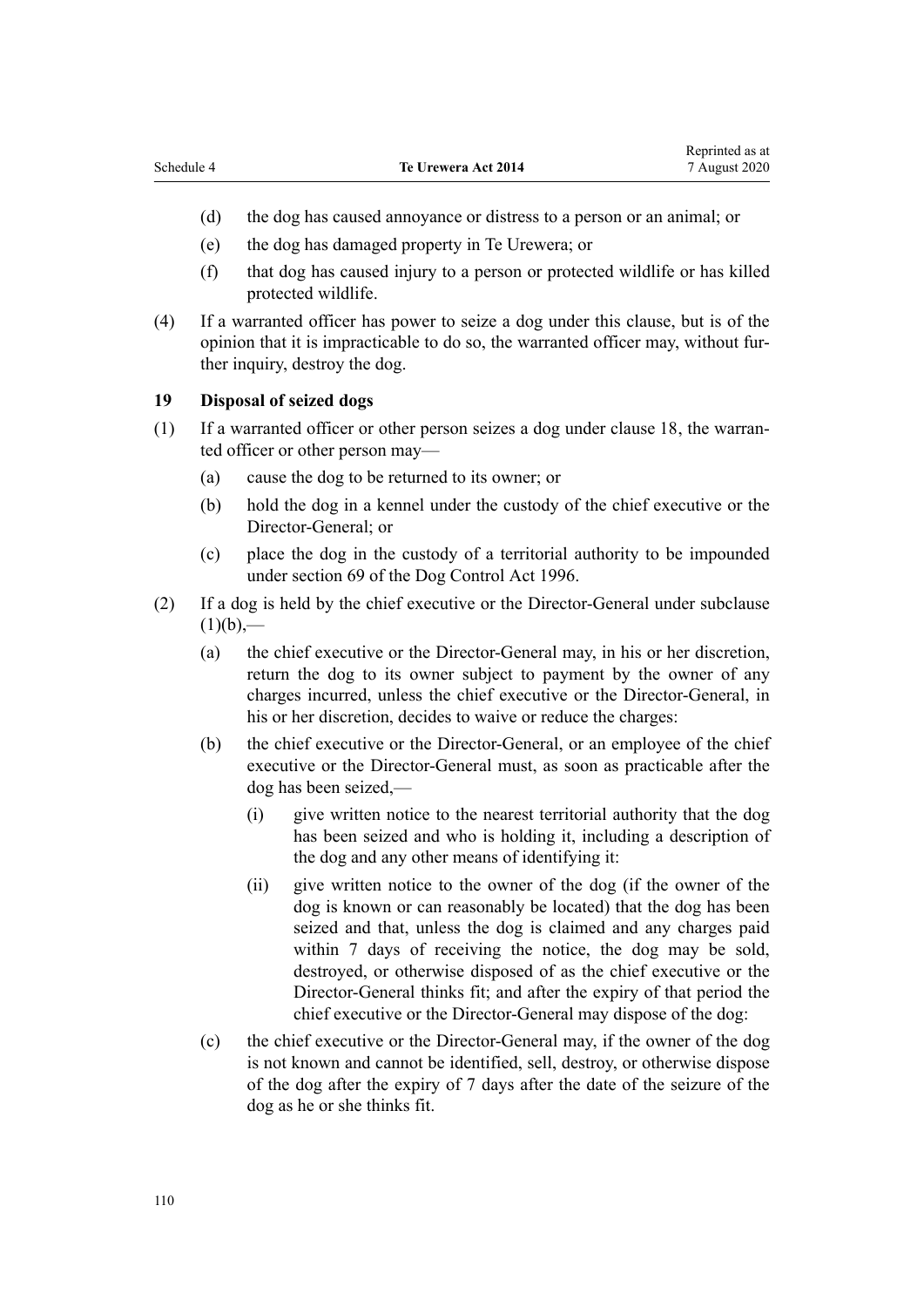| Reprinted as at |                            |            |
|-----------------|----------------------------|------------|
| 7 August 2020   | <b>Te Urewera Act 2014</b> | Schedule 4 |

- (3) The sale, destruction, or other disposal of a dog under these provisions does not relieve a former owner of the dog of the liability to pay any fees incurred for the seizure, sustenance, and holding of the dog.
- (4) No offence is committed against [section 42](http://legislation.govt.nz/pdflink.aspx?id=DLM375173) of the Dog Control Act 1996 if the chief executive or the Director-General holds or disposes of a dog under subclause (1)(b) in the case of a dog that ought to be, but is not, registered under that Act.
- (5) Except as provided in subclause  $(1)(c)$ , nothing in [section 69](http://legislation.govt.nz/pdflink.aspx?id=DLM375442) of the Dog Control Act 1996 affects or limits the provisions of this clause.

## **20 Recovery of costs relating to dogs**

- (1) The reasonable costs of seizing, holding, maintaining, or destroying a dog under this Act is a debt due by the owner of the dog to the chief executive or the Director-General, whoever incurred the costs, and may be recovered from the owner of the dog.
- (2) The chief executive or the Director-General may, in his or her absolute discretion, refund or waive payment of all or part of a sum paid or required to be paid under this clause.

## **21 Power of warranted officer to request information**

- (1) A warranted officer may, for the purposes of dog control in Te Urewera, request any person who is in Te Urewera and who appears to be in charge of a dog to give his or her name, address, and date of birth, and, if that person claims that he or she is not the owner of the dog, to state the name and address of the owner of the dog.
- (2) Every person commits an offence and is liable on conviction to a fine not exceeding \$1,500 who, without reasonable excuse, fails or refuses to comply with a lawful request under subclause (1), or wilfully states a false name, address, or date of birth in response to a request.
- (3) A warranted officer who is a constable may arrest a person without a warrant if the warranted officer—
	- (a) has good cause to suspect that an offence against subclause (2) has been committed by a person; and
	- (b) has warned that person of the provisions of this subclause; and
	- (c) has good cause to suspect that a further offence against subclause (2) has been committed by that person subsequent to the warning.

#### **22 Evidence in proceedings**

(1) In proceedings for an offence against this Act, a certificate purporting to be signed by the chair of the Board to the effect that, on the date specified in the certificate, the defendant or other named person was not the holder of a dog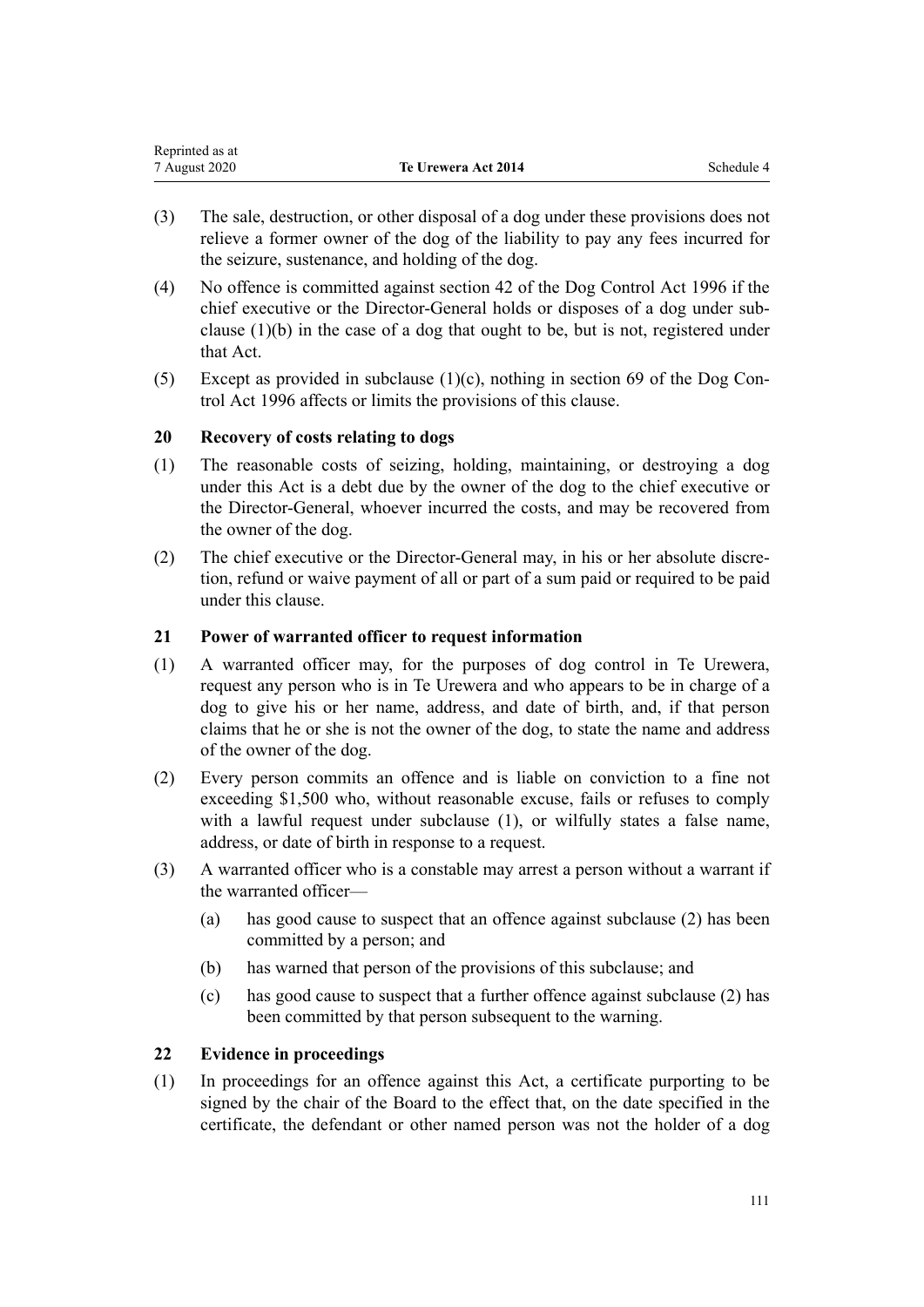control permit is, in the absence of proof to the contrary, sufficient evidence of the matter stated in the certificate.

Reprinted as at

- (2) Subclause (1) is subject to subclauses (4) and (5).
- (3) A copy of a licence or document granted or issued under this Act, which is certified correct by the chief executive or the Director-General or an officer authorised by either, is, in the absence of proof of the contrary, sufficient to prove the validity of the licence or other document in proceedings for an offence against [section 84.](#page-42-0)
- (4) For the purpose of this clause, the production of a certificate or copy of a document purporting to be signed by a person authorised under this clause to sign it is, in proceedings for an offence against [section 84](#page-42-0), prima facie evidence of the certificate or copy without proof of the signature of the person appearing to have signed it.
- (5) The production of a certificate or copy of a document that is signed by the chief executive or the Director-General and which certifies that the land upon which any offence is alleged to have taken place was within Te Urewera is, in proceedings for an offence against [section 84,](#page-42-0) sufficient evidence that the land was within Te Urewera.

# **23 Strict liability**

- (1) In a prosecution for an offence against [section 86,](#page-43-0) it is not necessary for the prosecution to prove that the defendant intended to commit an offence.
- (2) It is a defence in such a prosecution if the defendant proves—
	- (a) that the defendant did not intend to commit the offence; and
	- (b) that, in a case where it is alleged—
		- (i) that anything required to be done was not done, the defendant took all reasonable steps to ensure that it was done; or
		- (ii) that anything prohibited was done, the defendant took all reasonable steps to ensure that it was not done.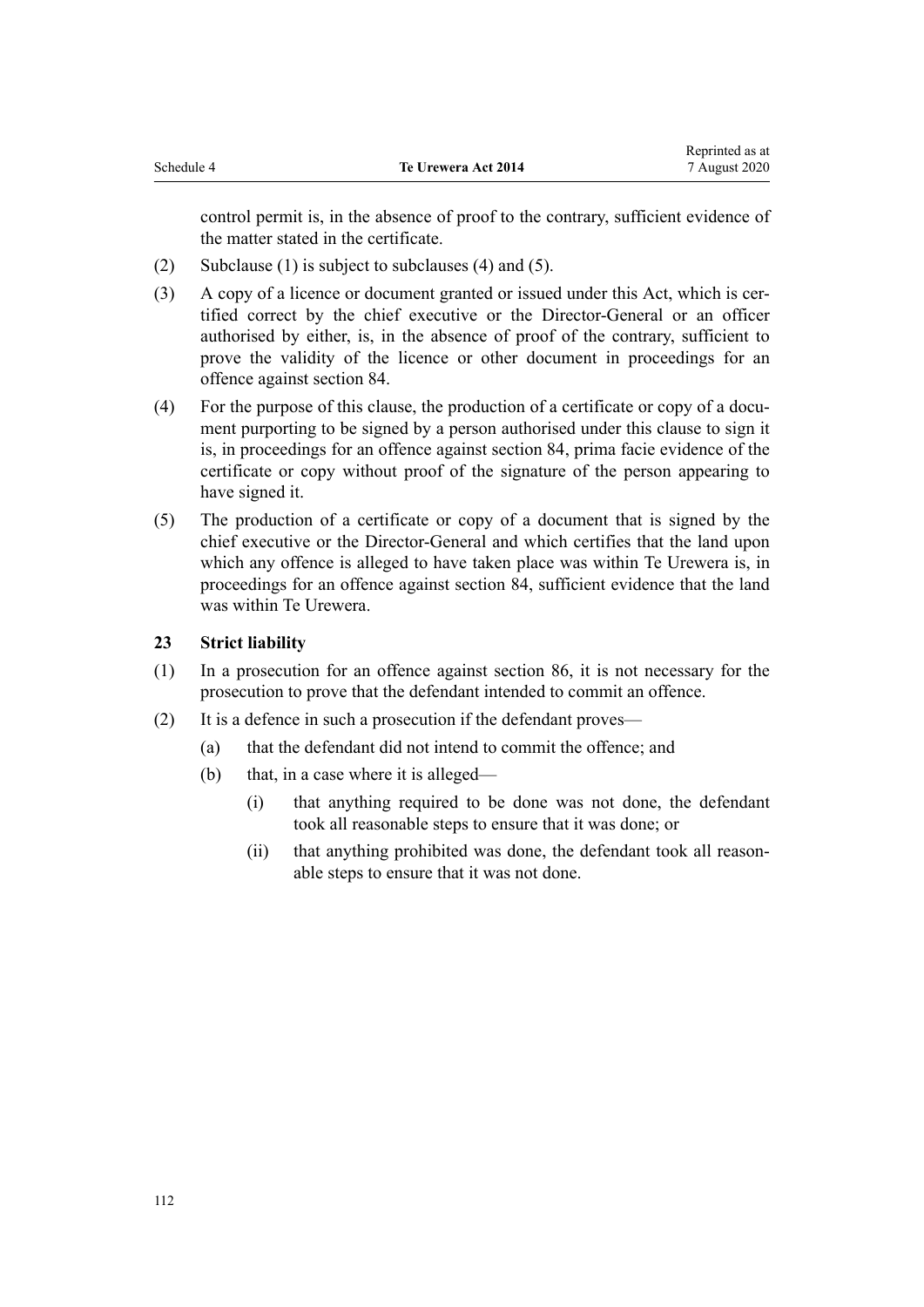# **Schedule 5 Consequential amendments to other Acts**

[ss 15\(4\)](#page-14-0), [40\(6\)](#page-24-0), [129](#page-63-0), [138](#page-67-0)

## **Biosecurity Act 1993 (1993 No 95)**

Reprinted as at

In [section 7\(2\)\(b\),](http://legislation.govt.nz/pdflink.aspx?id=DLM315227) after "Conservation Act 1987,", insert "the Te Urewera Act 2014,".

## **Dog Control Act 1996 (1996 No 13)**

In [section 2](http://legislation.govt.nz/pdflink.aspx?id=DLM374415), definition of **owner**, after "National Parks Act 1980" insert "or the Te Urewera Act 2014".

In section  $10(5)(a)(ii)$ , replace "and" with "or".

After section  $10(5)(a)(ii)$ , insert:

(iii) Te Urewera, as defined in section 7 of the Te Urewera Act 2014; and

In [section 20\(3\)\(b\)](http://legislation.govt.nz/pdflink.aspx?id=DLM374833), replace "1980." with "1980; or".

After [section 20\(3\)\(b\)](http://legislation.govt.nz/pdflink.aspx?id=DLM374833), insert:

```
(c) Te Urewera, as defined by section 7 of the Te Urewera Act 2014.
```
In [section 21\(1\)](http://legislation.govt.nz/pdflink.aspx?id=DLM374839), after "1980", insert "or section 85 of the Te Urewera Act 2014".

# **Fencing Act 1978 (1978 No 50)**

After [section 3\(1\)\(b\)](http://legislation.govt.nz/pdflink.aspx?id=DLM21842), insert:

(ba) land that is Te Urewera land, as defined by section 7 of the Te Urewera Act 2014:

# **Income Tax Act 2007 (2007 No 97)**

After [section CW 40,](http://legislation.govt.nz/pdflink.aspx?id=DLM1513267) insert:

#### **CW 40B Te Urewera Board**

*Exempt income*

(1) To the extent to which it is applied for the purposes set out in the Te Urewera Act 2014, income derived by Te Urewera Board is exempt income.

*Definition*

(2) In this section, **Te Urewera Board** has the meaning given in section 7 of that Act.

# **Litter Act 1979 (1979 No 41)**

After [section 6\(1\)\(h\)](http://legislation.govt.nz/pdflink.aspx?id=DLM33430), insert:

(i) every warranted officer and honorary warranted officer who is warranted for the purposes of the Te Urewera Act 2014, while acting in the exer-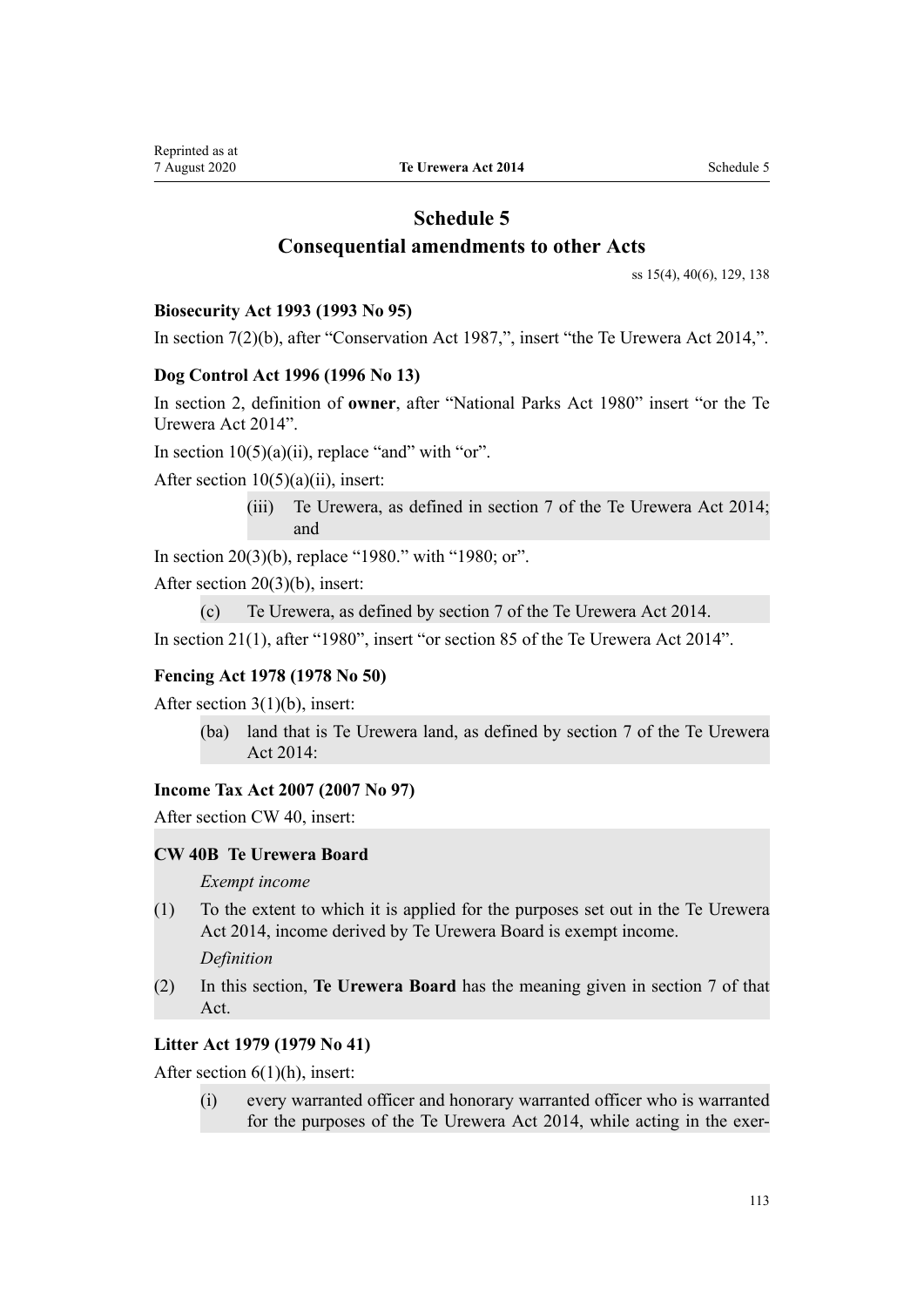#### **Litter Act 1979 (1979 No 41)***—continued*

cise and performance of powers and duties conferred and imposed by the Te Urewera Act 2014.

#### **Local Government (Rating) Act 2002 (2002 No 6)**

In [section 5,](http://legislation.govt.nz/pdflink.aspx?id=DLM132004) insert in its appropriate alphabetical order:

**Te Urewera Board** and **trustees** have the meanings given in section 7 of the Te Urewera Act 2014

In Schedule 1, [clause 25\(b\),](http://legislation.govt.nz/pdflink.aspx?id=DLM3682516) after "2011", insert "; or".

In Schedule 1, after [clause 25\(b\),](http://legislation.govt.nz/pdflink.aspx?id=DLM3682516) insert:

(c) owned by the Crown, Te Urewera Board, or the trustees of Tūhoe Te Uru Taumatua under the Te Urewera Act 2014, but subject to note 2.

#### **Ngāti Manawa Claims Settlement Act 2012 (2012 No 27)**

In [section 10,](http://legislation.govt.nz/pdflink.aspx?id=DLM3276821) definition of **conservation document**, replace paragraph (c) with:

(c) Te Urewera management plan, as defined in section 7 of the Te Urewera Act 2014

Before [section 20](http://legislation.govt.nz/pdflink.aspx?id=DLM3276973), insert:

## **20AA Interpretation and transitional provision**

 $(1)$  In sections 20 to 33,—

**conservation management plan** has the meaning given in section 2(1) of the Conservation Act 1987

**conservation management strategy** has the meaning given in section 2(1) of the Conservation Act 1987

**Te Urewera Board** has the meaning given in section 7 of the Te Urewera Act 2014

**Te Urewera management plan** has the meaning given in section 7 of the Te Urewera Act 2014.

(2) Until the date when the management plan required by section 44 of the Te Urewera Act 2014 is approved under that Act, Te Urewera National Park management plan approved in 2003 under section 48 of the National Parks Act 1980 applies to Te Urewera (including Tāwhiuau Maunga), to the extent that it is not inconsistent with sections 4 and 5 of the Te Urewera Act 2014, as if the plan were approved for Te Urewera (including Tāwhiuau Maunga).

In [section 21\(1\)\(a\)](http://legislation.govt.nz/pdflink.aspx?id=DLM3276974), after "Boards", insert ", Te Urewera Board, and the Minister of Conservation".

In [section 21\(1\)\(b\)](http://legislation.govt.nz/pdflink.aspx?id=DLM3276974), after "Authority", insert "and Te Urewera Board".

In [section 22\(1\)](http://legislation.govt.nz/pdflink.aspx?id=DLM3276975), after "directed at", insert "Te Urewera Board and".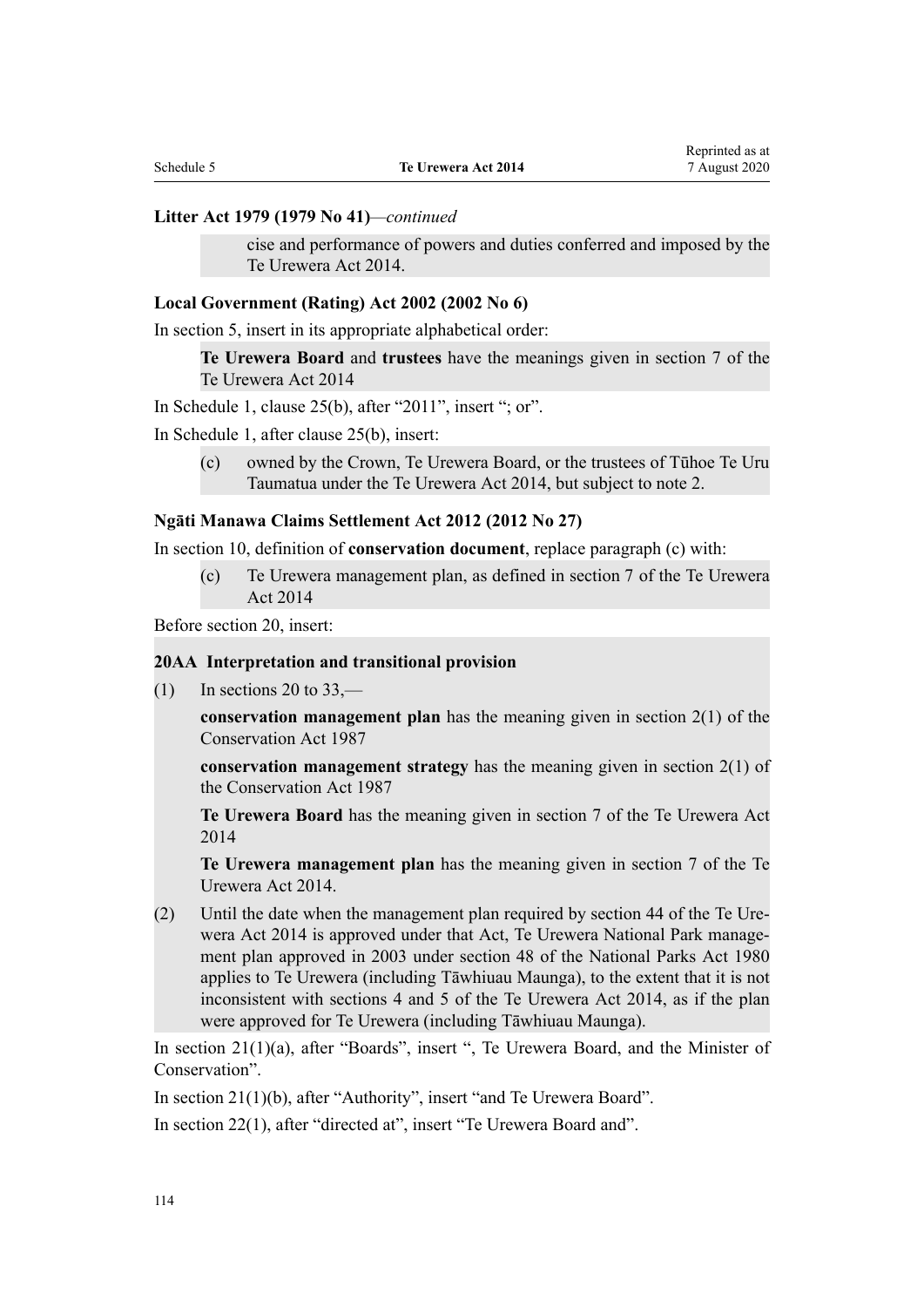## **Ngāti Manawa Claims Settlement Act 2012 (2012 No 27)***—continued*

In the heading to [section 23](http://legislation.govt.nz/pdflink.aspx?id=DLM3276976), delete "**of Conservation Authority and Conservation Boards**".

In [section 23\(1\)](http://legislation.govt.nz/pdflink.aspx?id=DLM3276976), after "Board", insert ", Te Urewera Board, or the Minister of Conservation".

In [section 23\(2\)](http://legislation.govt.nz/pdflink.aspx?id=DLM3276976), after "making", insert "or considering".

In [section 23\(2\)](http://legislation.govt.nz/pdflink.aspx?id=DLM3276976), after "Board", insert ", Te Urewera Board, or the Minister of Conservation".

In [section 23\(2\)\(b\),](http://legislation.govt.nz/pdflink.aspx?id=DLM3276976) replace "the conservation document or proposal or recommendation" with "Te Urewera management plan or the conservation document, proposal, or recommendation".

Replace [section 24\(2\)\(b\)](http://legislation.govt.nz/pdflink.aspx?id=DLM3276977) with:

(b) not an amendment to a conservation management plan or conservation management strategy for the purposes of section 17I of the Conservation Act 1987, or to Te Urewera management plan for the purposes of section 48 of the Te Urewera Act 2014.

In [section 25\(2\)](http://legislation.govt.nz/pdflink.aspx?id=DLM3276978), after "Director-General", insert "or Te Urewera Board".

Replace [section 26\(1\)](http://legislation.govt.nz/pdflink.aspx?id=DLM3276979) with:

- (1) The following persons must take action in relation to the protection principles:
	- (a) the Director-General; or
	- (b) Te Urewera Board; or
	- (c) if relevant management functions are undertaken by the chief executive of Tūhoe Te Uru Taumatua, the chief executive.
- (1A) The actions that must be taken include those set out in paragraph 5 in the Ahikāroa in Part 1 of the schedule of the deed of settlement, with the necessary modifications.

In [section 26\(2\),](http://legislation.govt.nz/pdflink.aspx?id=DLM3276979) replace "Director-General retains" with "persons referred to in subsection  $(1)$  retain".

In [section 26\(3\),](http://legislation.govt.nz/pdflink.aspx?id=DLM3276979) replace "Director-General" with "persons referred to in subsection  $(1)$ ".

In [section 26\(4\),](http://legislation.govt.nz/pdflink.aspx?id=DLM3276979) replace "Director-General" with "persons referred to in subsection  $(1)$ ".

In [section 27\(1\)](http://legislation.govt.nz/pdflink.aspx?id=DLM3276980), after "Director-General", insert "or Te Urewera Board".

In [section 27\(3\)](http://legislation.govt.nz/pdflink.aspx?id=DLM3276980), replace "section 46(1) to (4) of the National Parks Act 1980" with "section 48 of the Te Urewera Act 2014".

In [section 28\(1\)](http://legislation.govt.nz/pdflink.aspx?id=DLM3276981), replace "The Minister of Conservation" with "Te Urewera Board". Replace [section 29](http://legislation.govt.nz/pdflink.aspx?id=DLM3276982) with: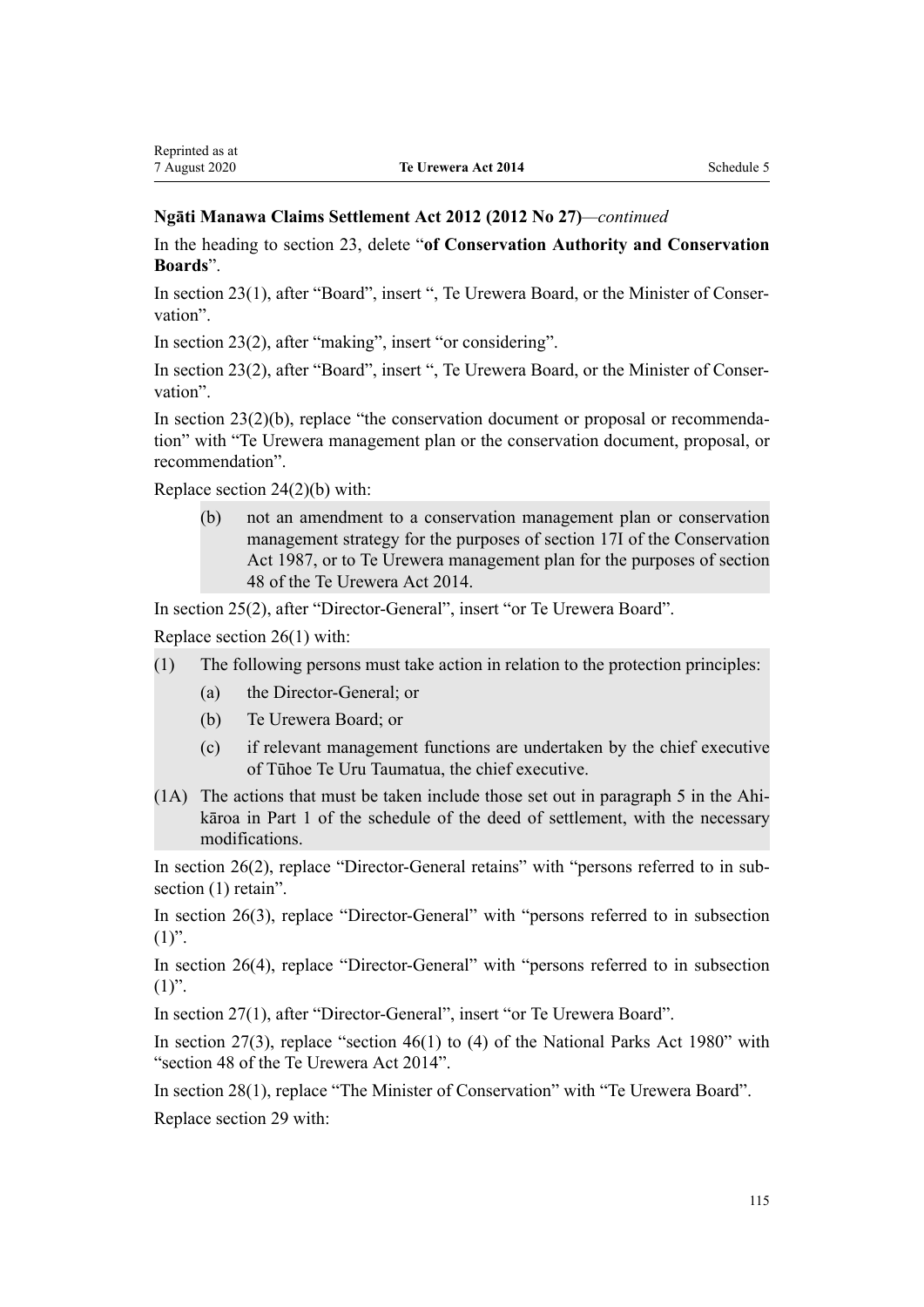#### **Ngāti Manawa Claims Settlement Act 2012 (2012 No 27)***—continued*

#### **29 Purpose of Ahikāroa**

The purpose of the Te Urewera Act 2014 is not affected by the fact that part of Te Urewera is subject to Ahikāroa.

Replace section  $30(2)(b)$  and (c) with:

(b) the area concerned is removed from Te Urewera by legislation.

In [section 30\(3\)](http://legislation.govt.nz/pdflink.aspx?id=DLM3276983), replace "(2)(b) or (c)" with "(2)(b)".

In [section 30\(4\)\(a\),](http://legislation.govt.nz/pdflink.aspx?id=DLM3276983) replace "dispose" with "introduce legislation for the disposal".

In [section 30\(4\)\(b\)](http://legislation.govt.nz/pdflink.aspx?id=DLM3276983), replace "responsibility for managing" with "Crown responsibility in relation to".

In [section 30\(5\)](http://legislation.govt.nz/pdflink.aspx?id=DLM3276983), replace "(4)(a) or (b)" with "(4)".

In [section 30\(5\)](http://legislation.govt.nz/pdflink.aspx?id=DLM3276983), after "management of", insert "the relevant part of".

## **Ombudsmen Act 1975 (1975 No 9)**

In Schedule 1, [Part 2,](http://legislation.govt.nz/pdflink.aspx?id=DLM431296) insert in its appropriate alphabetical order "Te Urewera Board as defined in section 7 of the Te Urewera Act 2014".

#### **Property Law Act 2007 (2007 No 91)**

After [section 328\(2\)\(a\)](http://legislation.govt.nz/pdflink.aspx?id=DLM969585), insert:

(aa) any part of Te Urewera land, as defined in section 7 of the Te Urewera Act 2014; or

#### **Public Audit Act 2001 (2001 No 10)**

In [Schedule 2,](http://legislation.govt.nz/pdflink.aspx?id=DLM88987) insert in its appropriate alphabetical order "Te Urewera Board as defined in section 7 of the Te Urewera Act 2014".

#### **Public Finance Act 1989 (1989 No 44)**

In [section 2\(1\)](http://legislation.govt.nz/pdflink.aspx?id=DLM160819), definition of **Crown** or **the Sovereign**, paragraph (c)(vi), after "company", insert "; or".

In [section 2\(1\)](http://legislation.govt.nz/pdflink.aspx?id=DLM160819), definition of **Crown** or **the Sovereign**, after paragraph (c)(vi), insert:

(vii) an entity named or described in Schedule 6

After [section 3C](http://legislation.govt.nz/pdflink.aspx?id=DLM4576347), insert:

# **3D Power to amend Schedule 6 to reflect name changes**

The Governor-General may, by Order in Council, on the recommendation of the Minister following consultation with the person with statutory responsibility for performing or exercising the rights, powers, and duties of the legal entity, amend Schedule 6 to replace the name of an entity in recognition of a change to its name.